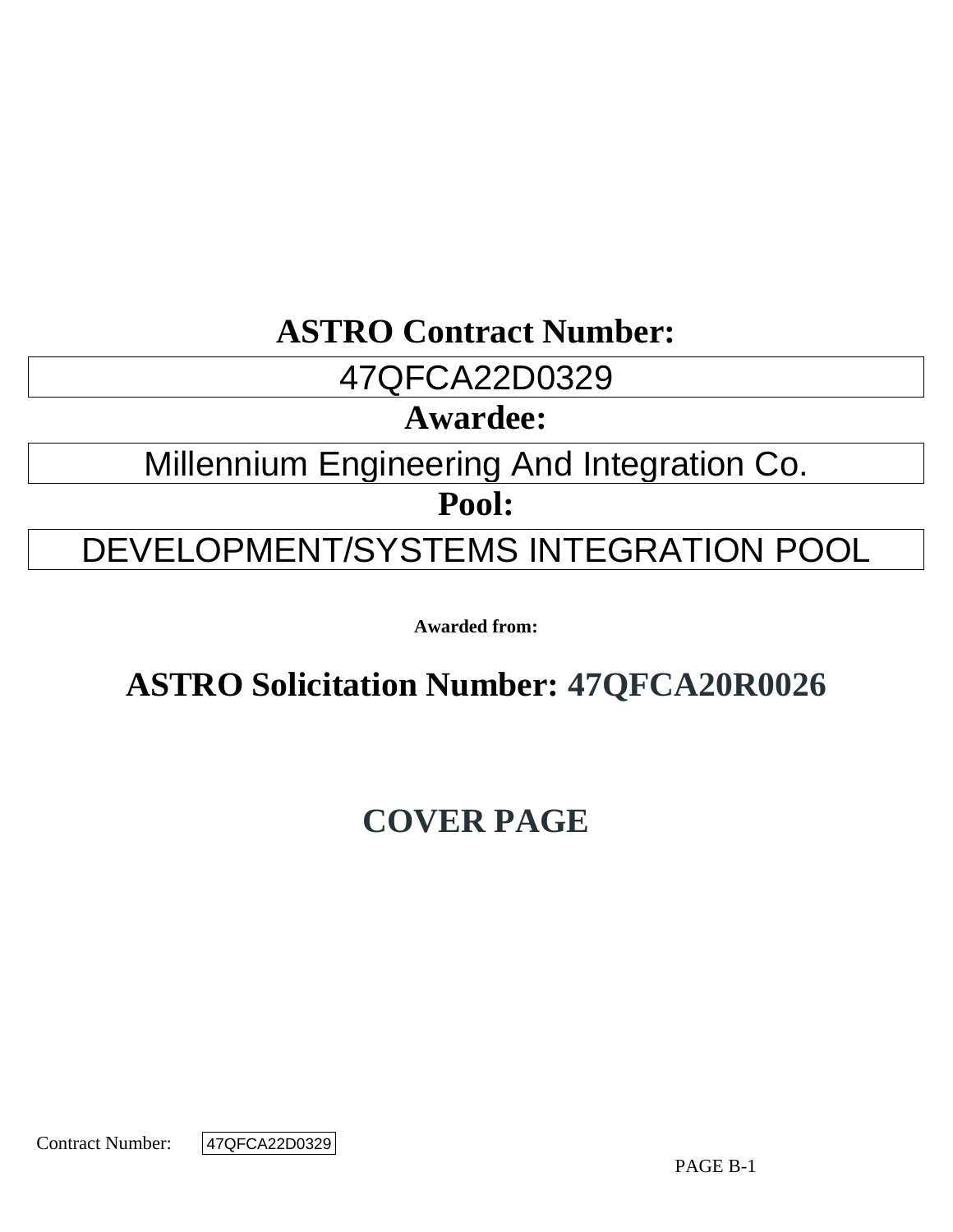This document is the official contract document for awards resulting from solicitation 47QFCA20R0026. This document incorporates the following modifications to the final solicitation documentation:

- **The contract now includes the clause 52.223-99, Ensuring Adequate COVID Safety Protocols for Federal Contractors**
- **For DoD task orders, this contract also includes clause 252.223-7999, Ensuring Adequate COVID-19 Safety Protocols for Federal Contractors (Deviation 2021-O0009)**
- **A typo has been edited in Section J.1 Attachment A to correct the Section B reference to B.4.1 instead of B.2.1**
- **The Notice To Proceed date for this contract is November 15, 2021, which establishes the Ordering Period of the contract as November 15, 2021 – November 14, 2026 for the base period and November 15, 2026 – November 14, 2031 for the option period, if exercised.**

Contract Number:

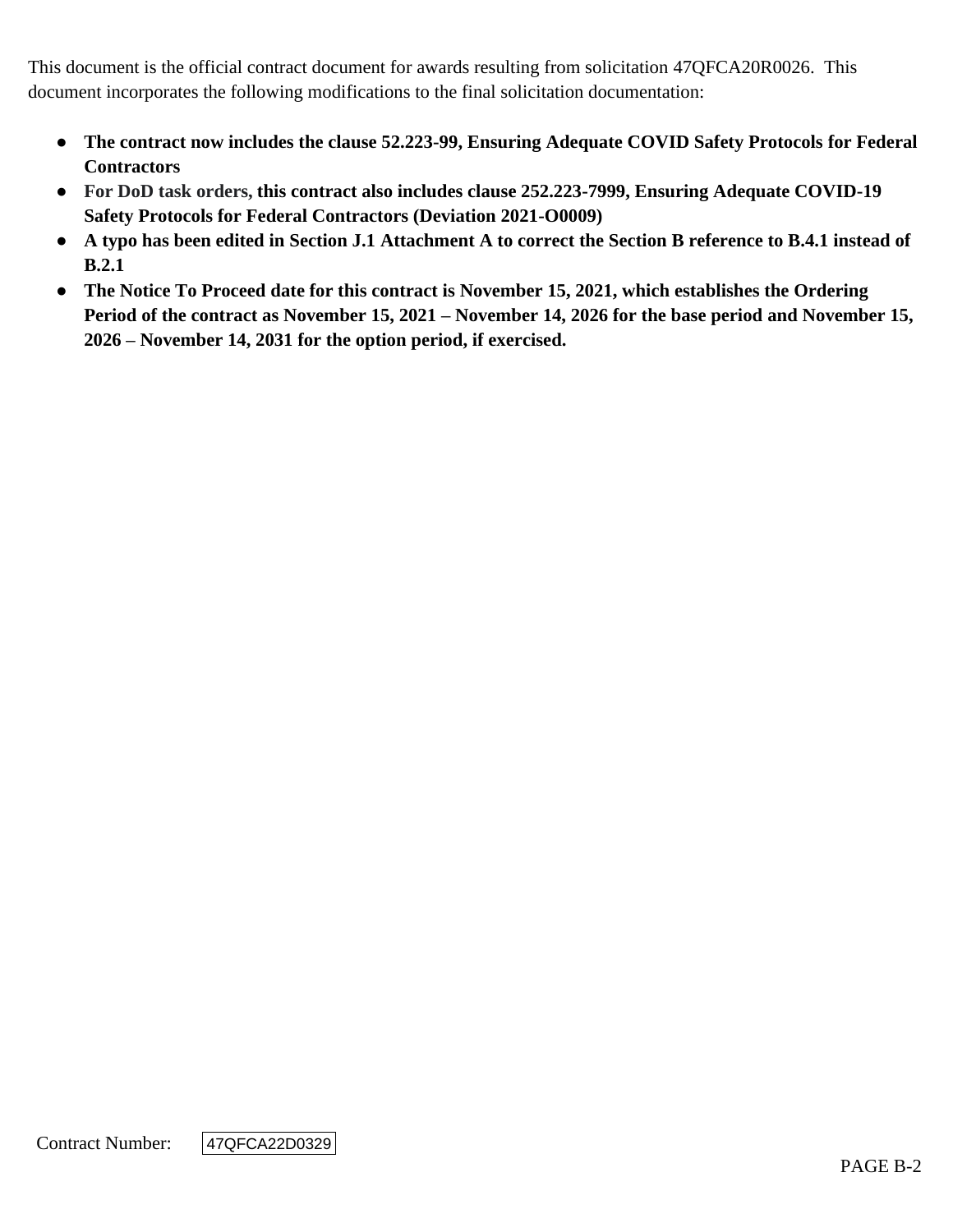#### **B.1 BACKGROUND**

This ASTRO solicitation shall establish a family of ten separate, individual, Multiple Award (MA), Indefinite Delivery/Indefinite Quantity (IDIQ) contracts that encompass a variety of services related to manned, unmanned, and optionally manned platforms and robotics as defined in Section C.

Hereafter, the family of ASTRO MA-IDIQ contracts, as a whole, will be referred to as the Master Contract. Each individual Master Contract will be referred to as a Pool within the Master Contract. The ASTRO Contracting Officer (CO) at the Master Contract level will be referred to as the ASTRO CO, and the CO at the task order level will be referred to as the Ordering CO (OCO).

ASTRO is available for use by the GSA FAS AAS FEDSIM organization and any GSA AAS CO granted a Delegation of Procurement Authority (DPA) specifically authorized by the ASTRO CO(s).

#### **B.1.1 MINIMUM GUARANTEE AND MAXIMUM DOLLAR CEILING (MASTER CONTRACT)**

The minimum guarantee is \$3,500 for each contract in each Pool that does not obtain a task order award during the ordering period of the Master Contract.

There is no maximum dollar ceiling for the Master Contract as a whole or for each individual Pool.

#### **B.1.2 MINIMUM DOLLAR LIMITATION AND MAXIMUM DOLLAR CEILING (TASK ORDER)**

The minimum dollar limitation for an individual task order shall be equal to or greater than the simplified acquisition threshold as defined in FAR 2.101, including the total value of the base period and all option periods combined.

There is no maximum dollar ceiling for an individual task order. An unlimited number of task orders may be placed during the Master Contract's ordering period.

#### **B.2 POOLS**

This table identifies the Pools of ASTRO:

#### **DATA OPERATIONS POOL**

Function: Performance of Data Operations including all data collection, processing, exploitation, and dissemination activities associated with manned, unmanned, and optionally manned platforms and robotics supporting mission performance. This includes traditional labor services as well as "as a service" support.

North American Industry Classification System (NAICS) Code and Title: 541990 – All Other Professional, Scientific, and Technical Services

Small Business Size Standard: \$16.5 Million

#### **MISSION OPERATIONS POOL**

Function: Mission Operations includes performance of operational services not included in Data Operations associated with manned, unmanned, and optionally manned platforms and robotics supporting mission performance. This includes traditional labor services as well as "as a service" support.

NAICS Code and Title: 541990 – All Other Professional, Scientific, and Technical **Services** 

Contract Number: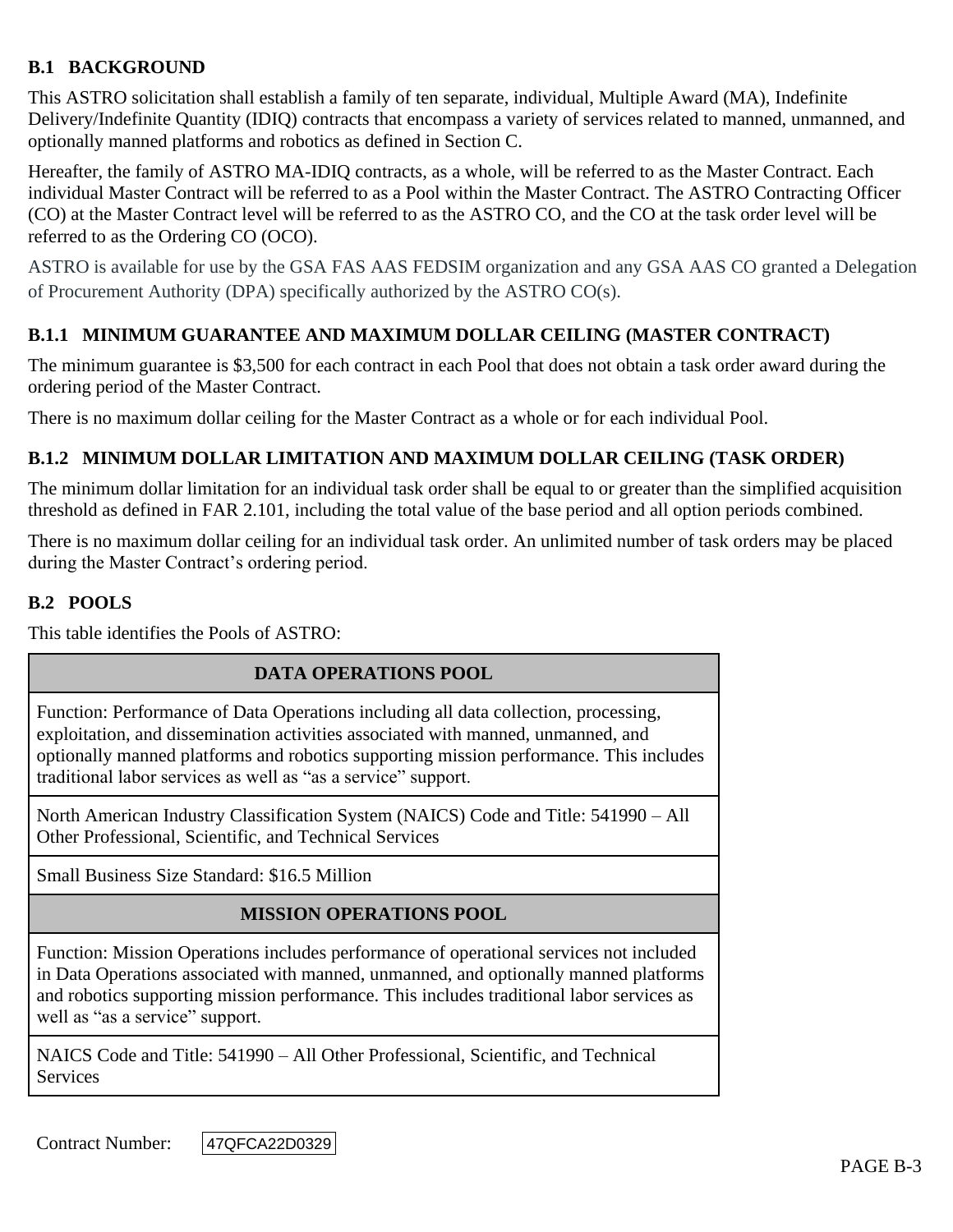Small Business Size Standard: \$16.5 Million

#### **AVIATION POOL**

Function: Maintenance, repair, and overhaul of manned, optionally manned, and unmanned aircraft.

NAICS Code and Title: 488190 – Other Support Activities for Air Transportation

Small Business Size Standard: \$35 Million

#### **GROUND POOL**

Function: Maintenance, repair, and overhaul of manned, optionally manned, and unmanned ground platforms and industrial machinery.

NAICS Code and Title: 488999 – All Other Support Activities for Transportation

Small Business Size Standard: \$8 Million

#### **SPACE POOL**

Function: Maintenance, repair, and overhaul of manned, optionally manned, and unmanned space platforms.

NAICS Code and Title: 488190 – Other Support Activities for Air Transportation

Small Business Size Standard: \$35 Million

#### **MARITIME POOL**

Function: Maintenance, repair, and overhaul of manned, optionally manned, and unmanned maritime platforms.

NAICS Code and Title: 336611 – Ship Building and Repairing

Small Business Size Standard: 1,250 employees

#### **DEVELOPMENT/SYSTEMS INTEGRATION POOL**

Function: Systems integration, improvement, and/or engineering associated with manned, unmanned, and optionally manned platforms.

NAICS Code and Title: 541330 – Engineering Services

Small Business Size Standard: \$41.5 Million (based on the 541330 exceptions)

#### **RESEARCH POOL**

Function: All R&D associated with manned, unmanned, optionally manned, and counter Unmanned Systems (UxS) platforms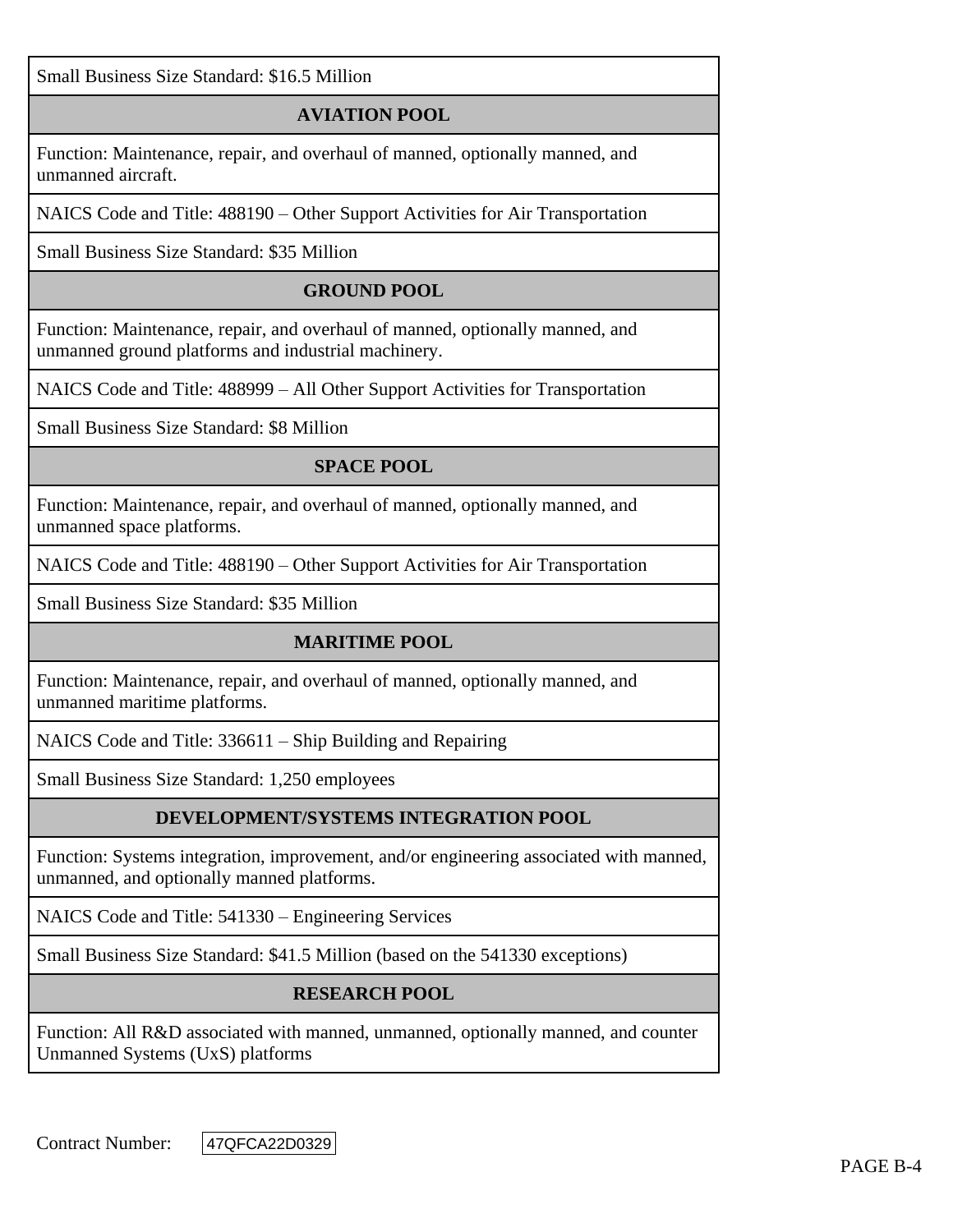NAICS Code and Title: 541715 – Research and Development in the Physical, Engineering, and Life Sciences (except Nanotechnology and Biotechnology)

Small Business Size Standard: 1,000 Employees

#### **SUPPORT POOL**

Function: All support services (except training) required for successful execution of a product, program, project, or process regarding platforms and robotics for land, air, sea, or space; the planning necessary to support operational missions; and the analysis of the results of an operational mission.

NAICS Code and Title: 541990 - All Other Professional, Scientific, and Technical **Services** 

Small Business Size Standard: \$16.5 Million

#### **TRAINING POOL**

Function: All training (the providing of instruction) services required for successful execution of a product, program, project, or process regarding platforms and/or robotics for land, air, sea, or space.

NAICS Code and Title: 611699 – All other Miscellaneous Schools and Instruction

Small Business Size Standard: \$12 Million

#### **B.3 TASK ORDER CONTRACT TYPES**

The Master Contract allows for all contract types at the task order level including Fixed-Price (all types), Cost-Reimbursement (all types), Incentive (all types), Time-and-Materials (T&M), and Labor-Hour (LH).

When applicable to the requirement, task orders may combine more than one contract type and include multi-year or option periods, performance based procedures, classified and/or unclassified, and commercial and/or non-commercial items.

OCOs should identify the contract type(s) and whether or not the task order is considered commercial or noncommercial in the task order solicitation and award.

Terms and conditions, clauses, and provisions should be appropriate to the contract type(s), commercial and/or noncommercial items.

#### **B.3.1 FIXED PRICE**

The various Fixed Price contract types are defined under Federal Acquisition Regulation (FAR) Subpart 16.2, Fixed-Price Contracts, and other applicable regulatory supplements.

#### **B.3.2 COST REIMBURSEMENT**

The various Cost Reimbursement contract types are defined under FAR Subpart 16.3, Cost-Reimbursement Contracts, and other applicable regulatory supplements.

The contractor shall maintain an approved accounting system, as approved by the cognizant Administrative CO (ACO) of the Defense Contract Management Agency (DCMA) or other Cognizant Federal Agency (CFA), and validated by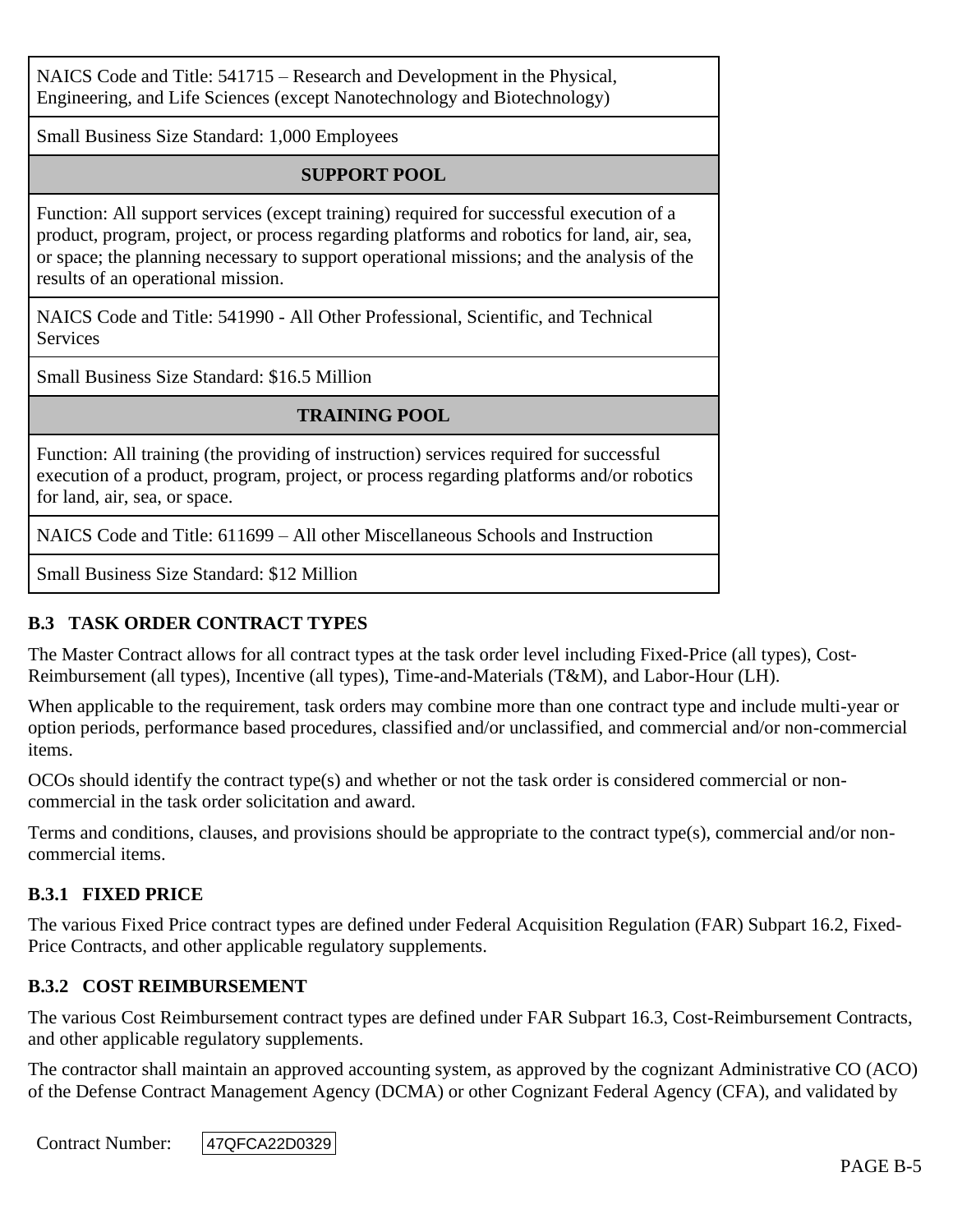the ASTRO CO to permit timely and accurate development of all necessary cost data in the format required by the proposed cost-reimbursement contract type.

The contractor may be required to submit a cost proposal with supporting information for each cost element including, but not limited to, direct labor, Cost Accounting Standards (CAS) disclosures, fringe benefits, overhead, general and administrative expenses, facilities capital cost of money, other direct costs, and fee consistent with its approved accounting system and, if applicable, Provisional Billing Rates (PBRs) and Forward Pricing Rate Agreements (FPRAs).

#### **B.3.3 INCENTIVE**

The various Incentive contract types are defined under FAR Subpart 16.4, Incentive Contracts, and other applicable regulatory supplements.

#### **B.3.4 T&M AND LH**

T&M and LH contract types are defined under FAR Subpart 16.6, T&M and LH Contracts, and other regulatory supplements.

The contractor shall maintain an approved accounting system, as approved by the cognizant ACO of the DCMA or other Cognizant Federal Agency (CFA) and validated by the ASTRO CO, to permit timely and accurate development of all necessary cost data in the format required by the proposed T&M or LH contract type.

#### **B.4 TASK ORDER LABOR**

The Master Contract provides the flexibility to utilize labor categories for Contiguous United States (CONUS), Outside CONUS (OCONUS), specialized labor, construction wage rate requirements, professional services, service contract labor standards, or any combination thereof, at the task order level. The OCO is the authority in establishing what kind of labor is appropriate for each task order requirement.

#### **B.4.1 CONUS STANDARDIZED LABOR CATEGORIES**

CONUS labor is defined as in-scope labor being performed in the 48 contiguous states plus the District of Columbia.

The Master Contract provides for standardized labor categories in CONUS for utilization at the task order level. CONUS standardized labor is defined as all labor for which the expertise required or duties performed are within the scope of the Master Contract and task order in accordance with labor categories set forth in Section J.1, Attachment A.

CONUS standardized labor categories correspond to the Office of Management and Budget's (OMB) Standard Occupational Classification (SOC) for which the Bureau of Labor Statistics (BLS) maintains compensation data at www.bls.gov. CONUS standardized labor categories are individual labor categories that are mapped to a single SOC and functional description.

The contractor may propose CONUS standardized labor when proposing a total solution; however, the OCO will determine whether circumstances merit the use of CONUS standardized labor. CONUS standardized labor categories are encouraged, but not mandatory for use at the task order level. The OCO should indicate in the task order solicitation whether or not contractors shall submit labor pricing using the Master Contract's CONUS standardized labor categories in their task order proposals.

The contractor shall become proficient in the use of the BLS SOC system and CONUS standardized labor categories identified in Section J.1, Attachment A in preparation for submitting cost/price proposals under task order solicitations that require CONUS standardized labor category submissions.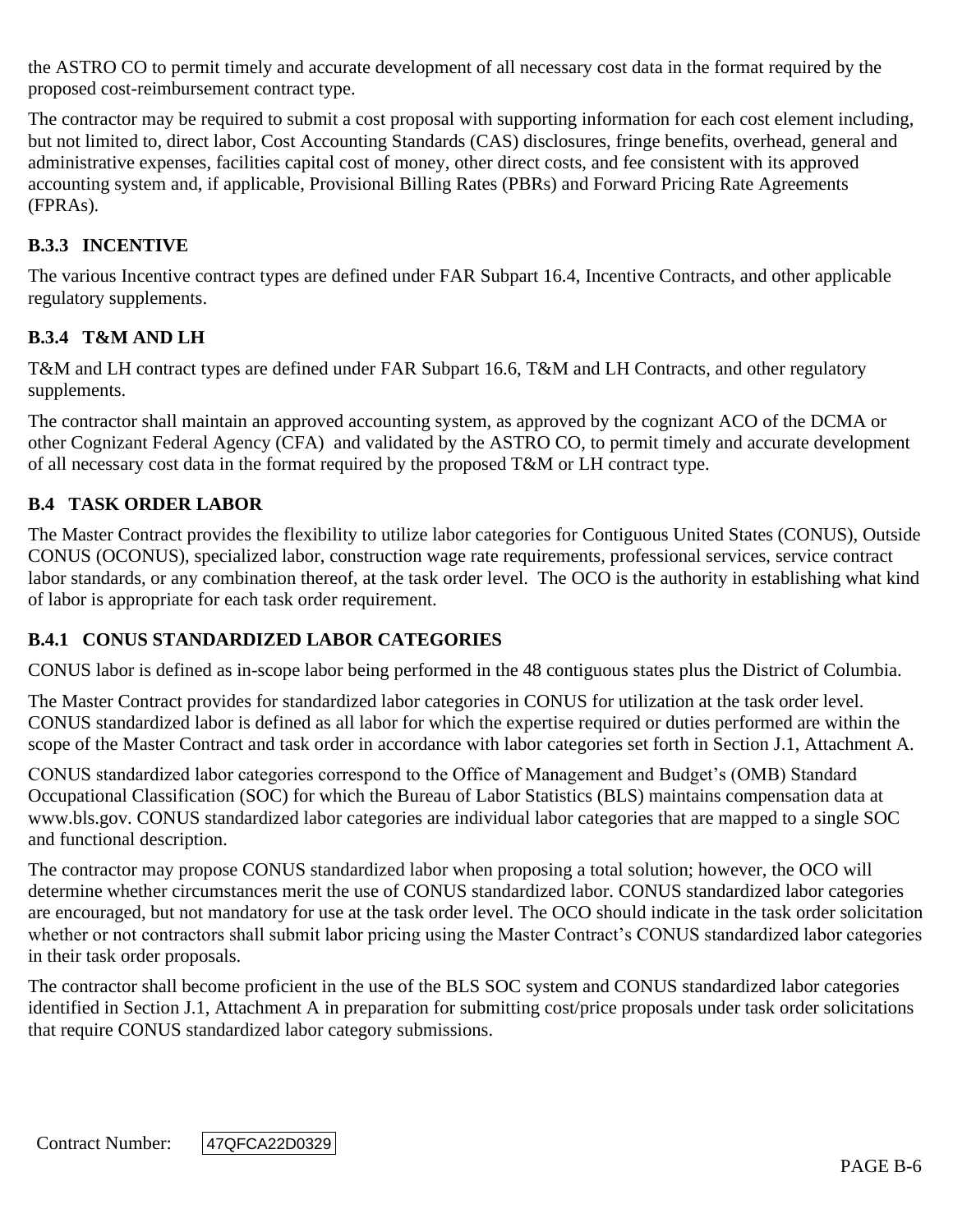#### **B.4.2 OCONUS LABOR**

OCONUS is defined as in-scope labor being performed in other than the 48 contiguous states plus the District of Columbia. OCONUS labor is defined as all labor for which the expertise required or duties performed are within the scope of the Master Contract and task order. The contractor may propose OCONUS labor when proposing a total solution; however, the OCO will determine whether circumstances merit the use of OCONUS labor.

The U.S. Department of State's Bureau of Administration, Office of Allowances, publishes quarterly report indexes of living costs abroad, per-diem rate maximums, quarter's allowances, hardship differentials, and danger pay allowances.

The Department of State Standardized Regulations (DSSR) is the controlling regulations for allowances and benefits available to all U.S. Government civilians assigned to foreign areas. Contractor civilians assigned to foreign areas may receive the allowances and benefits in the DSSR but, they shall not receive allowance and benefits in excess of those identified in the DSSR.

For OCONUS task orders where costs are not specifically addressed in the DSSR, the Government will reimburse the contractor for all reasonable, allowable, and allocable costs in accordance with FAR 31, Contract Cost Principles and Procedures, and other applicable regulatory supplements.

#### **B.4.3 SPECIALIZED LABOR**

Specialized labor is defined as any labor for which the expertise required or duties performed are within the scope of the Master Contract and task order, but are not identified by the standardized labor categories.

When CONUS standardized labor categories are not mandatory or not able to be mapped directly by the contractor, the contractor may propose specialized labor when proposing a total solution; however, the OCO will determine whether circumstances merit the use of specialized labor.

#### **B.4.4 CONSTRUCTION WAGE RATE REQUIREMENTS**

When labor for construction, alteration and repair are within the scope of the Master Contract and task order, construction wage rate requirements shall be implemented in accordance with FAR Subpart 22.4 and other regulatory supplements, as applicable. The OCO shall identify such work in the task order solicitation and make a determination as to whether wage determinations are to be applied or not.

The Department of Labor (DoL) is responsible for issuing wage determinations reflecting prevailing wages, including fringe benefits. Determinations are issued for different types of construction, such as building, heavy, highway, and residential (referred to as rate schedules), and apply only to the types of construction designated in the determination.

The Master Contract does not include a complete list of clauses or provisions that flow down to the task order level requirements. The OCO shall incorporate all the appropriate clauses and provisions in each task order solicitation and subsequent award when construction, alteration, and repairs are within the scope of the Master Contract and task order requirement. When applicable, the OCO shall incorporate wage determinations subject to construction wage rate requirements in the task order award.

#### **B.4.5 SERVICE CONTRACT LABOR STANDARDS**

When service contract labor standards are within the scope of the Master Contract and task order, wage rate requirements shall be implemented in accordance with FAR Subpart 22.10 and other applicable regulatory supplements. The OCO shall identify such work in the task order solicitation and make a determination as to whether wage determinations are to be applied or not.

The DoL is responsible for issuing wage determinations reflecting prevailing wages, including fringe benefits. Contractors performing on task orders where service contract labor standards apply shall pay their employees at least the wages and fringe benefits found by the DoL to prevail in the locality of the work being performed, the fair standards labor act, and/or any applicable collective bargaining agreement.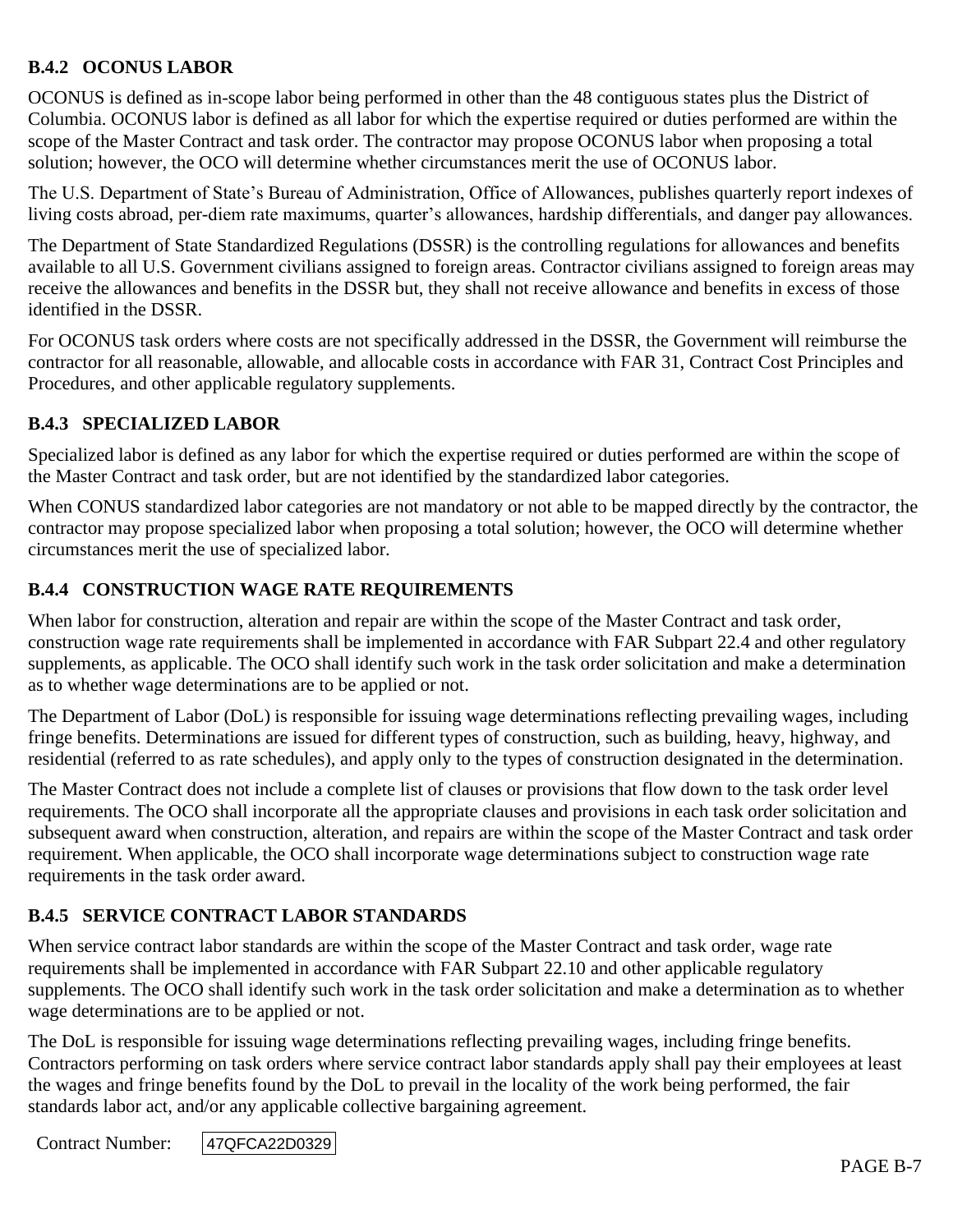The Master Contract does not include a complete list of clauses or provisions that flow down to the task order level requirements. The OCO shall incorporate all the appropriate clauses and provisions in each task order solicitation and subsequent award when service contract labor standards apply. When applicable, the OCO shall incorporate wage determinations subject to wage rate requirements in the task order award.

#### **B.4.6 REQUIREMENTS FOR LABOR UNDER T&M AND LH TASK ORDERS**

When preparing solicitations for non-commercial T&M and/or LH task orders, the OCO shall incorporate one of the following provisions in the task order solicitation.

- a. FAR 52.216-29 Time-and-Materials/Labor-Hour Proposal Requirements—Non-Commercial Item Acquisition with Adequate Price Competition. For DoD requirements, when selecting FAR 52.216-29, the OCO shall also select Defense Federal Acquisition Regulation Supplement (DFARS) 252.216-7002, Alternate A Time-and-Materials/Labor-Hour Proposal Requirements – Non-Commercial Item Acquisition with Adequate Price Competition
- b. FAR 52.216-30 Time-and-Materials/Labor-Hour Proposal Requirements—Non-Commercial Item Acquisition without Adequate Price Competition
- c. FAR 52.216-31 Time-and-Materials/Labor-Hour Proposal Requirements—Commercial Item Acquisition
- a. Master Contract

T&M and LH task orders require labor categories and their associated rates to be identified in the task order award document. T&M and LH task orders with subcontracts that do not specify a labor category in the task order shall be proposed and awarded as Materials in accordance with FAR 52.232-7, Payments under Time-and-Materials and Labor-Hour Contracts.

#### **B.5 TOTAL SOLUTION**

The Master Contract is designed to be a total solution vehicle for services solicited and awarded at the task order level. Total solution is defined as any combination of support that is integral and necessary to the service-based requirements within the scope of the Master Contract and task order award.

For example, a total solution may include any combination of contract types and labor associated with CONUS labor, OCONUS labor, specialized labor, construction wage rate requirements, professional labor, service contract labor standards, and other costs such as subcontracts, travel, supplies, materials, equipment, special test equipment, and special tooling.

The contractor should propose and identify the type of labor and other costs separately in its cost/price proposal and the OCO should, when appropriate, identify the type of labor and other costs by a separate Contract Line Item Number (CLIN) in the task order award.

#### **B.6 TASK ORDER PRICING/COSTS**

Because services are diverse within the scope of the Master Contract, the Master Contract provides the OCO the flexibility and authority to determine fair and reasonable pricing tailored to the individual task order requirement, including the task order statement of work or objectives, risks, uncertainties, complexity, urgency, contract type, and competition. Accordingly, the Master Contract does not predetermine cost and price reasonableness or fair and reasonable labor rates for services performed at the task order level.

The Master Contract does not establish prices for any supply or service at the task order level; therefore, the OCO shall establish cost and price reasonableness for each task order using the policies and methods in FAR Subpart 15.4, internal policies, and other applicable regulatory supplements.

Unless otherwise directed by task order terms and conditions, the contractor may apply indirect costs to labor and other costs consistent with the contractor's DCMA or other Cognizant Federal Agency (CFA) approved accounting system.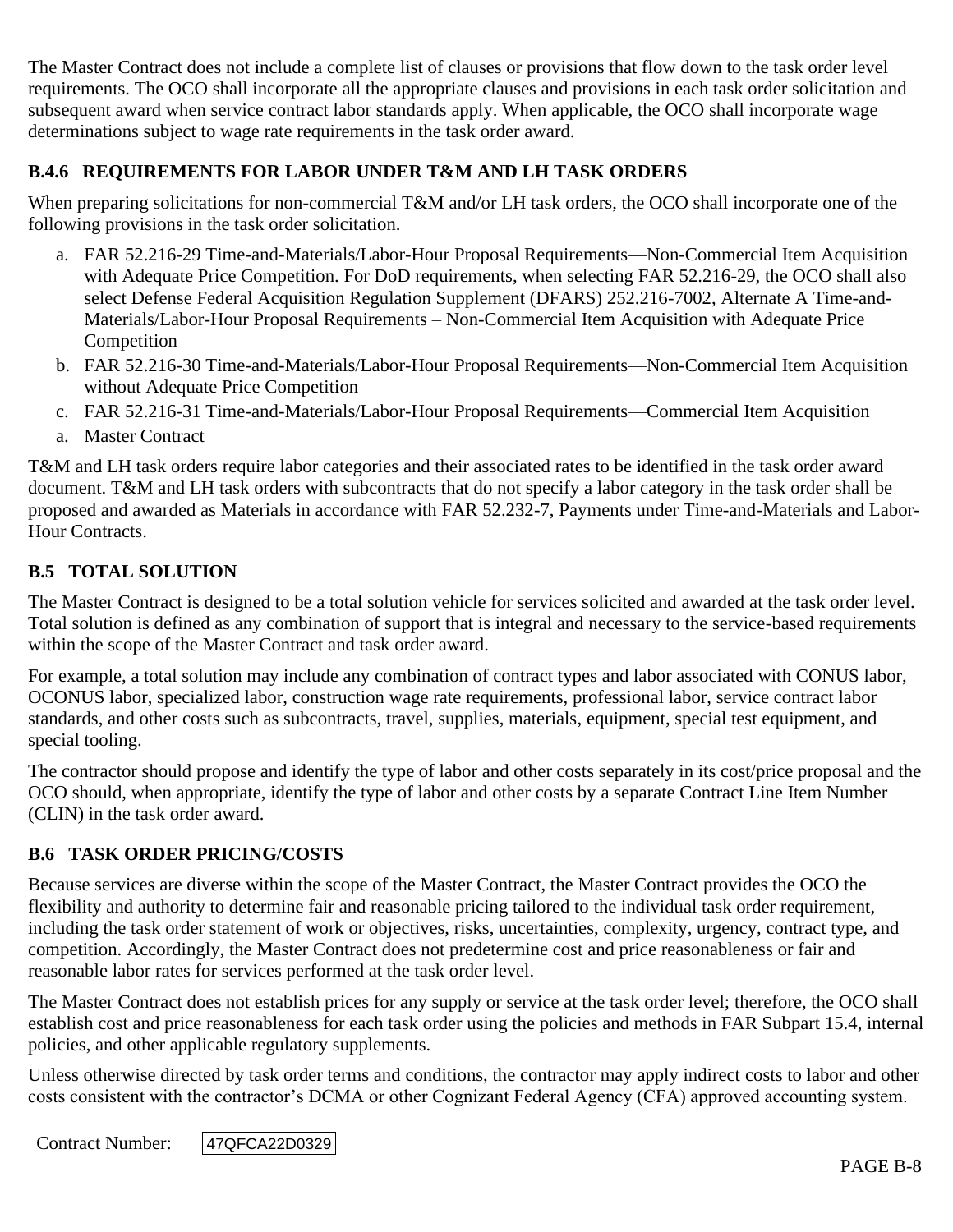#### **B.7 ASTRO SYMPHONY PORTAL (ASP)**

The ASP is a software application the Government intends to use for ASTRO proposal submission, proposal evaluation, and contract management. Training will be provided to contractors regarding the use of ASP for proposal submission and post award requirements.

Contract Number:

47QFCA22D0329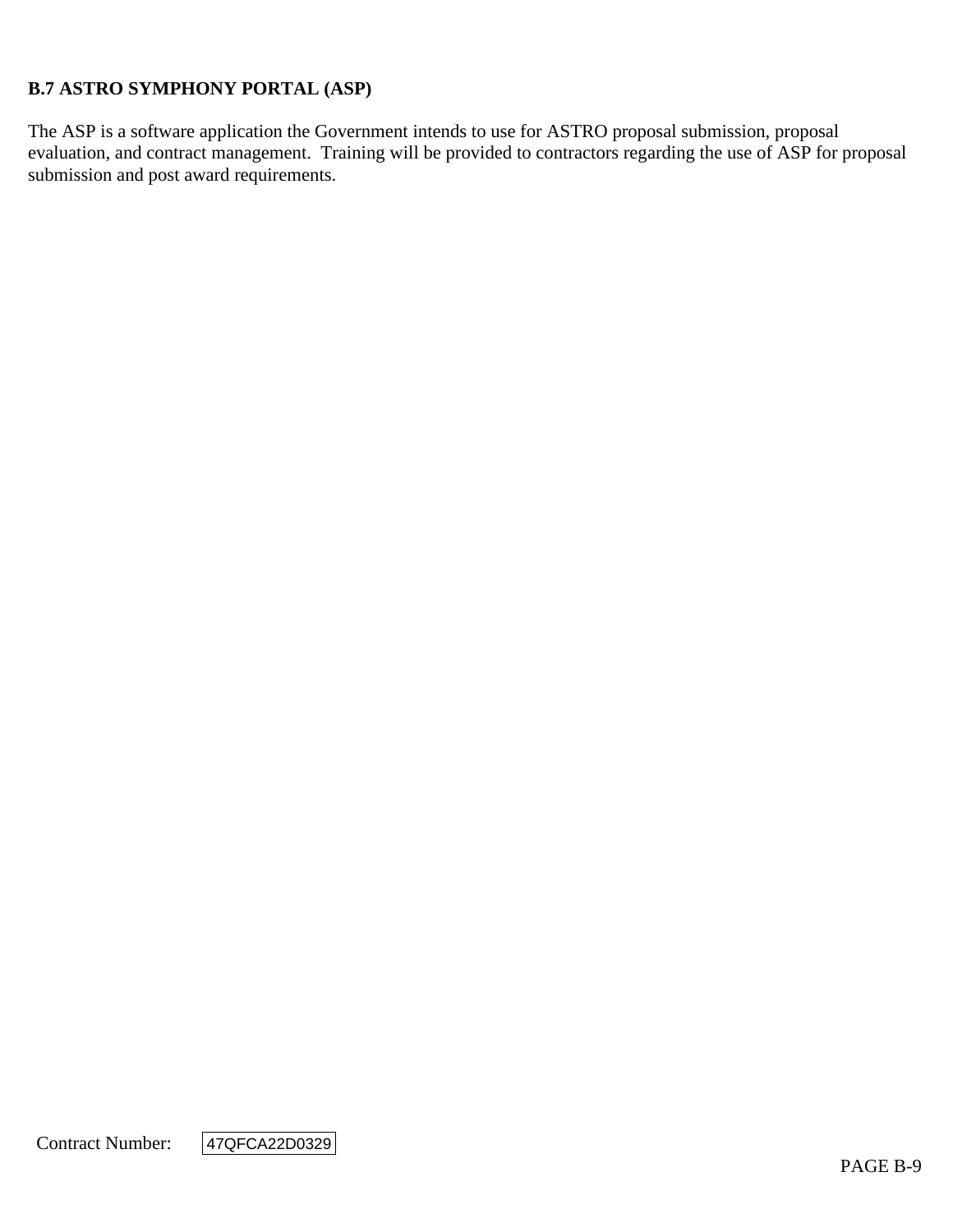#### **C.1 BACKGROUND**

ASTRO is a family of multiple (ten at initial contract award) separate MA-IDIQ contracts that span multiple NAICS Codes and NAICS Code Exceptions that is sponsored by the DoD. This vehicle will be awarded and administered by the General Services Administration (GSA), Federal Acquisition Service (FAS), Assisted Acquisition Service (AAS), Federal Systems Integration and Management Center (FEDSIM).

#### **C.1.1 AUTHORITY**

Under the Federal Property and Administrative Services Act (40 U.S.C. 501), GSA is authorized to award and administer contracts such as ASTRO for personal property and non-personal services.

#### **C.2 SCOPE**

The scope includes operations, maintenance, readiness, research, development, systems integration, and support for manned, unmanned, and optionally manned platforms and/or robotics, as well as the services that support those platforms and robotics.

The scope of ASTRO spans many areas of expertise and includes any and all components required to formulate a total solution to a requirement, except for those services and products specifically prohibited in this contract. Solutions may include Ancillary Support Services and/or Ancillary Support Products as defined in Sections C.4 and C.5. Requirements may call for solutions that cross over multiple disciplines; include ancillary support services and/or products; require commercial and/or non-commercial items; require professional and/or non-professional labor; and use a variety of contract types including fixed-price (all types), cost reimbursement (all types), T&M/LH, or a hybrid mix of contract types. These platforms and robotics may be based on land, air, sea, and/or space.

#### **C.2.1 DOMAINS**

ASTRO may be used to provide a total solution for any organization's requirement in any of the identified ASTRO Domains. These requirements include the following domains:

- a. Operations
- b. Maintenance/Readiness
- c. Development/Systems Integration
- d. Support
- e. Research and Development (R&D)

#### **C.2.1.1 OPERATIONS DOMAIN**

#### **C.2.1.1.1 SUBDOMAIN: DATA OPERATIONS**

Data Operations includes the performance of data collection, processing, exploitation, and dissemination activities associated with manned, unmanned, and optionally manned platforms and/or robotics supporting mission performance.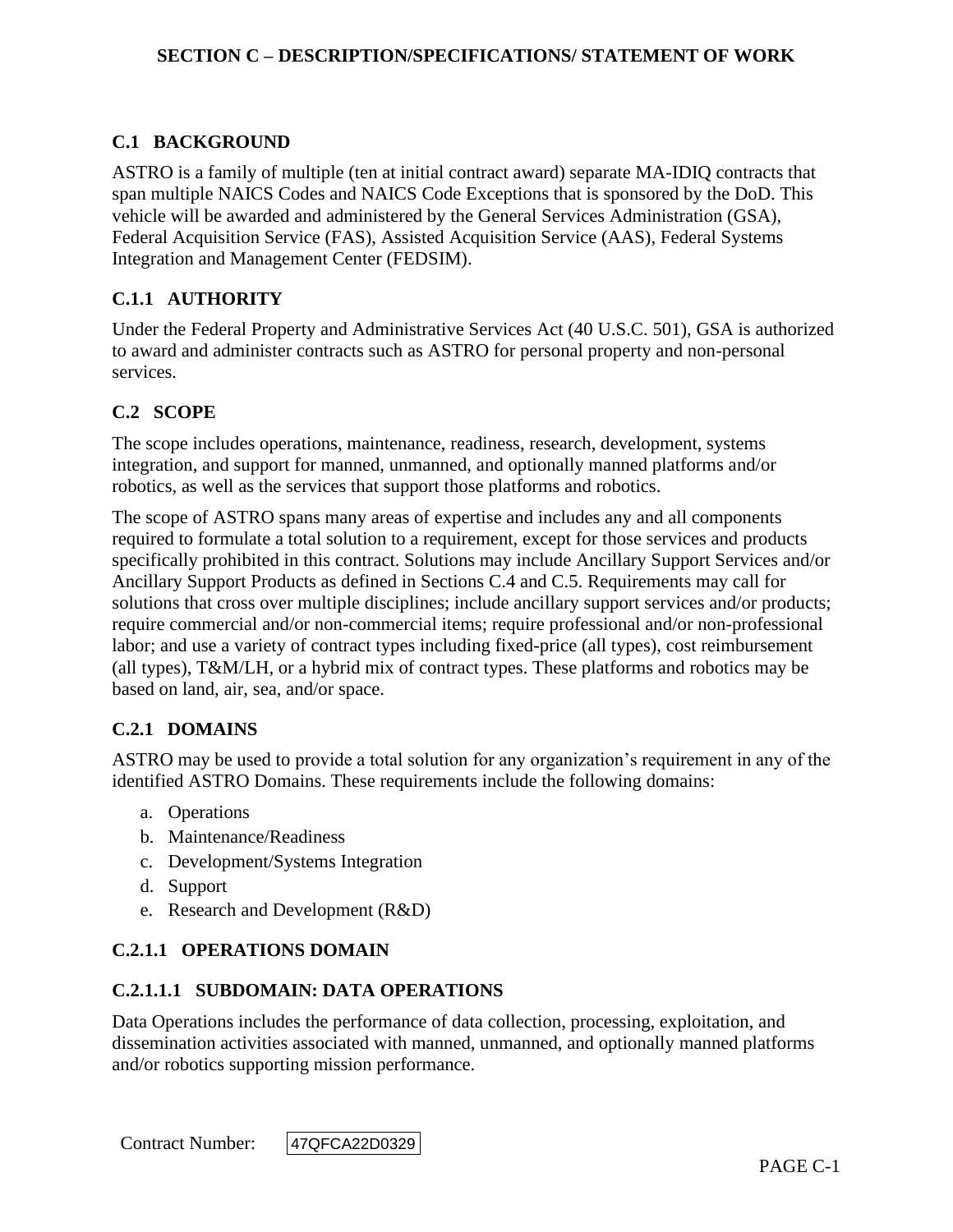Service areas that are included under the Data Operations subdomain include, but are not limited to, the following examples (listed in alphabetical order):

- 1. 3D Terrain And Structure Mapping
- 2. Aerial Surveying
- 3. Air Quality Monitoring And Measurement
- 4. Airfield Damage Assessments
- 5. Anti-Drug Trafficking
- 6. Anti-Piracy Monitoring
- 7. Asset Tracking
- 8. Asset Verification
- 9. Atmospheric Data Collection And Analysis
- 10. Battle Damage Management
- 11. Blue Force Tracking
- 12. Border Management
- 13. Border Security Monitoring
- 14. Captured Enemy Material Analysis
- 15. Change Detection
- 16. Coalition ISR
- 17. Counter Terrorism
- 18. Crime Scene Situational Awareness
- 19. Corrosion Under Insulation (CUI) Surveys
- 20. Detection and Tracking of International Terrorism
- 21. Data Analysis
- 22. Data Compression
- 23. Data Dissemination
- 24. Data Visualization
- 25. Detection and Tracking of Narco-Trafficking
- 26. Detection and Tracking of Alien Smuggling
- 27. Detection and Tracking of Human Trafficking
- 28. Detection and Tracking of Weapons Of Mass Destruction
- 29. Earth Exploration
- 30. Earth Gravity Information Gathering And Analysis
- 31. Emergency Preparedness And Assessments
- 32. Fire Detection
- 33. Forest Health Protection
- 34. Friendly Force Tracking
- 35. Geospatial Intelligence
- 36. Global Climate Information Gathering And Analysis
- 37. Ground Traffic Monitoring
- 38. Health Sciences
- 39. Humanitarian Relief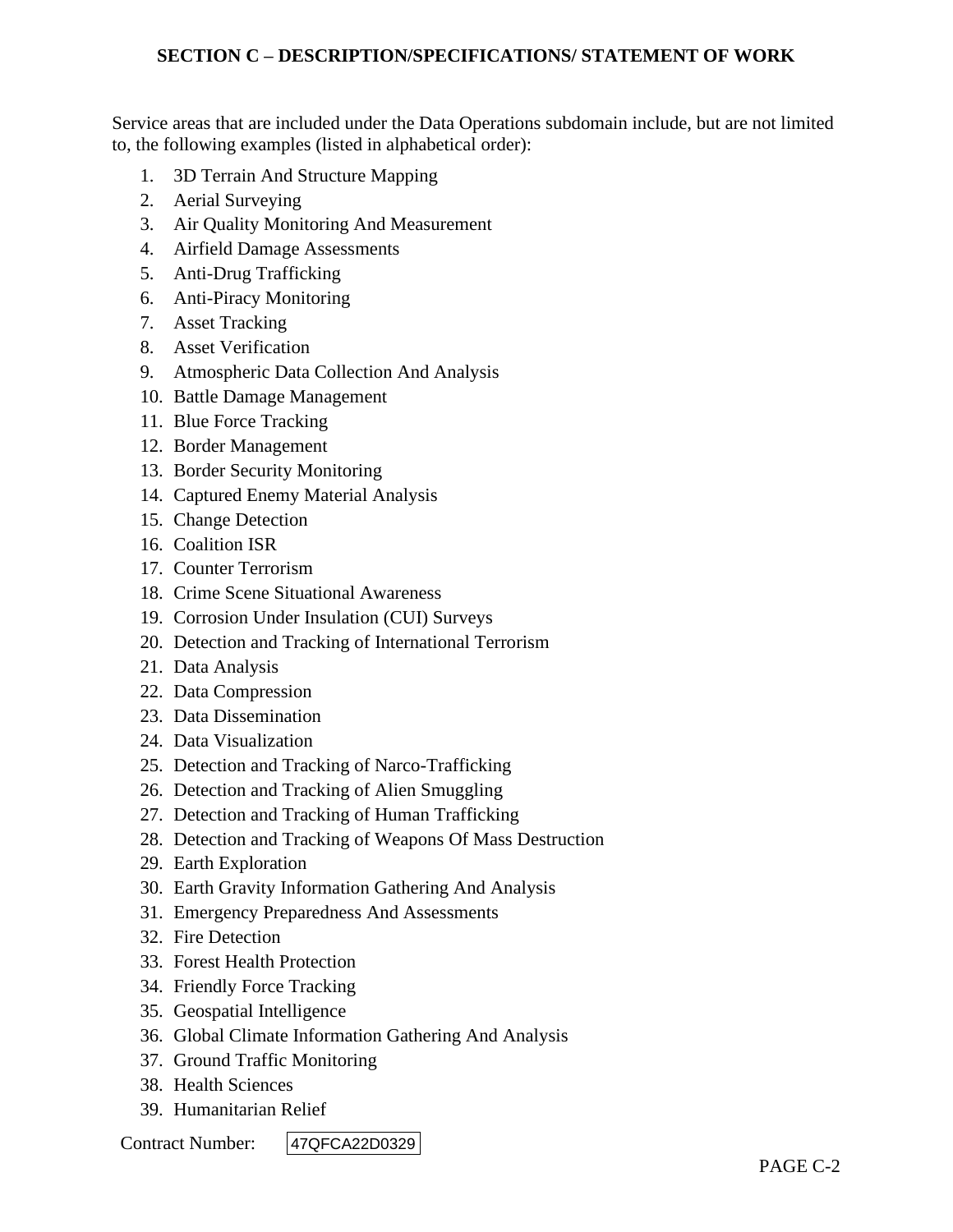- 40. Homeland Security
- 41. Hurricane Analysis, Tracking, And Modeling
- 42. Improvised Explosive Device (IED) Detection
- 43. IED Forensics
- 44. Image and Video Capture
- 45. Inspections
	- a. Dams and Wells
	- b. Flare Stack
	- c. Infrastructure
	- d. Offshore Platforms
	- e. Pavement
	- f. Pipeline and Row
	- g. Runways
	- h. Solar Farms
	- i. Tank and Vessel
	- j. Water Crossing
	- k. Wind Turbines
- 46. Intelligence Processing and Collection
- 47. ISR Demonstrations
- 48. ISR Exercises
- 49. ISR Operations
- 50. Investigation
- 51. Joint Operations ISR
- 52. Land Mapping
- 53. Law Enforcement Operations
- 54. Leak Detection
- 55. Mapping
- 56. Maritime Security
- 57. Mine Detection and Tracking
- 58. Mining
- 59. Monitoring Illegal Dumping
- 60. Natural Disaster Response
- 61. Natural Resource Management
- 62. Navigation
- 63. Oceanic Data Collection And Analysis
- 64. Photography and Film Production
- 65. Population Density Analysis
- 66. Powerline Intelligence Gathering
- 67. Precision Agriculture
- 68. Radar Operations
- 69. Reconnaissance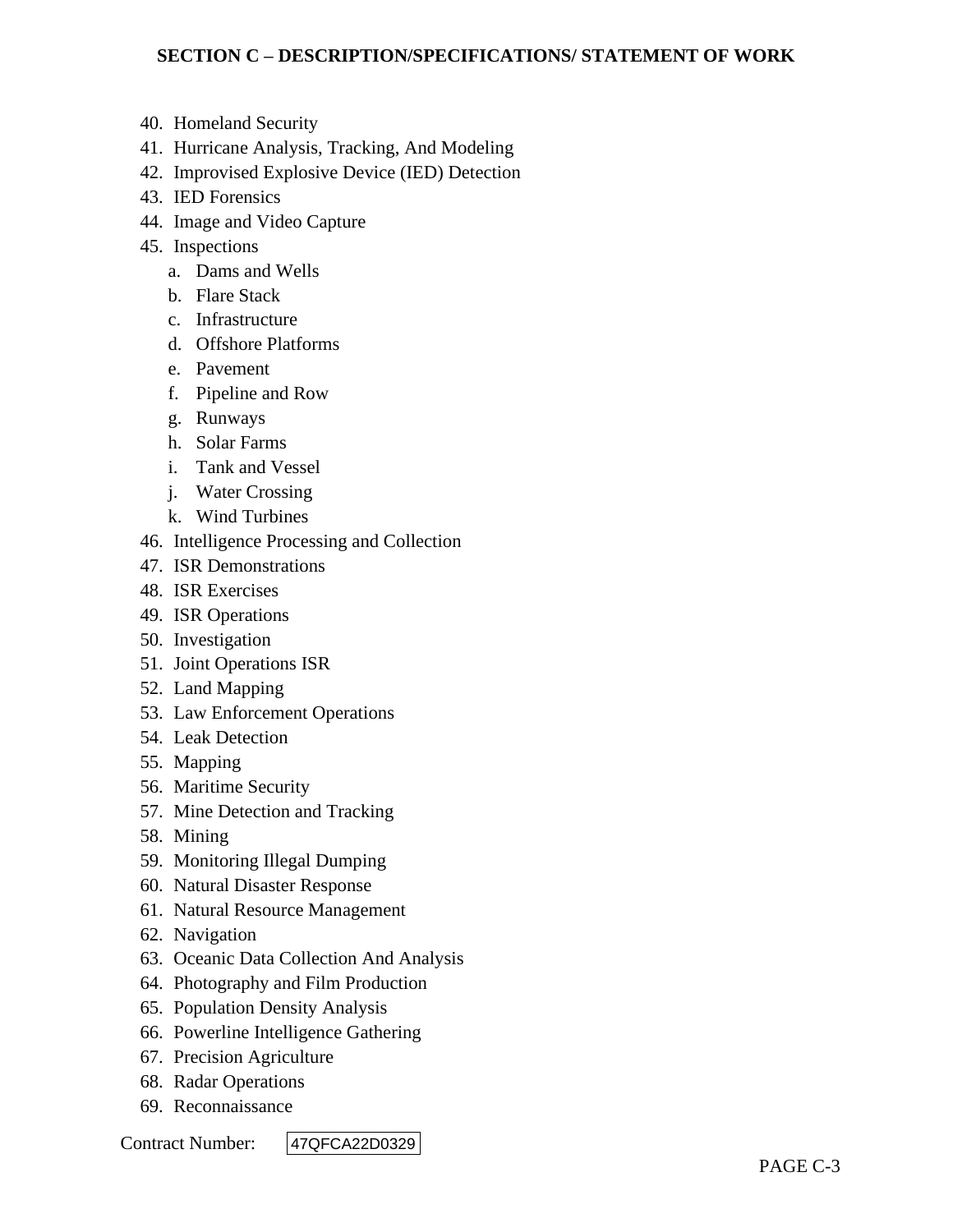- 70. Safety
- 71. Scientific Research
- 72. Seabed Mapping
- 73. Sea Life Research Data Gathering And Analysis
- 74. Search Operations
- 75. Security
- 76. Space Exploration
- 77. Space Operations
- 78. Submarine Detection and Tracking
- 79. Surface Ship Detection and Tracking
- 80. Supportability Analysis and Implementation
- 81. Surveillance
- 82. Surveying
- 83. Tradecraft
- 84. Traffic Flow Analysis
- 85. Technical Intelligence Collection
- 86. Undersea and Seabed Surveillance
- 87. Urban Planning
- 88. UxS Detection and Tracking
- 89. Video/Image/Audio Analysis
- 90. Weather Analysis And Monitoring
- 91. Wildlife Monitoring, Research, And Preservation
- 92. Wildlife Surveys

#### **C.2.1.1.2 SUBDOMAIN: DATA OPERATIONS AS A SERVICE**

Data Operations as a Service includes performance of data collection, processing, exploitation, and dissemination activities associated with manned, unmanned, and optionally manned platforms and/or robotics and supporting mission performance exclusively or predominantly with contractor owned, contractor operated (COCO) platforms and/or robotics for land, air, sea, or space. For clarification, the term contractor-owned does NOT mean the prime contractor must technically own the hardware involved. Contractors may own the hardware, but this may also be performed through subcontractors (for clarity, see FAR Part 42 - *Subcontractor* means any supplier, distributor, vendor, or firm that furnishes supplies or services to or for a prime contractor or another subcontractor.), teaming partners (at the task order level), leasing (not naming the Government as the lessee), or any other business mechanism that allows for mission performance, but indemnifies the Government client. These services are normally provided on a consumable basis.

Examples for this subdomain are identical to the examples provided in the Data Operations subdomain.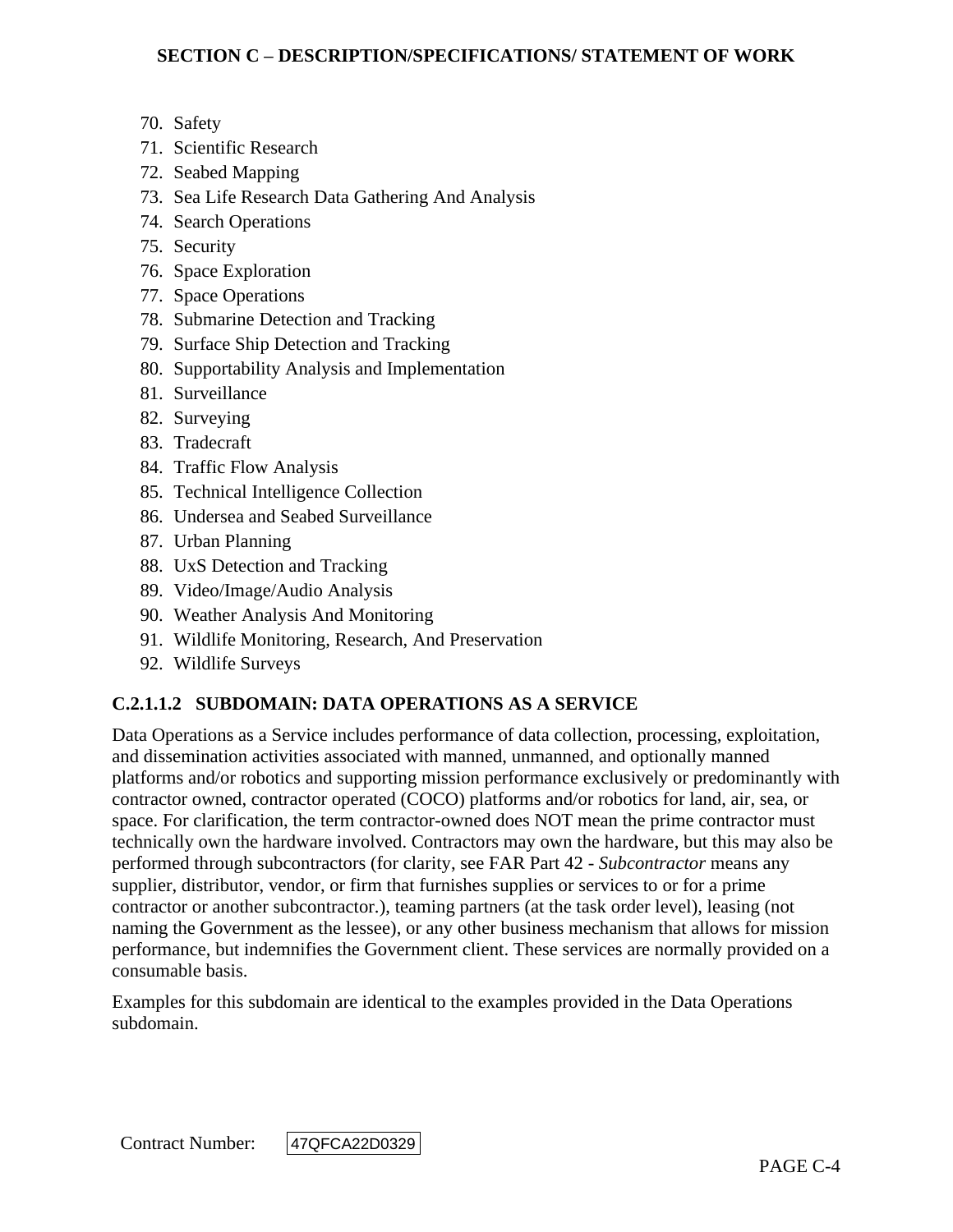#### **C.2.1.1.3 SUBDOMAIN: MISSION OPERATIONS**

Mission Operations includes performance of operational services not included in Data Operations associated with manned, unmanned, and optionally manned platforms and/or robotics supporting mission performance.

Service areas that are included under the Mission Operations subdomain include, but are not limited to, the following examples (listed in alphabetical order):

- 1. Air Drop Operations
- 2. Air Traffic Management
- 3. Battlefield Support
- 4. Biological Prediction
- 5. Command and Control
- 6. Contingency Operations
- 7. Electronic Spectrum Management
- 8. Fire Fighting
- 9. Humanitarian Assistance/Disaster Relief
- 10. Launch Services
- 11. Manned and Unmanned Cargo Transportation
- 12. Manned and Unmanned Personnel Transportation
- 13. Medical Evacuation (MEDEVAC)
- 14. Medical Supply Delivery
- 15. Natural Disaster Response
- 16. Non-Combatant Evacuation
- 17. Personnel Recovery
- 18. Search and Rescue Operations
- 19. Special Event Response
- 20. Target Activities

#### **C.2.1.1.4 SUBDOMAIN: MISSION OPERATIONS AS A SERVICE**

Mission Operations as a Service includes performance of operational services not included in Data Operations associated with manned, unmanned, and optionally manned platforms and/or robotics supporting mission performance exclusively or predominantly with COCO platforms and/or robotics for land, air, sea, or space. For clarification, the term contractor-owned does NOT mean the prime contractor must technically own the hardware involved. Contractors may own the hardware, but this may also be performed through subcontractors (for clarity, see FAR Part 42 - *Subcontractor* means any supplier, distributor, vendor, or firm that furnishes supplies or services to or for a prime contractor or another subcontractor.),teaming partners (at the task order level), leasing (not naming the Government as the lessee), or any other business mechanism that allows for mission performance, but indemnifies the Government client.

Examples for this subdomain are identical to the examples provided in the Mission Operations subdomain.

#### **C.2.1.2 MAINTENANCE/READINESS DOMAIN**

Maintenance/Readiness includes all services related to the maintenance, repair, overhaul, reconditioning, or servicing of manned, unmanned, and/or optionally manned platforms and/or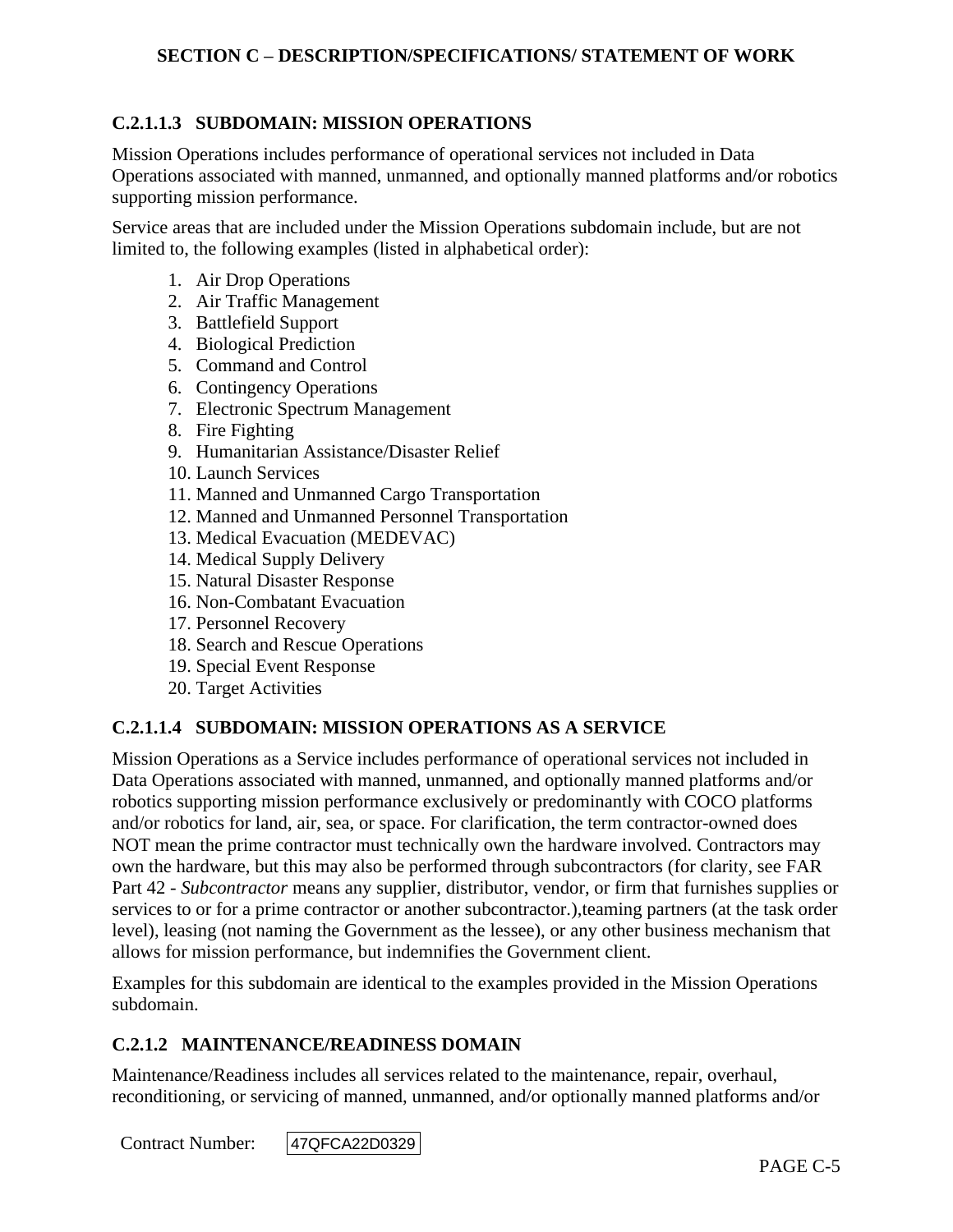robotics to ensure their continued operations. This includes support functions for these platforms and/or robotics.

Service areas that are included under the Maintenance/Readiness Domain include, but are not limited to, the following examples (listed in alphabetical order):

- 1. Aircraft Repair and Maintenance
- 2. Armored Vehicle Repair and Maintenance
- 3. Coalition Logistics Management
- 4. Equipment Repair and Maintenance
- 5. Floating Drydock Repair and Maintenance
- 6. Industrial Equipment Repair and Maintenance
- 7. Life Cycle Sustainment
- 8. Logistics Maintenance
- 9. Machine Calibration Maintenance
- 10. Overhaul
- 11. Predictive Maintenance
- 12. Preventive Maintenance
- 13. Prognostics and Diagnostics
- 14. Radar Ground Station Repair and Maintenance
- 15. Runway Repair and Maintenance
- 16. Satellite Servicing
- 17. Ship Repair and Maintenance
- 18. Supply Chain Logistics
- 19. Supply Chain Optimization
- 20. Tank Repair and Maintenance
- 21. Test Bed Repair and Maintenance
- 22. UxS Repair and Maintenance

#### **C.2.1.3 DEVELOPMENT/SYSTEMS INTEGRATION DOMAIN**

Development includes all services related to the improvement or enhancement of the overall platform or improvement or enhancement of any subsystem or component of a platform.

Systems Integration includes all services related to the process of bringing together component systems/subsystems into one system (an aggregation of systems/subsystems cooperating so that the system is able to deliver the overarching functionality) and ensuring that the component systems/subsystems function together as a single system.

These services are performed within the framework of manned, unmanned, or optionally manned platform and/or robotics. Service areas that are included under the Development/Systems Integration Domain include but are not limited to the following examples (listed in alphabetical order):

- 1. 3D Audio Technology
- 2. AI-Enabled Autonomy
- 3. Acoustic and Sonar
- 4. Advanced Technology Pilots and Trials
- 5. Alternative Energy Sources System Integration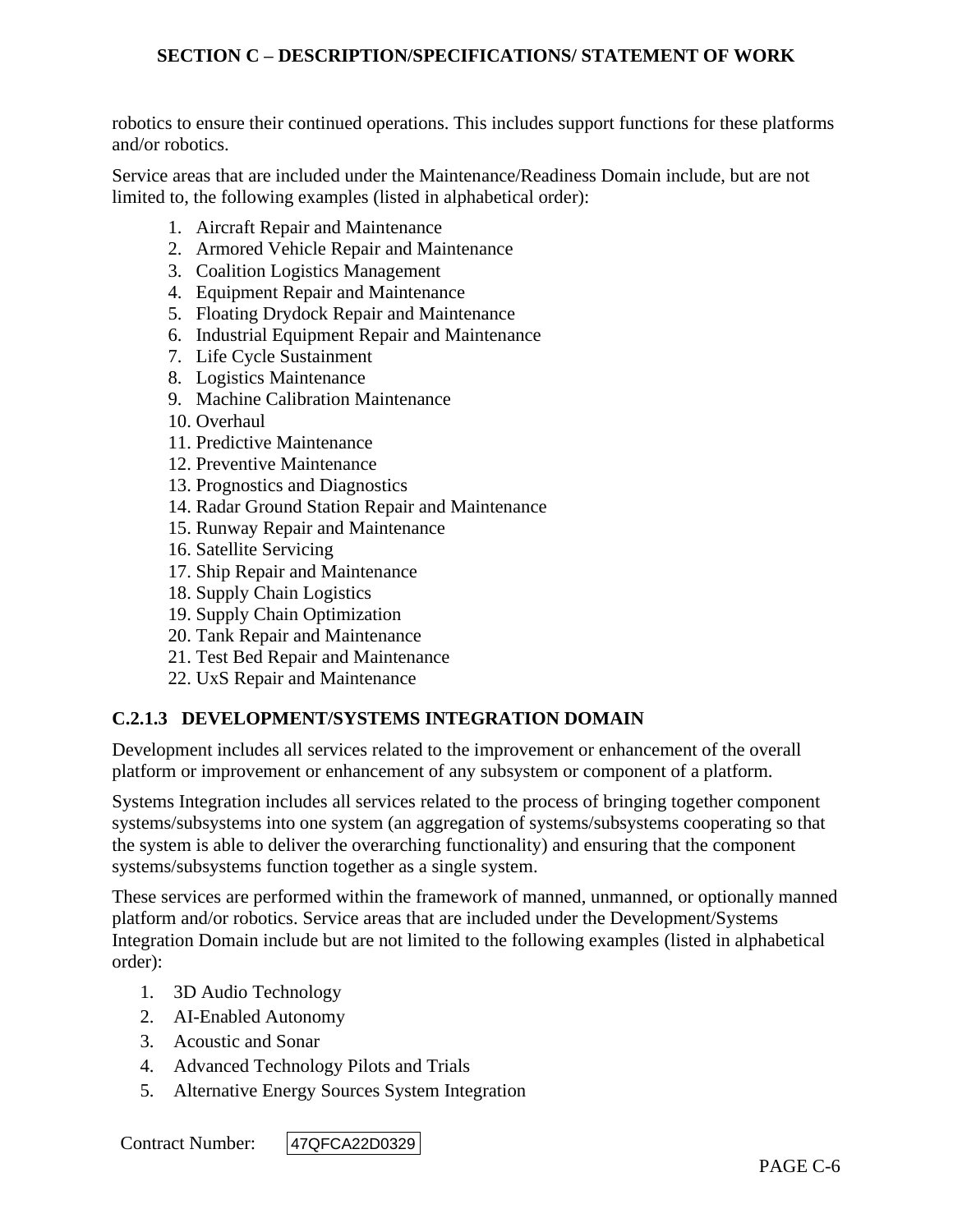- 6. Artificial Intelligence
- 7. Augmented/Virtual Reality
- 8. Automated Information Sharing
- 9. Automation
- 10. Baseline (Configuration) Management
- 11. Big Data Analysis
- 12. Biometrics
- 13. Coatings
- 14. Communications
- 15. Concept Development
- 16. Configuration Management
- 17. Cyber Security
- 18. Data Analytics
- 19. Data Management
- 20. Data Protection
- 21. Design Documentation and Technical Data
- 22. Detect and Avoid
- 23. Electromagnetic Spectrum Optimization and Allocation
- 24. Energy Services to include Management Planning and Strategies, Audit Services and Metering
- 25. Engineering (Aeronautical, Astronautical, Chemical, Communications, Electrical, Mechanical, Metallurgy/Materials, Optical, Radar, Safety, Sensor, etc.)
- 26. Engineering Process Improvement
- 27. Geospatial Intelligence (GEOINT)
- 28. Human and Machine Symbiosis
- 29. Human Factors/Usability Engineering
- 30. Human Interfaces
- 31. Human-Machine Interfaces
- 32. Human-Swarm Interfaces
- 33. Human Systems Integration
- 34. Hydro-Electric Propulsion
- 35. Identity and Access Management
- 36. Independent Verification And Validation
- 37. Information Assurance
- 38. Integration
- 39. Interoperability
- 40. Launch Processing and Verification
- 41. Limited Run Initial Production
- 42. Machine Learning
- 43. Machine Vision
- 44. Mesh Networks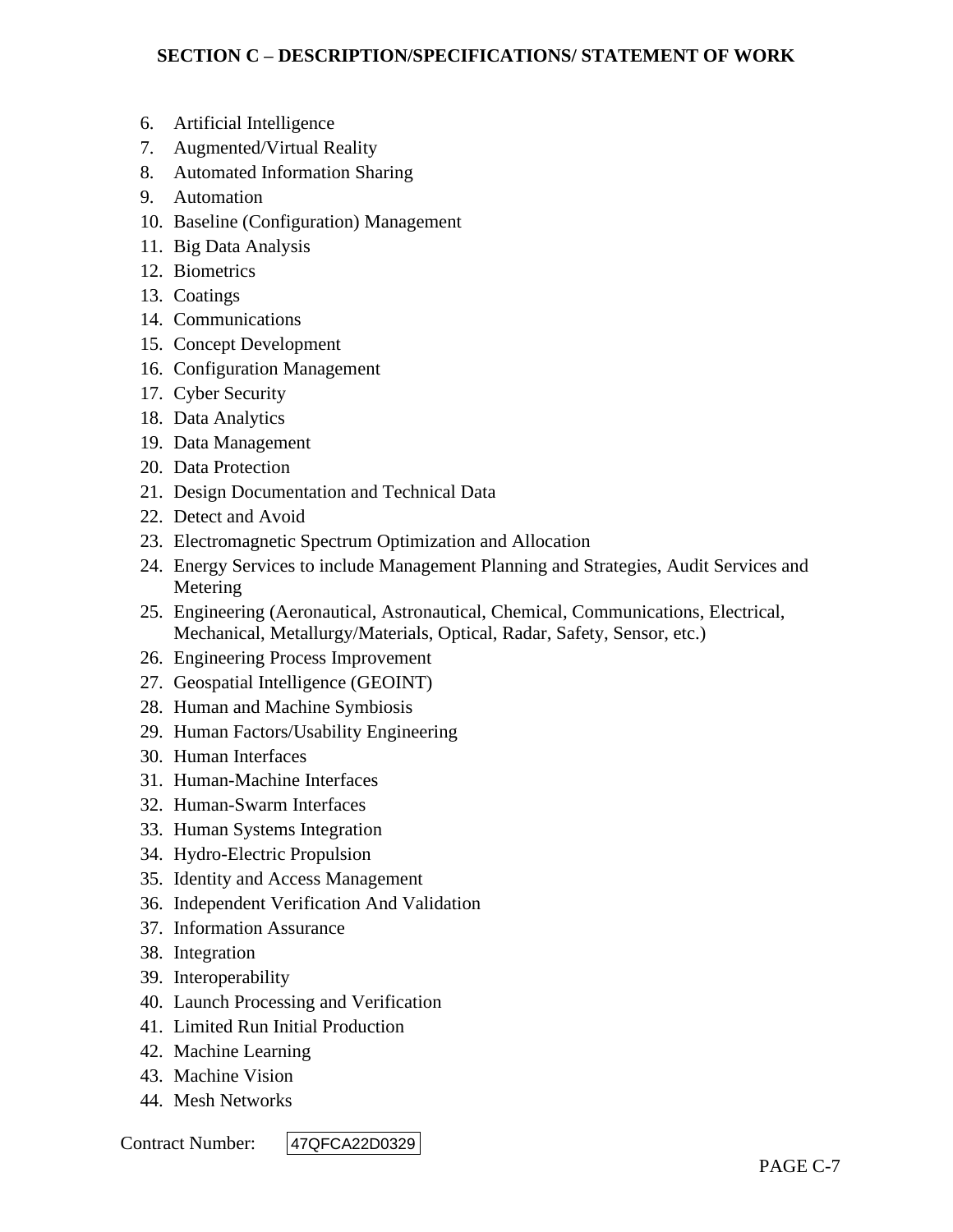- 45. Modeling and Simulation
- 46. Mission Assurance
- 47. Natural Resources Management
- 48. Navigation
- 49. Neural Networks
- 50. Platform Optimization
- 51. Power
- 52. Process Automation
- 53. Predictive Analysis
- 54. Propulsion
- 55. Prototyping and Fabrication Support
- 56. Quality Assurance
- 57. Remote Sensing
- 58. Reverse Engineering
- 59. Risk Management
- 60. Sensor Creation, Enhancement, Optimization And Development
- 61. Signal Intelligence
- 62. Software Development (for non-IT requirements)
- 63. Software Independent Verification and Validation (for non-IT requirements)
- 64. Specialized Tool Development
- 65. Swarming Modules
- 66. Stealth
- 67. System Design
- 68. System Effectiveness and Analysis
- 69. System Life Extension Program
- 70. System Security and Information Assurance
- 71. System Verification and Validation
- 72. Systems Engineering
- 73. Technical Intelligence
- 74. Technical Planning
- 75. Technical Requirements Analysis
- 76. Thermal Management
- 77. Undersea Navigation
- 78. Wargaming

#### **C.2.1.4 SUPPORT DOMAIN**

#### **C.2.1.4.1 SUBDOMAIN: BUSINESS SUPPORT**

Business Support includes all the programmatic and training services required for successful execution of a product, program, project, or process regarding platforms and/or robotics for land, air, sea, or space.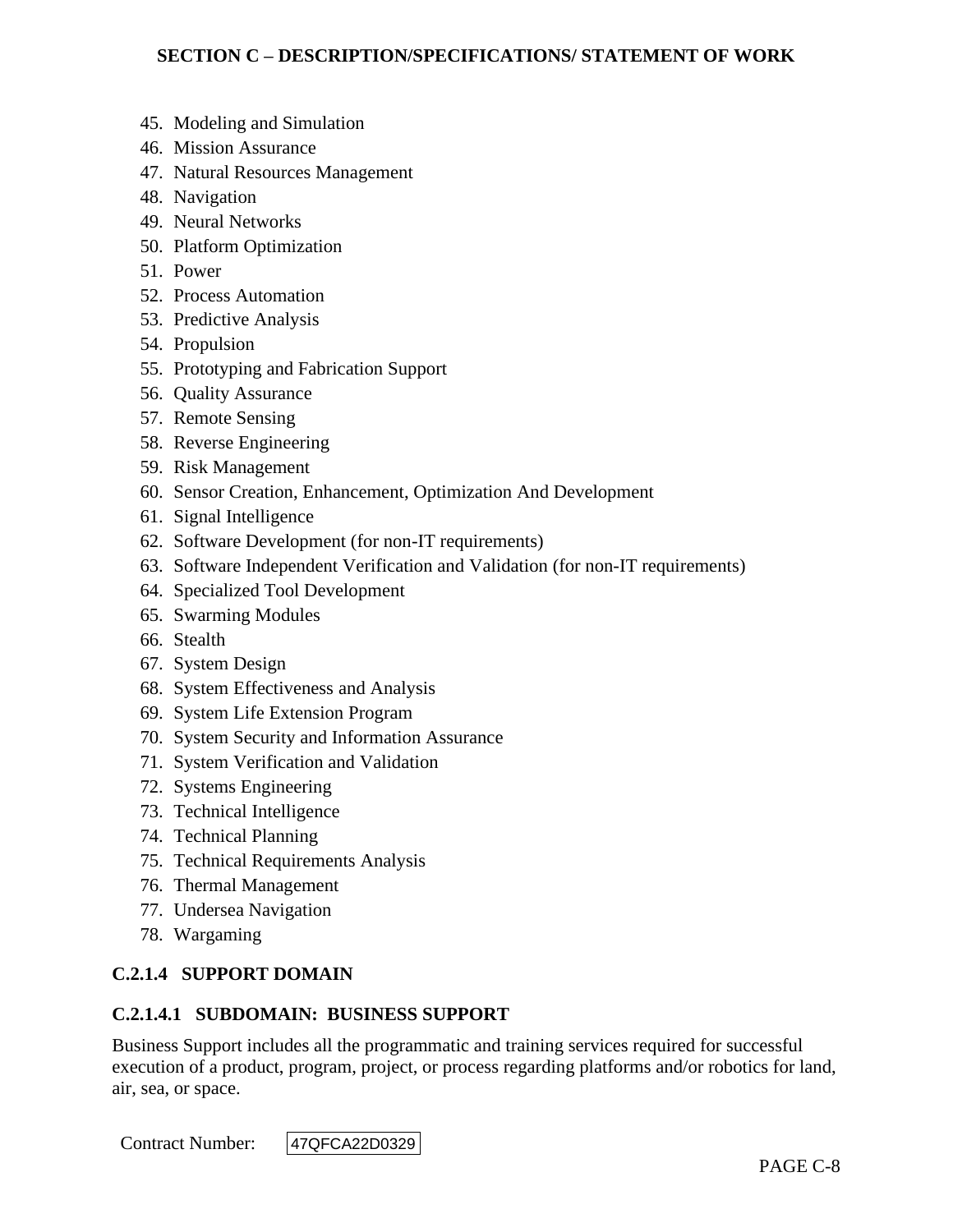Service areas that are included under the Business Support subdomain include, but are not limited to, the following examples (listed in alphabetical order):

- 1. Acquisition Support
- 2. Assessments
- 3. Budget/Financial Support
- 4. Business Case Development Support
- 5. Business Process Re-engineering
- 6. Change Management
- 7. Concept Development and Requirements Analysis
- 8. Configuration Management
- 9. Consultation
- 10. Cost/Schedule/Performance Improvement
- 11. Communication Management
- 12. Courseware Development
- 13. Curriculum Development
- 14. Customer Relationship Management
- 15. Financial Analysis
- 16. Flight Training
- 17. Insurance Providers
- 18. Interface Management
- 19. Knowledge Based Acquisition
- 20. Knowledge Management
- 21. Life Cycle Management
- 22. Logistics Management
- 23. Long-Range Planning, Futures, and Forecasting
- 24. New Technology and Trend Identification
- 25. Organizational Readiness
- 26. Other Training
- 27. Relations and Coordination with Law and Policy Making Entities
- 28. Risk Management
- 29. Safety Case Analysis
- 30. Supply Chain Analysis
- 31. Supply Chain Management
- 32. Technical Advisory Services
- 33. Technical Data Management
- 34. Workforce Transformation

#### **C.2.1.4.2 SUBDOMAIN: MISSION SUPPORT**

Mission Support includes all the services required for successful operational execution of a product, program, project, or process regarding platforms and/or robotics for land, air, sea, or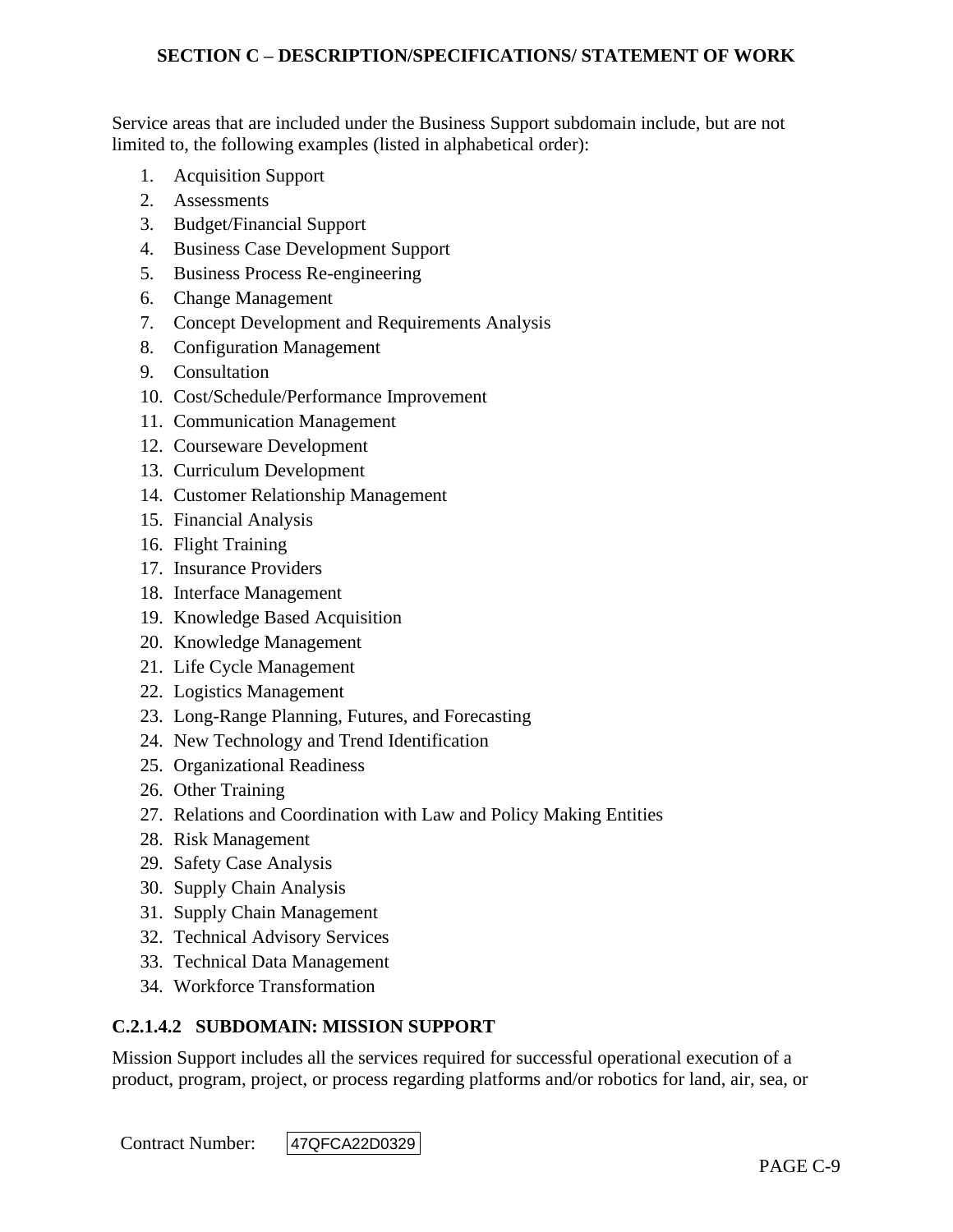space; the planning necessary to support operational missions; and the resultant analysis of the results of an operational mission.

Service areas that are included under the Mission Support subdomain include, but are not limited to, the following examples (listed in alphabetical order):

- 1. Command and Control Analysis and Assessments
- 2. Counterintelligence Support
- 3. Data Operations Support
- 4. Data Strategy and Management
- 5. Decision Analysis
- 6. Front End Analysis
- 7. Horizontal Protection Assessment
- 8. Information Analytics
- 9. Intelligence Analysis
- 10. ISR Capability Assessment
- 11. Kill Chain Analysis
- 12. Knowledge Management
- 13. Long-Range Planning, Futures, and Forecasting
- 14. Mission Planning Support
- 15. Requirements Management
- 16. Simulated Environment Support
- 17. Strategic Forecasting
- 18. Strategic Planning
- 19. Strategy Development
- 20. Tactical and Readiness Planning
- 21. Technical Data Management
- 22. Technical Documentation
- 23. Threat Analysis
- 24. Use Case Analysis
- 25. Vulnerability Assessment

#### **C.2.1.5 RESEARCH AND DEVELOPMENT (R&D) DOMAIN**

R&D includes all services conducted for the innovation, introduction, and improvement of products and procedures regarding platforms and/or robotics for land, air, sea, or space.

Service areas that are included under the R&D Domain include, but are not limited to, the following examples (listed in alphabetical order):

- a. Advanced Technology Pilots and Trials
- b. Airworthiness
- c. All Applicable Scientific Services
- d. Blockchain
- e. Data Sciences
- f. Developmental Testing
- g. Existing Product or Process Updates
- h. Information Assurance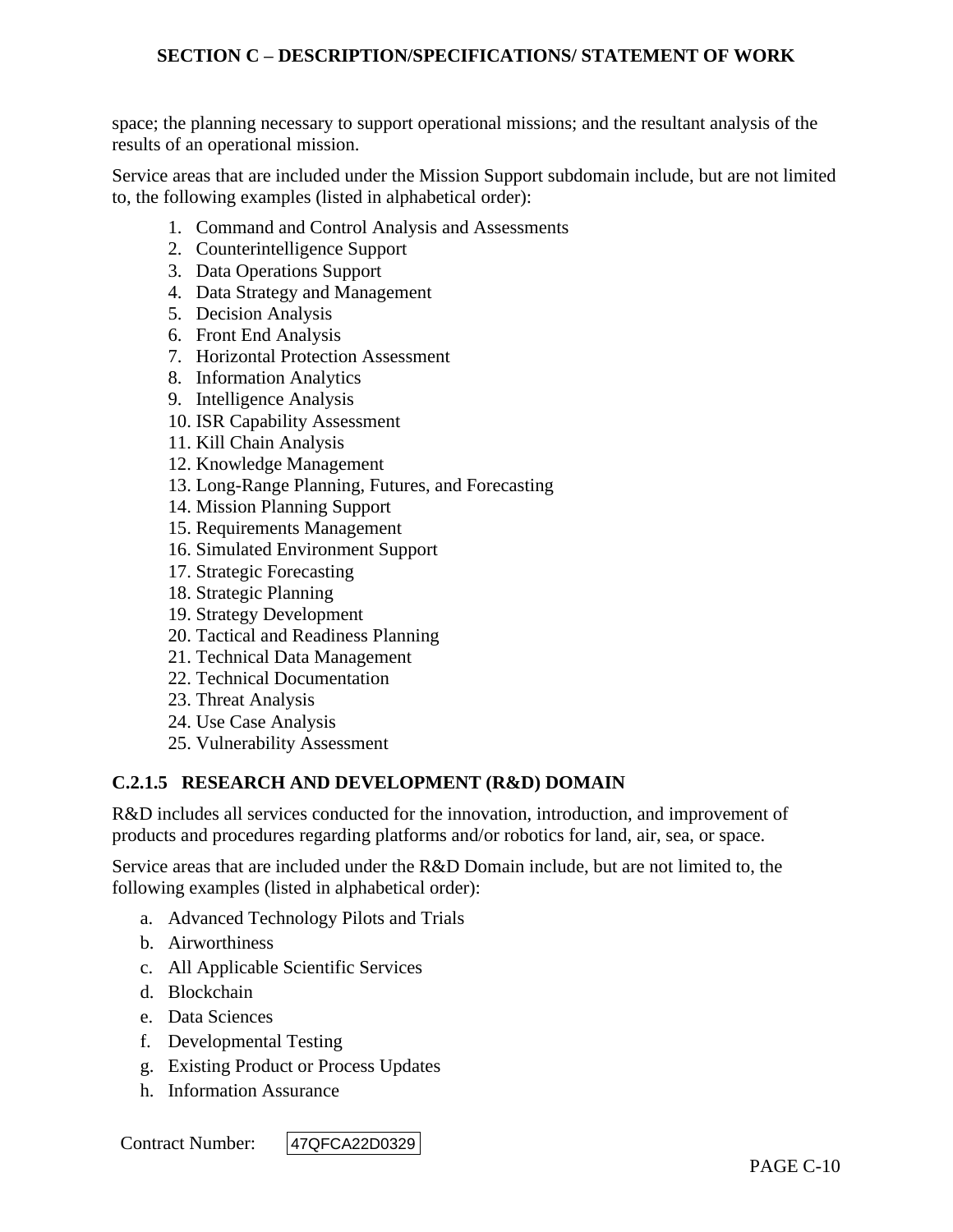- i. Innovation
- j. Joint Test and Evaluation
- k. New Product or Process Development
- l. Quality Checks
- m. Product or Process Enhancement
- n. Prototyping
- o. Regulatory Compliance
- p. Test and Evaluation
- q. Verification and Validation

#### **C.3 INFORMATION TECHNOLOGY (IT) AND NON-IT**

IT means any equipment or interconnected system(s) or subsystem(s) of equipment that is used for the automatic acquisition, storage, analysis, evaluation, manipulation, management, movement, control, display, switching, interchange, transmission, or reception of data or information by the agency. For purposes of this contract, equipment is used by an agency if the equipment is used by the agency directly or is used by a contractor under a contract with the agency that require its use; or to a significant extent, its use in the performance of a service or the furnishing of a product.

IT is considered an ancillary support service or product on ASTRO task orders and may be performed only when the service or product is integral and necessary to complete a total solution under a requirement within the scope of ASTRO.

Non-IT includes any service or equipment that is acquired by a contractor incidental to a contract or contains imbedded IT that is used as an integral part of the service or product, but the principal function is not the acquisition, storage, analysis, evaluation, manipulation, management, movement, control, display, switching, interchange, transmission, or reception of data or information. For example, Heating, Ventilation, and Air Conditioning (HVAC) equipment, such as thermostats or temperature control devices, and medical equipment where IT is integral to its operation, is non-IT.

Non-IT also includes any equipment or services related to a National Security System. The term National Security System means a telecommunications or information system operated by the Federal Government, the function, operation, or use of which involves intelligence activities, cryptologic activities related to national security, command and control of military forces, equipment that is an integral part of a weapon or weapons system; or, is critical to the direct fulfillment of military or intelligence missions, not including a system to be used for routine administrative and business applications (including payroll, finance, logistics, and personnel management applications).

Non-IT may include imbedded IT components including software, IT hardware, and other items and services traditionally considered IT on IT requirements. Non-IT services and equipment may or may not be considered ancillary, depending on circumstances.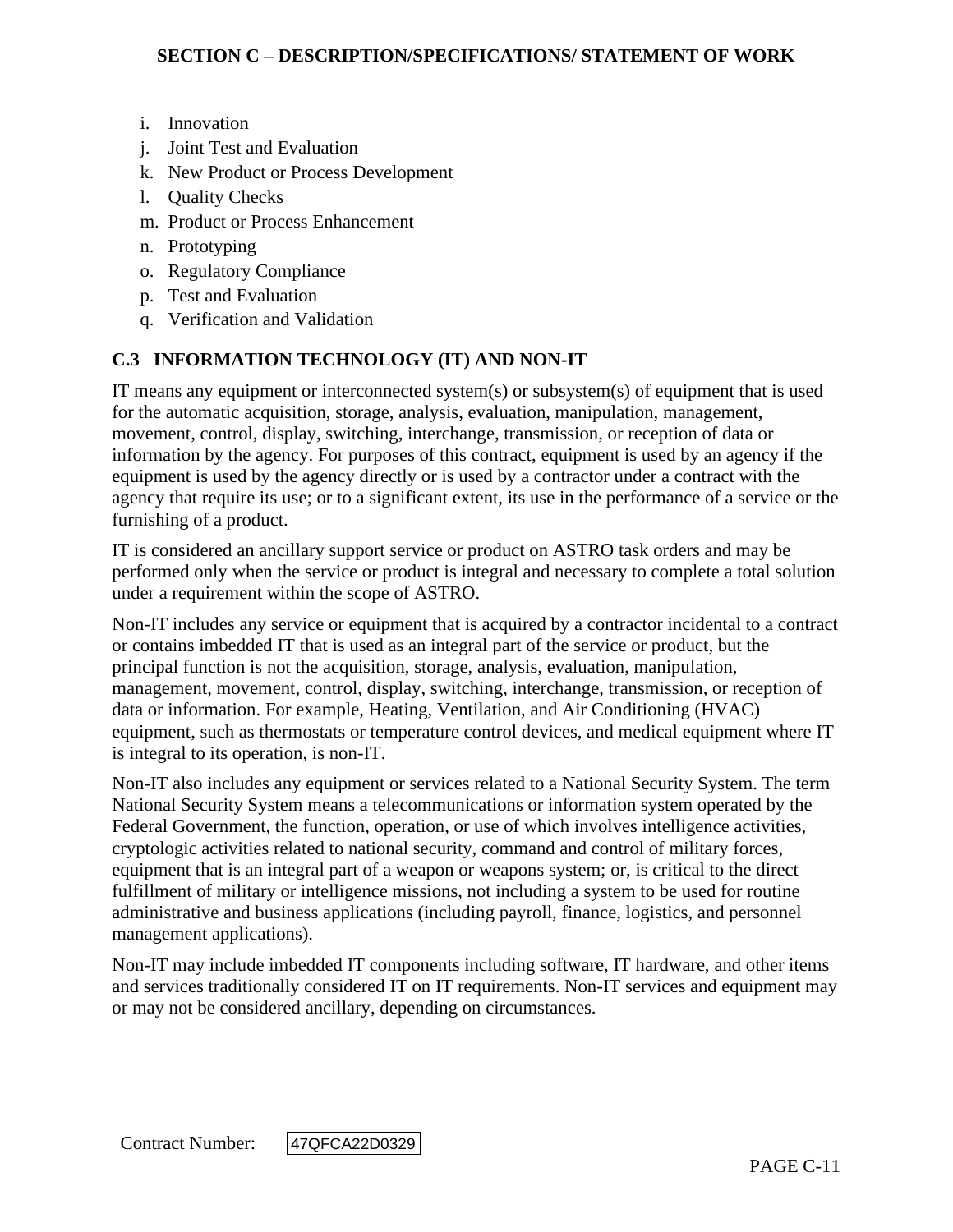#### **C.4 ANCILLARY SUPPORT SERVICES**

Ancillary support services, on their own, are not within the scope of ASTRO. However, these services are allowed to be included in ASTRO Task orders when they are integral and necessary to complete a total integrated solution under a requirement within the scope of ASTRO.

Ancillary support services may include, but are not limited to, professional and/or nonprofessional services, commercial and/or non-commercial items, IT services and/or components, administrative support, data entry, and subject matter expertise.

The OCO may allow and the contractor may propose a labor category or labor categories at the task order level not identified in Section J.1, provided that the contractor complies with all applicable contract clauses and labor laws, including the Service Contract Act or the Davis Bacon Act, if applicable.

#### **C.4.1 IT ANCILLARY SUPPORT SERVICES**

When providing ancillary support in the form of IT services and/or components, the contractor shall promote IT initiatives and best practices that support Federal Government operational requirements for standardized technology and application service components. This shall facilitate integration requirements for broad Federal IT and E-Gov initiatives, and promote the sharing, consolidation, and re-use of business processes and systems across the Federal Government. The contractor shall promote the use of open source solutions and open technology development where practicable to enable this re-use.

#### **C.5 ANCILLARY SUPPORT PRODUCTS**

Ancillary support products are defined as any product deemed to be integral and necessary to complete a total integrated solution under a requirement within the scope of ASTRO. Ordering activities are authorized to include products in their requirements so long as the products are required for the performance of the services being ordered.

#### **C.6 FORBIDDEN SERVICES**

The contractor shall not accept or perform work for the following services:

a. Inherently Governmental Functions as defined in FAR Subpart 2.101.

Example 1: For the purposes of this contract, any action that directly and actively engages in the intentional destruction or disabling of enemy personnel or property is considered an Inherently Governmental Function. For example, Unmanned Aircraft Systems (UAS) Mitigation services (the act of defeating an enemy UAS) are considered Inherently Governmental Functions. However, support services like UAS detection and tracking are not considered Inherently Governmental Functions and may be performed under this contract.

Example 2: Acquisition support can cover many different aspects of the process, but making a decision regarding who wins a procurement is an Inherently Governmental Function.

Example 3: Supervision of government personnel is an Inherently Governmental Function.

b. Personal Services as defined in FAR Subpart 2.101.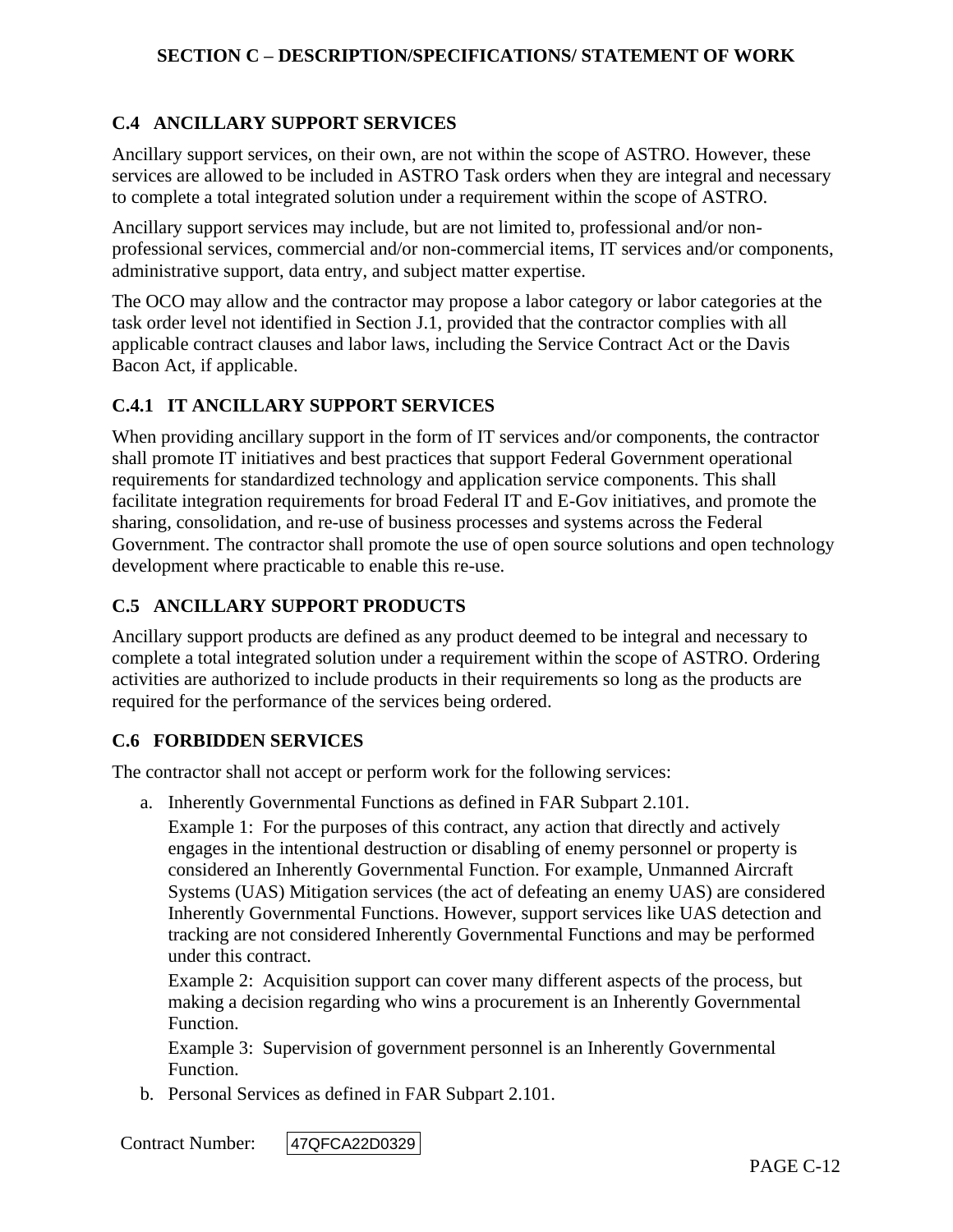- c. Architecture and Engineering (A&E) Services as defined in FAR Subpart 2.101 and subject to the Brooks Architect-Engineers Act (40 U.S.C. 1102).
- d. Any task order whose primary scope of work is for construction.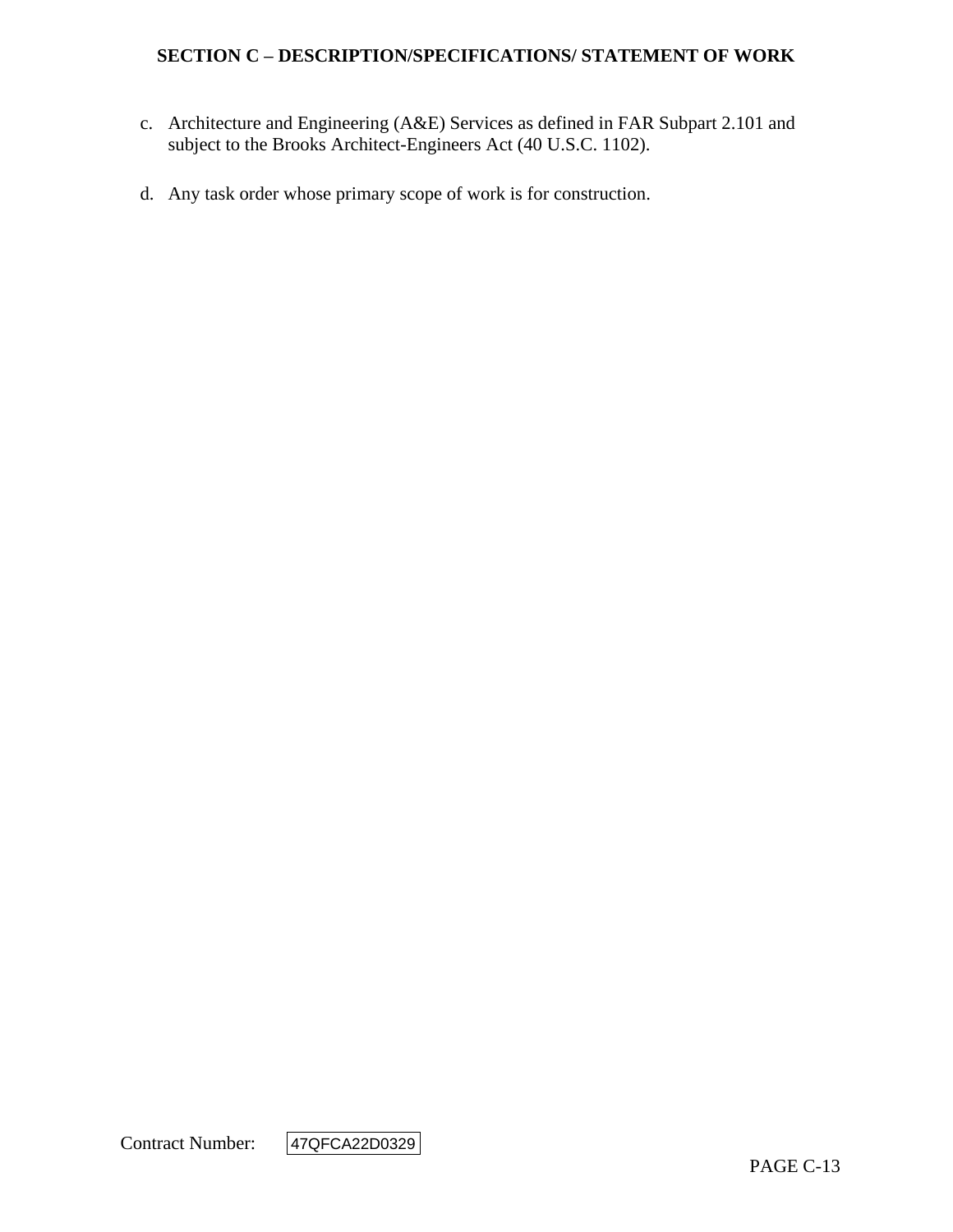#### **SECTION D – PACKAGING AND MARKING**

#### **D.1 BACKGROUND**

Clauses, provisions, and other terms and conditions regarding packaging and marking will be designated by the OCO at the task order level.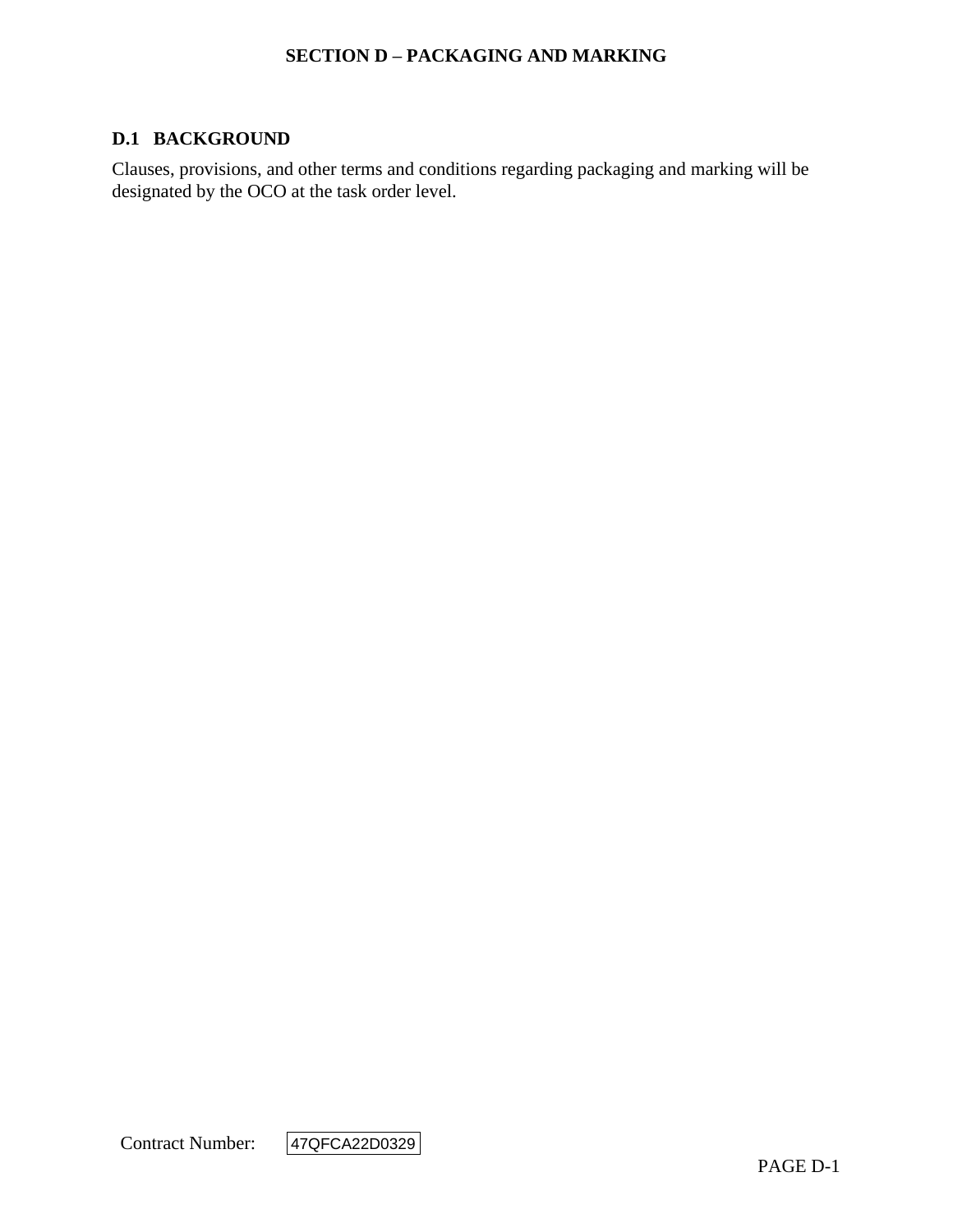#### **SECTION E – INSPECTION AND ACCEPTANCE**

#### **E.1 BACKGROUND**

Inspection and Acceptance at the Master Contract level involve contract administration duties and deliverables.

Clauses, provisions, and other terms and conditions regarding task order inspection and acceptance will be designated by the OCO at the task order level.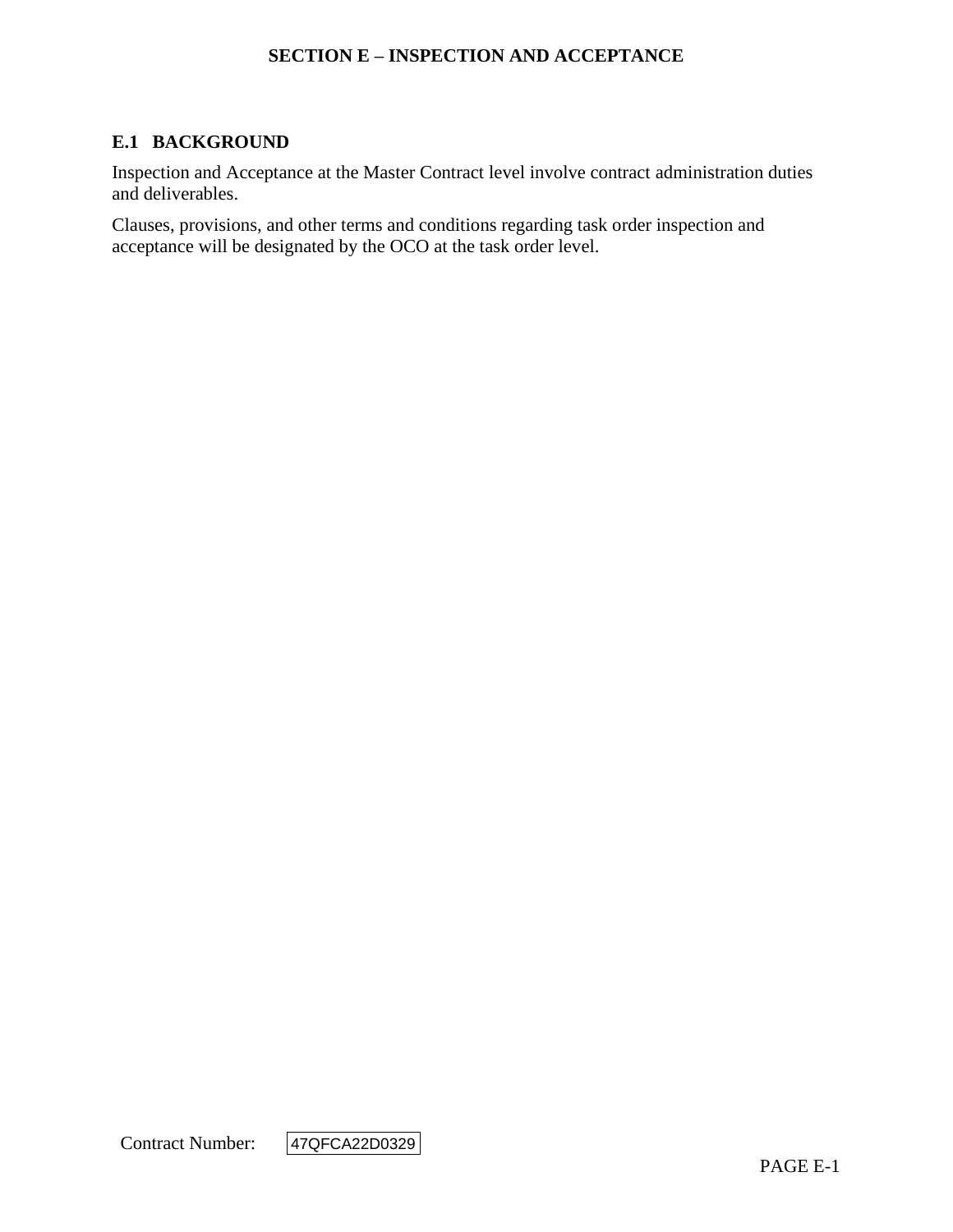#### **F.1 BACKGROUND**

Clauses regarding deliveries or performance for the Master Contract are as follows.

| FAR       | TITLE              | DATE     |
|-----------|--------------------|----------|
| 52.242-15 | Stop Work Order    | AUG 1989 |
| 52.247-34 | F.O.B. Destination | NOV 1991 |

Clauses, provisions, and other terms and conditions regarding task order deliveries or performance will be designated by the OCO at the task order level.

#### **F.2 PLACE OF PERFORMANCE**

The services to be provided under the Master Contract shall be accomplished at the locations identified in the task order and may include both CONUS and OCONUS locations.

#### **F.3 ORDERING PERIOD**

The ordering period under the Master Contract is from the Notice-to-Proceed date (November 15, 2021) through five years and one, five-year option period that may extend the cumulative ordering period to ten years.

Task orders may be awarded up to the final date (November 14, 2031) of the ten-year ordering period and may contain a base and option periods that allow for total task order duration of up to five years after the Master Contract's ten-year ordering period expires.

Task order option periods may be exercised after the ten-year ordering period expires as long as the final task order option period does not extend the cumulative term of the task order beyond five years and six months after the Master Contract's ten-year ordering period expires.

After the Master Contract's ordering period expires, the Master Contract will remain an active contract to govern the terms and conditions of active task orders until the final task order is closed out.

#### **F.4 PERFORMANCE STANDARDS**

ASTRO is a performance based contract with measurable standards in terms of quality and timeliness of deliverables and compliances in accordance with Sections F.4.1 and F.4.2.

In the event the ASP is not operational, deliverable and reporting requirements designated for input into the ASP shall be provided as directed by the ASTRO CO within the stated timeframes. The ASTRO CO or an authorized representative shall have the right to examine and audit all supporting records and materials, regardless of whether such items are in written form, in the form of computer data, or in any other form for the purpose of enforcing all deliverables and compliances herein.

Approved accounting systems are mandatory for all contractors on ASTRO. Cost Accounting Standards (CAS) are mandatory unless covered by exemption under 48 CFR 9903.201-1 and 48 CFR 9903.201-2. All other systems and certifications are optional; however, contractors are encouraged to acquire these systems and certifications. OCOs may require certain certifications or business systems at the task order level.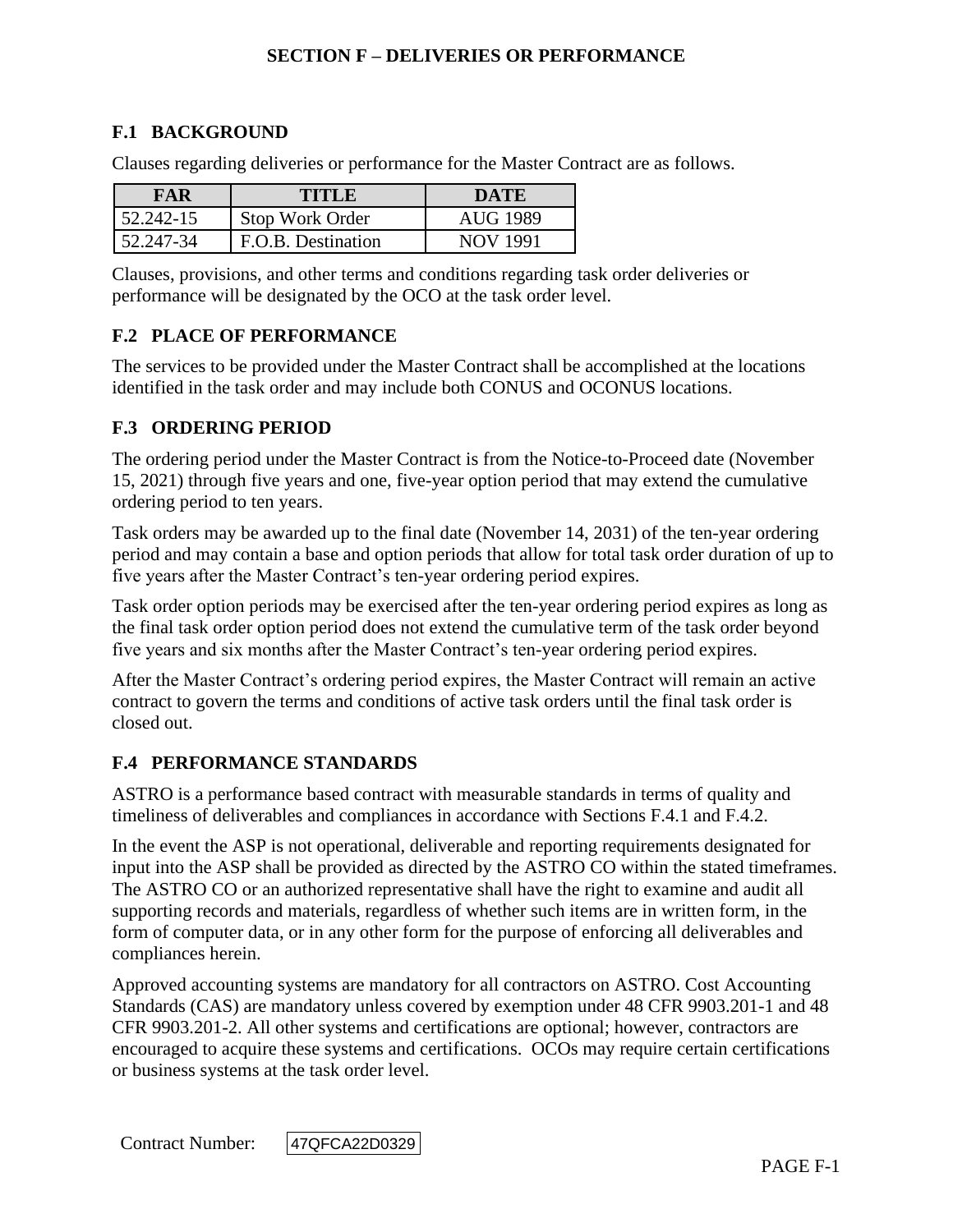All Contractor Business Systems shall be maintained at the contractors' current level at time of award or higher throughout the period of performance of ASTRO. For example, if a contractor received an evaluation credit for having an Approved Purchasing System and Property Management System at time of award, the contractor shall maintain an Approved Purchasing System and Property Management System for the life of ASTRO.

#### **F.4.1 DELIVERABLE AND REPORTING REQUIREMENTS**

The following table contains deliverables and reports required for ASTRO. Task order deliverables and reporting requirements will be specified in the task order. The Government does not waive its right to add reporting requirements, performance standards, or other deliverables or reports not specifically listed in the table below by modification at no additional expense to the Government. Deliverables or reporting requirements are required until the final task order is closed-out for each contractor. If a deliverable or reporting requirement is due on a calendar day that falls on a weekend day or a Government holiday, the deliverable or report is due the following business day.

| <b>SECTION</b> | <b>REFERENC</b><br>E                       | <b>DESCRIPTION</b>                                                                                                                                                                                                                                  | <b>FREQUENCY</b>                                                                                                                                                                                                                                                                                                                                                                | <b>LOCATION</b>                                    |
|----------------|--------------------------------------------|-----------------------------------------------------------------------------------------------------------------------------------------------------------------------------------------------------------------------------------------------------|---------------------------------------------------------------------------------------------------------------------------------------------------------------------------------------------------------------------------------------------------------------------------------------------------------------------------------------------------------------------------------|----------------------------------------------------|
| G.3.1.1        | Contractor<br>Key Personnel                | Revisions of<br>CAPM or CACM<br>Point of Contact<br>Information                                                                                                                                                                                     | Within 5 calendars<br>days of the<br>substitution. Provide<br>new POC information                                                                                                                                                                                                                                                                                               | <b>ASP</b>                                         |
| G.3.1.2        | Contractor<br>Self-<br>Assessment<br>(CSA) | Status update of all<br>systems and<br>certifications<br>claimed in the<br>Contractor's<br>Proposal. Also, an<br>annual self-<br>certification that<br>the Contractor is<br>complying with<br>52.204-25. Done<br>electronically<br>through the ASP. | Semi-annually during<br>the performance period<br>ending March $31st$ (due<br>no later than April 30 <sup>th</sup> )<br>and the performance<br>period ending<br>September $30th$ (due no<br>later than October<br>30th). Any non-<br>compliant CSA shall be<br>resubmitted within 30<br>days of receiving the<br>notification of non-<br>compliance from the<br><b>ASTRO CO</b> | <b>ASP</b>                                         |
| G.3.1.3        | Approved<br>accounting<br>system           | All updates and<br>status changes,<br>along with<br>correspondence<br>from DCMA, or<br><b>CFA</b>                                                                                                                                                   | Within 5 calendar days<br>after the notification<br>from DCMA or CFA.<br>Provide<br>correspondence from<br>DCMA or CFA.                                                                                                                                                                                                                                                         | <b>ASP AND</b><br>Email:<br>ASTROadmin<br>@gsa.gov |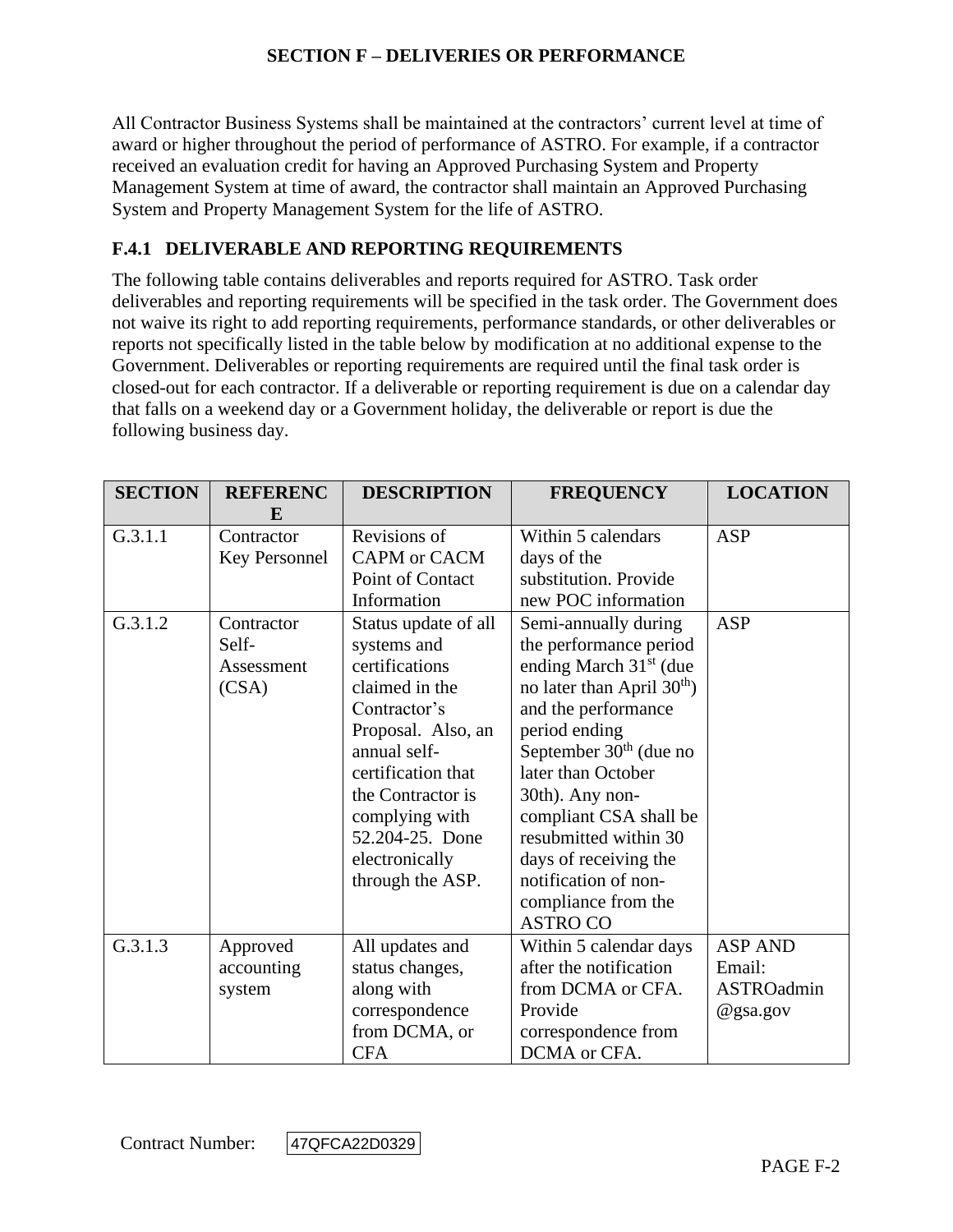| G.3.1.4 | Cost<br>Accounting<br><b>Standards</b><br>(CAS)                                         | If applicable, all<br>updates and status<br>changes, along with<br>correspondence<br>from DCMA, or<br><b>CFA</b>         | Within 5 calendar days<br>after the notification<br>from DCMA or CFA.<br>Provide<br>correspondence from<br>DCMA or CFA                                                                                              | <b>ASP AND</b><br>Email:<br>ASTROadmin<br>@gsa.gov                                                                            |
|---------|-----------------------------------------------------------------------------------------|--------------------------------------------------------------------------------------------------------------------------|---------------------------------------------------------------------------------------------------------------------------------------------------------------------------------------------------------------------|-------------------------------------------------------------------------------------------------------------------------------|
| G.3.1.5 | Insurance                                                                               | ACORD 25,<br>Certificate of<br>Insurance                                                                                 | Shall retain current<br>copy of ACORD 25,<br>Certificate of<br>Insurance, for each<br>contract award. Shall<br>be available within 1<br>calendar day upon<br>request from the<br><b>ASTRO CO</b>                    | <b>ASP</b>                                                                                                                    |
| G.3.1.6 | Federal<br>Awardee<br>Performance<br>and Integrity<br>Information<br>System<br>(FAPIIS) | <b>FAPIIS</b> reporting                                                                                                  | Semi-Annually starting<br>6 months from the<br>anniversary date of the<br>Master Contract's<br>Notice-to-Proceed                                                                                                    | Website<br>www.sam.gov<br>and report<br>through ASP as<br>part of the CSA<br>IAW G.3.1.2.                                     |
| G.3.1.7 | Employment<br>Reports on<br>Veterans                                                    | Veterans'<br>Employment and<br><b>Training Service</b><br>(VETS)-4212<br>reporting                                       | Annually by September<br>30th of each year                                                                                                                                                                          | Website<br>dol.gov/agencie<br>s/vets/programs/<br>vets4212 and<br>report through<br>ASP as part of<br>the CSA IAW<br>G.3.1.2. |
| G.3.1.8 | Executive<br>Compensation<br>and First-Tier<br>Subcontract<br><b>Awards Report</b>      | <b>Federal Funding</b><br>Accountability and<br><b>Transparency Act</b><br>Subaward<br><b>Reporting System</b><br>(FSRS) | By the end of the<br>month following the<br>month of award of a<br>first-tier subcontract<br>with a value of \$30,000<br>and annually thereafter<br>(calculated from the<br>Master Contract's<br>Notice-to-Proceed) | Website<br>FSRS.gov and<br>report through<br>ASP as part of<br>the CSA IAW<br>G.3.1.2.                                        |
| G.3.1.9 | Post Award<br><b>Small Business</b><br>Program Re-<br>Representation                    | If applicable, Small<br><b>Business Size</b><br>Recertification                                                          | Within 30 days after<br>execution of a novation<br>agreement; within 30<br>days after a merger or<br>acquisition that does<br>not require a novation;<br>and, within 60 to 120                                      | <b>ASP AND</b><br>Email:<br>ASTROadmin<br>@gsa.gov                                                                            |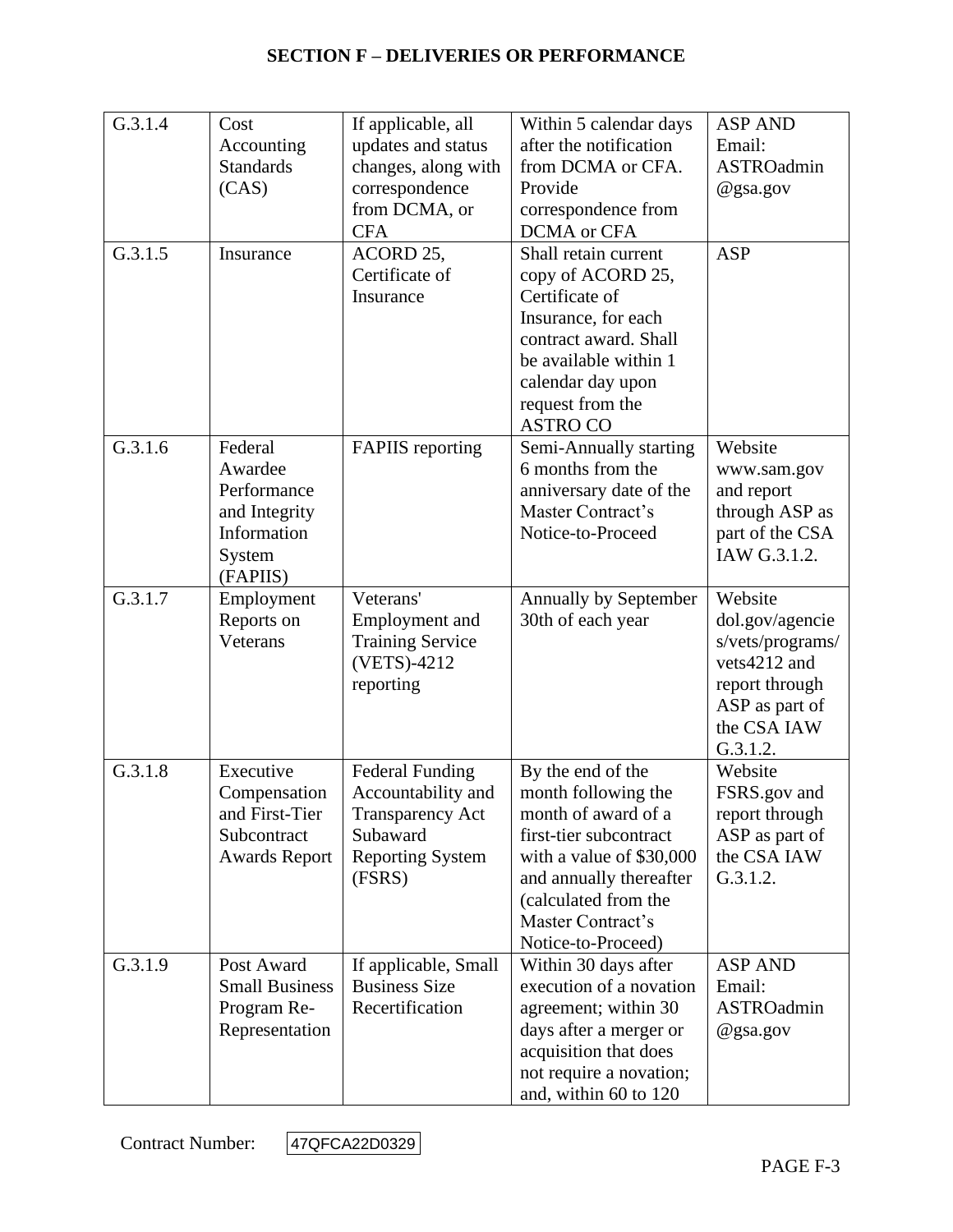|           |                                                                                 |                                                                                                  | days prior to the end of<br>the fifth year and<br>exercising the option<br>thereafter                                                                                                                                                                                                                                                                            |                                                                                                                             |
|-----------|---------------------------------------------------------------------------------|--------------------------------------------------------------------------------------------------|------------------------------------------------------------------------------------------------------------------------------------------------------------------------------------------------------------------------------------------------------------------------------------------------------------------------------------------------------------------|-----------------------------------------------------------------------------------------------------------------------------|
| G.3.1.10  | Mergers,<br>Acquisitions,<br>Novations, and<br>Change-of-<br>Name<br>Agreements | If applicable, SF 30<br>Modification                                                             | Copy of SF 30 and<br>other applicable<br>documents showing<br>approval within 5<br>calendar days of<br>finalization                                                                                                                                                                                                                                              | <b>ASP AND</b><br>Email:<br>ASTROadmin<br>@gsa.gov                                                                          |
| G.3.1.11  | Individual<br>Subcontracting<br>Reports (ISR)                                   | If applicable, ISRs<br>from Individual<br>Subcontracting<br>Plans on ASTRO                       | Semi-annually during<br>the performance period<br>ending March 31st (due<br>no later than April<br>30th) and the<br>performance period<br>ending September 30th<br>(due no later than<br>October 30th). Any<br>non-compliant ISR<br>shall be resubmitted<br>within 30 days of<br>receiving the<br>notification of non-<br>compliance from the<br><b>ASTRO CO</b> | Website<br>esrs.gov for<br>every ISR<br>Report<br>Email:<br><b>ASTROadmin</b><br>@gsa.gov only<br>if unable to<br>meet goal |
| G.3.1.12  | Summary<br>Subcontract<br>Reports (SSR)                                         | If applicable, GSA<br>Agency-Wide SSRs                                                           | Annually by October<br>30th for the twelve-<br>month performance<br>period ending<br>September 30th. Any<br>non-compliant SSR<br>shall be resubmitted<br>within 30 days of<br>receiving the<br>notification of non-<br>compliance from the<br><b>ASTRO CO</b>                                                                                                    | Website<br>esrs.gov for<br>every SSR<br>Report<br>Email<br><b>ASTROadmin</b><br>@gsa.gov only<br>if unable to<br>meet goal  |
| G.3.1.13. | PBR, FPRA,<br>and/or FPRR                                                       | If applicable,<br>correspondence and<br>audit reports from<br>DCMA or CFA that<br>updates status | Within 5 calendar days<br>after the update                                                                                                                                                                                                                                                                                                                       | <b>ASP AND</b><br>Email:<br><b>ASTROadmin</b><br>@gsa.gov                                                                   |
| G.3.1.14  | Purchasing<br>System                                                            | If applicable,<br>correspondence and<br>audit reports from                                       | Within 5 calendar days<br>after the update                                                                                                                                                                                                                                                                                                                       | <b>ASP AND</b><br>Email:                                                                                                    |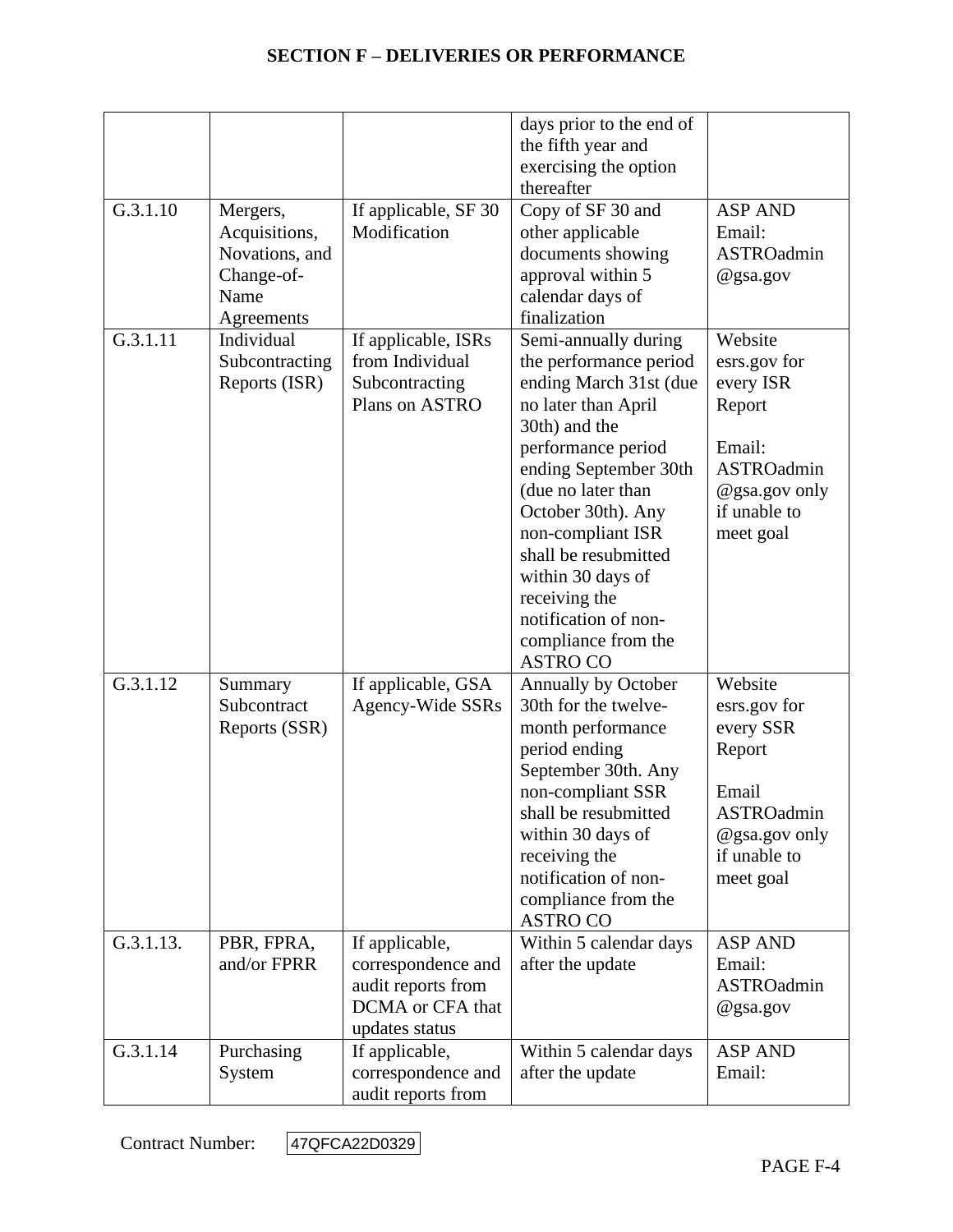|          |                                                                                             | DCMA or CFA that<br>updates status                                                                     |                                            | <b>ASTROadmin</b><br>$@$ gsa.gov                             |
|----------|---------------------------------------------------------------------------------------------|--------------------------------------------------------------------------------------------------------|--------------------------------------------|--------------------------------------------------------------|
| G.3.1.15 | Property<br>Management<br>System                                                            | If applicable,<br>correspondence and<br>audit reports from<br>DCMA or CFA that<br>updates status       | Within 5 calendar days<br>after the update | <b>ASP AND</b><br>Email:<br><b>ASTROadmin</b><br>@gsa.gov    |
| G.3.1.16 | Material<br>Management<br>and<br>Accounting<br>System<br>(MMAS)                             | If applicable,<br>correspondence and<br>audit reports from<br>DCMA or CFA that<br>updates status       | Within 5 calendar days<br>after the update | <b>ASP AND</b><br>Email:<br><b>ASTROadmin</b><br>@gsa.gov    |
| G.3.1.17 | Estimating<br>System                                                                        | If applicable,<br>correspondence and<br>audit reports from<br>DCMA or CFA that<br>updates status       | Within 5 calendar days<br>after the update | <b>ASP AND</b><br>Email:<br><b>ASTROadmin</b><br>$@$ gsa.gov |
| G.3.1.18 | <b>Earned Value</b><br>Management<br>System<br>(EVMS)                                       | If applicable,<br>correspondence and<br>audit reports from<br>DCMA or CFA that<br>updates status       | Within 5 calendar days<br>after the update | <b>ASP AND</b><br>Email:<br><b>ASTROadmin</b><br>$@$ gsa.gov |
| G.3.1.19 | Service<br>Contract<br>Reporting<br>Requirements<br>for Indefinite<br>Delivery<br>Contracts | If applicable,<br>reports shall be<br>provided in<br>accordance with<br>clause 52.204-15<br>(OCT 2016) | Annually, by October<br>15th               | <b>ASP AND</b><br>Email:<br><b>ASTROadmin</b><br>@gsa.gov    |

#### **F.4.2 COMPLIANCES**

The following table contains compliances required for ASTRO. Task Order compliances will be specified in the task order. The Government does not waive its right to require other compliances in order to align the ASTRO contract with new statutory or regulatory requirements. The Government will provide the contractor with at least 45 days' notice of these requirements.

| <b>SECTIO</b>            | <b>REFERENCE</b>      | <b>COMPLIANCE</b>                                        |
|--------------------------|-----------------------|----------------------------------------------------------|
| $\overline{\phantom{a}}$ |                       |                                                          |
| G.3.1                    | <b>ASP</b> Data       | The Contractor shall submit timely and accurate data in  |
|                          |                       | the ASP                                                  |
| G.3.1.1                  | <b>Contractor Key</b> | The Contractor shall maintain responsive and competent   |
|                          | Personnel             | <b>Contractor Key Personnel</b>                          |
| G.3.1.1                  | Meetings              | The Contractor's Key Personnel shall attend and actively |
|                          |                       | participate in all meetings, including all PMR Meetings  |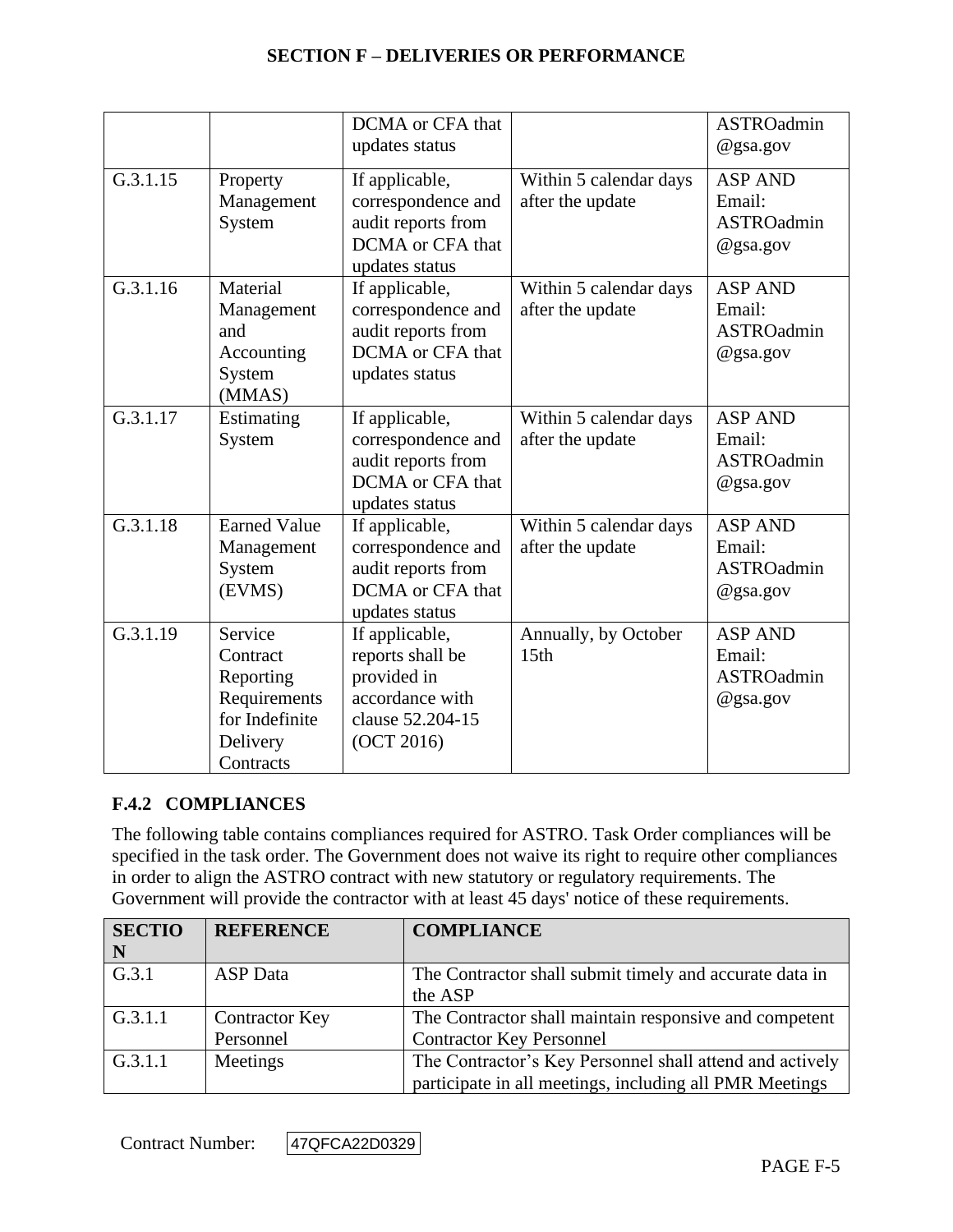| G.3.1.3  | Approved accounting           | The Contractor shall maintain the acceptable/approved    |
|----------|-------------------------------|----------------------------------------------------------|
|          | system                        | status of their Accounting System and submit updates to  |
|          |                               | the current status                                       |
| G.3.1.4  | <b>Cost Accounting</b>        | The Contractor shall maintain CAS compliance and         |
|          | Standards (CAS)               | submit updates to the current status, if applicable      |
| G.3.1.5  | Insurance                     | The Contractor shall submit timely and accurate          |
|          |                               | Certificates of Insurance and maintain adequate          |
|          |                               | insurance coverage at the ASTRO and task order level     |
| G.3.1.6  | Responsibility and            | The Contractor shall submit timely and accurate FAPIIS   |
|          | <b>FAPIIS</b>                 | information and maintain sufficient financial resources  |
|          |                               | and meet the responsibility standards and qualifications |
|          |                               | set forth in FAR Part 9                                  |
| G.3.1.7  | VETS 4212 Reporting           | The Contractor shall report timely and accurate VETS     |
|          |                               | 4212 reports in the DoL website and send confirmation    |
|          |                               | to the ASTRO CO                                          |
| G.3.1.8  | <b>Reporting Executive</b>    | The Contractor shall report timely and accurate sub-     |
|          | Compensation and              | award and executive compensation data regarding first-   |
|          | <b>First-Tier Subcontract</b> | tier sub-awards in FSRS to meet the FFATA reporting      |
|          | Awards                        | requirements and send confirmation to the ASTRO CO       |
| G.3.1.9  | <b>Post-Award Small</b>       | If applicable, The Contractor shall report timely and    |
|          | <b>Business Program Re-</b>   | accurately their small business program re-              |
|          | Representation                | representation and update www.sam.gov.                   |
| G.3.1.10 | Mergers, Acquisitions,        | The Contractor shall submit timely notice of Merger and  |
|          | Novations and Change-         | Acquisitions or contractual copies of Novation or        |
|          | of-Name Agreements            | Change-of-Name Agreements, if applicable                 |
|          |                               |                                                          |
| G.3.1.11 | <b>Subcontracting Goals</b>   | The Contractor shall submit timely and accurate ISR      |
|          | and Reporting                 | subcontract reports, if applicable, and SSR subcontract  |
|          |                               | reports and make good faith efforts in meeting small     |
|          |                               | business goals in accordance with the Contractor's       |
|          |                               | subcontracting plan                                      |
| G.3.1.13 | <b>Approved Purchasing</b>    | The Contractor shall maintain an Approved Purchasing     |
|          | System                        | System and submit updates, if applicable                 |
| G.3.1.14 | <b>Property Management</b>    | The Contractor shall maintain a Property Management      |
|          | System                        | System and submit updates, if applicable                 |
| G.3.1.15 | <b>Material Management</b>    | The Contractor shall maintain an Material Management     |
|          | and Accounting System         | and Accounting System (MMAS) and submit updates, if      |
|          | (MMAS)                        | applicable                                               |
| G.3.1.16 | <b>Estimating System</b>      | The Contractor shall maintain an Estimating System and   |
|          |                               | submit updates, if applicable                            |
| G.3.1.17 | <b>EVMS ANSI-standard</b>     | The Contractor shall maintain or exceed their EVMS       |
|          |                               | ANSI-standard and submit updates, if applicable          |
| H.8.2    | Ethics and Conduct            | The Contractor shall adhere to the standards under       |
|          |                               | Section H.13                                             |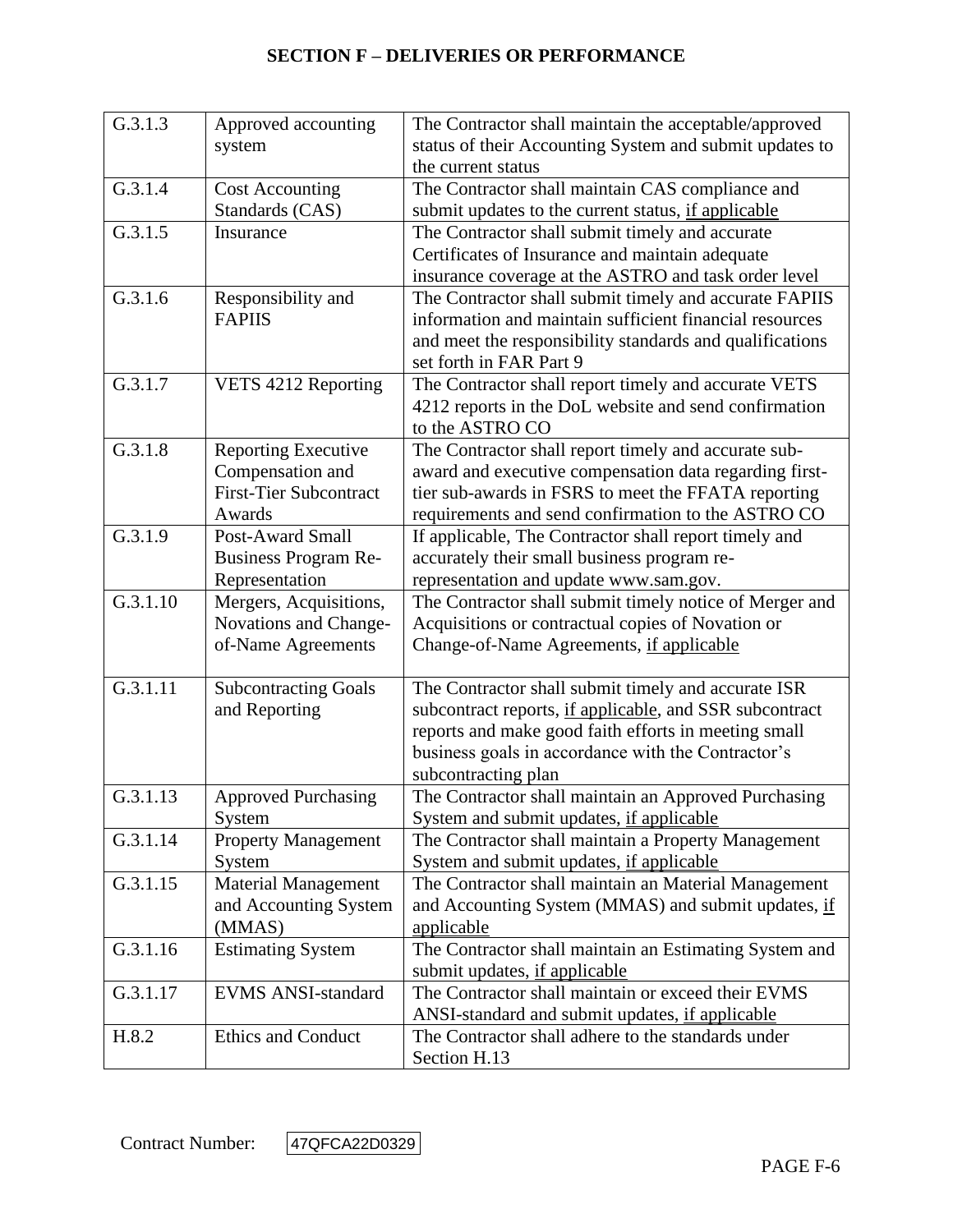| H.14    | <b>Task Order Close-Out</b>                                       | The Contractor agrees to cooperate with the OCO to<br>close out task orders as soon as practical after expiration,<br>cancellation, or termination          |
|---------|-------------------------------------------------------------------|-------------------------------------------------------------------------------------------------------------------------------------------------------------|
| L.5.1.6 | Meaningful<br>Relationship<br><b>Commitment Letters</b><br>(MRCL) | The Contractor shall honor the commitments contained<br>in all MRCLs, if applicable                                                                         |
| H.16    | <b>SCRM Plan</b>                                                  | For ASTRO Pool 1 contractors and those contractors<br>specifically identified, annually, beginning one year<br>from the date of the ASTRO Notice to Proceed |

#### **F.5 CONTRACTOR PERFORMANCE**

Contractor performance information is relevant information, for future source selection purposes, regarding a contractor's actions under a previously awarded contract. It includes, for example, the contractor's record of conforming to contract requirements and to standards of good workmanship; record of forecasting and controlling costs; adherence to contract schedules, including the administrative aspects of performance; history of reasonable and cooperative behavior and commitment to customer satisfaction; reporting into required databases; record of integrity and business ethics; and business-like concern for the interest of the customer.

The Master Contract requires use of the Contractor Performance Assessment Reporting System (CPARS) modules as the secure, confidential, information management tool to facilitate the performance evaluation process for both the Master Contract and task orders awarded under the Master Contract located at http://www.cpars.gov.

The Corporate ASTRO Contract Manager (CACM) shall serve as a primary contact and be authorized access to the evaluation for review and comment for the Master Contract. The CACM shall respond promptly to Past Performance evaluations as documented by the ASTRO CO. The CACM shall identify an alternate contact that will be responsible for notifying the ASTRO CO in the event the primary contact is unavailable to process evaluations within the required 30-day time frame.

Evaluations of contractor performance will be provided to the contractor as soon as practicable after completion of the evaluation. Contractors will be given a minimum of 30 days to submit comments, rebutting statements, or additional information.

Copies of the evaluations, contractor responses, and review comments, if any, will be retained as part of the task order file, which may be used by Federal agencies to support future award decisions.

#### **F.5.1 MASTER CONTRACT CPARS**

Evaluation factors for CPARS include Technical, Cost Control, Schedule/Timeliness, Management/Business Relations, Small Business Subcontracting, and Other. For the purposes of the Master Contract, Technical and Cost Control will not be rated. Other will only be rated if applicable.

For the Master Contract, the following ratings will be evaluated: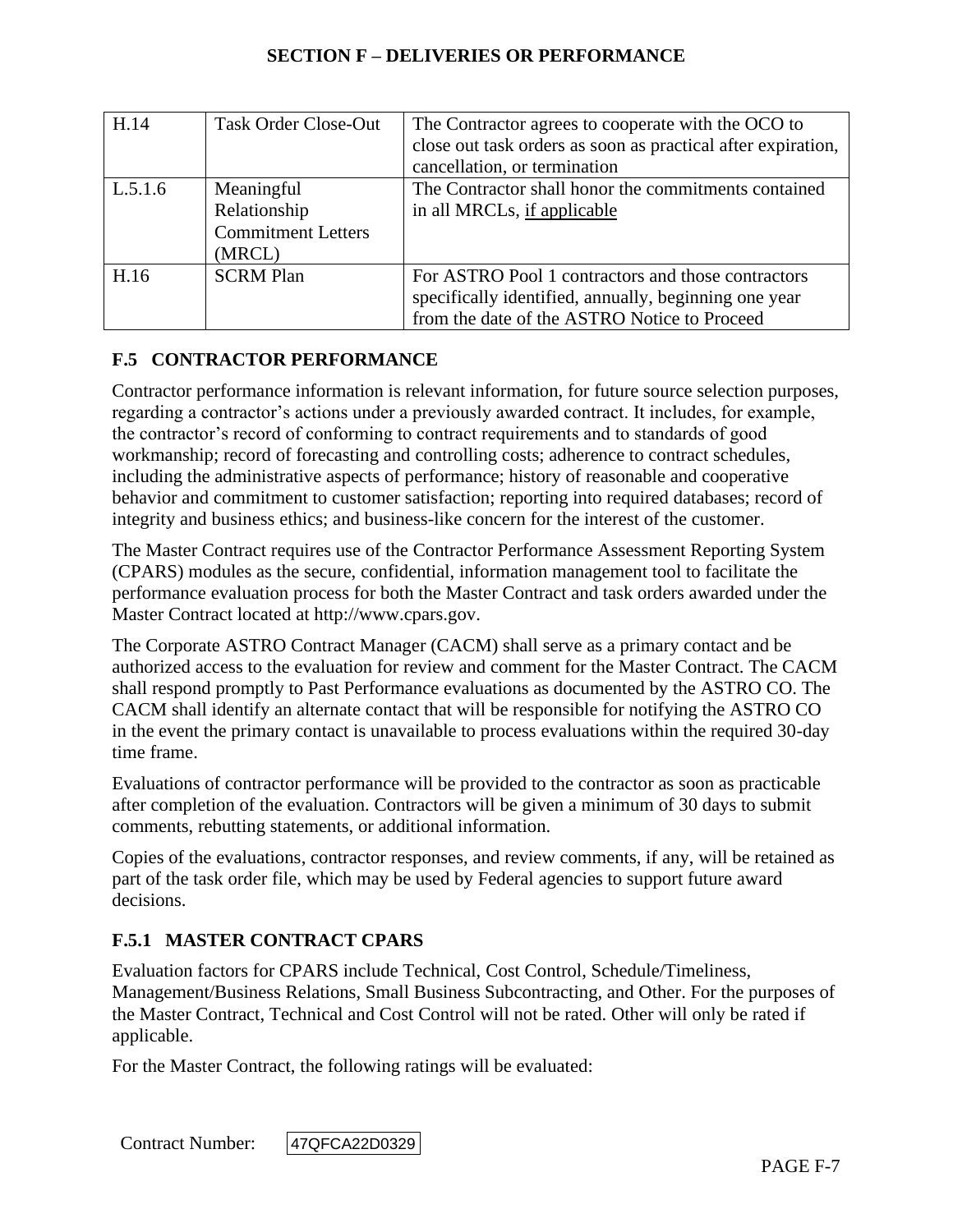- a. Schedule/Timeliness: This factor will be rated on the timeliness of meeting the reporting standards in Section F.4.
- b. Management/Business Relations: This factor will be rated on the quality and responsiveness of the duties performed by both the CACM and Corporate ASTRO Program Manager (CAPM) (See Section G.3.1.1.1).
- c. Small Business Subcontracting: This factor will be rated on whether or not the contractor has met its small business subcontracting goals (See Section G.3.1.11).
- d. Other: This factor will only be rated if applicable (e.g., trafficking violations, tax delinquency, suspension and debarments, dormant status, or off-ramping.

The ASTRO CO will conduct CPAR evaluations annually during the performance period ending September  $30<sup>th</sup>$  of each year.

#### **F.5.2 TASK ORDER CPARS**

The ASTRO CO does not administer or evaluate task order performance. It is the sole responsibility of the OCO using the process and criteria set forth in CPARS. OCOs shall use CPARS for task orders awarded under the Master Contract, if applicable. CPARS may not be required for certain requirements like classified work and intelligence. If a customer agency's policy requires an alternative Past Performance assessment reporting system for a specific task order, the alternative reporting system takes precedence over CPARS.

At a minimum, the OCO will be responsible for evaluating final contractor performance upon task order completion. Interim performance evaluations may be conducted as prescribed by the ordering agency's policies.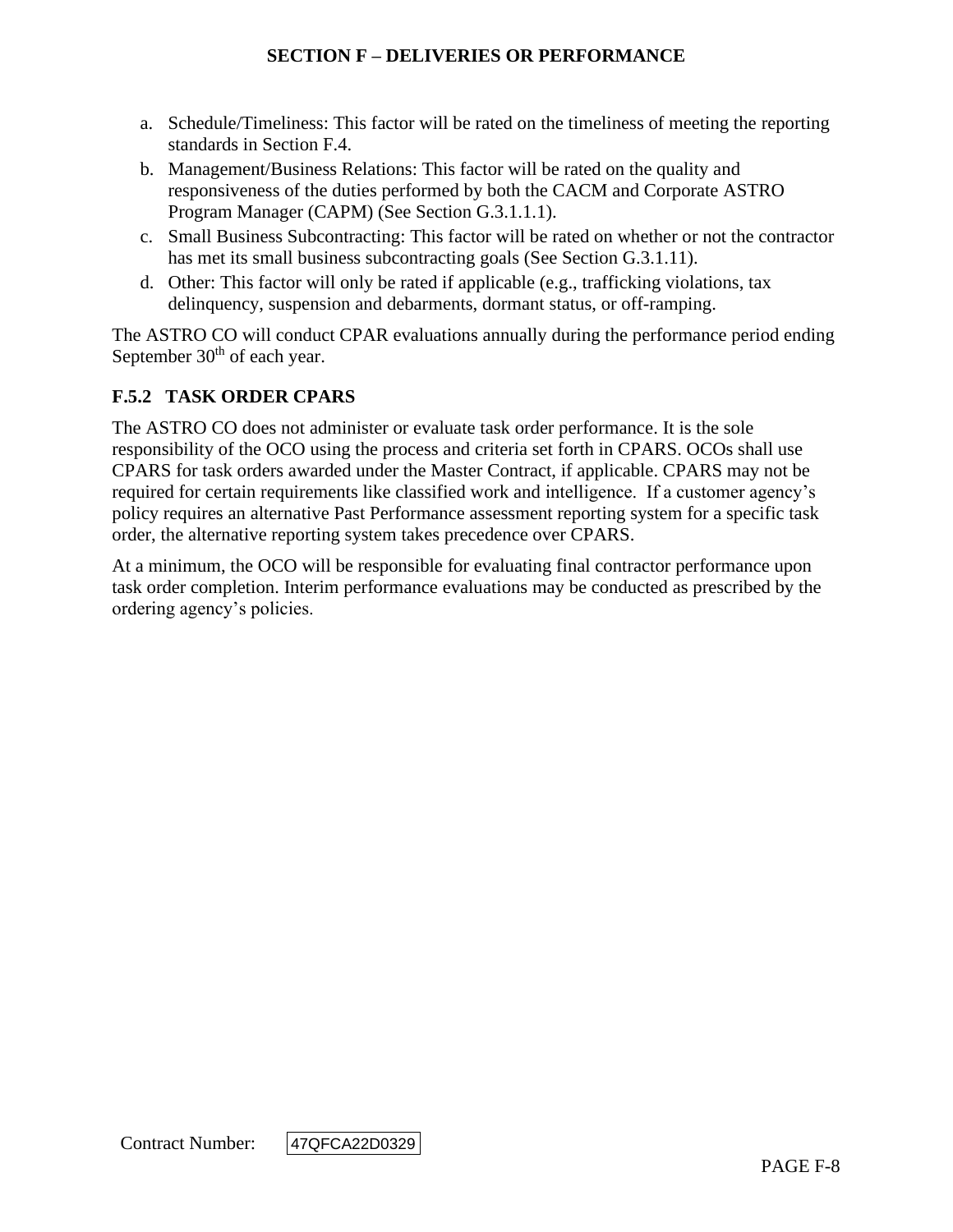#### **G.1 BACKGROUND**

This section provides roles, responsibilities, and contract administration requirements for the Master Contract.

Clauses, provisions, and other terms and conditions regarding task order administration will be designated by the OCO at the task order level.

#### **G.2 ROLES AND RESPONSIBILITIES OF GOVERNMENT KEY PERSONNEL**

This section describes the roles and responsibilities of Government and contractor personnel.

The current Point of Contact (POC) information for the Government's ASTRO Program Manager and CO, the CAPM and CACM, and other duly authorized representatives for the Master Contract will be maintained in the ASP.

#### **G.2.1 ASTRO GOVERNMENT KEY PERSONNEL**

The Government Key Personnel for the ASTRO program are the ASTRO Program Manager (PM), ASTRO CO, and ASTRO Ombudsman.

#### **G.2.1.1 ASTRO PROGRAM MANAGER**

The ASTRO PM is the primary Government official who performs various programmatic functions with contractors and customers for the overall success of the ASTRO program.

#### **G.2.1.2 ASTRO CONTRACTING OFFICER**

The ASTRO CO is the sole Government official with authority to interpret, administer, and/or modify the terms and conditions of the Master Contract.

The ASTRO CO may delegate routine administrative functions to an authorized representative to assist on matters related to the Master Contract's terms and conditions and monitoring contractor's performance.

#### **G.2.1.3 ASTRO OMBUDSMAN**

If a contractor has a pre-award or post-award complaint at the task order level, it is encouraged that the contractor initially consult with the ASTRO CO. In the case that the contractor is not satisfied with the resolution of the complaint by the ASTRO CO, the contractor may follow the procedures outlined in the General Services Administration Acquisition Regulation (GSAR) 552.216-74 as follows:

GSAR 552.216-74 GSA Task-Order and Delivery-Order Ombudsman (Jan 2017)

- (a) GSA has designated a Task-Order and Delivery-Order Ombudsman who will review complaints from contractors and ensure that they are afforded a fair opportunity for consideration in the award of task or delivery orders under Indefinite Delivery/Indefinite Quantity (ID/IQ) contracts, consistent with the procedures in the contract. Written complaints shall be submitted to the Ombudsman, with a copy to the CO.
- (b) In the case that the contractor is not satisfied with the resolution of the complaint by the GSA Task-Order and Delivery-Order Ombudsman, the contractor may follow the procedures outlined in subpart 33.1.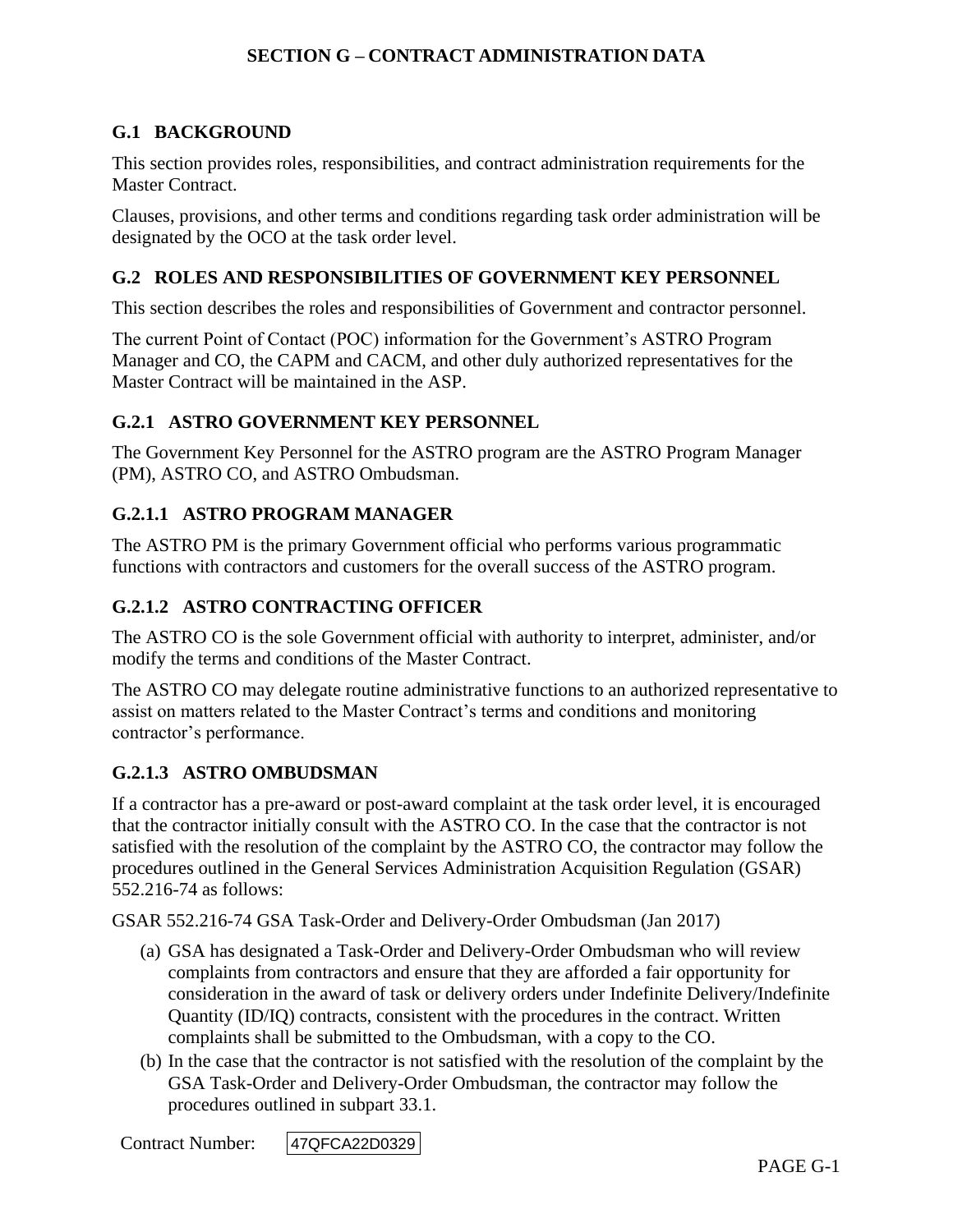(c) The GSA Task-Order and Delivery-Order Ombudsman is located at the GSA, Office of Government-wide Policy (OGP), Office of Acquisition Policy (MV). Contact information for the GSA Task-Order and Delivery-Order Ombudsman can be found at: http://www.gsa.gov/ombudsman.

#### **G.2.2 TASK ORDER KEY PERSONNEL**

The Key Personnel for pre-award and post-award administration of task orders under the Master Contract is the OCO and the OCO's appointed Contracting Officer Representative (COR) or Contracting Officer Technical Representative (COTR).

#### **G.2.2.1 ORDERING CONTRACTING OFFICER (OCO)**

The OCO for each task order is the sole and exclusive Government official with authority to solicit, award, administer, and/or modify a task order under the Master Contract.

On a case by case basis, a warranted CO, as defined in FAR Subpart 2.101, may request a DPA from the ASTRO Program Office. Only if a DPA is granted from the ASTRO CO may a non-FEDSIM OCO solicit and award a task order under the Master Contract.

The OCO is encouraged to contact the ASTRO Program Office for any task order assistance including the following:

- a. Training on the ASTRO program and ordering procedures.
- b. Task order scope compliance with the Master Contract.
- c. Task order solicitation development.
- d. Assistance on disputes, claims, or protests at the task order level.
- e. Contractor performance issues at the task order level.

OCO duties include:

- a. Complying with the scope, terms and conditions of the Master Contract, ordering procedures outlined in the ASTRO ordering guide, FAR Subpart 16.505, and other regulatory supplements.
- b. Identifying the proper Pool, commercial or non-commercial items, contract type(s), terms and conditions, and clauses and provisions applicable to the task order solicitation and award.
- c. Allowing a reasonable time for fair opportunity proposal submission.
- d. Resolving any performance issues, disputes, claims, or protests at the task order level.
- e. Responding to all Freedom of Information Act (FOIA), Congressional, Inspector General, Small Business Administration, and/or the General Accountability Office requests for task order information.
- f. Entering task order performance evaluation in the CPARS, if applicable.
- g. Entering task order award data in the Federal Procurement Data System Next Generation (FPDS-NG) upon task order award, if applicable.
- h. Closing out task orders in a timely manner.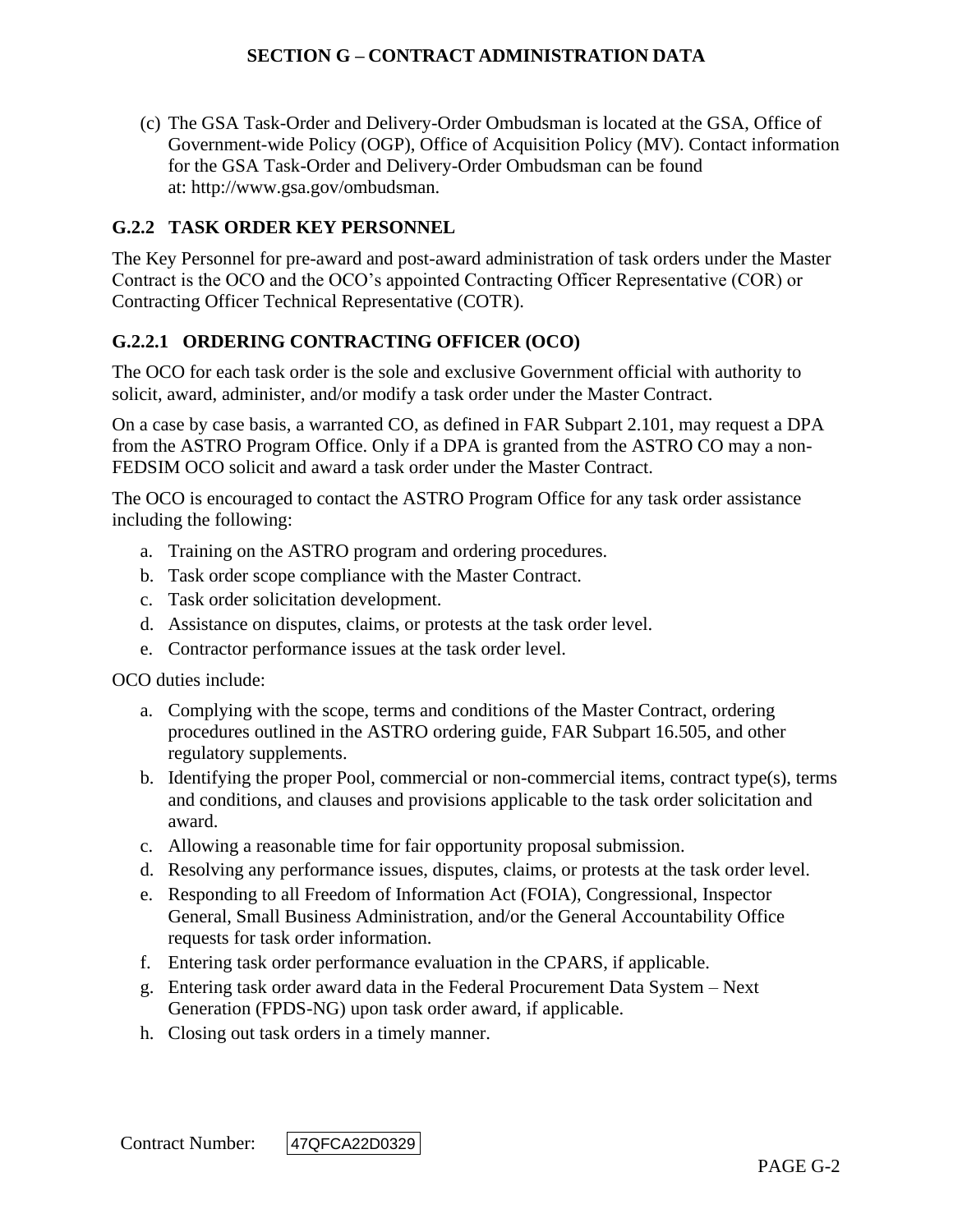#### **G.2.2.2 CONTRACTING OFFICER'S REPRESENTATIVE**

The OCO for each task order may designate a COR or COTR to perform specific administrative or technical functions.

The specific rights and responsibilities of the COR or COTR for each task order shall be described in writing, which upon request, shall be provided to the contractor.

#### **G.3 CONTRACT ADMINISTRATION REQUIREMENTS**

This section describes all the administration requirements for the entire duration of the Master Contract.

#### Master Contract**G.3.1 GENERAL ADMINISTRATION REQUIREMENTS**

General administration requirements are required administration duties of the Master Contract. All contractor information will be maintained and reported in the ASP.

#### **G.3.1.1 CONTRACTOR KEY PERSONNEL**

The Key Personnel for the contractor's ASTRO program are the CAPM and the CACM. Additional Key Personnel requirements may be designated by the OCO at the task order level.

The contractor shall assign a CAPM and a CACM as contractor Key Personnel to represent the contractor as primary POCs to resolve issues and perform administrative duties and other functions that may arise relating to the Master Contract, including task orders solicited and awarded. The contractor shall ensure that the ASTRO CO has current POC information for both the CAPM and CACM.

There are no minimum qualification requirements established for the CAPM and CACM. The CAPM and CACM do not have to be full-time positions; however, the CAPM and CACM are expected to be fully proficient in the performance of their duties. All costs associated with CAPM and CACM duties shall be handled in accordance with the contractor's standard accounting practices; however, no costs for CAPM and CACM duties may be billed directly to the ASTRO Program Office.

#### **G.3.1.1.1 CORPORATE ASTRO PROGRAM MANAGER (CAPM)**

The contractor's corporate management structure shall guarantee senior, high-level, program management of the ASTRO Program, including a CAPM to represent the company in all ASTRO program related matters.

CAPM duties include:

- a. Providing a cohesive partnership between the contractor, ASTRO Program Manager, and Federal agency customers to identify and achieve reciprocal goals, with effective and efficient customer-focused service, in accordance with the terms of the Master Contract.
- b. Advising and assisting current and potential Federal agency customers regarding the technical scope of the Master Contract and the overall attributes of the ASTRO Program.
- c. Attending all ASTRO PMR meetings and other ASTRO meetings as scheduled.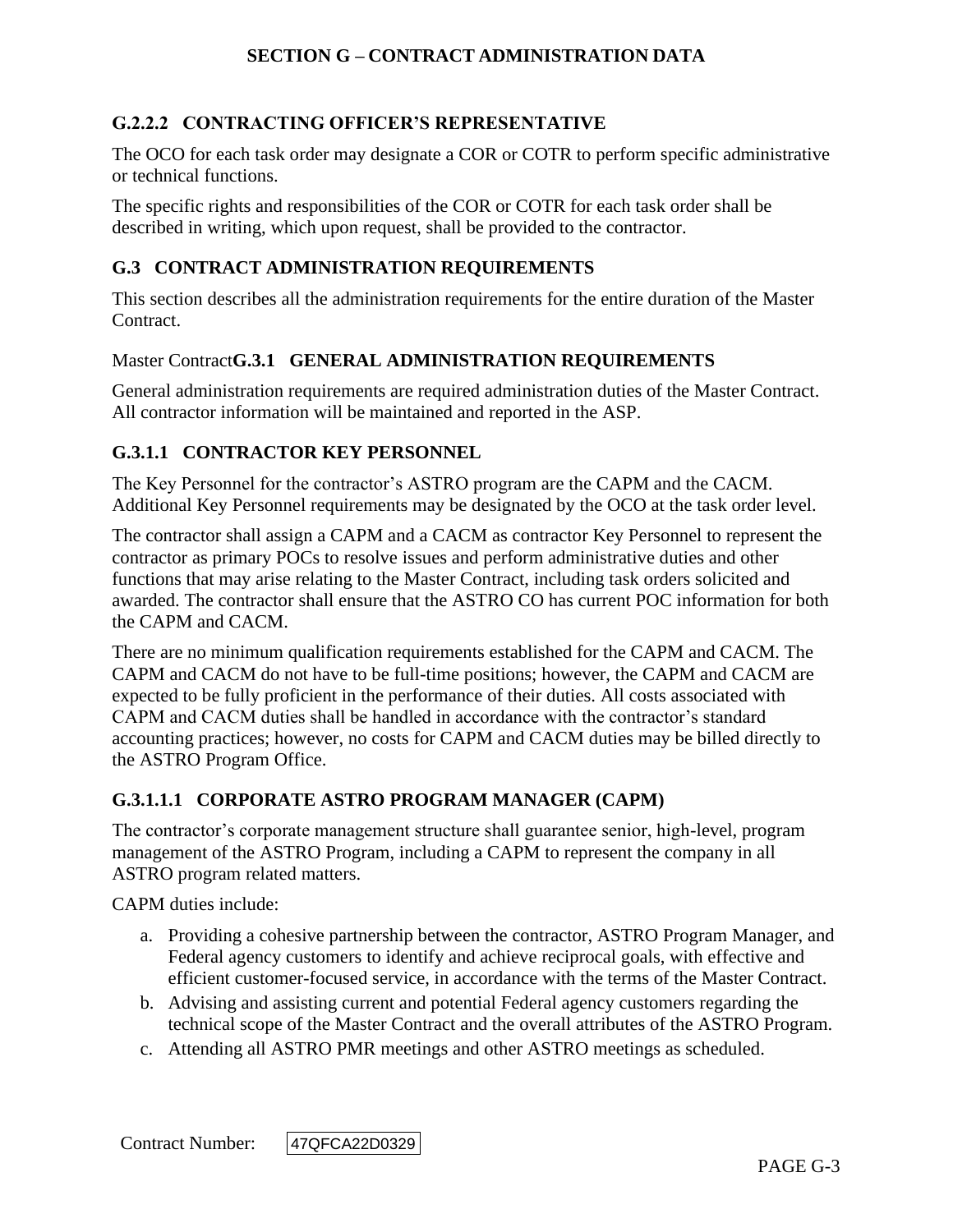#### **G.3.1.1.2 CORPORATE ASTRO CONTRACT MANAGER (CACM)**

The contractor's corporate management structure shall guarantee senior, high-level, contract management of the ASTRO Program, including a CACM to represent the company in all ASTRO related matters.

CACM duties include:

- a. Ensuring that all contract administration functions and reporting information required under the Master Contract is provided accurately, thoroughly, and timely.
- b. Addressing all performance issues related to the Master Contract.
- c. Attending all ASTRO and ASTRO PMR meetings as scheduled.

#### **G.3.1.2 CONTRACTOR SELF-ASSESSMENT (CSA)**

The CSA is a status update for all systems and certifications that were claimed in the proposal submission. The purpose of the CSA is to keep contractor data up to date. The CACM shall submit the CSA to the ASTRO CO using the ASP.

#### **G.3.1.3 APPROVED ACCOUNTING SYSTEM**

The contractor shall maintain an approved accounting system, as approved by the cognizant ACO of the DCMA or other CFA and validated by the ASTRO CO, for the entire duration of the Master Contract. An approved accounting system provides for the proper segregation, identification, accumulation, and allocation of direct and indirect costs for Government procurements and is mandatory for the entire duration of the Master Contract.

Only those contractors that maintain an approved accounting system shall be eligible for Cost Reimbursement (all types) or Non-Commercial T&M/LH task order solicitations and awards. Approved accounting systems do not apply to task orders for the acquisition of commercial items or when the task orders are firm-fixed-price or fixed-price with economic price adjustment provided that the price adjustment is not based on actual costs incurred.

#### **G.3.1.4 COST ACCOUNTING STANDARDS (CAS)**

If applicable, the contractor shall maintain CAS coverage as approved by the cognizant ACO of DCMA or other CFA and validated by the ASTRO CO , for the entire duration of the Master Contract. CAS are a set of 19 standards and rules promulgated by the Government for use in determining costs on procurements and for contractors to disclose in writing and follow consistently in their cost accounting practices.

The contractor and its subcontractors (for clarity, see FAR Part 42 - *Subcontractor* means any supplier, distributor, vendor, or firm that furnishes supplies or services to or for a prime contractor or another subcontractor.), may be subject to full CAS coverage, which requires all 19 standards; modified CAS coverage, which requires Standards 401, 402, 405, and 406; or be exempt from CAS coverage under 48 CFR 9903.201-1 and 48 CFR 9903.201-2.

A contractor under coverage is not subject to a standard where it does not apply. CAS does not apply to task orders for the acquisition of commercial items or when the task orders are firmfixed-price or fixed-price with economic price adjustment provided that the price adjustment is not based on actual costs incurred.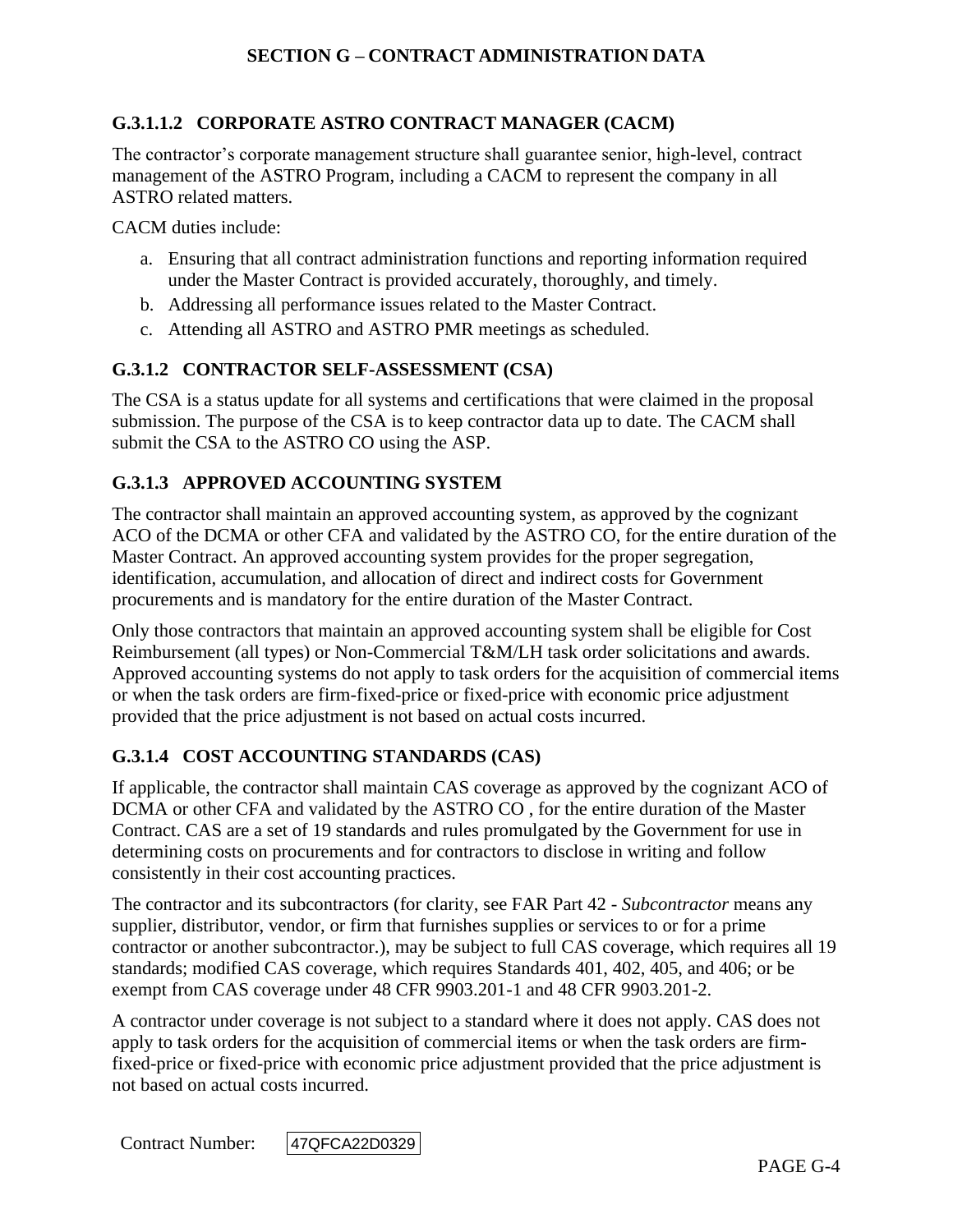## **G.3.1.5 INSURANCE**

The insurance coverage specified in FAR Subpart 28.3 is the minimum insurance coverage required for the entire duration of the Master Contract. If a task order does not specify any insurance coverage amounts, the minimum insurance requirements in FAR Subpart 28.3 shall apply.

The OCO may require additional insurance coverage or higher limits specific to a task order awarded under the Master Contract. OCOs shall tailor insurance coverage clauses, provisions, and other applicable terms and conditions specific to each task order's contract type, solicitation, and award.

The contractor shall acquire and maintain insurance coverage for each Pool in which it has an award. The contractor shall retain copies of ACORD Form 25, Certificate of Liability, for each Pool awarded under the Master Contract and the certificate shall be made available upon request of the ASTRO CO.

## **G.3.1.6 FEDERAL AWARDEE PERFORMANCE AND INTEGRITY INFORMATION SYSTEM (FAPIIS)**

Subject to FAR 9.104-6, Federal Awardee Performance and Integrity Information System, and FAR 52.209-9, Updates of Publicly Available Information Regarding Responsibility Matters, the contractor shall update responsibility matters in FAPIIS, including criminal, civil, and administrative proceedings in connection with Federal awards; suspensions and debarments; administrative agreements issued in lieu of suspension or debarment; non-responsibility determinations; contract terminations for fault; defective pricing determinations; and Past Performance evaluations.

## **G.3.1.7 EMPLOYMENT REPORTS ON VETERANS**

Subject to FAR 22.1306, Department of Labor Notices and Reports, and FAR 52.222-37, Employment Reports on Veterans, the contractor shall report veteran employment and hiring data annually to the DoL by filing a VETS-4212, Federal Contractor Veterans' Employment Report.

### **G.3.1.8 EXECUTIVE COMPENSATION AND FIRST-TIER SUBCONTRACT AWARDS REPORT**

Subject to FAR 4.14 and FAR 52.204-10, Reporting Executive Compensation and First-Tier Subcontract Awards, the contractor shall report executive compensation and first-tier subcontract awards in the Federal Funding Accountability and Transparency Act Subaward Reporting System (FSRS).

## **G.3.1.9 POST AWARD SMALL BUSINESS PROGRAM RE-REPRESENTATION**

Subject to FAR 52.219-28, Post-Award Small Business Program Re-representation, if a contractor represented that it was a small business concern prior to award of a given Pool under the Master Contract, the contractor shall re-represent its size status upon the occurrence of any of the following:

a. Within 30 days after execution of a novation agreement.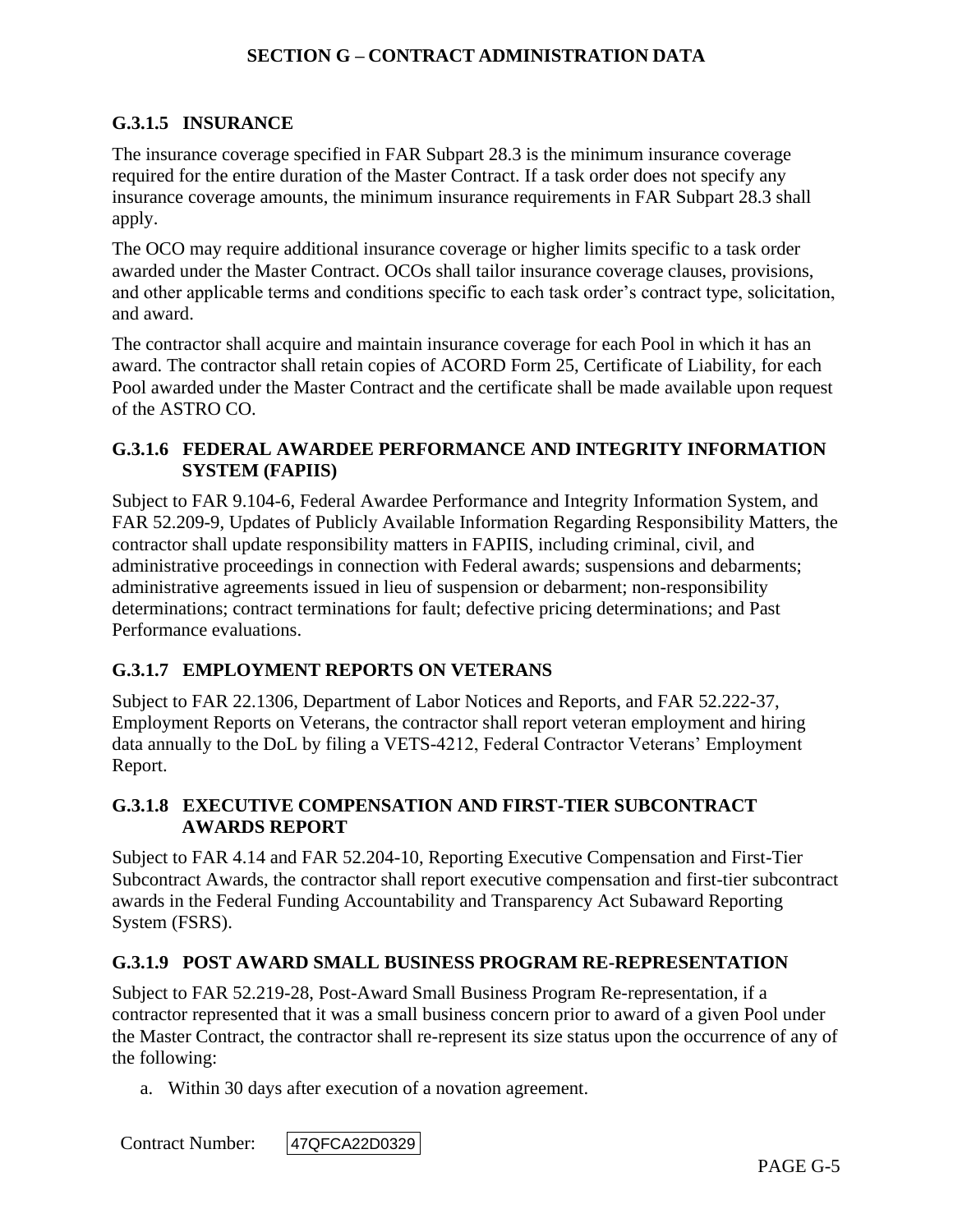- b. Within 30 days after a merger or acquisition that does not require a novation.
- c. Within 60 to 120 days prior to the end of the fifth year of the contract.

For each Pool the contractor has an award, the contractor shall re-represent its size status in accordance with the size standard in effect at the time of this re-representation that corresponds to the NAICS code assigned to the Pool(s) that corresponds to the contractor's Master Contract.

The contractor shall make the re-representation required by this section as follows:

- (1) By validating or updating all its representations in the Representations and Certifications section of the System for Award Management (SAM) at www.sam.gov and its other data in SAM, as necessary, to ensure that they reflect the contractor's current status. The contractor shall notify the ASTRO CO in writing within the timeframes specified above that the data has been validated or updated, and provide the date of the validation or update.
- (2) If the contractor does not have representations and certifications in SAM, or does not have a representation in SAM for the NAICS code applicable to the Master Contract, the contractor is required to complete the following re-representation and submit it to the ASTRO CO in writing, along with the contract number(s) and the date on which the rerepresentation was completed using the format below:

The contractor represents that it  $\Box$  **is,**  $\Box$  **is not**, a small business concern under NAICS code assigned to contract number<br>
<u>equals</u> for Pool name

| $\lceil$ Contractor to sign and date and insert dumorized signer s name and title $\lceil$ |  |  |
|--------------------------------------------------------------------------------------------|--|--|
| <b>Point of Contact:</b>                                                                   |  |  |
| Title:                                                                                     |  |  |
| Date:                                                                                      |  |  |
| Signature:                                                                                 |  |  |

[*Contractor to sign and date and insert authorized signer's name and title*]

## **G.3.1.10 MERGERS, ACQUISITIONS, NOVATIONS, AND CHANGE-OF-NAME AGREEMENTS**

In accordance with GSAM 542.12 and FAR 42.12, if a contractor merges, is acquired, or recognizes a successor in interest to Government contracts when contractor assets are transferred; or, recognizes a change in a contractor's name; or, executes novation agreements and change-of-name agreements by a CO other than the ASTRO CO, the contractor shall notify the ASTRO CO and provide a copy of the novation or other any other agreement that changes the status of the contractor.

Title 41 U.S.C. 6305 prohibits the transfer of Government contracts from an awardee to a third party. However, the Government may, when in its interest, novate an awardee's contract to a third party when there is a transfer of all of the awardee's assets or the entire portion of the assets involved in the performance of the Master Contract. In a services contract, assets are generally defined as personnel performing work under the contract being transferred. For companies with task order awards, assets refer to all of the personnel performing those task orders as well as the personnel performing at the Master Contract level (e.g., the CACM and CAPM). For companies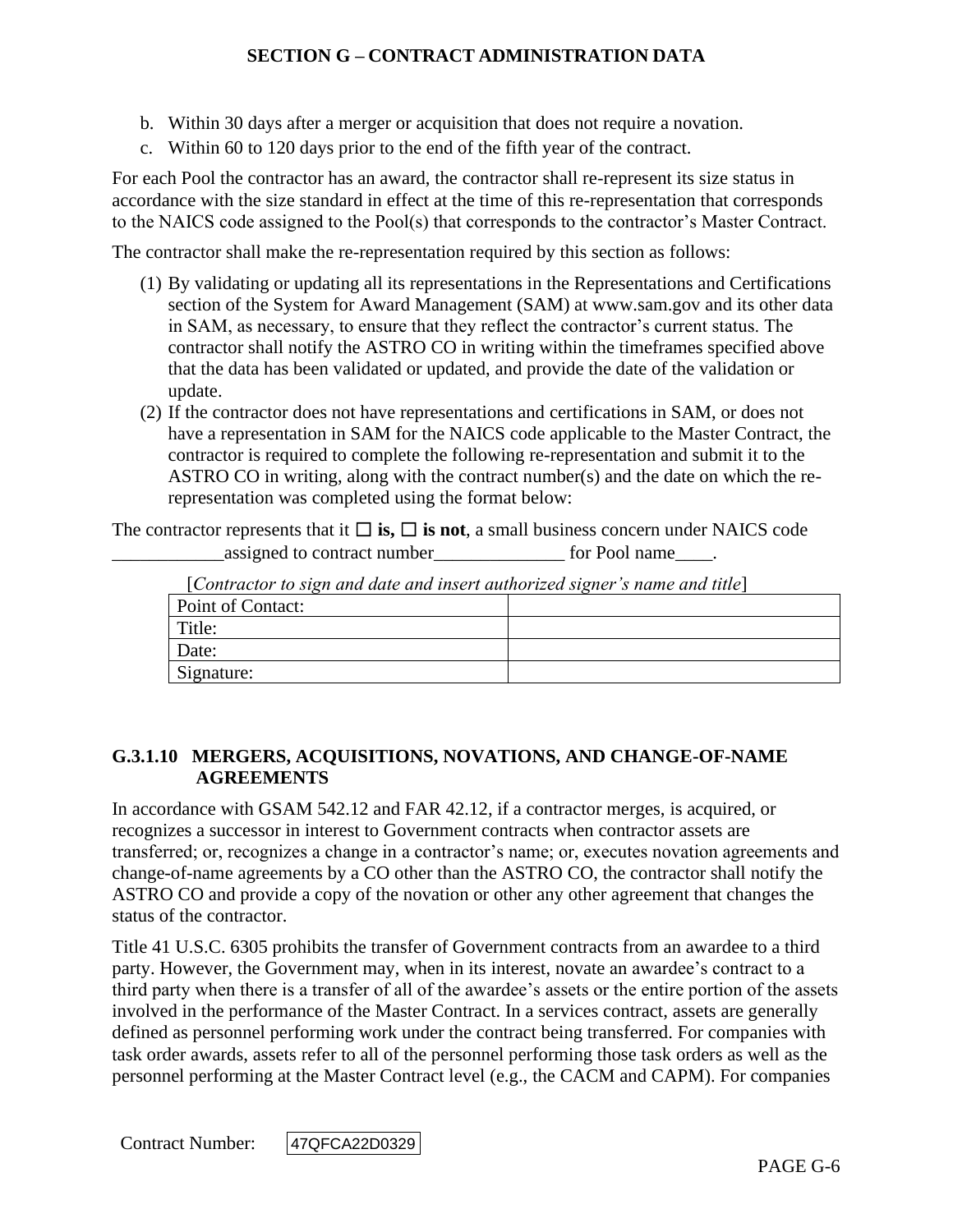without task order awards, assets mean personnel performing at the Master Contract level only (e.g., the CACM and CAPM).

For a novation to be approved by the ASTRO CO, the following elements shall occur:

- a. The company shall first submit a proposal to the ASTRO CO under the most recent solicitation of the Master Contract.
- b. The proposal shall achieve an evaluated numerical score that is equal to or higher than the lowest evaluated numerical score in the Pool being applied for at the time of the original Master Contract awards.
- c. The company shall submit a novation agreement with all the required legal elements in accordance with GSAM 542.12 and FAR 42.12.
- d. The novation agreement shall include the transfer of personnel performing work under the Master Contract and any awarded task orders, as applicable.
- e. The novation agreement shall be determined by the ASTRO CO to be in the best interest of the Government.
- f. If a company, including affiliates, divisions, or subsidiaries already has a Master Contract within the same Pool, one of the companies shall be put in Dormant Status in accordance with Section H.10.

## **G.3.1.11 INDIVIDUAL SUBCONTRACTING PLAN(S)**

In accordance with GSAM 519.7 and FAR 19.7, for other than small business concerns, the contractor shall comply with its approved subcontracting plan for each Pool the contractor has an award. The contractor shall maintain an acceptable individual subcontracting plan for each Pool, as awarded, for the entire duration of the Pool(s). The contractor may or may not have received an evaluation scoring credit for small business subcontracting goals proposed on an individual subcontracting plan by Pool; however, the contractor shall meet or exceed the small business subcontracting goal, as proposed by Pool, for each reporting period under the Pool(s).

An individual subcontracting plan means a subcontracting plan specific to each Pool awarded under the Master Contract and covers the entire five-year ordering period and one, five-year option period, and it has goals that are based on the contractor's planned subcontracting in support of each Pool awarded under the Master Contract. Each individual subcontracting plan shall ensure that small businesses, Small Disadvantage Businesses (SDB), Women-Owned Small Businesses (WOSB), Historically Under-utilized Business Zones (HUBZone), Veteran-Owned Small Businesses (VOSB), and Service-Disabled Veteran-Owned Small Businesses (SDVOSB) are provided the maximum practicable opportunity to participate as subcontractors (for clarity, see FAR Part 42 - *Subcontractor* means any supplier, distributor, vendor, or firm that furnishes supplies or services to or for a prime contractor or another subcontractor.), at the task order level.

The US General Services Administration, and Other Federal Agencies given Delegation of Procurement Authority, are committed to ensuring maximum practicable opportunity is provided to small business concerns to participate in the performance of this contract consistent with its efficient performance. GSA expects any individual small business subcontracting plan submitted pursuant to FAR Clause 52.219-9, Small Business Subcontracting Plan, to reflect this commitment. Consequently, an offeror, other than a small business concern, before being awarded an ASTRO contract, shall demonstrate that its subcontracting plan represents a creative and innovative program for involving small, HUBZone, disadvantaged, women owned, veteran-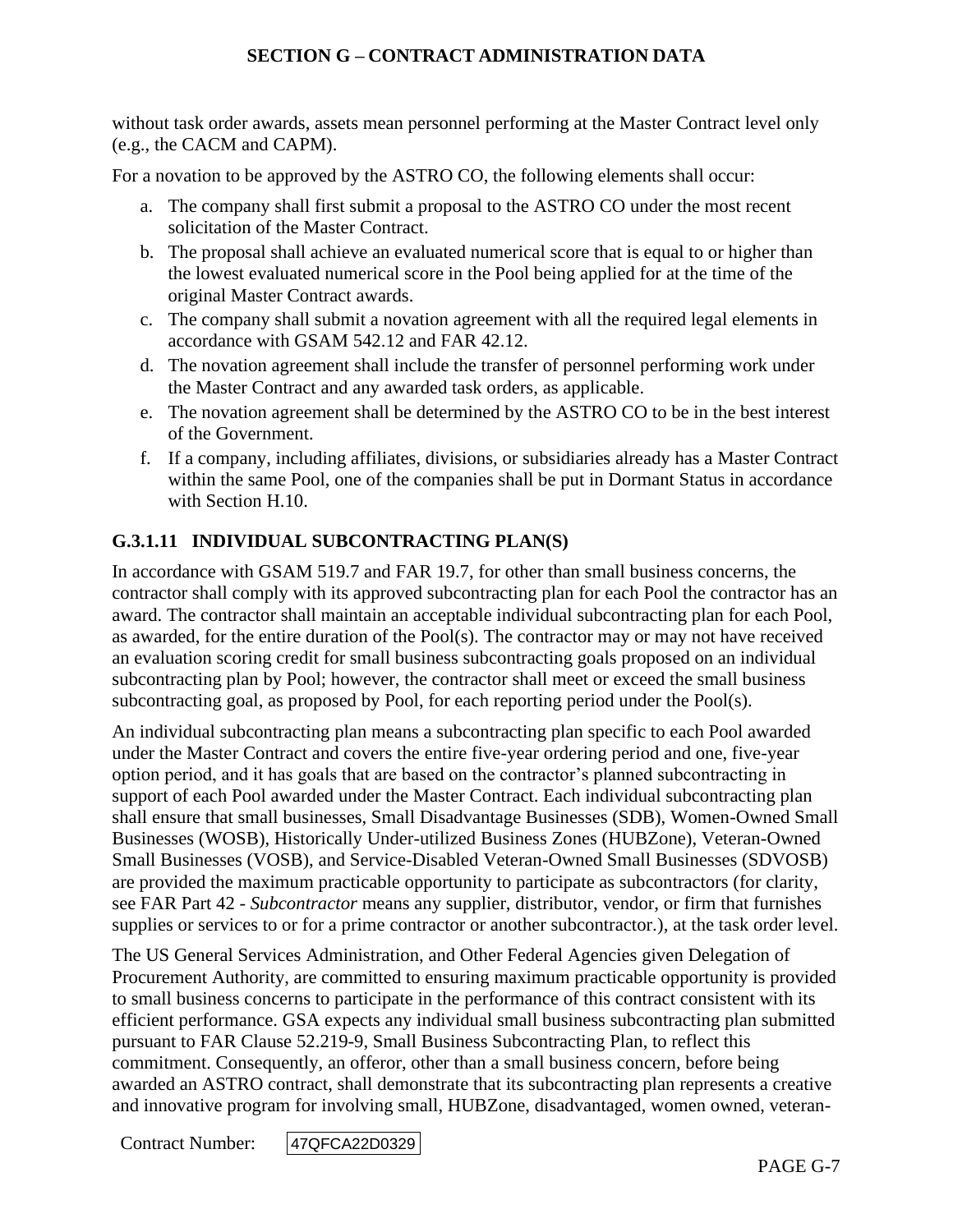owned, and service-disabled veteran owned concerns as subcontractors in the performance of this contract. (a) The Individual Small Business Subcontracting Plan, is made a part of this contract. The Contractor shall provide a signed copy of the Master Contract Individual Small Business Subcontracting Plan to the ASTRO OCO, whenever requested by the OCO. (b) The Individual Small Business Subcontracting Plan covers the Base Period of five (5) years and the option term for an additional five (5) years. (c) Compliance with the Individual Small Business Subcontracting Plan will be addressed via the Contractor Performance Assessment Reporting System (CPARS).

## **G.3.1.11.1 Minimum Subcontracting Goals**

Because of the size, scope, and magnitude of this acquisition, the government anticipates substantial subcontracting opportunities for small business, veteran-owned small business, service-disabled veteran-owned small business, HUBZone small business, small disadvantaged business, and women-owned small business concerns. The Contractor shall maintain a Subcontracting Plan pursuant to FAR Clause 52.219-9, Individual Subcontracting Plan, in accordance with the Master Contract. Small Business Subcontracting Goals Category (% of Planned Subcontracted Dollars) Total Small Business 23; Small Disadvantaged Business 5; Woman-owned Small Business 5 HUBZone Small Business 3 Veteran-owned Small Business 3 Service-disabled Veteran-owned Small Business 3 NOTE: The goals are expressed as a percentage of planned subcontracted dollars, and not contracting ceiling. The small business subcontracting goals are an aggregate of potential subcontracted dollars for Task Order(s) that a Contractor plans to receive under the ASTRO, and not to the aggregate Master Contract ceiling value. Small Business subcontracting goal achievement for the Master Contract is assessed annually and performance ratings will be based exclusively on the goal percentages submitted as part of the offerors Subcontracting Plan.

#### **G.3.1.11.2 Subcontracting Reports**

Per FAR 52.219-9(d) (10), Contractors submitting Individual Subcontracting Plans are required to: (a) Cooperate in any studies or surveys as may be required; (b) Submit periodic reports, which show compliance with their subcontracting plan; (c) Submit Individual Subcontracting Reports (ISRs) and Summary Subcontracting Reports (SSRs); (d) Ensure that subcontractors with subcontracting plans agree to submit their ISR and SSR if required. The ISR covers subcontract award data related to this Master Contract and shall be submitted semi-annually till last Task Order completion. The SSR encompasses all Contracts with GSA and is submitted annually. The ISR and SSR shall be submitted electronically via the Electronic Subcontract Reporting System (eSRS) at www.esrs.gov and must be received within the date specified in this Master Contract. Reports are due, regardless of whether there has been any subcontracting activity since contract inception or since time of previous report submission. Notes: Individual Subcontracting Reports shall reflect the subcontracting dollars on a PAYMENT basis only. The Payment Basis is the process of capturing subcontract dollars no sooner than the time a contractor pays the subcontractor's invoices. This Payment Basis reporting method must be used for the entire contract term. Entering subcontracting dollars into the Government's Electronic Subcontracting Reporting System (eSRS) on a Commitment Basis is not permitted. (A Commitment Basis, which is not allowed for this Master Contract, is the process of capturing subcontract dollars when the Contractor executes the subcontract award documents). The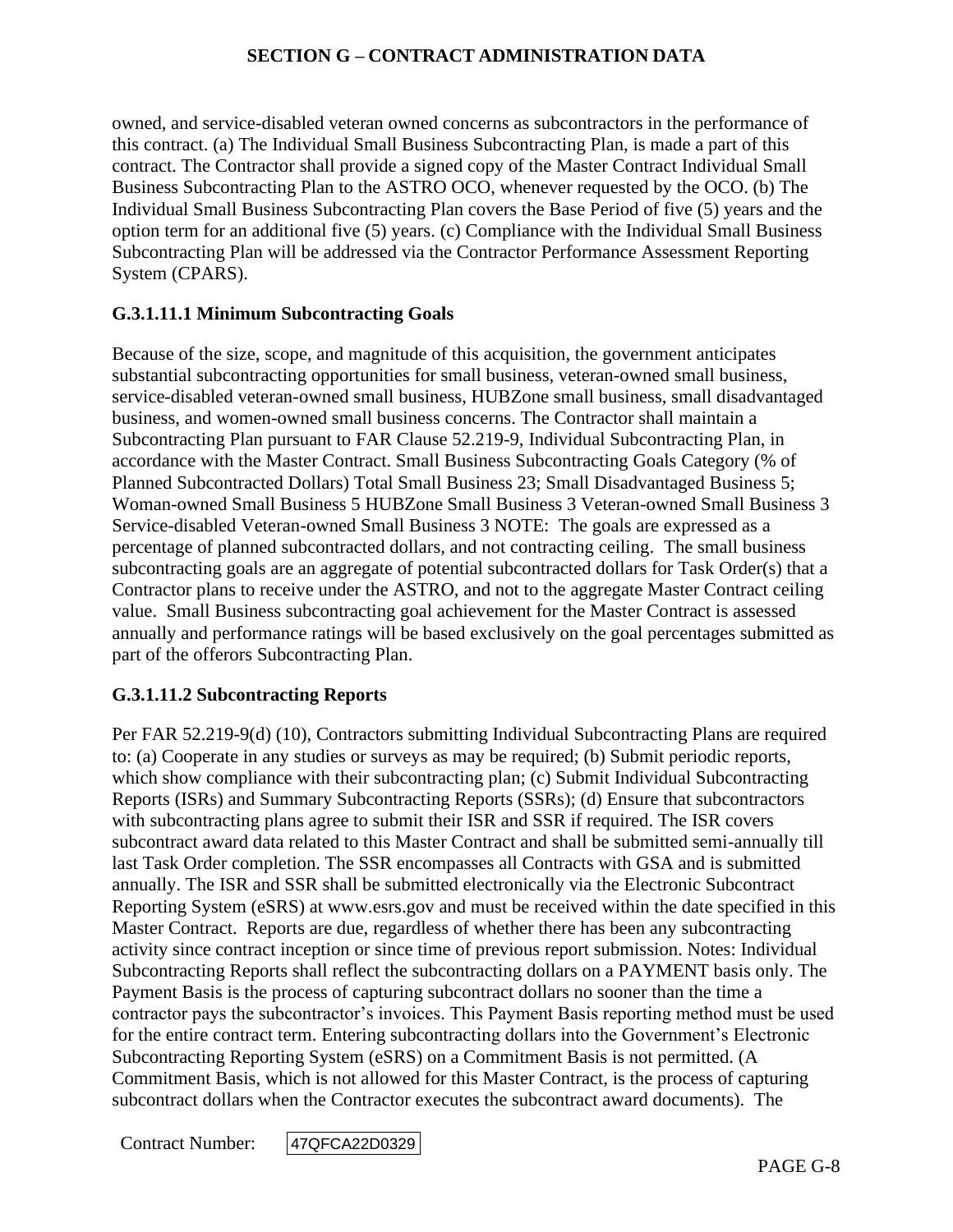Contractor shall ensure that their entries in the column "Current Goal: Percentage of Total Subcontract Awards", is the negotiated percentages as cited in the Individual Subcontracting Plan goals. If the Contractor does not meet the Master Contract Small Business Subcontracting Goals, they shall provide a succinct description of how goals will be achieved in the "Remarks" section of the form. Summary Subcontracting Reports If the Contractor is using the Parent DUNS when reporting, the awardee's DUNS number shall be cited in the "Remarks" section of the form, if different than the Parent DUNS. The Contractor shall list their entire GSA contract numbers associated with the reported dollars in the "Remarks" section of the form. NonGSA contract numbers shall not be reported with the GSA contract numbers. Both Individual Subcontracting Reports and Summary Subcontracting Reports Contractors shall reference the GSA Agency Code 4732. Contractors shall include the astro@gsa.gov email address in Government Email section of the form.

For each Pool in which the contractor has an award and approved subcontracting plan, the contractor shall submit Individual Subcontract Reports (ISR) for each individual subcontracting plan and a Summary Subcontract Reports (SSR) for all subcontract activity with GSA using the web-based electronic Subcontracting Reporting System (eSRS) at http://www.esrs.gov*.* The eSRS will serve as the sole secure and confidential information management tool to manage and evaluate subcontracting goal performance for the duration of the Master Contract.

Each individual subcontracting plan is incorporated into the Master Contract. Contractors are obligated to meet or exceed the small business and socio-economic goals under the individual subcontracting plan for each Pool. When a contractor does not meet any one or more of its subcontracting goals for a given reporting period, the contractor shall explain in writing the rationale for not meeting the goals in the comments section of the ISR and/or SSR in eSRS.

In accordance with 15 U.S.C. 637(d)(8), any contractor or subcontractor failing to comply in good faith with the requirements of the subcontracting plan is in material breach of its contract. Furthermore, 15 U.S.C. 637(d)(4)(F) directs that a contractor's failure to make a good faith effort shall result in the imposition of liquidated damages pursuant to FAR 52.219-16, Liquidated Damages-Subcontracting Plan.

## **G.3.1.12 APPROVED PURCHASING SYSTEM**

If initial proposal points were claimed for this scoring element, the Contractor shall maintain a purchasing system, as approved by the cognizant ACO of DCMA or other CFA and validated by the ASTRO CO, under a formal Contractor Purchasing System Review (CPSR), for the entire duration of the Pool(s).

Approved purchasing systems provide for efficiency and effectiveness with which the Contractor spends Government funds and complies with Government policy when subcontracting.

Advance notification requirements for subcontracting and consent to subcontract are not required when a Contractor has an approved purchasing system unless otherwise requested by the OCO on an individual task order, task orders with no subcontracting possibilities, or task orders for the acquisition of commercial items.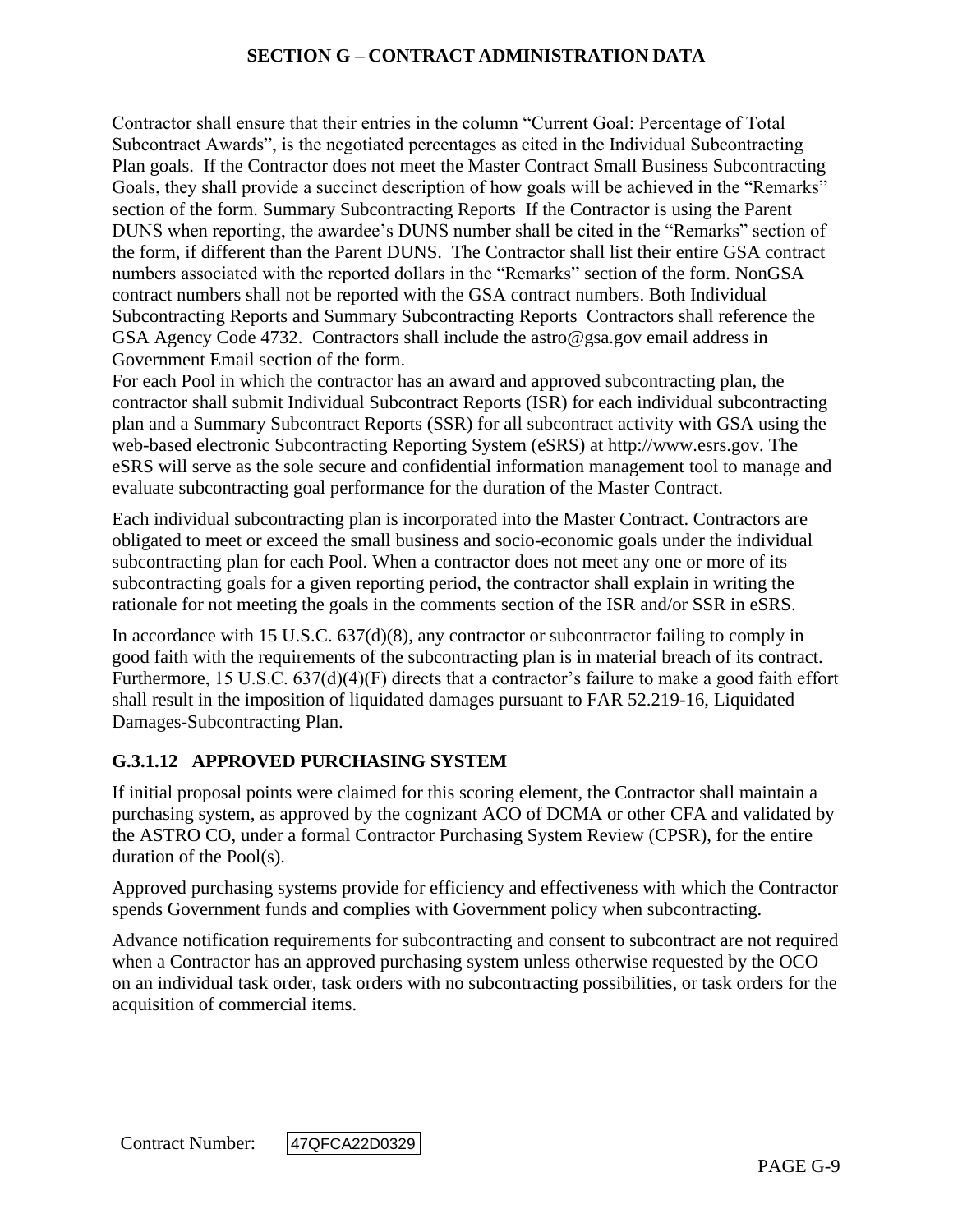### **G.3.1.13 FPRAs, FORWARD PRICING RATE RECOMMENDATIONS (FPRRs), AND/OR PROVISIONAL BILLING RATES**

If initial proposal points were claimed for this scoring element, the contractor shall maintain PBRs, FPRAs, and/or FPRRs, as approved by the cognizant ACO of the DCMA or other CFA and validated by the ASTRO CO, for the entire duration of the Master Contract.

- a. PBRs are indirect cost rates established temporarily for interim reimbursement of incurred indirect costs and adjusted, as necessary, pending establishment of final indirect cost rates.
- b. FPRA is an agreement between a contractor and a Government agency in which certain indirect rates are established for a specified period of time.
- c. FPRR means rates set unilaterally by the DCMA ACO or other CFA for use by the Government in negotiations or other contract actions when FPRA negotiations have not been completed or when the contractor will not agree to a FPRA.

PBRs, FPRAs, or FPRRs, will not be disclosed by the ASTRO CO to any unauthorized person. Only an OCO with a specific need to know will have access to this information upon request. PBRs, FPRAs, or FPRRs do not apply to task orders for the acquisition of commercial items or when the task orders are firm-fixed-price or fixed-price with economic price adjustment provided that the price adjustment is not based on actual costs incurred.

# **G.3.1.14 EARNED VALUE MANAGEMENT SYSTEM (EVMS)**

EVMS means a project management tool that effectively integrates the project scope of work with cost, schedule, and performance elements for optimum project planning and control. The qualities and operating characteristics of EVMS are described in American National Standards Institute/Electronics Industries Alliance (ANSI/EIA) Standard-748.

If initial proposal points were claimed for this scoring element, the contractor shall maintain an EVMS, as approved by the cognizant ACO of DCMA or other CFA and validated by the ASTRO CO, for the entire duration of the Master Contract. EVMS does not apply to task orders for the acquisition of commercial items.

# **G.3.1.15 PROPERTY MANAGEMENT SYSTEM**

An approved property management system provides for internal controls to manage, control, use, preserve, protect, repair, and maintain Government property in its possession. An approved property management system does not apply to task orders for the acquisition of commercial items.

If initial proposal points were claimed for this scoring element, the contractor shall maintain a property management system, as approved by the cognizant ACO of DCMA or other CFA and validated by the ASTRO CO, under a formal Property Management Systems Analysis (PMSA), for the entire duration of the Master Contract.

# **G.3.1.16 MATERIAL MANAGEMENT AND ACCOUNTING SYSTEM (MMAS)**

An MMAS provides for planning, controlling, and accounting for the acquisition, use, issuing, and disposition of material. An MMAS may be manual or automated; it may be a standalone system or integrated with planning, engineering, estimating, purchasing, inventory,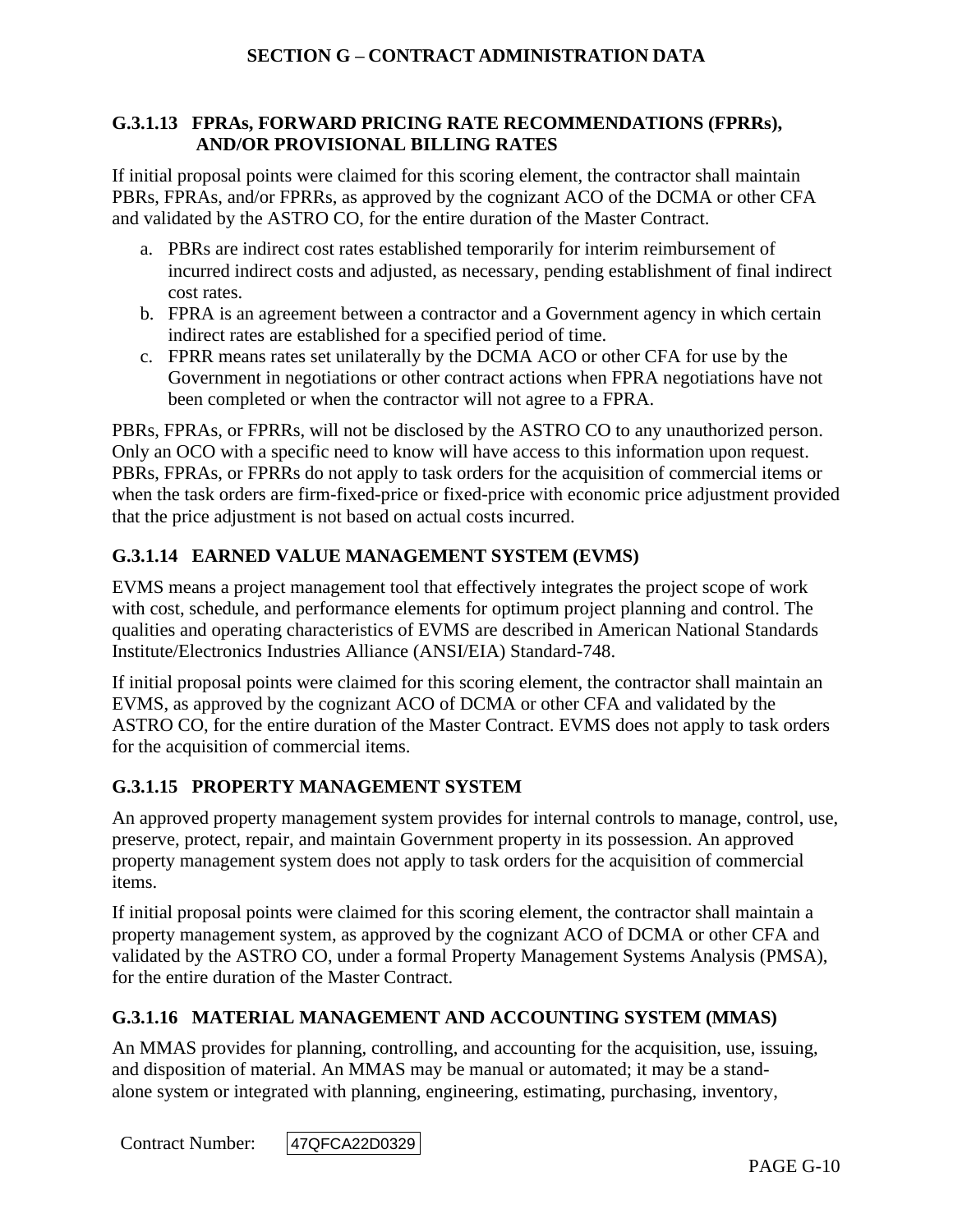accounting, or other systems. MMAS does not apply to task orders for the acquisition of commercial items.

If initial proposal points were claimed for this scoring element, the contractor shall maintain an MMAS, as approved by the cognizant ACO of DCMA or other CFA and validated by the ASTRO CO, for the entire duration of the Master Contract.

## **G.3.1.17 COST ESTIMATING SYSTEM**

An approved cost estimating system is:

- a. Maintained, reliable, and consistently applied.
- b. Verifiable, supportable, documented, and timely in providing cost estimates that are an acceptable basis for negotiation of fair and reasonable prices.
- c. Consistent with and integrated with the contractor's related management systems.
- d. Subject to applicable financial control systems

Approved estimating systems do not apply to task orders for the acquisition of commercial items or when the task orders are firm-fixed-price or fixed-price with economic price adjustment provided that the price adjustment is not based on actual costs incurred.

If initial proposal points were claimed for this scoring element, the contractor shall maintain a cost estimating system, as approved by the cognizant ACO of DCMA or other CFA and validated by the ASTRO CO, for the entire duration of the Master Contract.

## **G.3.1.18 SERVICE CONTRACT REPORTING REQUIREMENTS FOR INDEFINITE DELIVERY CONTRACTS**

In accordance with the clause 52.204-15, contractors shall provide a report to the ASTRO CO, via the ASP, for Indefinite Delivery contracts. This report shall be delivered annually by no later than October 15th. This clause and associated report are NOT required for actions entirely funded by DoD, contracts awarded with a generic entity identifier, or in classified solicitations, contracts, or orders.

## **G.3.1.19 SUPPLY CHAIN RISK MANAGEMENT (SCRM)**

Annually, each contractor shall re-certify that it is in compliance with FAR clause 52.204- 25,Prohibition on Contracting for Certain Telecommunications and Video Surveillance Services or Equipment (Aug 2020).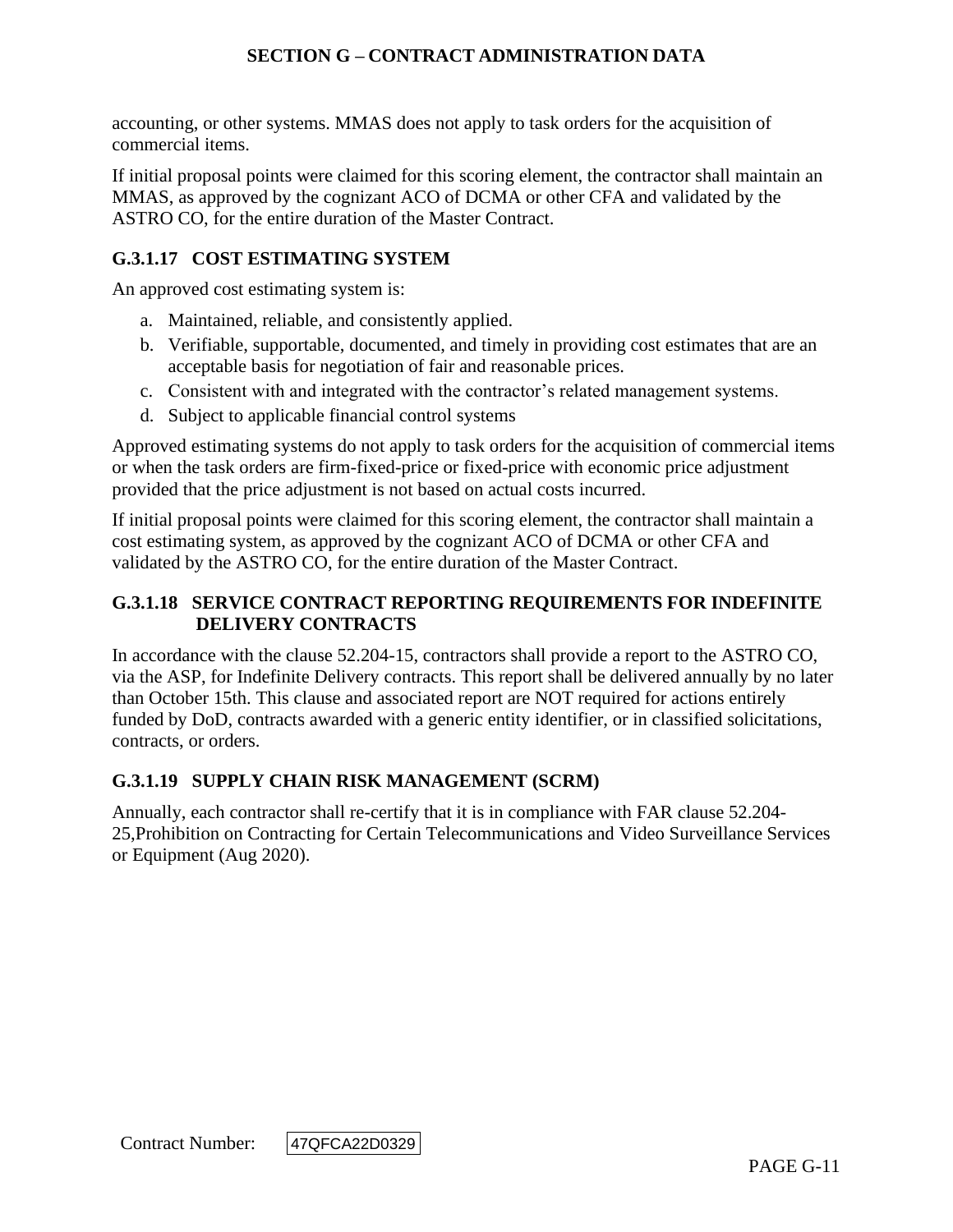## **H.1 BACKGROUND**

This section provides special contract requirements for the Master Contract. Clauses, provisions and other terms and conditions regarding special contract requirements will be designated by the OCO at the task order level.

GSA is specifically authorized to procure on behalf of the Federal Government, DoD, and other Federal agencies under the Federal Property and Administrative Services Act (40 U.S.C. 501). In accordance with FAR 17.502-2(b) and 40 U.S.C. 501, the Economy Act does not apply to task orders awarded under the Master Contract.

The Master Contract is awarded and administered by GSA, FAS, AAS, FEDSIM, ASTRO Program Office. Task orders are solicited, awarded, and administered by FEDSIM and those COs possessing a DPA issued by the ASTRO Program Office.

#### **H.2 OBSERVANCE OF FEDERAL HOLIDAYS**

Contractors shall observe Federal holidays and other days identified in this section unless otherwise indicated in individual task orders. The Government observes the following days as holidays:

- a. New Year's Day
- b. Birthday of Martin Luther King Jr.
- c. Washington's Birthday
- d. Memorial Day
- e. Independence Day
- f. Labor Day
- g. Columbus Day
- h. Veterans Day
- i. Thanksgiving Day
- j. Christmas Day

In addition to the days designated as holidays, the Government may also observe any day designated by Federal Statute, Executive Order, or President's Proclamation.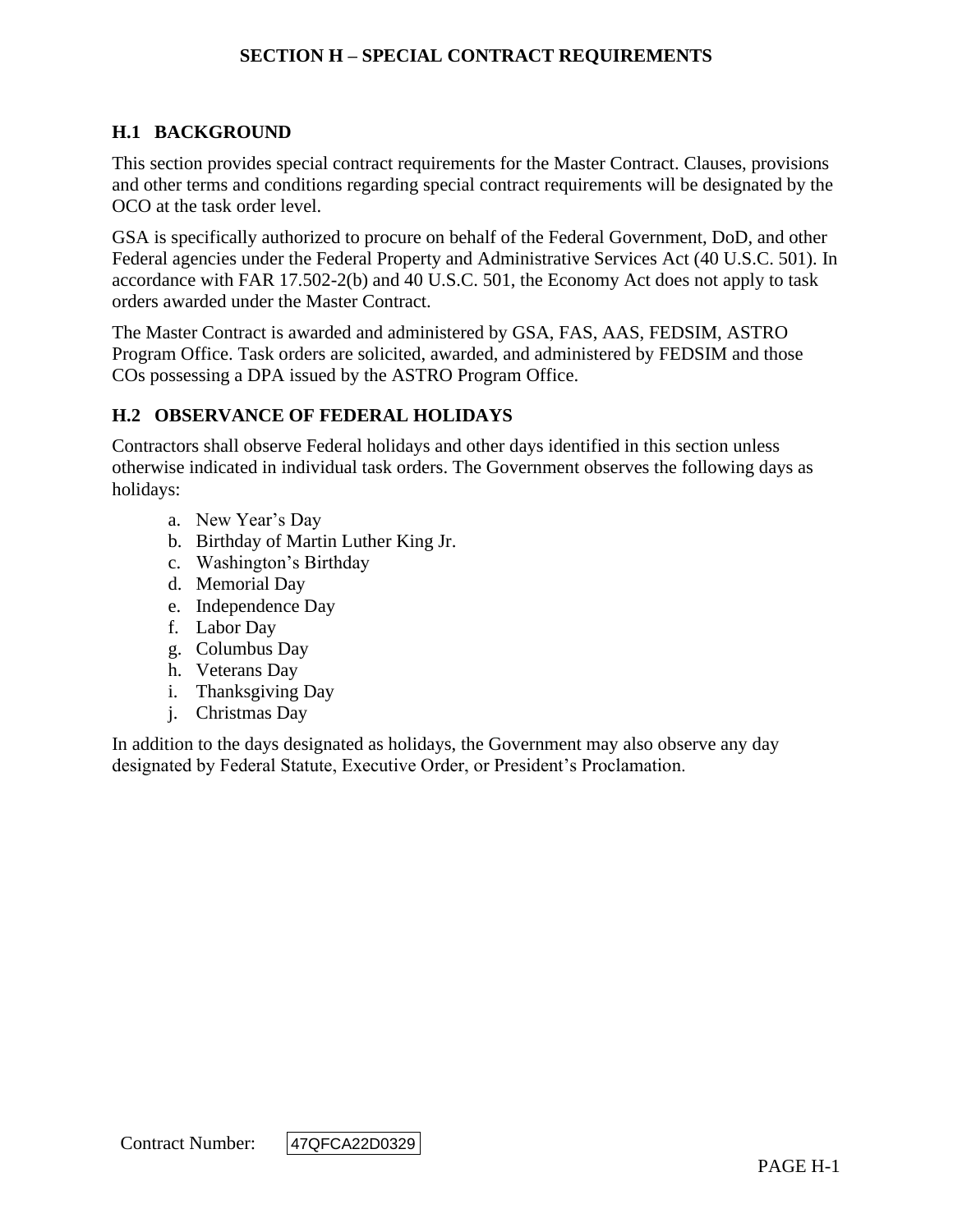## **H.3 POOL SELECTION**

The Pools of ASTRO are functional Pools. OCOs shall select the appropriate Pool for task order solicitation based upon the preponderance of work in the requirement being solicited. While requirements may contain functional elements that overlap multiple Pools, only a single Pool will be solicited for any single requirement. While a representative NAICS code is assigned to each Pool, the NAICS code does not limit the kind of work that can be performed in the Pool. For example, R&D for nanotechnology can be performed in the ASTRO Research Pool because it fits within the function of the Pool. The same would apply to all of the R&D exceptions, even though a different NAICS code would usually apply. See Section B.2 for a table providing the Pool Name, functional description, NAICS code assignment, and associated small business size standard assignments for each Pool.

### **H.4 HSPD-12**

When a contractor or its subcontractors (for clarity, see FAR Part 42 - *Subcontractor* means any supplier, distributor, vendor, or firm that furnishes supplies or services to or for a prime contractor or another subcontractor.), are required to physically access a Federally-controlled facility or access a Federal information system, the contractor shall comply with agency personal identity verification procedures in task orders that implement Homeland Security Presidential Directives-12 (HSPD-12).

### **H.5 SUSTAINABILITY**

In accordance with GSAM 523.1 and FAR Part 23, the Master Contract seeks to benefit from the use of sustainable management practices by contractors by ensuring that new task order actions for the supply of products and acquisition of services require that the products are Energyefficient (ENERGY STAR® or Federal Energy Management Program (FEMP)-designated, water-efficient, biobased, environmentally preferable (e.g., EPEAT®-registered, or non-toxic or less toxic alternatives), mon-ozone depleting, or made with recovered materials.

Public disclosures of environmental impacts and sustainable management practices have been associated with increased operational efficiency, lower overhead costs, and reduced supply chain and other business risks for disclosing companies. These disclosures can help ASTRO customers understand the major environmental impacts of procured products and services, familiarize themselves with the available strategies for reducing these impacts, and design projects and task order requirements that incorporate these strategies.

GSA encourages contractors to provide the location(s) (Internet  $URL(s)$ ) of one or more sources of publicly available information regarding its company-wide environmental impacts and sustainable management practices (sustainability disclosures) on the contractor's webpage. In making sustainability disclosures, the contractor is requested to utilize existing, widely recognized, third-party sustainability reporting portals and services such as the Global Reporting Initiative (GRI) Sustainability Disclosure Database (database of Corporate Social Responsibility (CSR) reports) and the Carbon Disclosure Project (CDP) Climate Change and Water Disclosure Questionnaires. Additionally, it is strongly encouraged that all sustainability disclosures be kept up-to-date and accurate.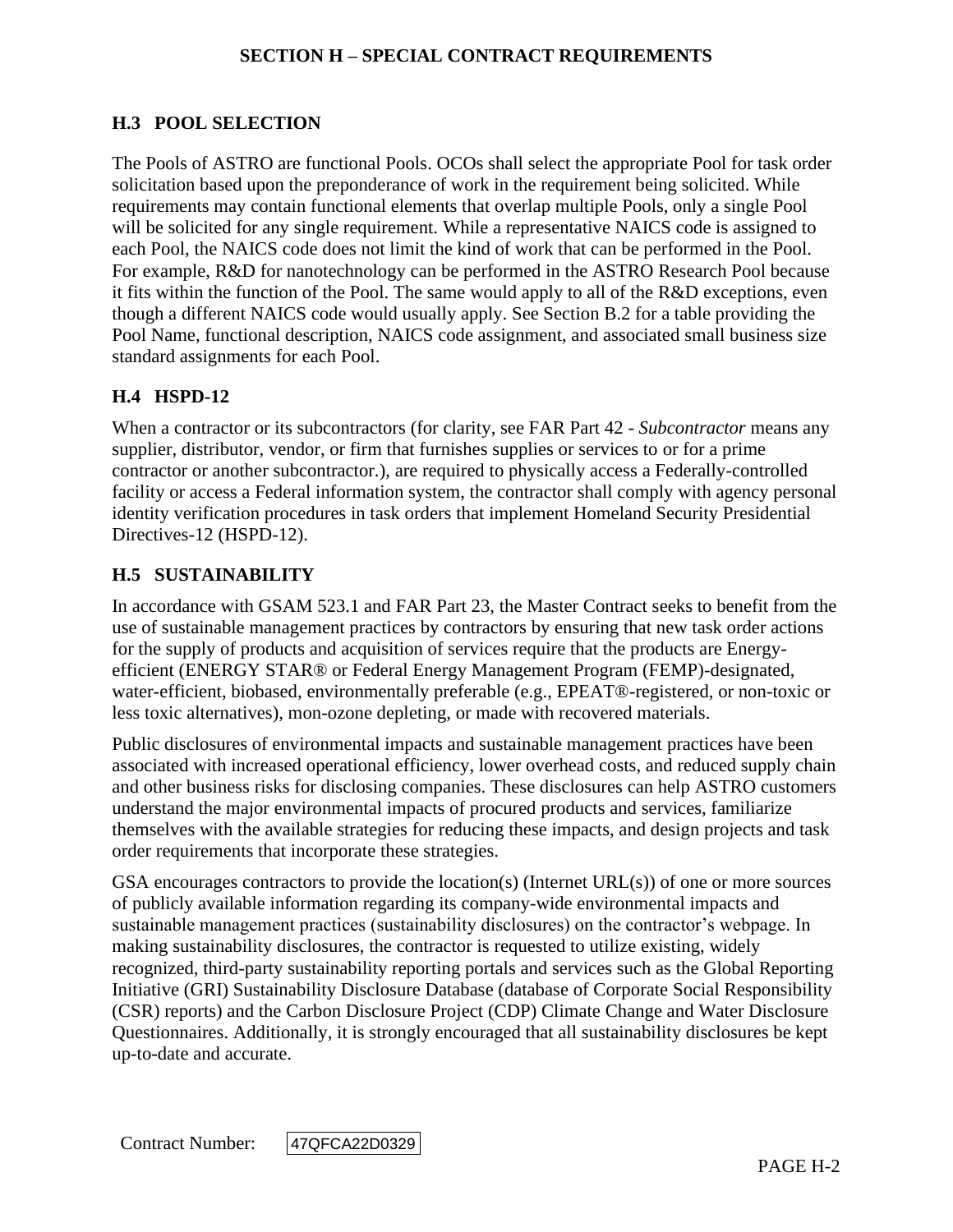### **H.6 PROPRIETARY SOLUTIONS**

Contractors are discouraged from proposing proprietary solutions in response to task order requirements that necessitate the contractor's proprietary process, system, maintenance, and/or solution that would prevent competition at a future point or require sustained and noncompetitive support.

If a proprietary solution is proposed by a contractor for a given task order requirement, the contractor shall mark its proposal accordingly and clearly notify the OCO of all limitations and costs associated with the proprietary solution.

#### **H.7 TASK ORDER PERSONNEL**

The contractor shall provide fully trained and experienced personnel required for performance under task orders awarded under the Master Contract. The contractor shall train contractor personnel, at its own expense, except when the OCO has given prior approval for specific training to meet special requirements that are peculiar to a particular task order.

Except as otherwise provided in an individual task order, the contractor shall, at its own expense, be responsible for obtaining any and all licenses, certifications, authorizations, approvals, and permits and for complying with any applicable Federal, national, state, and municipal laws, codes, regulations, and any applicable foreign work permits, authorizations, and/or visas in connection with the performance of any applicable task order issued under the Master Contract.

#### **H.7.1 SECURITY CLEARANCES**

Security clearances for contractor employees, including subcontractor employees, may require Confidential, Secret, Top Secret, Agency-Specific Clearances, and/or Special Background Investigations for Sensitive Compartmented Information or Special Access Programs. In such cases, the contractor, at its own expense, is responsible for providing and maintaining personnel with the appropriate security clearances to ensure compliance with Government security regulations as specified in the individual task order. Task orders containing classified work may also include a Contract Security Classification Specification, (i.e., DD Form 254 or civilian agency equivalent). The contractor shall fully cooperate on all security checks and investigations by furnishing requested information to verify the contractor employee's trustworthiness and suitability for the position.

The Government has full and complete control over granting, denying, withholding or terminating security clearances for employees. The granting of a clearance shall not prevent, preclude, or bar the withdrawal or termination of any such clearance by the Government. All necessary facility and employee security clearances shall be at the expense of the contractor. In some cases, Government offices that conduct background investigations do not have a means for accepting direct compensation from contractors and instead charge customer agencies for the background investigations. In these cases, the contractor shall be flexible in establishing ways of reimbursing the Government for these expenses. The individual task order should specify the terms and conditions for reimbursement, if any, for obtaining security clearances.

### **H.7.2 ETHICS AND CONDUCT**

The Master Contract is strictly a non-personal services contract, which means the personnel rendering the services under awarded task orders are not subject, either by the contract's terms or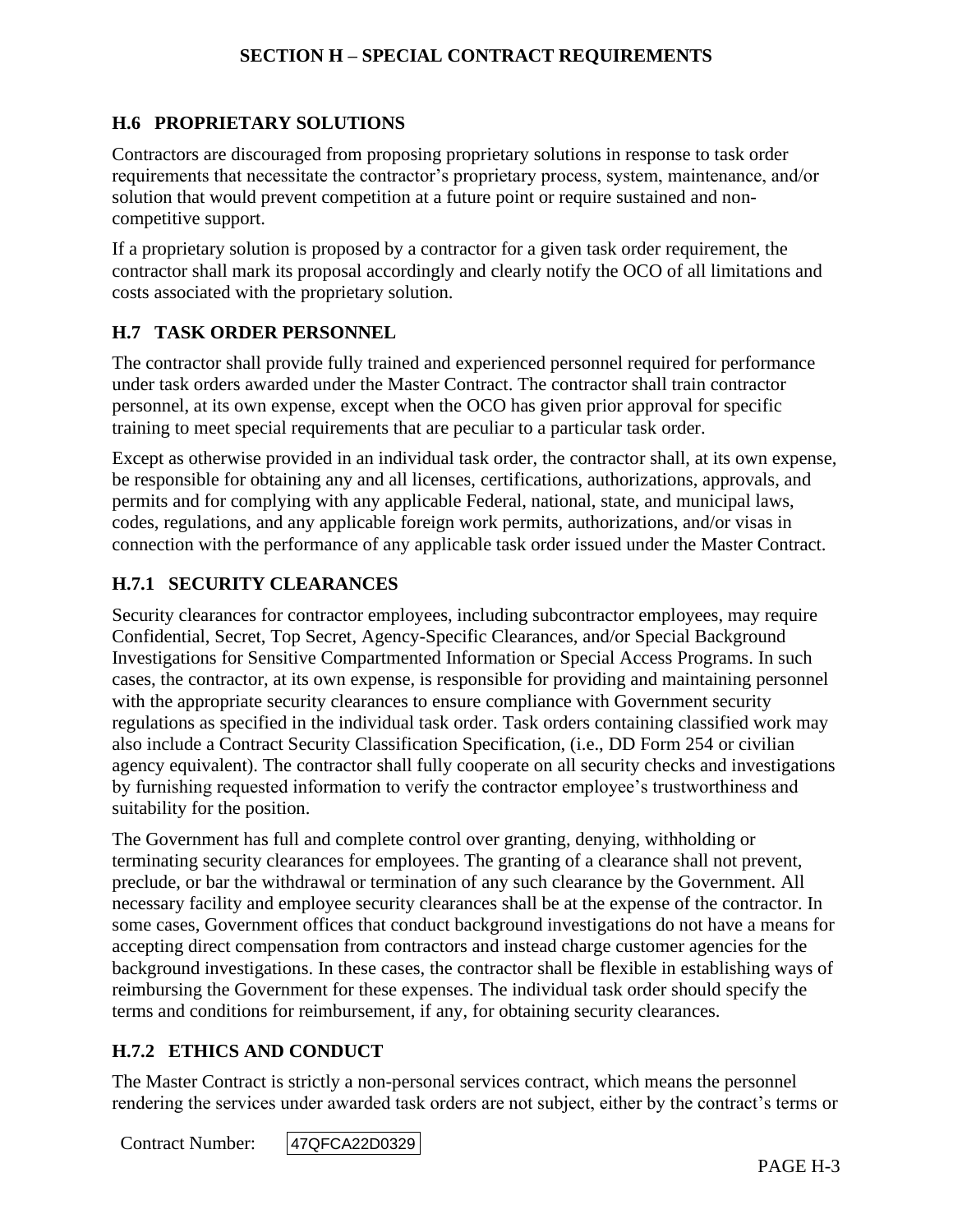by the manner of its administration, to the supervision and control usually prevailing in relationships between the Government and its employees.

The contractor shall not supervise, direct, or control the activities of Government personnel or the employee of any other contractor. The Government will not exercise any supervision or control over the contractor in the performance of contractual services. The contractor is accountable to the Government for the actions of its personnel.

Contractor employees shall not represent themselves as Government employees, agents, or representatives or state orally or in writing at any time that they are acting on behalf of the Government. In all communications with third parties, the contractor shall ensure that all contractor employees identify themselves as contractor employees and identify the name of the company for which they work and shall not carry out any direction that violates the terms and conditions of the Master Contract and task order.

The contractor shall not discuss with unauthorized persons any information obtained in the performance of work under a task order, conduct business other than that which is covered by the task order, conduct business not directly related to the task order on Government premises, use Government computer systems and/or other Government facilities for company or personal business, recruit on Government premises, or otherwise act to disrupt official Government business.

The contractor shall ensure that all of its employees, including subcontractor employees, are informed of the substance of this contractual requirement. If a contractor believes any action or communication has been given that would create a business ethic or conduct violation, the contractor shall notify the OCO and ASTRO CO immediately of this communication or action.

# **H.7.3 CONFLICTS OF INTEREST**

An ASTRO Prime contractor may be a subcontractor (for clarity, see FAR Part 42 - *Subcontractor* means any supplier, distributor, vendor, or firm that furnishes supplies or services to or for a prime contractor or another subcontractor.), to another ASTRO Prime contractor on task orders solicited and awarded under the Master Contract; however, the OCO may require that the contractor sign an Organizational Conflict of Interest (OCI) Statement.

All contractor personnel (including subcontractors and consultants) who will be personally and substantially involved in the performance of any task order issued under the Master Contract, which requires the contractor to act on behalf of, or provide advice with respect to, any phase of an agency procurement, shall execute and submit an "Employee/Contractor Non-Disclosure Agreement" Form. The OCO will provide the appropriate nondisclosure form specific to the task order. This form shall be required prior to the commencement of any work and whenever replacement personnel are proposed under an ongoing task order.

The contractor shall be responsible for identifying and preventing personal conflicts of interest of their employees. The contractor shall prohibit employees who have access to non-public information from using that information for personal gain.

In the event that a task order requires activity that would create an actual or potential conflict of interest, the contractor shall immediately notify the OCO of the conflict, submit a plan for mitigation, and not commence work until specifically notified by the OCO to proceed; or, identify the conflict and recommend to the OCO an alternate approach to avoid the conflict. The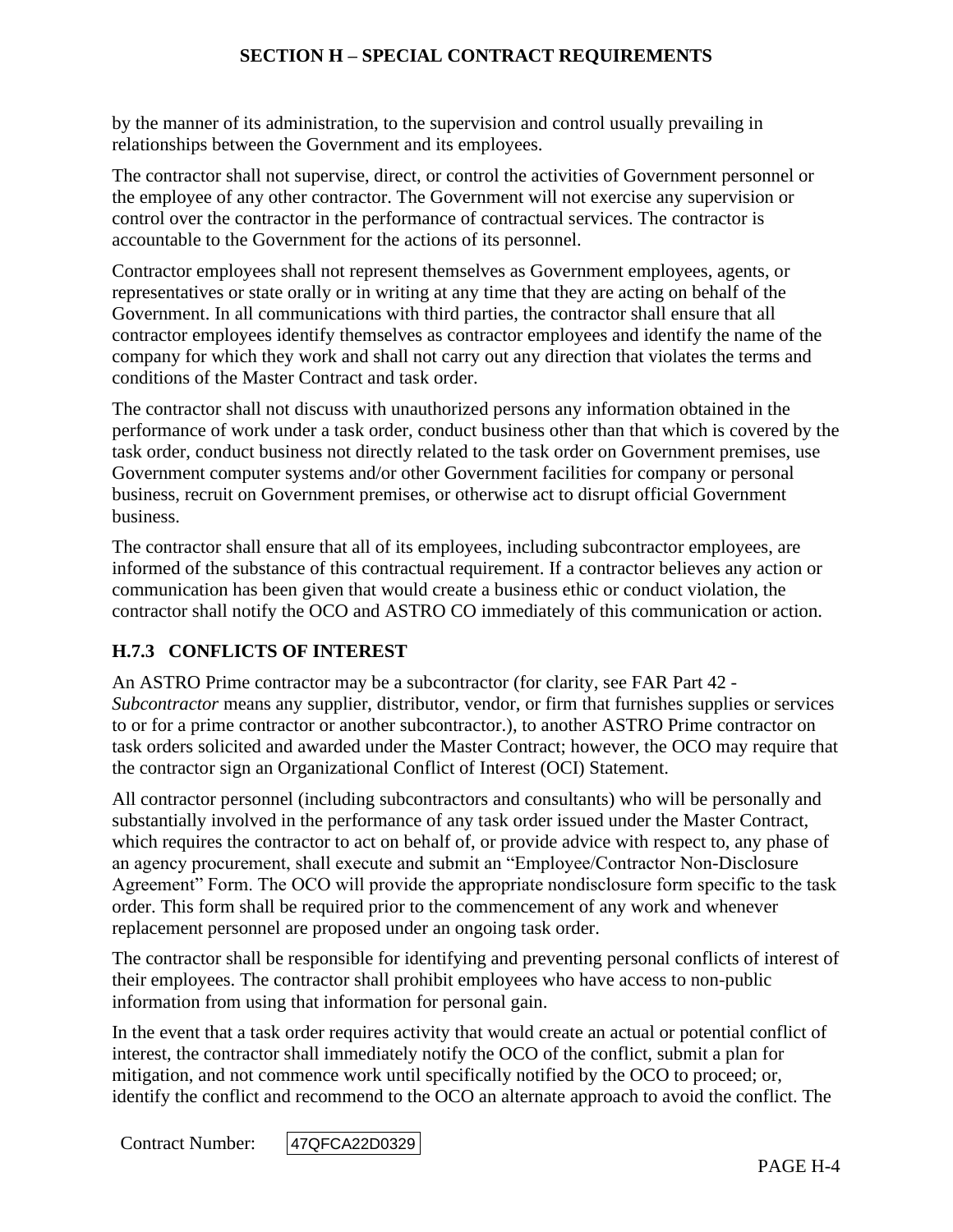OCO will review the information provided by the contractor and make a determination whether to proceed with the task order and process a request for waiver, if necessary.

### **H.7.4 COOPERATION WITH OTHER CONTRACTORS ON GOVERNMENT SITES**

The Government may undertake or award other contracts or task orders for work at or in close proximity to the site of the work under the Master Contract. The contractor shall fully cooperate with the other contractors and with Government employees and shall carefully adapt scheduling and performing the work under the Master Contract to accommodate the working environment, heeding any direction that may be provided by the OCO. The contractor shall not commit or permit any act that will interfere with the performance of work by any other contractor or by Government employees.

## **H.8 GOVERNMENT FACILITIES**

The contractor shall arrange with the OCO or other designated representative for means of access to premises, delivery and storage of materials and equipment, and use of approaches, corridors, stairways, elevators, and similar matters.

A contractor working in a Government facility shall be responsible for maintaining satisfactory standards of employee competency, conduct, appearance, and integrity and taking disciplinary action with respect to its employees as necessary. The contractor is responsible for ensuring that its employees do not disturb papers on desks, open desk drawers or cabinets, or use Government telephones, except as authorized. Each employee is expected to adhere to standards of behavior that reflect favorably on its employer and the Federal Government.

The contractor shall ensure that all of its employees, including subcontractor employees working under the Master Contract, are informed of the substance of this section.

## **H.8.1 RIGHTS OF INGRESS AND EGRESS**

The rights of ingress to, and egress from, Government facilities for the contractor's personnel shall be specified in the task order. Specific Federally-controlled facilities or those areas located within a given facility may have additional security clearance requirements that shall be specified in the task order. During all operations on Government premises, the contractor's personnel shall comply with the rules and regulations governing the facility access policies and the conduct of personnel.

Contractor employees, including subcontractor employees, shall have in their possession, at all times while working, the specific Government-issued identification credential. The identification credential shall be displayed and visible at all times while on Government property. The Government reserves the right to require contractor personnel to sign-in upon entry and sign-out upon departure from the Government facilities. The contractor shall be responsible for ensuring that all identification credentials are returned to the issuing agency when contract employees leave the contract, the task order has been completed, employees leave the company, or employees are dismissed or terminated. In addition, the contractor shall notify the issuing agency whenever employee badges are lost.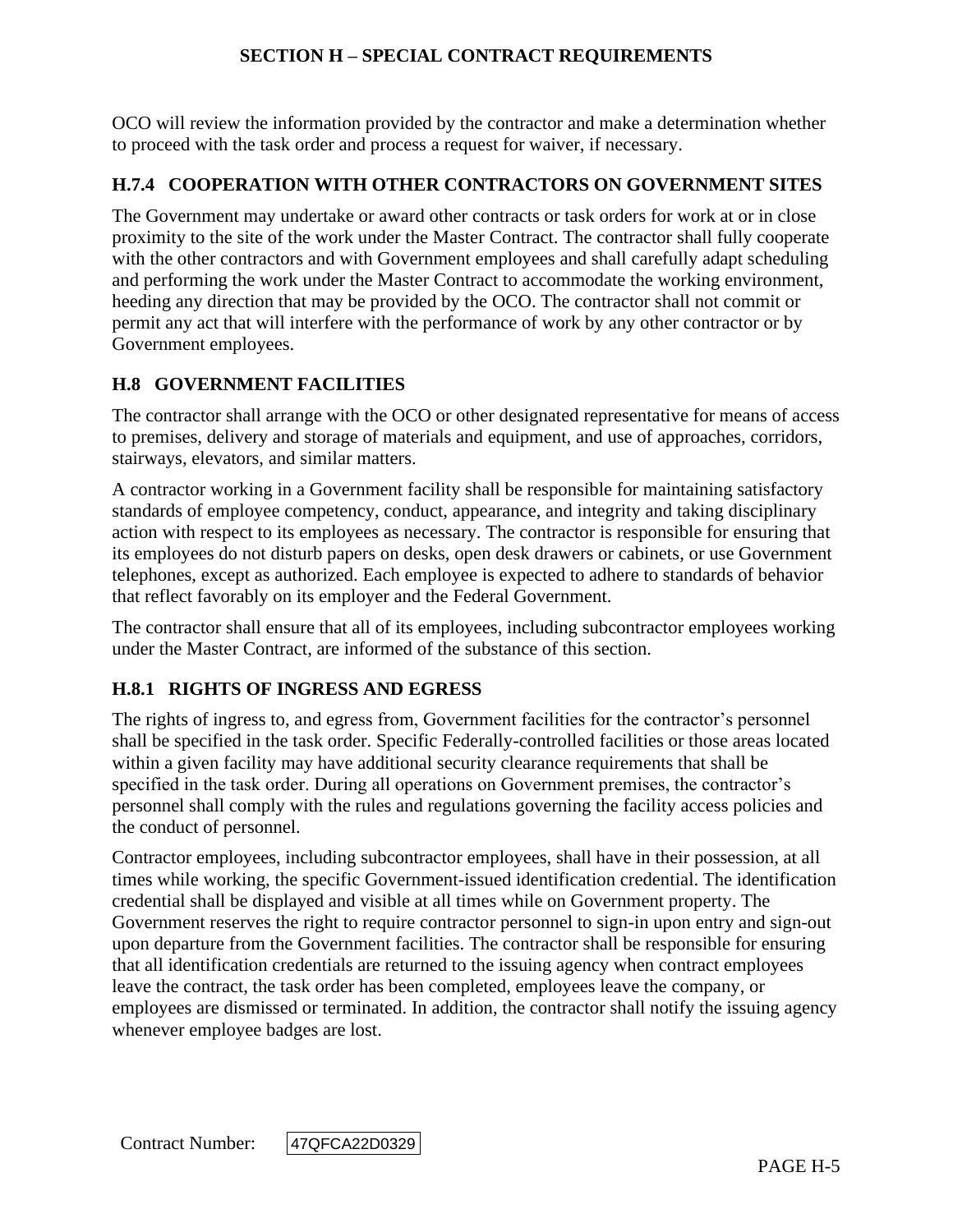### **H.8.2 LEASING OF REAL AND PERSONAL PROPERTY**

The Government contemplates that leases may be part of task order solutions offered by the contractor, but the Government, where the contractor's approach includes leasing, shall not be the Lessee. Under no circumstances shall the Government be deemed to have privity-of-contract with the Owner/Lessor of the Leased Items, nor shall the Government be held liable for early Termination/Cancellation damages if the Government decides not to exercise an option period under the TO.

#### **H.9 ON-RAMPING**

The total number of contractors within any given Pool may fluctuate due to novations, acquisitions, and mergers, or the Government's exercise of the off-ramp process. In addition, it is in the Government's best interest to include additional qualified contractors to meet customer requirements and enhance competition at the task order level. The original number of awards (45) in each Pool only applies to the original award process. On-ramps may result in more contractors in a given Pool or all Pools based on the Government's discretion.

Any on-ramping procedure identified below is at the sole discretion of the Government. Onramping may be performed for any single Pool or multiple Pools at any time during the ordering period of the Master Contract.

If the intent of an on-ramp is to "add" contractors to increase the total number of contractors in a given Pool beyond the original number of awards, the new standard of highest technically rated qualifying offerors will be identified in the solicitation and the highest technically rated qualifying offerors will receive those awards regardless of how their scores compare to the original awardees.

If the intent of an on-ramp is to "replace" contractors removed from a Pool as a result of novations, acquisitions, mergers, or the Government's exercise of the off-ramp process, offerors shall achieve an evaluated numerical score that is equal to or higher than the lowest evaluated numerical score in the Pool at the time of the original Master Contract awards. The lowest evaluated numerical score will be identified in the reopening of the original ASTRO solicitation for any given on-ramped Pool.

The following procedures apply to on-ramping:

- a. An on-ramping notice is published in accordance with FAR Part 5, Publicizing Contract Action.
- b. A re-opening of the ASTRO solicitation will be posted including the representations and certifications, evaluation factors, and scoring methodology materially identical to the original version of the ASTRO solicitation.
- c. The terms and conditions of the on-ramping solicitation will be materially identical to the original version of the Master Contract.
- d. When determined to be in the best interest of the Government, contractors may be required to achieve an evaluated numerical score that is equal to or higher than the lowest evaluated numerical score in the Pool at the time of the original Master Contract awards.
- e. The solicitation will identify the applicable definition of Qualifying Offeror (number of contracts that GSA intends to award).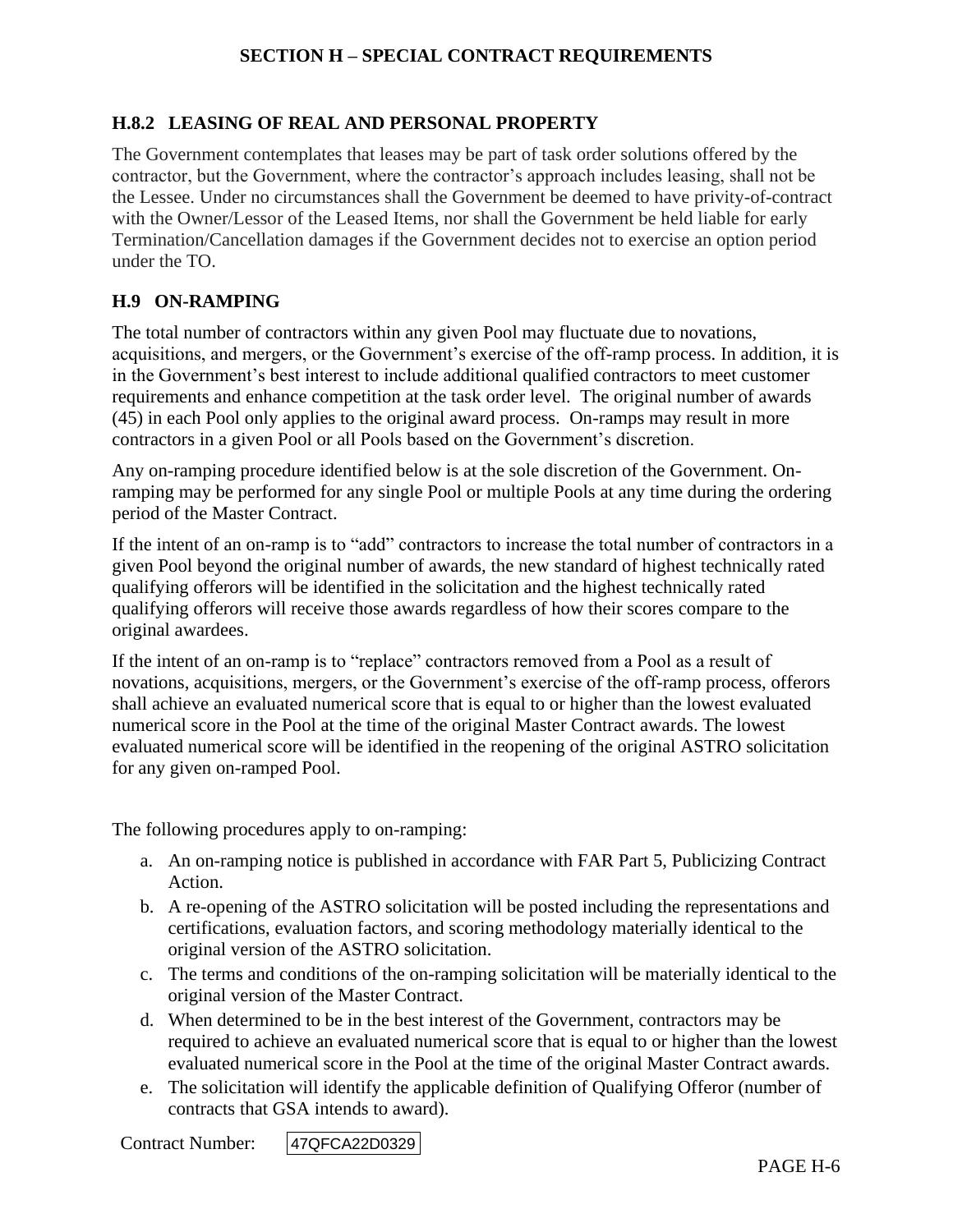f. The ordering period for the on-ramp awards will be coterminous with the existing ordering period of the original Master Contract awards.

### **H.9.1 LATERAL POOL ON-RAMPING**

GSA will determine whether it would be in the Government's best interest to initiate an open season for lateral Pool ramping. Lateral Pool ramping means that existing ASTRO contractors will be eligible to compete for a Pool(s) that they don't already have an award.

## **H.9.2 SUBPOOL ON-RAMPING**

GSA will determine whether it would be in the Government's best interest to initiate an open season to create a subpool within an already established Pool. This may be done in response to customer needs, competition levels, or other factors.

Any contractor already possessing a contract in the affected Pool will automatically be included in the newly formed subpool if the contractor can provide evidence that it has performed as a prime contractor within the function of the new subpool.

New offerors shall compete under the evaluation factors and scoring methodology of the solicitation.

## **H.9.3 OPEN SEASON ON-RAMPING**

GSA will determine whether it would be in the Government's best interest to initiate an open season to "replace" or "add" contractors to any given Pool.

## **H.10 DORMANT STATUS**

GSA is responsible for ensuring performance and compliance with the terms and conditions of the Master Contract and safeguarding the interests of the customer and the American taxpayer. If the ASTRO CO determines that any requirement of ASTRO is not being met then the contractor may be placed into Dormant Status.

Dormant status may be activated for a given ASTRO Pool that a contractor has been awarded or Dormant Status may be activated for all ASTRO Pools a contractor has been awarded. If Dormant Status is activated and the process articulated herein is afforded, the contractor shall not be eligible to participate or compete in any subsequent ASTRO task order solicitations; however, the contractor shall continue performance on previously awarded and active task orders, including the exercise of options and modifications of those active task orders.

Dormant Status is not a Debarment, Suspension, or Ineligibility as defined in FAR Subpart 9.4 or a Termination as defined in FAR Part 49. Dormant Status is a condition that applies to the Master Contract only. Grounds for being placed in Dormant Status are a contractor's material breach of the Master Contract or any task order, including but not limited to, a pattern of nonperformance; failure to meet the deliverables requirements of the Master Contract; failure to meet small business subcontracting goals; or failure to maintain Government business systems under the Master Contract.

Dormant status will only be imposed after careful consideration of the situation and collaboration with the contractor to resolve the issues. GSA must ensure that contractors receive impartial, fair, and equitable treatment. To place a contractor in Dormant Status, the ASTRO CO shall first send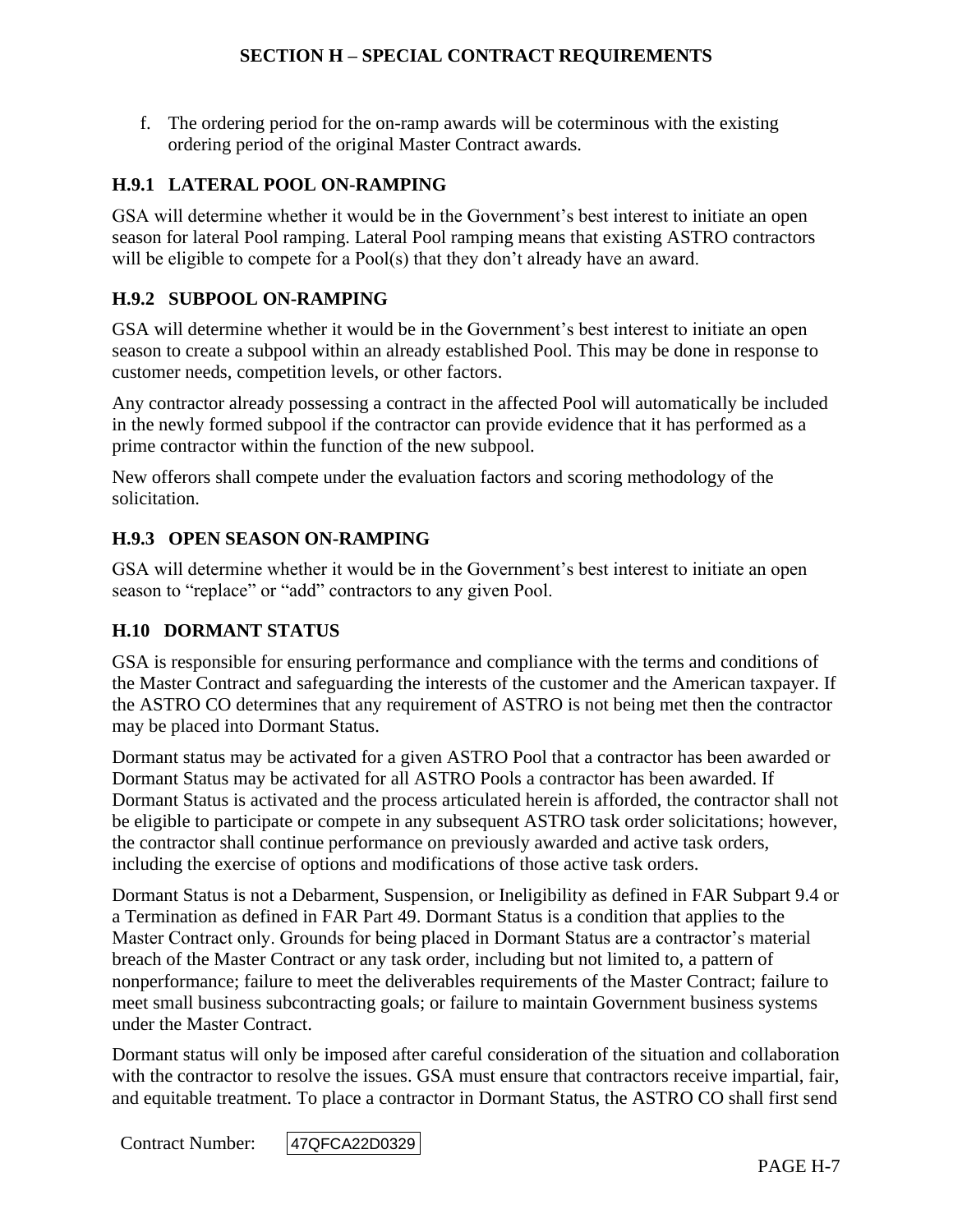a letter, in writing, to the contractor regarding the non-compliance issue. The contractor shall have reasonable time, at the discretion of the ASTRO CO, to provide a remediation plan to correct the deficiencies or to contest the purported factual basis of the deficiencies. If the ASTRO CO is satisfied with the contractor's response, the contractor will not be placed in Dormant Status as long as the contractor successfully follows the remediation plan. If the ASTRO CO is not satisfied with the response, or the remediation plan is not effective, the ASTRO CO may issue a final decision, in writing, placing the contractor in a Dormant Status. The ASTRO CO's final decision may be appealed to the GSA Ombudsman under Alternative Disputes Resolution (ADR), as defined in GSAM 533.214 and FAR Subpart 33.201.

If the ASTRO CO places a contractor in Dormant Status, the contractor may exit Dormant Status by proposing a remediation plan to the ASTRO CO for any existing contracts and successfully following the plan. If the ASTRO CO is not satisfied with the response, or the remediation plan is not effective, the ASTRO CO, at their discretion, may refuse to remove the contractor from Dormant Status.

### **H.11 OFF-RAMPING**

GSA reserves the unilateral right to Off-Ramp non-performing contractors. Contractors that are Off-Ramped shall have no active task orders under their corresponding Pool at the time of the Off-Ramping. Contractors under more than one Pool may only be off-ramped from the Pool where the non-performing issues have occurred.

Off-ramping methods may result from one of the following conditions:

- a. Permitting the contractor's Pool(s) to expire instead of exercising the First Option Period.
- b. After a contractor is placed in Dormant Status and the contractor has completed all previously awarded task orders under the Master Contract.
- c. Debarment, Suspension, or Ineligibility as defined in FAR Subpart 9.4.
- d. Termination as defined in FAR Part 49.
- e. Failure to meet the standards of performance, deliverables, or compliances.
- f. Taking any other action which may be permitted under the Master Contract's terms and conditions.

#### **H.12 OPTION TO EXTEND THE TERM**

After the initial contract term of five years, the Master Contract has included FAR 52.217-9, Option to Extend the Term of the Contract, for a subsequent contract term of five years.

The purpose of this option is to demonstrate the value it places on quality performance by providing a mechanism for continuing a contractual relationship with a successful contractor performing at a level that meets or exceeds GSA's quality performance expectations.

In recognition of exceptional contract and task order performance during its initial five-year term of performance, the Government will consider exercising a contractor's option for an additional five-year term of performance.

The option determination will be based on the conditions set forth in FAR Subpart 17.207, the overall quality of the contractor's Past Performance under the Master Contract and awarded task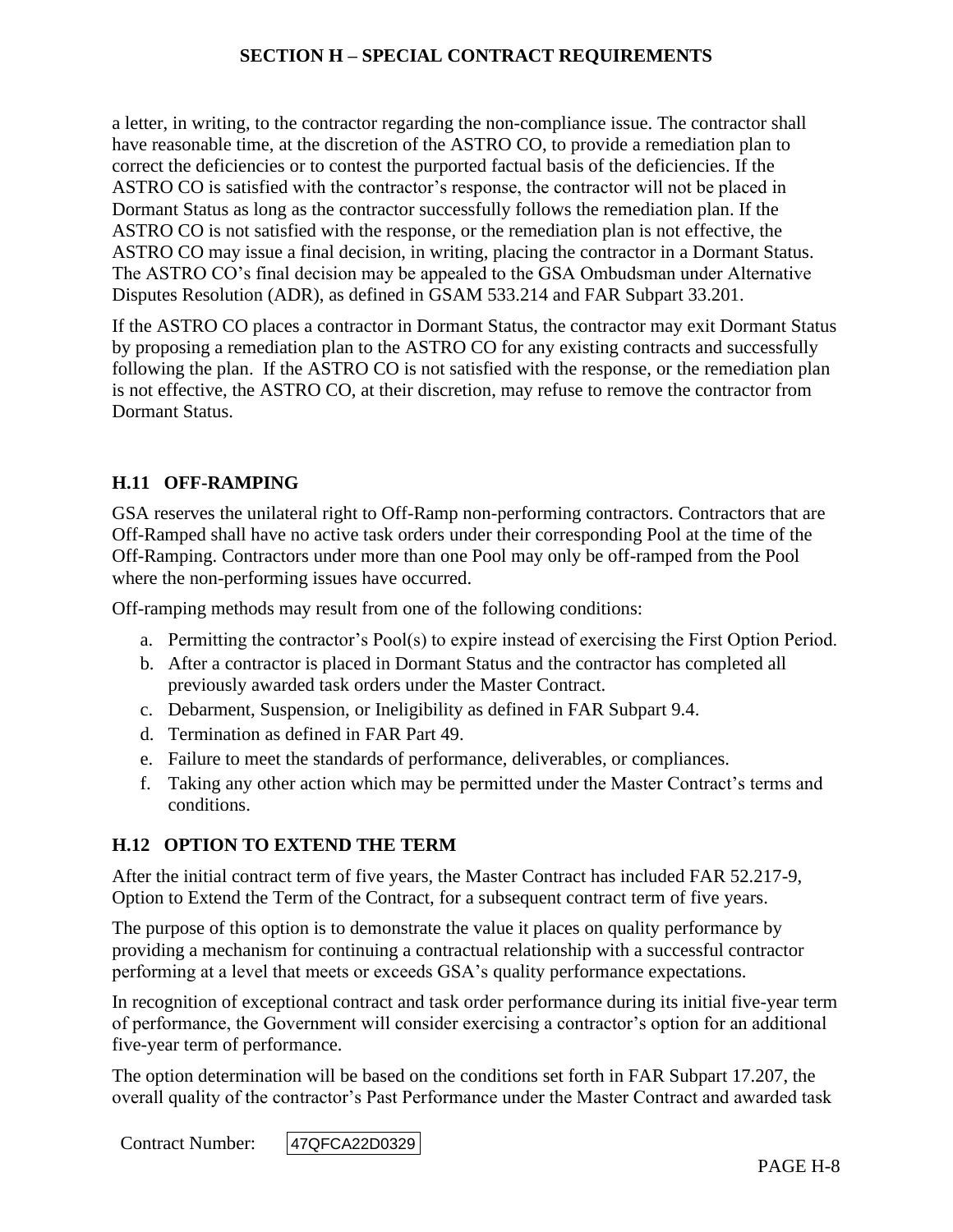orders, meeting the deliverable and compliance standards of the Master Contract, and maintaining a strategic partnership between the ASTRO contractors, GSA personnel, and Federal customers to identify and achieve reciprocal goals.

### **H.13 CLOSEOUTS**

The Master Contracts will be closed out upon the closeout of all task orders awarded under the Master Contract.

The OCO is responsible for closing their task orders under the Master Contract. Task order closeout will be accomplished within the procedures set forth in FAR Part 4, Administrative Matters, and FAR Part 42, Contract Administration and Audit Services.

The OCO is encouraged to utilize FAR Subpart 42.708, Quick-Closeout Procedures, to the maximum extent practicable. The OCO has the authority to negotiate settlement of indirect costs in advance of the determination of final indirect cost rates if the task order is physically complete and the amount of unsettled indirect cost to be allocated to the task order is relatively insignificant. A determination of final indirect costs under quick-closeout procedures shall be final for the task order it covers and no adjustment shall be made to other task orders for over-or under-recoveries of costs allocated or allocable to the task order covered by the agreement. Once agreement for quick-closeout is reached on an individual task order, a bilateral modification will be issued to close out the task order.

The contractor agrees to cooperate with the OCO to close out task orders as soon as practical after expiration, cancellation, or termination.

#### **H.14 PARTNERING**

GSA intends to encourage the foundation of a cohesive partnership between the ASTRO contractors, GSA ASTRO personnel, and Federal agency customers to identify and achieve reciprocal goals, with effective and efficient customer-focused service, in accordance with the terms of the ASTRO contract.

Failure to attend meetings, maintain a contractor ASTRO webpage, or otherwise comply with this section may result in activation of Dormant Status and/or a contractor being Off-Ramped (See Sections H.10 and H.11).

#### **H.14.1 MEETINGS**

From time to time, the Government may require contractor attendance, including the attendance of contractor Key Personnel, at meetings at various locations. Meetings may be via web-casting or in-person at a Government facility, commercial conference center, or mutually agreed-upon contractor facility on a rotational basis, as determined by the Government. Follow-up meetings may be held periodically throughout the duration of ASTRO in order to assess performance against the goals and to reinforce partnering principles.

GSA may require up to two ASTRO Ecosystem (AE) meetings per year. The goal of the AE meetings are to provide a platform for ASTRO contractors, ASTRO staff, and other agency representatives to communicate current issues; resolve potential problems; discuss business and marketing opportunities; review future and ongoing initiatives; create networking opportunities between ASTRO Prime contractors; introduce small businesses with unique or special skill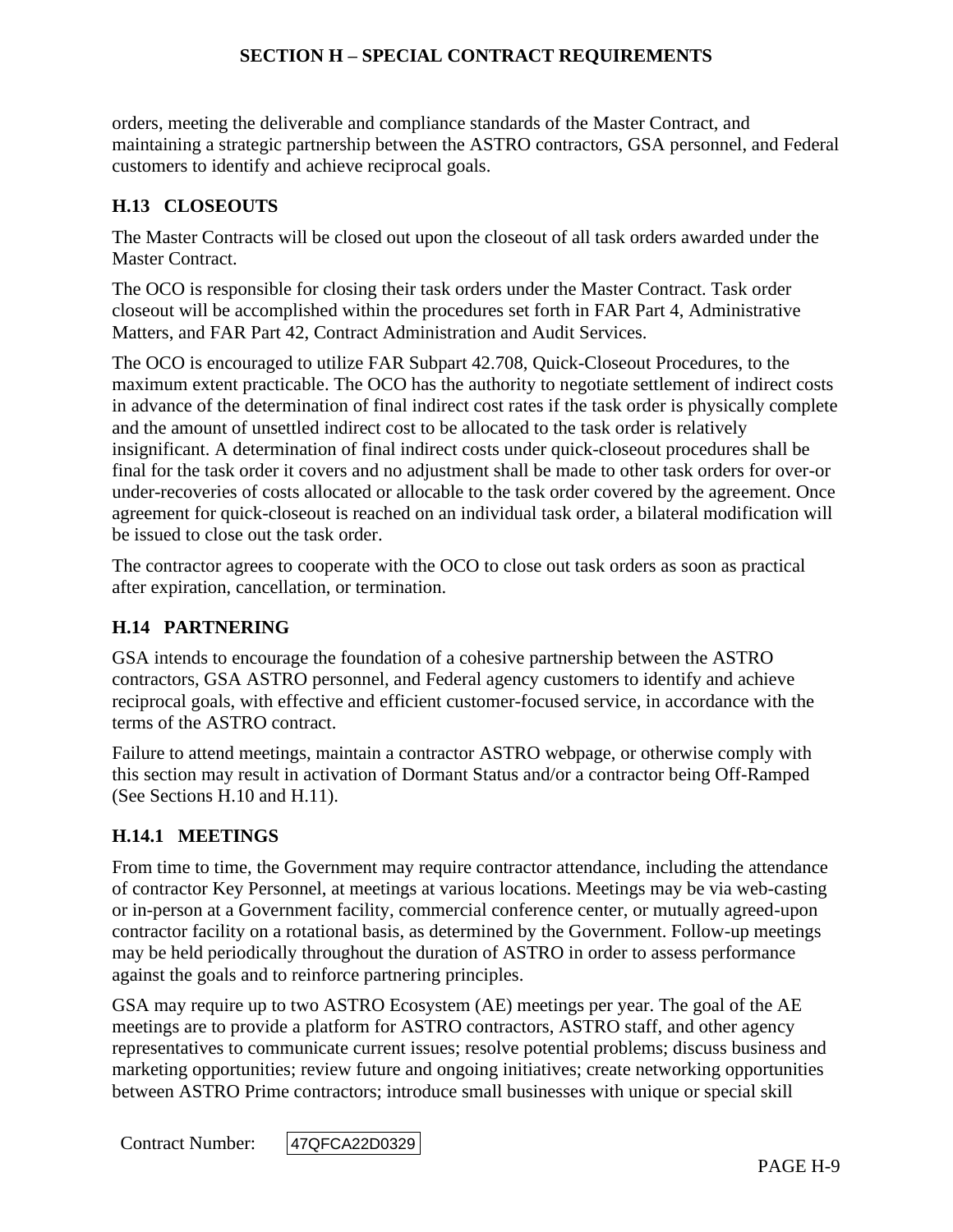sets/products; and address ASTRO fundamentals. Any contractor costs associated with AE Meetings shall be at no direct cost to the Government.

## **H.14.2 GSA ASTRO WEBPAGE**

GSA will establish an ASTRO website for the purposes of informing customers, stakeholders, and the general public of the attributes and procedures for ASTRO.

The GSA ASTRO webpage may include, but not be limited to, the following:

- a. General overview of the attributes of ASTRO.
- b. The ASTRO conformed contract (Sections B through J).
- c. GSA Key Personnel POC information (Names, Titles, Phone Numbers, and Email Addresses).
- d. Contractor Key Personnel POC information (Names, Titles, Phone Numbers, and Email Addresses).
- e. List of Contractor Numbers, Company Names by NAICS Pools and MA-IDIQ task order contracts, and direct POC for issuing task order solicitations by an OCO.
- f. DPA process for the OCO.
- g. ASTRO Training and Ordering Guides.
- h. Sample procurement templates for the OCO.
- i. Scope review process for the OCO.
- j. Links to other mandatory websites for reporting purposes or ordering procedures.
- k. List of contractors not eligible for solicitations and awards due to Dormant Status or Off-Ramping, if necessary.
- l. Frequently Asked Questions.

## **H.14.3 CONTRACTOR ASTRO WEBPAGE**

Within 30 days of the Notice to Proceed, the contractor shall develop and maintain a current, publicly available webpage accessible via the Internet throughout the term of ASTRO and task orders awarded under ASTRO. The contractor shall make its ASTRO webpage Rehabilitation Act Section 508 compliant.

The purpose of the webpage is for the contractor to communicate with potential customers regarding the contractor's ability to provide in-scope services under ASTRO. At a minimum, this webpage shall include, but is not limited to, the following:

- a. Link to the GSA ASTRO webpage.
- b. General overview of ASTRO.
- c. ASTRO related marketing materials and news releases.
- d. Contractor capabilities for ASTRO.
- e. Contractor Key Personnel POC information (Names, Titles, Phone Numbers, and Email Addresses).
- f. Data Universal Numbering Systems (DUNS) Number.
- g. Sustainability disclosures, if any.
- h. Supply Chain Risk Management (SCRM) strategies, if applicable.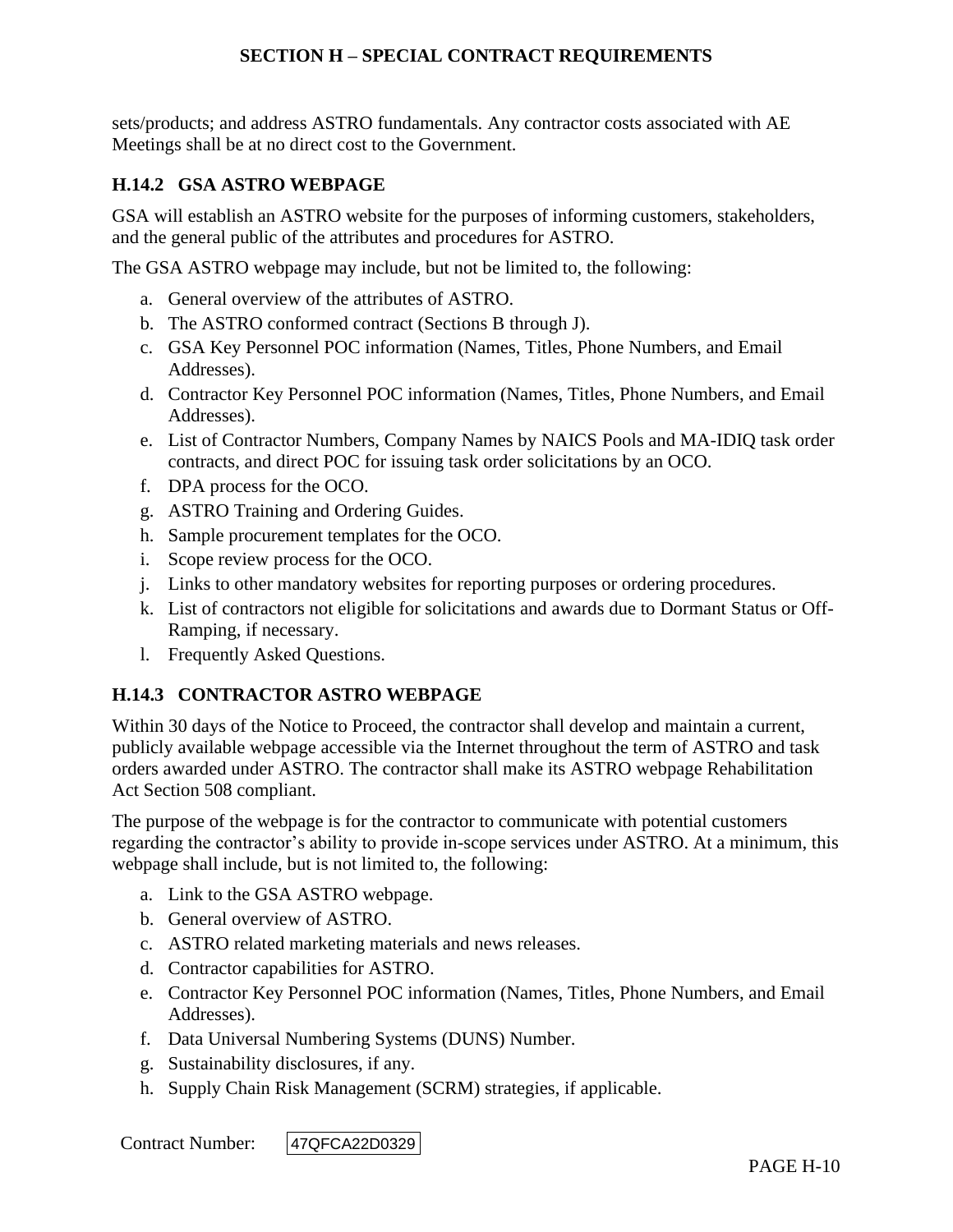## **H.14.4 MARKETING**

The contractor shall maintain participation by actively pursuing work and competing for task order solicitations under ASTRO. The contractor may participate in various conferences and trade shows to facilitate outreach efforts for Federal agency customers and to aid in the marketing of ASTRO.

The contractor may develop company specific ASTRO brochures for distribution at trade shows, conferences, seminars, etc., and distribute printed materials to enhance awareness of ASTRO. All marketing, promotional materials, and news releases in connection with ASTRO or task order awards under ASTRO, including information on the contractor's ASTRO webpage, may be co-branded with marks owned or licensed by the contractor and GSA, as long as the contractor complies with GSAM 552.203-71, Restriction on Advertising.

GSA reserves the right to review and approve, any marketing, promotional materials, or news releases by a contractor that is ASTRO-related, including information on the contractor's ASTRO webpage.

## **H.15 CYBERSECURITY MATURITY MODEL CERTIFICATION (CMMC) PILOT PROGRAM**

This procurement has been identified as a CMMC Pilot activity. This will not be a condition of award, but will be a voluntary opportunity to participate in CMMC assessments of the prime and select members of the supply chain. These assessments will be not for attribution or for certification. These assessments will provide the Government and contractors with awareness of their cyber vulnerabilities. There will be a post award conference held between the Government and contractor to identify the Controlled Unclassified Information (CUI) and map it through the supply chain. Based on this mapping several contractors who would handle CUI would have a CMMC Level 3 assessment performed and those not handling CUI would have a CMMC Level 1 assessment performed, again not for attribution or certification.

# **H.16 SUPPLY CHAIN RISK MANAGEMENT (SCRM)**

GSA has taken a leadership position (along with other key federal entities) within the federal government in the implementation and oversight of SCRM. SCRM standards and guidance for civilian agencies is working to move in line with the levels found in defense and national security related agencies. Currently, the SCRM landscape is in its infancy and many tools and standards are yet to be defined or in a state of change. However, this is a critical issue to the federal government with regards to cybersecurity, information assurance, supply chain risk, and national defense. While most SCRM requirements and analysis shall take place at the task order level based on the requirements involved, an effort to recognize the importance of SCRM is being placed at the Master Contract level as well. In support of this, the Master Contract includes the following terms and conditions for SCRM measures: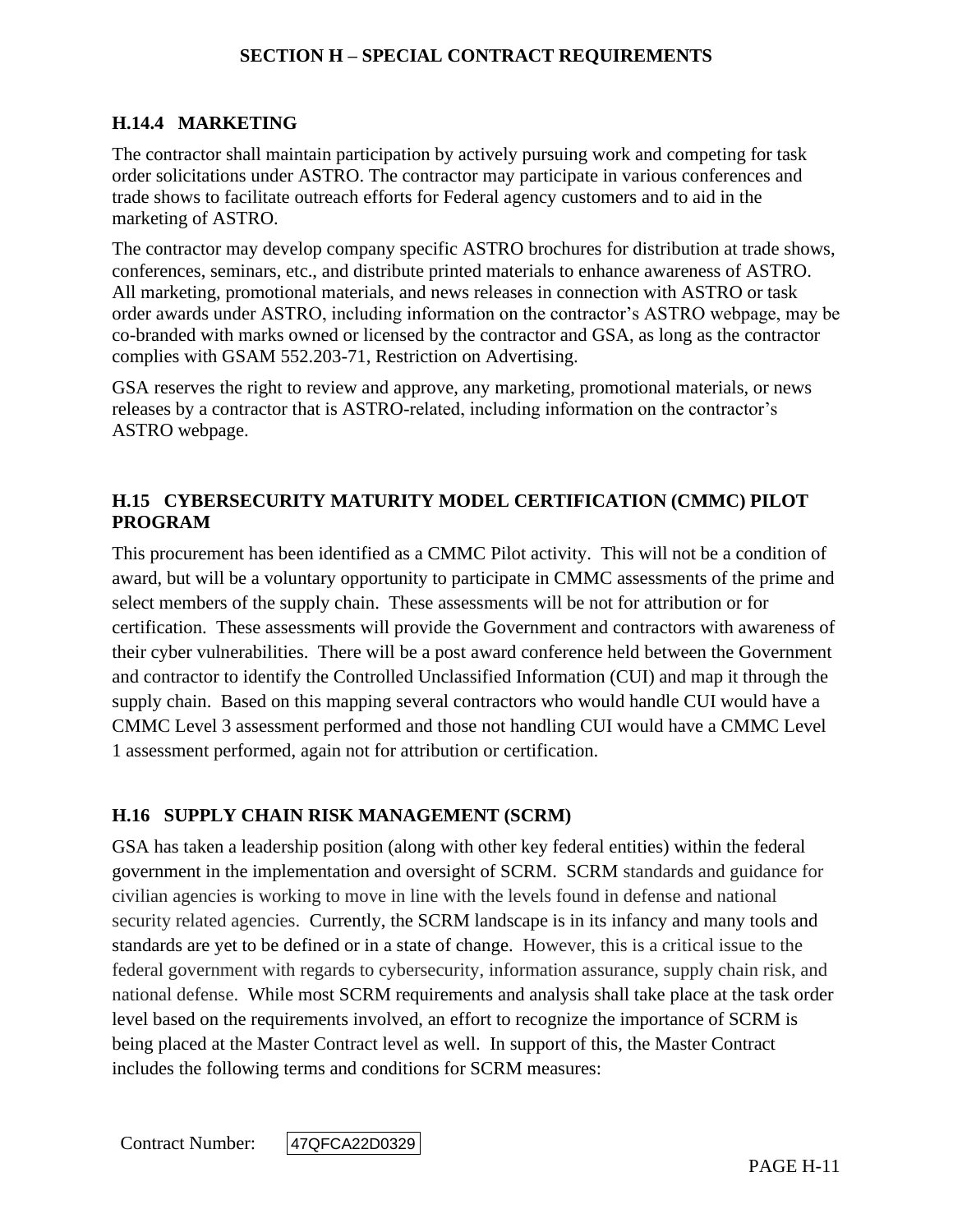- a) All ASTRO Contractors agree to work cooperatively and bilaterally with the ASTRO PMO in the future implementation of SCRM issues.
- b) Contractors in the Data Operations Pool shall submit a SCRM Mitigation Plan annually beginning one year AFTER the ASTRO Notice to Proceed. More information regarding the details of the plan shall be provided 90 days prior to the initial submission date. ASTRO Contractors in other Pools may be required to submit a SCRM Mitigation Plan as well if deemed that the task orders they are performing under ASTRO are covered under supply chain risk guidelines.
- c) GSA is currently developing a tool to assess SCRM issues called the GSA Vendor Risk Assessment Program (VRAP) to identify, assess and monitor supply chain risks of critical vendors. The Government may use any information from public unclassified, classified or any other source for its analysis. Once complete, the Contractor agrees the Government may, at its own discretion, perform audits of supply chain risk processes or events. On site assessments may be required. VRAP is designed to monitor the following:
	- 1) Risk of Foreign ownership, control or influence
	- 2) Cyber risk
	- 3) Factors which would impact the company's vulnerability, such as financial performance.
- d) In the event that supply chain risks are identified and corrective action becomes necessary, such corrective actions would be mutually agreed to, based upon specific identified risks.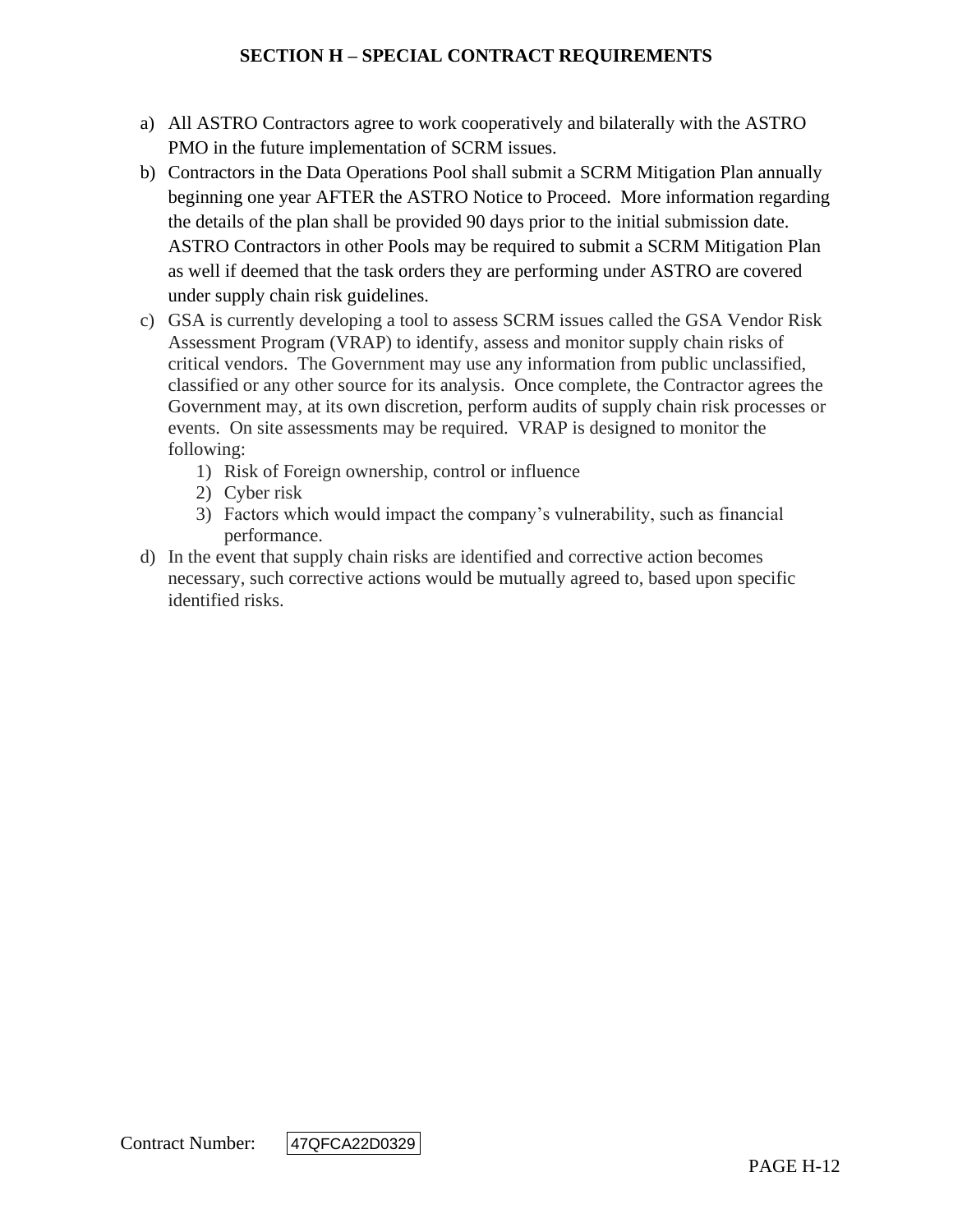## **I.1 TASK ORDER CLAUSES**

In accordance with FAR 52.301, Solicitation Provisions and Contract Clauses (Matrix), the ASTRO Master Contracts cannot predetermine all the contract provisions/clauses for future individual task orders. However, all applicable and required provisions/clauses set forth in FAR 52.301 automatically flow down to all ASTRO task orders, based on their specific contract type (e.g. cost, fixed price etc.), statement of work, competition requirements, commercial or not commercial, and dollar value as of the date the task order solicitation is issued.

However, the OCO shall identify in the task order solicitation whether FAR Part 12 commercial clauses/provisions do or do not apply. Furthermore, the OCO shall identify any optional and/or agency-specific provisions/clauses for each individual task order solicitation and subsequent award. For optional and/or agency-specific provisions/clauses, the OCO shall provide the provision/clause number, title, date, and fill-in information (if any), as of the date the task order solicitation is issued.

## **I.2 MASTER CONTRACT CLAUSES**

The following clauses apply only to the ASTRO MA-IDIQ task order contract. The clauses and dates remain unchanged throughout the term of ASTRO unless changed through a bi-lateral modification to ASTRO.

## **I.2.1 FAR 52.252-2 CLAUSES INCORPORATED BY REFERENCE**

This contract incorporates one or more clauses by reference, with the same force and effect as if they were given in full text. Upon request, the Contracting Officer will make their full text available. Also, the full text of a clause may be accessed electronically at [http://acquisition.gov/.](http://acquisition.gov/)

## **I.2.2 GSAR 552.252-6 AUTHORIZED DEVIATIONS IN CLAUSES (DEVIATION FAR 52.252-6)(SEP 1999)**

#### (a) *Deviations to FAR clauses***.**

(1) This solicitation or contract indicates any authorized deviation to a Federal Acquisition Regulation (48 CFR Chapter 1) clause by the addition of "(DEVIATION)" after the date of the clause, if the clause is not published in the General Services Administration Acquisition Regulation (48 CFR Chapter 5).

(2) This solicitation indicates any authorized deviation to a Federal Acquisition Regulation (FAR) clause that is published in the General Services Administration Acquisition Regulation by the addition of "(DEVIATION (FAR clause no.))" after the date of the clause.

(b) *Deviations to GSAR clauses*. This solicitation indicates any authorized deviation to a General Services Administration Acquisition Regulation clause by the addition of "(DEVIATION)" after the date of the clause.

(c) *"Substantially the same as" clauses*. Changes in wording of clauses prescribed for use on a "substantially the same as" basis are not considered deviations.

(End of clause)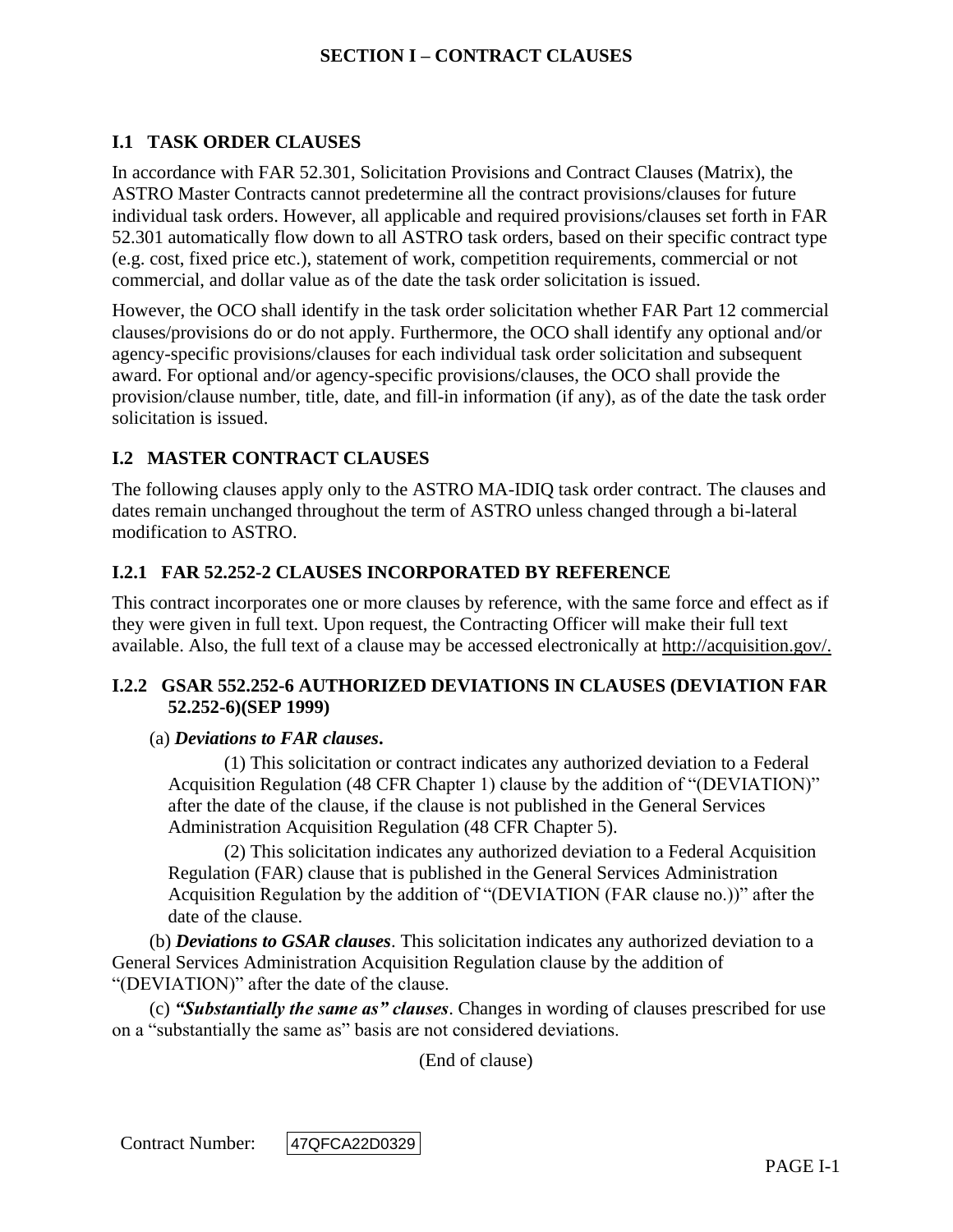| <b>FAR</b> | PROVISION/CLAUSE TITLE                                                                                    | <b>DATE</b>     |
|------------|-----------------------------------------------------------------------------------------------------------|-----------------|
| 52.202-1   | Definitions                                                                                               | <b>JUN 2020</b> |
| 52.203-3   | Gratuities                                                                                                | APR 1984        |
| 52.203-5   | <b>Covenant Against Contingent Fees</b>                                                                   | <b>MAY 2014</b> |
| 52.203-6   | Restrictions on Subcontractor Sales to the Government                                                     | <b>JUN 2020</b> |
| 52.203-6   | Restrictions on Subcontractor Sales to the Government Alternate I                                         | <b>OCT 1995</b> |
| 52.203-7   | <b>Anti-Kickback Procedures</b>                                                                           | <b>JUN 2020</b> |
| 52.203-8   | Cancellation, Rescission, and Recovery of Funds For Illegal or<br><b>Improper Activity</b>                | <b>MAY 2014</b> |
| 52.203-10  | Price or Fee Adjustment for Illegal or Improper Activity                                                  | <b>MAY 2014</b> |
| 52.203-12  | Limitation on Payments to Influence Certain Federal Transactions                                          | <b>JUN 2020</b> |
| 52.203-13  | Contractor Code of Business Ethics and Conduct                                                            | <b>JUN 2020</b> |
| 52.203-14  | Display of Hotline Poster(s)                                                                              | <b>JUN 2020</b> |
| 52.203-16  | Preventing Personal Conflict of Interest                                                                  | <b>JUN 2020</b> |
| 52.203-17  | Contractor Employee Whistleblower Rights and Requirements to<br>Inform Employees of Whistleblower Rights  | <b>JUN 2020</b> |
| 52.203-19  | Prohibition on Requiring Certain Internal Confidentiality<br><b>Agreements or Statements</b>              | <b>JAN 2017</b> |
| 52.204-2   | <b>Security Requirements</b>                                                                              | <b>AUG 1996</b> |
| 52.204-4   | Printed or Copied Double-Sided on Postconsumer Fiber Content<br>Paper                                     | <b>MAY 2011</b> |
| 52.204-5   | Women-Owned Business (Other Than Small Business).                                                         | <b>OCT 2014</b> |
| 52.204-9   | Personal Identity Verification of Contractor Personnel                                                    | <b>JAN 2011</b> |
| 52.204-10  | Reporting Executive Compensation and First-Tier Subcontract<br>Awards                                     | <b>JUN 2020</b> |
| 52.204-12  | Unique Entity Identifier Maintenance<br><b>OCT 2016</b>                                                   |                 |
| 52.204-13  | System for Award Management Maintenance                                                                   | <b>OCT 2018</b> |
| 52.204-15  | Service Contract Reporting Requirements for Indefinite-Delivery<br>Contracts.                             | <b>OCT 2016</b> |
| 52.204-16  | Commercial and Government Entity Code Reporting.                                                          | <b>JUL 2016</b> |
| 52.204-18  | <b>Commercial and Government Entity Code Maintenance</b>                                                  | <b>JUL 2016</b> |
| 52.204-19  | Incorporation by Reference of Representations and Certifications                                          | <b>DEC 2014</b> |
| 52.204-21  | Basic Safeguarding of Covered Contractor Information Systems                                              | <b>JUN 2016</b> |
| 52.204-22  | Alternative Line Item Proposal.                                                                           | <b>JAN 2017</b> |
| 52.204-23  | Prohibition on Contracting for Hardware, Software, and Services                                           | <b>JUL 2018</b> |
|            | Developed or Provided by Kaspersky Lab and Other Covered<br>Entities                                      |                 |
| 52.204-24  | Representation Regarding Certain Telecommunications and Video<br>Surveillance Services or Equipment.      | <b>AUG 2020</b> |
| 52.204-25  | Prohibition on Contracting for Certain Telecommunications and<br>Video Surveillance Services or Equipment | <b>AUG 2020</b> |
| 52.204-26  | Covered Telecommunications Equipment or Services-<br>Representation.                                      | <b>DEC 2019</b> |
| 52.207-3   | Right of First Refusal of Employment                                                                      | <b>MAY 2006</b> |

# **I.2.3 FAR PROVISIONS AND CLAUSES INCORPORATED BY REFERENCE**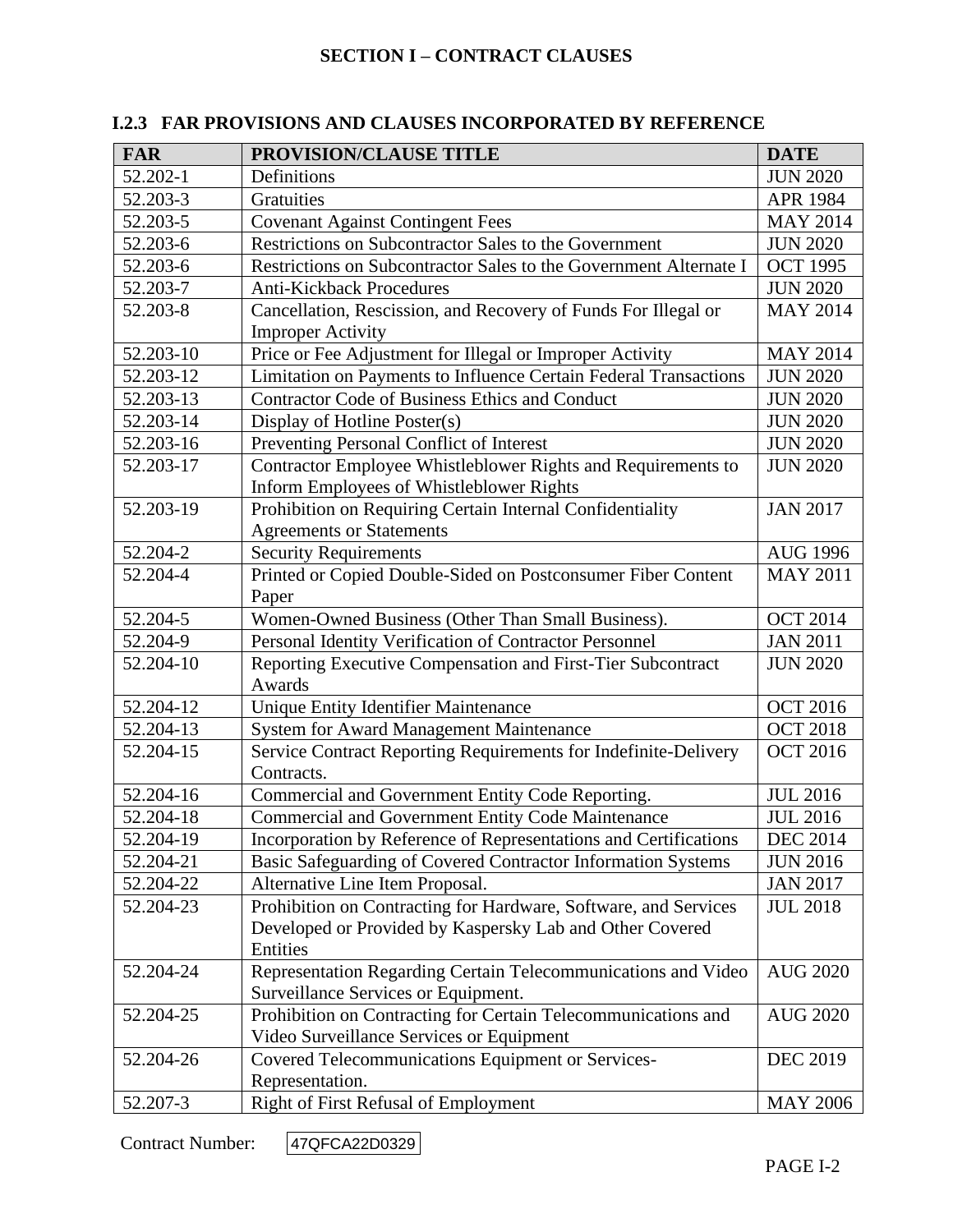| 52.207-6  | <b>OCT 2016</b><br>Solicitation of Offers from Small Business Concerns and Small   |                 |
|-----------|------------------------------------------------------------------------------------|-----------------|
|           | Business Teaming Arrangements or Joint Ventures (Multiple-                         |                 |
|           | Award Contracts).                                                                  |                 |
| 52.208-8  | Required Sources of Helium and Helium Usage Data                                   | <b>AUG 2018</b> |
| 52.208-9  | Contractor Use of Mandatory Sources of Supply or Services                          | <b>MAY 2014</b> |
| 52.209-6  | Protecting the Government's Interest When Subcontracting With<br><b>JUN 2020</b>   |                 |
|           | Contractors Debarred, Suspended, or Proposed for Debarment                         |                 |
| 52.209-9  | Updates of Publicly Available Information Regarding                                | <b>OCT 2018</b> |
|           | <b>Responsibility Matters</b>                                                      |                 |
| 52.209-10 | Prohibition on Contracting with Inverted Domestic Corporations                     | <b>NOV 2015</b> |
| 52.209-11 | Representation by Corporations Regarding Delinquent Tax                            | <b>FEB 2016</b> |
|           | Liability or a Felony Conviction under any Federal Law.                            |                 |
| 52.209-13 | Violation of Arms Control Treaties or Agreements-Certification.                    | <b>JUN 2018</b> |
| 52.210-1  | <b>Market Research</b>                                                             | <b>APR 2011</b> |
| 52.211-5  | <b>Materials Requirements</b>                                                      | <b>AUG 2000</b> |
| 52.215-2  | Audit and Records -Negotiation                                                     | <b>OCT 2010</b> |
| 52.215-8  | Order of Precedence - Uniform Contract Format                                      | <b>OCT 1997</b> |
| 52.215-14 | <b>Integrity of Unit Prices</b>                                                    | <b>OCT 2010</b> |
| 52.215-15 | Pension Adjustments and Asset Reversions                                           | <b>OCT 2010</b> |
| 52.215-16 | <b>Facilities Capital Cost of Money</b>                                            | <b>JUN 2003</b> |
| 52.215-17 | Waiver of Facilities Capital Cost of Money<br><b>OCT 1997</b>                      |                 |
| 52.215-18 | Reversion or Adjustment of Plans for Postretirement Benefits                       | <b>JUL 2005</b> |
|           | (PRB) Other Than Pensions                                                          |                 |
| 52.215-19 | Notification of Ownership Changes                                                  | <b>OCT 1997</b> |
| 52.215-21 | Requirements for Cost or Pricing Data or Information Other Than                    | <b>OCT 2010</b> |
|           | <b>Cost or Pricing Data-Modifications</b>                                          |                 |
| 52.215-21 | Requirements for Cost or Pricing Data or Information Other Than<br><b>OCT 2010</b> |                 |
|           | Cost or Pricing Data-Modifications Alternate IV                                    |                 |
| 52.215-23 | <b>Limitations on Pass-Through Charges</b>                                         | <b>OCT 2009</b> |
| 52.219-8  | <b>Utilization of Small Business Concerns</b>                                      | <b>OCT 2018</b> |
| 52.219-9  | <b>Small Business Subcontracting Plan</b>                                          | <b>JUN 2020</b> |
| 52.219-9  | Alternate II                                                                       | NOV 2016        |
| 52.219.14 | Limitations on Subcontracting                                                      | <b>MAR 2020</b> |
| 52.219-16 | <b>Liquidated Damages-Subcontracting Plan</b>                                      | <b>JAN 1999</b> |
| 52.219-28 | Post-Award Small Business Program Re-representation                                | May 2020        |
| 52.222-1  | Notice to the Government of Labor Disputes                                         | <b>FEB 1997</b> |
| 52.222-3  | <b>Convict Labor</b>                                                               | <b>JUN 2003</b> |
| 52.222-17 | Nondisplacement of Qualified Workers                                               | <b>MAY 2014</b> |
| 52.222-19 | Child Labor-Cooperation with Authorities and Remedies                              | <b>JAN 2020</b> |
| 52.222-20 | Contracts for Materials, Supplies, Articles, and Equipment                         | <b>MAY 2014</b> |
|           | Exceeding \$15,000                                                                 |                 |
| 52.222-21 | Prohibition of Segregated Facilities                                               | APR 2015        |
| 52.222-26 | <b>Equal Opportunity</b>                                                           | SEP 2016        |
| 52.222-27 | Affirmative Action Compliance Requirements for Construction                        | APR 2015        |
| 52.222-29 | Notification of Visa Denial                                                        | APR 2015        |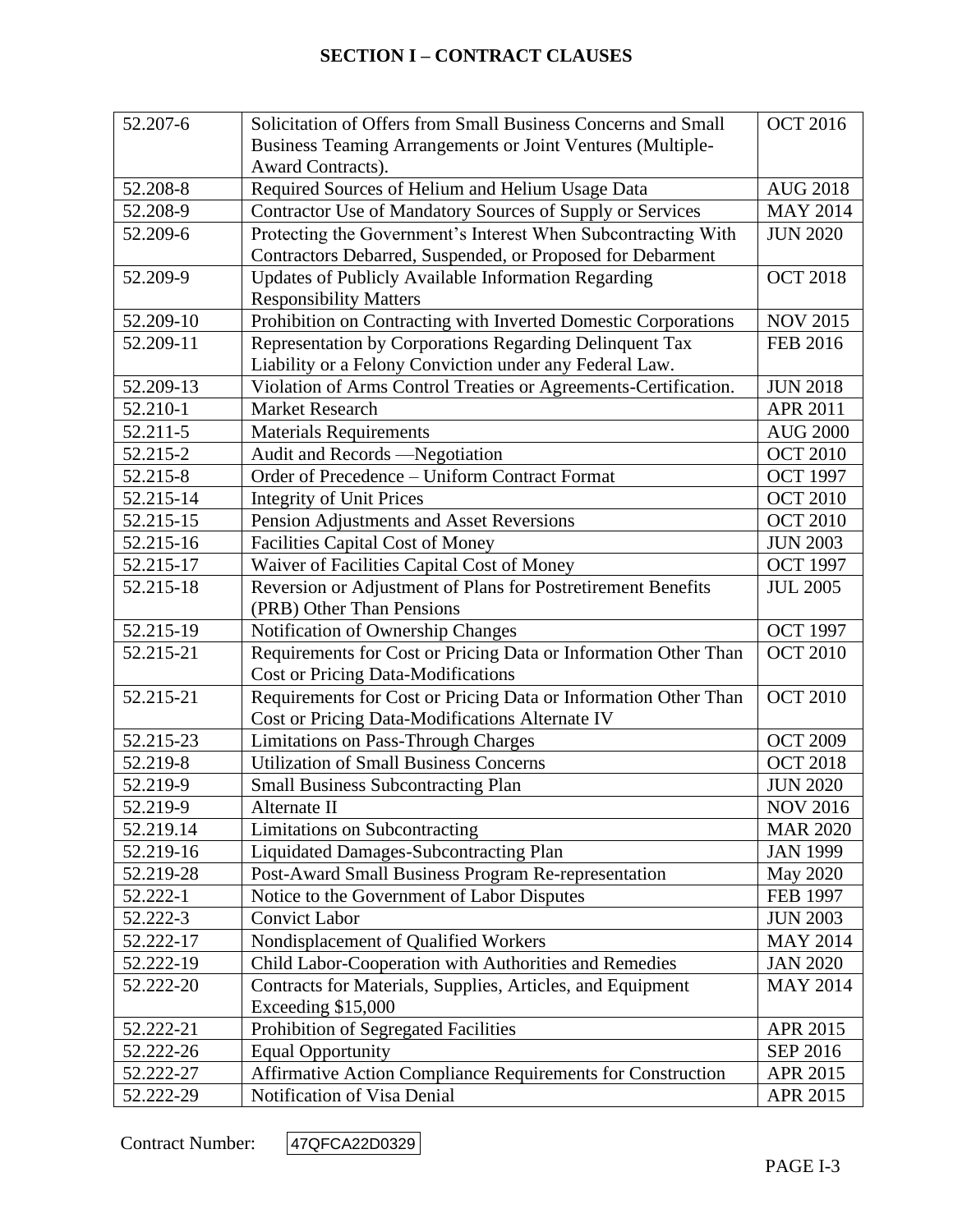| 52.222-30 | Construction Wage Rate Requirements-Price Adjustment (None<br><b>AUG 2018</b>                   |                 |
|-----------|-------------------------------------------------------------------------------------------------|-----------------|
|           | or Separately Specific Method)                                                                  |                 |
| 52.222-35 | <b>Equal Opportunity For Veterans</b>                                                           | <b>OCT 2015</b> |
| 52.222-36 | <b>Equal Opportunity For Workers With Disabilities</b>                                          | <b>JUL 2014</b> |
| 52.222-37 | <b>Employment Reports Veterans</b>                                                              | <b>FEB 2016</b> |
| 52.222-40 | Notification of Employee Rights Under the National Labor<br><b>DEC 2010</b>                     |                 |
|           | <b>Relations Act</b>                                                                            |                 |
| 52.222-41 | <b>Service Contract Labor Standards</b>                                                         | <b>AUG 2018</b> |
| 52.222-50 | <b>Combating Trafficking in Persons</b>                                                         | <b>JAN 2019</b> |
| 52.222-51 | Exemption from Application of the Service Contract Labor                                        | <b>MAY 2014</b> |
|           | Standards to Contracts for Maintenance, Calibration, or Repair of                               |                 |
|           | Certain Equipment-Requirements                                                                  |                 |
| 52.222-54 | <b>Employment Eligibility Verification</b>                                                      | <b>OCT 2015</b> |
| 52.222-55 | Minimum Wages Under Executive Order 13658                                                       | <b>DEC 2015</b> |
| 52.222-62 | Paid Sick Leave Under Executive Order 13706                                                     | <b>JAN 2017</b> |
| 52.223-2  | Affirmative Procurement of Biobased Products Under Service and<br><b>Construction Contracts</b> | SEP 2013        |
| 52.223-5  | Pollution Prevention and Right-To-Know Information                                              | <b>MAY 2011</b> |
| 52.223-6  | Drug-Free Workplace                                                                             | <b>MAY 2001</b> |
| 52.223-10 | <b>Waste Reduction Program</b>                                                                  | <b>MAY 2011</b> |
| 52.223-11 | Ozone-Depleting Substances and High Global Warming Potential                                    | <b>JUN 2016</b> |
|           | Hydrofluorocarbons                                                                              |                 |
| 52.223-15 | Energy Efficiency in Energy-Consuming Products                                                  | <b>DEC 2007</b> |
| 52.223-17 | Affirmative Procurement of EPA-designated Items in Service and                                  | <b>AUG 2018</b> |
|           | <b>Construction Contracts</b>                                                                   |                 |
| 52.223-18 | Encouraging Contractor Policies to Ban Text Messaging While                                     | <b>AUG 2011</b> |
|           | Driving                                                                                         |                 |
| 52.223-19 | Compliance with Environmental Management Systems                                                | <b>MAY 2011</b> |
| 52.223-20 | Aerosols                                                                                        | <b>JUN 2016</b> |
| 52.223-21 | Foams                                                                                           | <b>JUN 2016</b> |
| 52.223-99 | <b>Ensuring Adequate COVID Safety Protocols for Federal</b>                                     |                 |
|           | <b>Contractors</b>                                                                              |                 |
| 52.224-1  | Privacy Act Notification                                                                        | <b>APR 1984</b> |
| 52.224-2  | Privacy Act                                                                                     | APR 1984        |
| 52.224-3  | Privacy Training                                                                                | <b>JAN 2017</b> |
| 52.225-1  | <b>Buy American-Supplies</b>                                                                    | <b>MAY 2014</b> |
| 52.225-3  | Buy American-Free Trade Agreements-Israeli Trade Act                                            | <b>MAY 2014</b> |
| 52.225-5  | <b>Trade Agreements</b>                                                                         | <b>OCT 2019</b> |
| 52.225-9  | <b>Buy American-Construction Materials</b>                                                      | <b>MAY 2014</b> |
| 52.225-13 | <b>Restrictions on Certain Foreign Purchases</b>                                                | <b>JUN 2008</b> |
| 52.225-19 | Contractor Personnel in a Designated Operational Area or                                        | <b>MAY 2020</b> |
|           | Supporting a Diplomatic or Consular Mission Outside the United                                  |                 |
|           | <b>States</b>                                                                                   |                 |
| 52.225-26 | Contractors Performing Private Security Functions Outside the<br><b>United States</b>           | <b>OCT 2016</b> |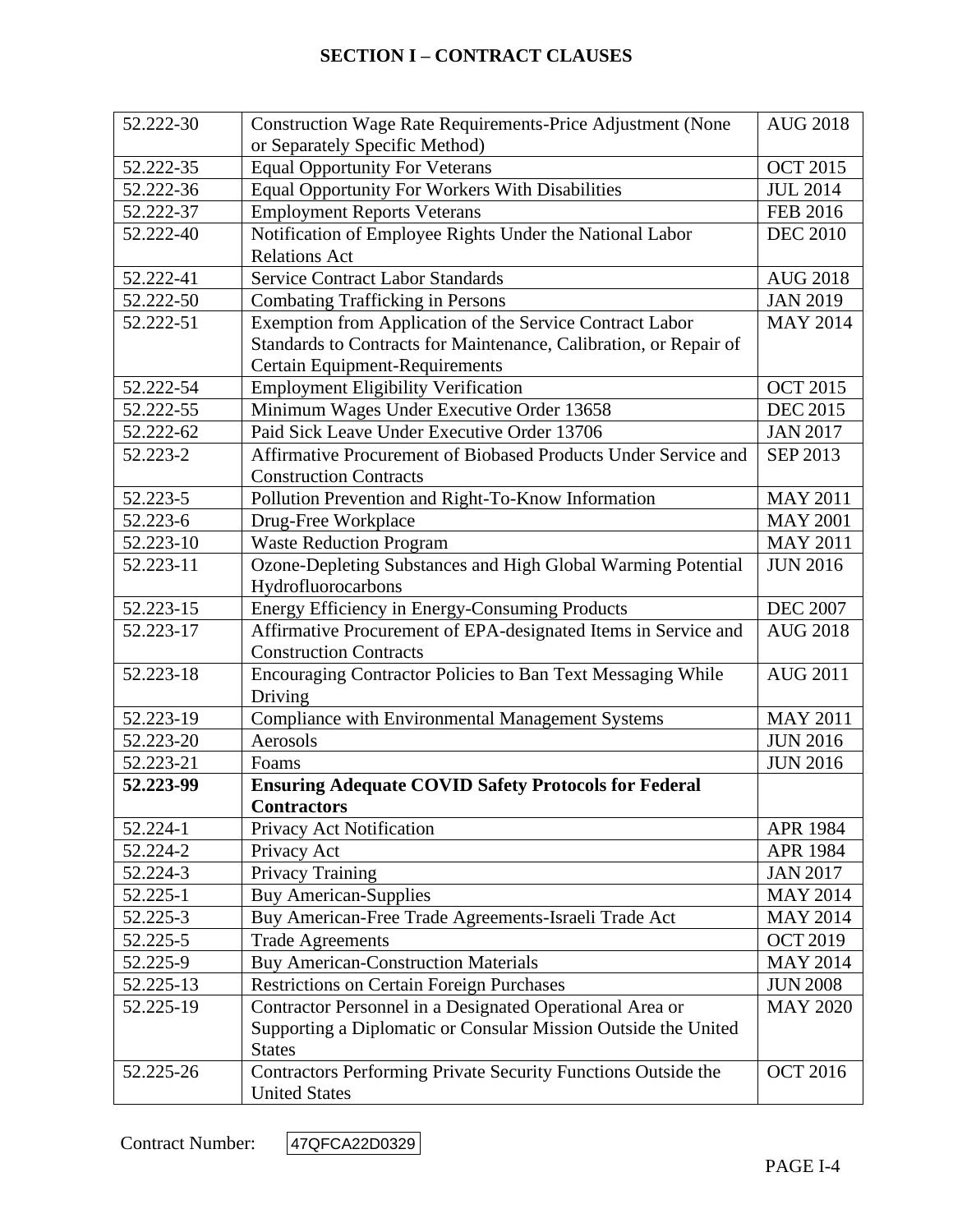| 52.227-1                                                      | <b>Authorization and Consent</b>                                | <b>JUN 2020</b> |
|---------------------------------------------------------------|-----------------------------------------------------------------|-----------------|
| 52.227-1                                                      | Authorization and Consent Alternate I                           | APR 1984        |
| 52.227-2                                                      | Notice and Assistance Regarding Patent and Copyright            | <b>JUN 2020</b> |
|                                                               | Infringement                                                    |                 |
| 52.227-3                                                      | <b>Patent Indemnity</b>                                         | <b>APR 1984</b> |
| 52.227-4                                                      | <b>Patent Indemnity-Construction Contracts</b>                  | <b>DEC 2007</b> |
| 52.227-10                                                     | Filing of Patent Applications-Classified Subject Matter         | <b>DEC 2007</b> |
| 52.227-11                                                     | Patent Rights-Ownership by the Contractor                       | <b>MAY 2014</b> |
| 52.227-13                                                     | Patent Rights-Ownership by the Government                       | <b>DEC 2007</b> |
| 52.227-14                                                     | Rights in Data—General                                          | <b>MAY 2014</b> |
| 52.227-22                                                     | Major System-Minimum Rights                                     | <b>JUN 1987</b> |
| 52.228-3                                                      | Workers' Compensation Insurance (Defense Base Act)              | <b>JUL 2014</b> |
| 52.228-4                                                      | Workers' Compensation and War-Hazard Insurance Overseas         | <b>APR 1984</b> |
| 52.228-5                                                      | Insurance - Work on a Government Installation                   | <b>JAN 1997</b> |
| 52.228-7                                                      | <b>Insurance-Liability to Third Persons</b>                     | <b>MAR 1996</b> |
| 52.228-8                                                      | Liability and Insurance-Leased Motor Vehicles                   | <b>MAY 1999</b> |
| 52.229-3                                                      | Federal, State, and Local Taxes                                 | FEB 2013        |
| 52.230-2                                                      | <b>Cost Accounting Standards</b>                                | <b>JUN 2020</b> |
| 52.230-3                                                      | Disclosure and Consistency of Cost Accounting Practices         | <b>JUN 2020</b> |
| 52.230-4                                                      | Disclosure and Consistency of Cost Accounting Practices-Foreign | <b>JUN 2020</b> |
|                                                               | Concerns                                                        |                 |
| 52.230-6                                                      | Administration of Cost Accounting Standards                     | <b>JUN 2010</b> |
| 52.232-23                                                     | <b>Assignment of Claims</b><br><b>MAY 2014</b>                  |                 |
| 52.232-33                                                     | Payment by Electronic Funds Transfer-System for Award           | <b>OCT 2018</b> |
|                                                               | Management                                                      |                 |
| Providing Accelerated Payments to Small Business<br>52.232-40 |                                                                 | <b>DEC 2013</b> |
|                                                               | Subcontractors                                                  |                 |
| 52.233-1                                                      | <b>Disputes</b>                                                 | <b>MAY 2014</b> |
| 52.233-1                                                      | Disputes Alternate I                                            | <b>DEC 1991</b> |
| 52.233-3                                                      | Protest After Award                                             | <b>AUG 1996</b> |
| 52.233-4                                                      | Applicable Law For Breach of Contract Claim                     | <b>OCT 2004</b> |
| 52.234-1                                                      | Industrial Resources Developed Under Title III, Defense         | SEP 2016        |
|                                                               | Production Act                                                  |                 |
| 52.236-5                                                      | Material and Workmanship                                        | APR 1984        |
| 52.236-7                                                      | Permits and Responsibilities                                    | <b>NOV 1991</b> |
| 52.237-3                                                      | <b>Continuity of Services</b>                                   | <b>JAN 1991</b> |
| 52.239-1                                                      | Privacy or Security Safeguards                                  | <b>AUG 1996</b> |
| 52.242-1                                                      | Notice of Intent to Disallow Costs                              | APR 1984        |
| 52.242-3                                                      | Penalties for Unallowable Costs                                 | <b>MAY 2014</b> |
| 52.242-5                                                      | <b>Payments to Small Business Subcontractors</b>                | <b>JAN 2017</b> |
| 52.242-13                                                     | Bankruptcy                                                      | <b>JUL 1995</b> |
| 52.244-5                                                      | Competition in Subcontracting                                   | <b>DEC 1996</b> |
| 52.245-1                                                      | <b>Government Property</b>                                      | <b>JAN 2017</b> |
| 52.245-9                                                      | Use and Charges                                                 | APR 2012        |
| 52.246-16                                                     | <b>Responsibilities for Supplies</b>                            | APR 1984        |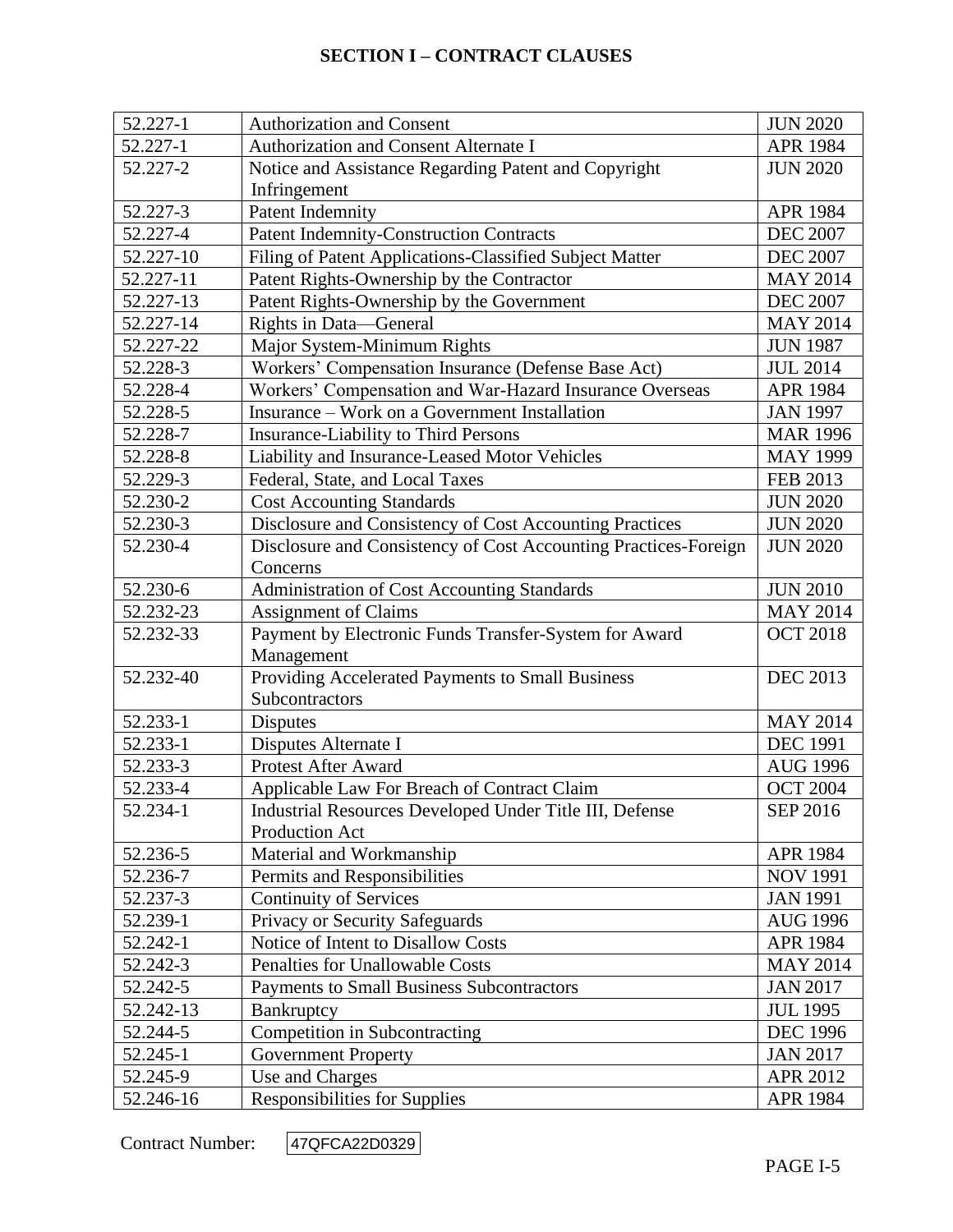| 52.246-25 | Limitation of Liability – Services | FEB 1997 |
|-----------|------------------------------------|----------|
| 52.251-1  | <b>Government Supply Sources</b>   | APR 2012 |
| 52.253-1  | <b>Computer Generated Forms</b>    | JAN 1991 |

### **1.2.4 GSAR PROVISIONS AND CLAUSES INCORPORATED BY REFERENCE**

| <b>GSAR</b> | <b>TITLE</b>                                                                   | <b>DATE</b>     |
|-------------|--------------------------------------------------------------------------------|-----------------|
| 552.203-71  | <b>Restriction on Advertising</b>                                              | <b>SEP 1999</b> |
| 552.204-9   | <b>Personal Identity Verification Requirements</b>                             | <b>OCT 2012</b> |
| 552.215-70  | Examination of Records by GSA                                                  | <b>JUL 2016</b> |
| 552.215-73  | <b>Notice</b>                                                                  | <b>JUL 2016</b> |
| 552.216-74  | GSA Task-Order and Delivery-Order Ombudsman                                    | <b>JAN 2017</b> |
| 552.223-73  | Preservation, Packaging, Marking, and Labeling of Hazardous                    | <b>JUN 2015</b> |
|             | Materials (HAZMAT) for Shipments                                               |                 |
| 552.228-5   | Government as Additional Insured<br><b>JAN 2016</b>                            |                 |
| 552.232-1   | Payments (DEVIATION FAR 52.232-1)<br><b>NOV 2009</b>                           |                 |
| 552.232-23  | <b>Assignment of Claims</b><br><b>SEP 1999</b>                                 |                 |
| 552.232-25  | Prompt Payment (DEVIATION FAR 52.232-25)<br><b>NOV 2009</b>                    |                 |
| 552.232-39  | Unenforceability of Unauthorized Obligations (DEVIATION FAR<br><b>FEB 2008</b> |                 |
|             | 52.232-39)                                                                     |                 |
| 552.232-78  | <b>Commercial Supplier Agreements-Unenforceable Clauses</b><br><b>FEB 2018</b> |                 |
| 552.237-71  | <b>Qualifications of Employees</b><br><b>MAY 1989</b>                          |                 |
| 552.237-73  | <b>Restriction on Disclosure Of Information</b><br><b>JUN 2009</b>             |                 |

# **I.2.5 FAR AND GSAR CLAUSES IN FULL TEXT**

## **I.2.5.1 FAR 52.204-8 ANNUAL REPRESENTATIONS AND CERTIFICATIONS**

(a) (1) The North American Industry Classification System (NAICS) code for this acquisition is in accordance with Section B.2 for each Pool.

(2) The small business size standard is in accordance with Section B.2 for each Pool.

(3) The small business size standard for a concern which submits an offer in its own name, other than on a construction or service contract, but which proposes to furnish a product which it did not itself manufacture, is 500 employees.

(b) (1) If the provision at [52.204-7,](https://acquisition.gov/far/52.204-7#FAR_52_204_7) System for Award Management, is included in this solicitation, paragraph (d) of this provision applies.

(2) If the provision at [52.204-7,](https://acquisition.gov/far/52.204-7#FAR_52_204_7) System for Award Management, is not included in this solicitation, and the Offeror has an active registration in the System for Award Management (SAM), the Offeror may choose to use paragraph (d) of this provision instead of completing the corresponding individual representations and certifications in the solicitation. The Offeror shall indicate which option applies by checking one of the following boxes:

(i) *□* Paragraph (d) applies.

(ii) *□* Paragraph (d) does not apply and the offeror has completed the individual representations and certifications in the solicitation.

(c) (1) The following representations or certifications in SAM are applicable to this solicitation as indicated: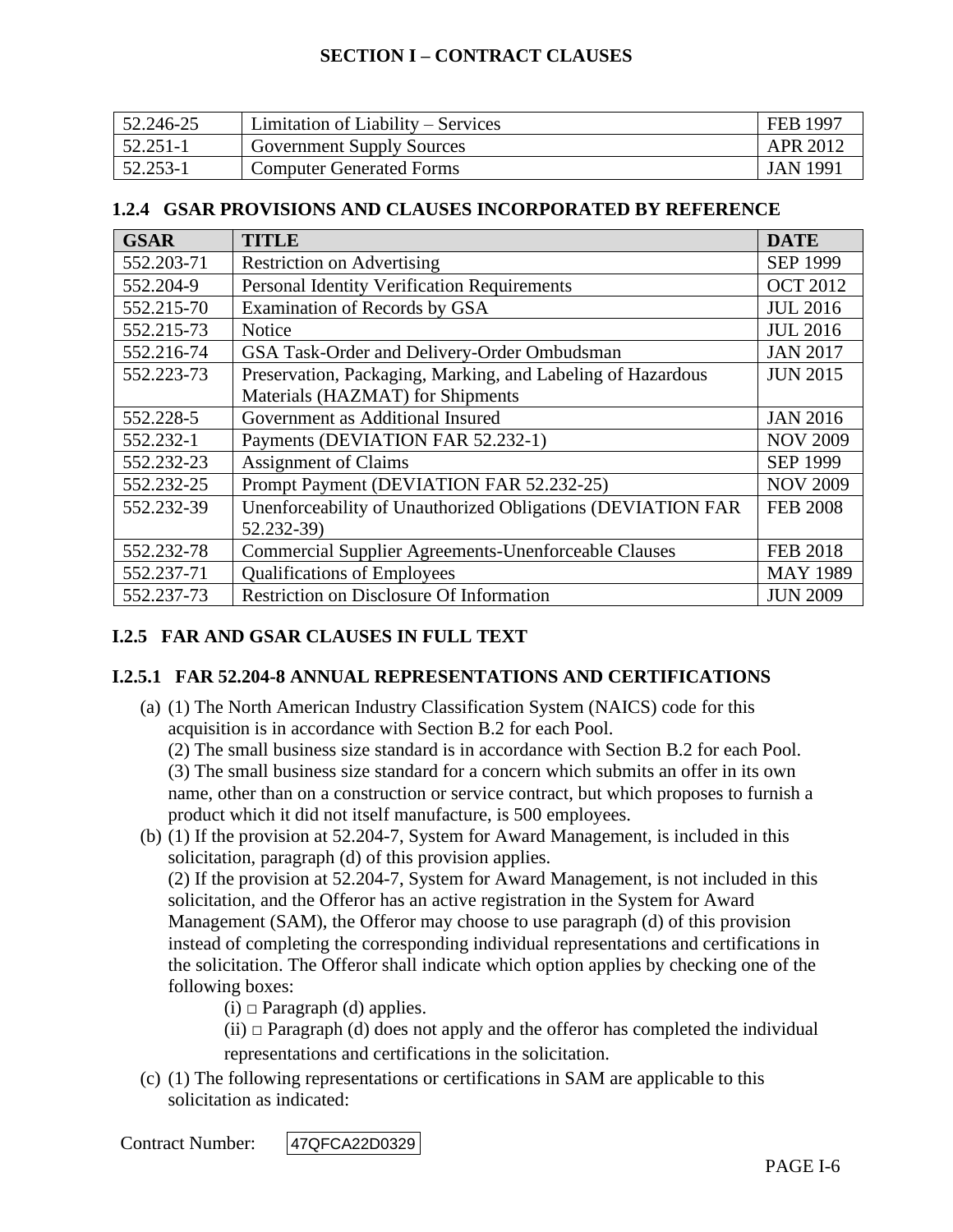(i) [52.203-2,](https://acquisition.gov/far/52.203-2#FAR_52_203_2) Certificate of Independent Price Determination. This provision applies to solicitations when a firm-fixed-price contract or fixed-price contract with economic price adjustment is contemplated, unless–

(A) The acquisition is to be made under the simplified acquisition procedures in [part 13;](https://acquisition.gov/far/Part_13.html#FAR_Part_13)

(B) The solicitation is a request for technical proposals under two-step sealed bidding procedures; or

(C) The solicitation is for utility services for which rates are set by law or regulation.

(ii) [52.203-11,](https://acquisition.gov/far/52.203-11#FAR_52_203_11) Certification and Disclosure Regarding Payments to Influence Certain Federal Transactions. This provision applies to solicitations expected to exceed \$150,000.

(iii) [52.203-18,](https://acquisition.gov/far/52.203-18#FAR_52_203_18) Prohibition on Contracting with Entities that Require Certain Internal Confidentiality Agreements or Statements-Representation. This provision applies to all solicitations.

(iv) [52.204-3,](https://acquisition.gov/far/52.204-3#FAR_52_204_3) Taxpayer Identification. This provision applies to solicitations that do not include the provision at [52.204-7,](https://acquisition.gov/far/52.204-7#FAR_52_204_7) System for Award Management.

(v) [52.204-5,](https://acquisition.gov/far/52.204-5#FAR_52_204_5) Women-Owned Business (Other Than Small Business). This provision applies to solicitations that-

(A) Are not set aside for small business concerns;

(B) Exceed the simplified acquisition threshold; and

(C) Are for contracts that will be performed in the United States or its outlying areas.

(vi) [52.204-26,](https://acquisition.gov/far/52.204-26#FAR_52_204_26) Covered Telecommunications Equipment or Services-

Representation. This provision applies to all solicitations.

(vii) [52.209-2,](https://acquisition.gov/far/52.209-2#FAR_52_209_2) Prohibition on Contracting with Inverted Domestic Corporations-Representation.

(viii) [52.209-5,](https://acquisition.gov/far/52.209-5#FAR_52_209_5) CertificationRegarding Responsibility Matters. This provision applies to solicitations where the contract value is expected to exceed the simplified acquisition threshold.

(ix) [52.209-11,](https://acquisition.gov/far/52.209-11#FAR_52_209_11) Representation by Corporations Regarding Delinquent Tax Liability or a Felony Conviction under any Federal Law. This provision applies to all solicitations.

(x) [52.214-14,](https://acquisition.gov/far/52.214-14#FAR_52_214_14) Place of Performance-Sealed Bidding. This provision applies to invitations for bids except those in which the place of performance is specified by the Government.

(xi) [52.215-6,](https://acquisition.gov/far/52.215-6#FAR_52_215_6) Place of Performance. This provision applies to solicitations unless the place of performance is specified by the Government.

(xii) [52.219-1,](https://acquisition.gov/far/52.219-1#FAR_52_219_1) Small Business Program Representations (Basic, Alternates I, and II). This provision applies to solicitations when the contract will be performed in the United States or its outlying areas.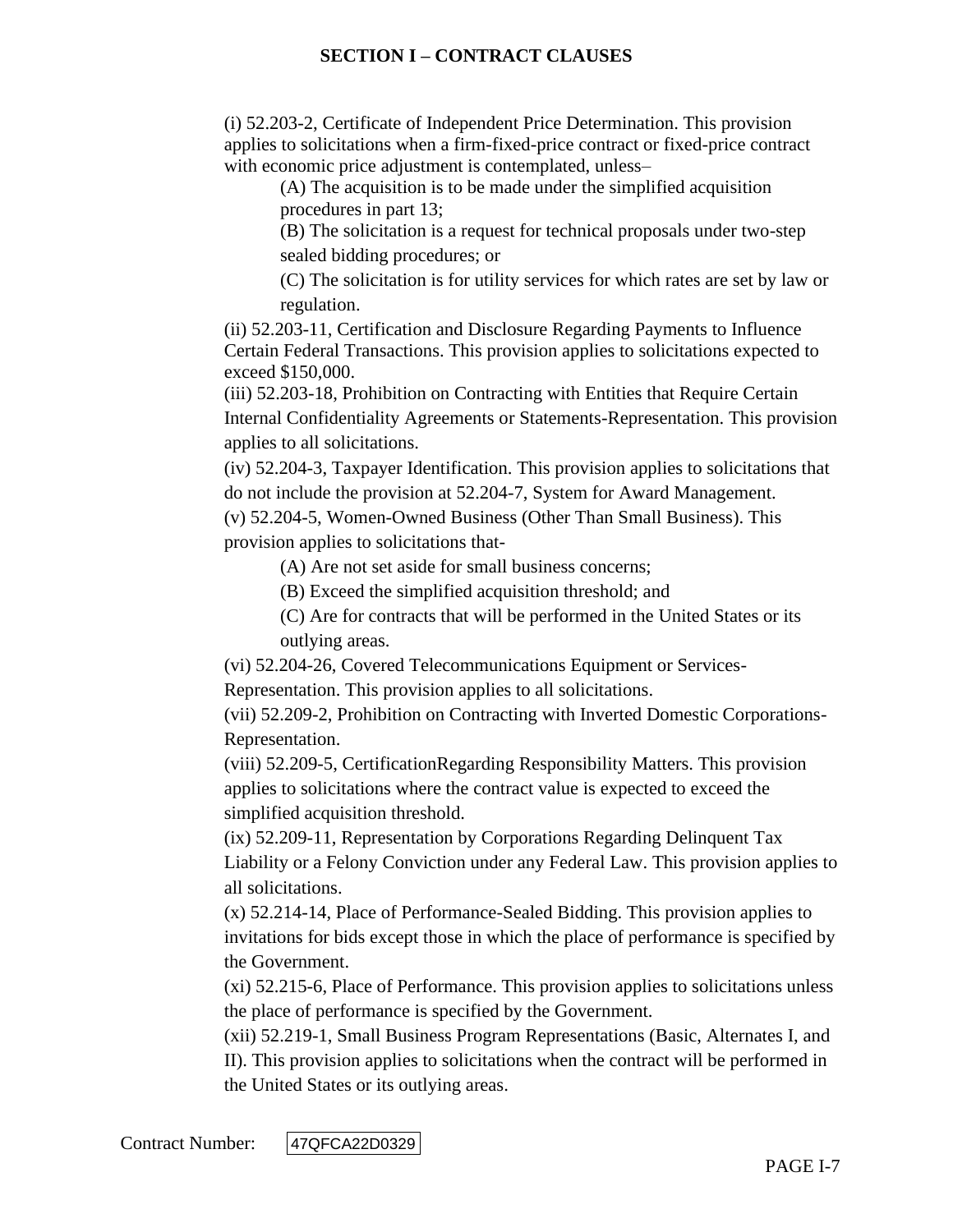(A) The basic provision applies when the solicitations are issued by other than DoD, NASA, and the Coast Guard.

(B) The provision with its Alternate I applies to solicitations issued by DoD, NASA, or the Coast Guard.

(C) The provision with its Alternate II applies to solicitations that will result in a multiple-award contract with more than one NAICS code assigned.

(xiii) [52.219-2,](https://acquisition.gov/far/52.219-2#FAR_52_219_2) Equal Low Bids. This provision applies to solicitations when contracting by sealed bidding and the contract will be performed in the United States or its outlying areas.

(xiv) [52.222-22,](https://acquisition.gov/far/52.222-22#FAR_52_222_22) Previous Contracts and Compliance Reports. This provision applies to solicitations that include the clause at [52.222-26,](https://acquisition.gov/far/52.222-26#FAR_52_222_26) Equal Opportunity. (xv) [52.222-25,](https://acquisition.gov/far/52.222-25#FAR_52_222_25) Affirmative Action Compliance. This provision applies to solicitations, other than those for construction, when the solicitation includes the clause at [52.222-26,](https://acquisition.gov/far/52.222-26#FAR_52_222_26) Equal Opportunity.

(xvi) [52.222-38,](https://acquisition.gov/far/52.222-38#FAR_52_222_38) Compliance with Veterans' Employment Reporting Requirements. This provision applies to solicitations when it is anticipated the contract award will exceed the simplified acquisition threshold and the contract is not for acquisition of commercial items.

(xvii) [52.223-1,](https://acquisition.gov/far/52.223-1#FAR_52_223_1) Biobased Product Certification. This provision applies to solicitations that require the delivery or specify the use of USDA–designated items; or include the clause at [52.223-2,](https://acquisition.gov/far/52.223-2#FAR_52_223_2) Affirmative Procurement of Biobased Products Under Service and Construction Contracts.

(xviii) [52.223-4,](https://acquisition.gov/far/52.223-4#FAR_52_223_4) Recovered Material Certification. This provision applies to solicitations that are for, or specify the use of, EPA–designated items.

(xix) [52.223-22,](https://acquisition.gov/far/52.223-22#FAR_52_223_22) Public Disclosure of Greenhouse Gas Emissions and Reduction Goals-Representation. This provision applies to solicitations that include the clause at [52.204-7.](https://acquisition.gov/far/52.204-7#FAR_52_204_7))

(xx) [52.225-2,](https://acquisition.gov/far/52.225-2#FAR_52_225_2) Buy American Certificate. This provision applies to solicitations containing the clause at [52.225-1.](https://acquisition.gov/far/52.225-1#FAR_52_225_1)

(xxi) [52.225-4,](https://acquisition.gov/far/52.225-4#FAR_52_225_4) Buy American-Free Trade Agreements-Israeli Trade Act Certificate. (Basic, Alternates I, II, and III.) This provision applies to solicitations containing the clause at [52.225-3.](https://acquisition.gov/far/52.225-3#FAR_52_225_3)

(A) If the acquisition value is less than \$25,000, the basic provision applies.

(B) If the acquisition value is \$25,000 or more but is less than \$50,000, the provision with its Alternate I applies.

(C) If the acquisition value is \$50,000 or more but is less than \$83,099, the provision with its Alternate II applies.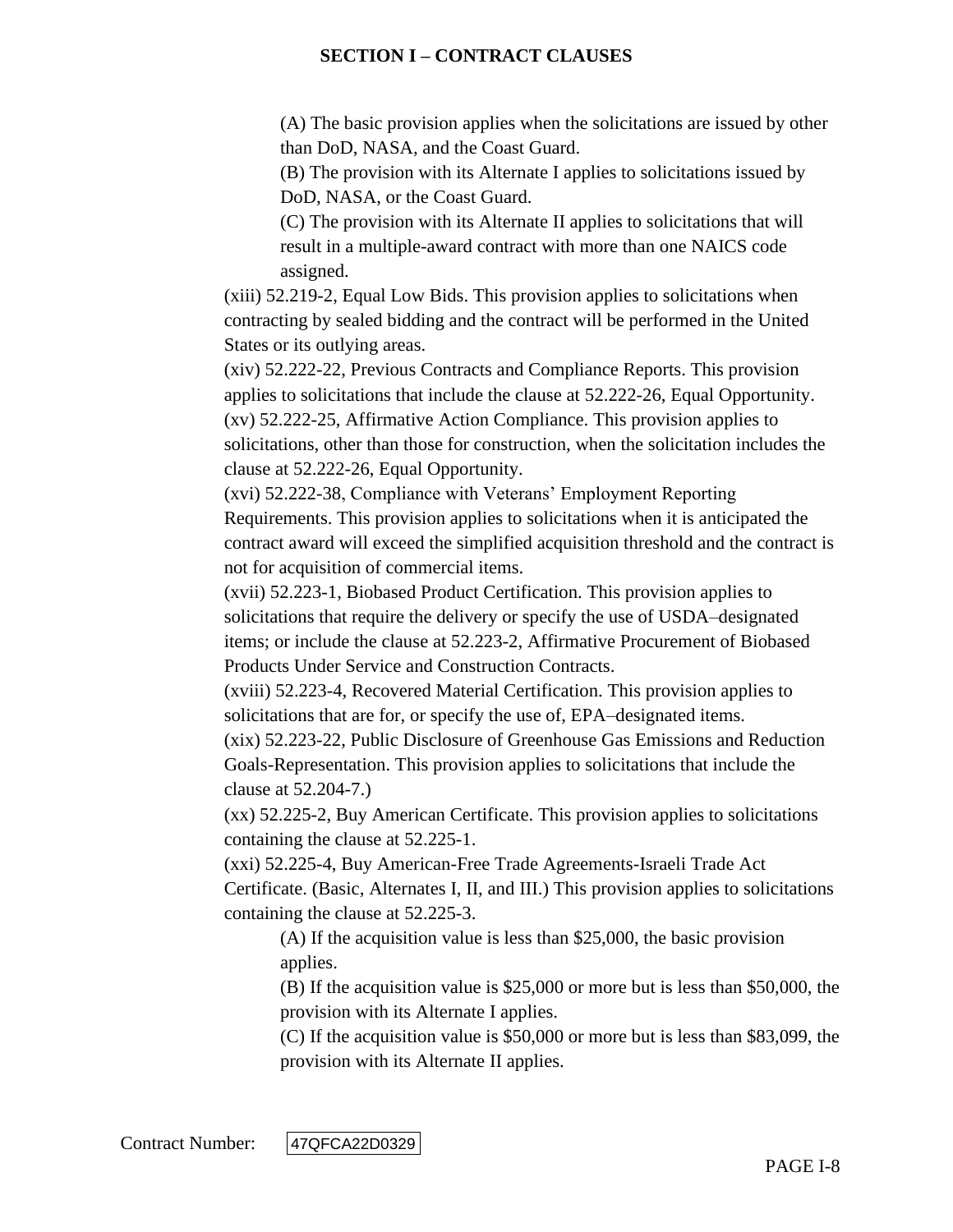(D) If the acquisition value is \$83,099 or more but is less than \$100,000, the provision with its Alternate III applies.

(xxii) [52.225-6,](https://acquisition.gov/far/52.225-6#FAR_52_225_6) Trade Agreements Certificate. This provision applies to solicitations containing the clause at [52.225-5.](https://acquisition.gov/far/52.225-5#FAR_52_225_5)

(xxiii) [52.225-20,](https://acquisition.gov/far/52.225-20#FAR_52_225_20) Prohibition on Conducting Restricted Business Operations in Sudan-Certification. This provision applies to all solicitations.

(xxiv) [52.225-25,](https://acquisition.gov/far/52.225-25#FAR_52_225_25) Prohibition on Contracting with Entities Engaging in Certain Activities or Transactions Relating to Iran-Representation and Certifications. This provision applies to all solicitations.

(xxv) [52.226-2,](https://acquisition.gov/far/52.226-2#FAR_52_226_2) Historically Black College or University and Minority Institution Representation. This provision applies to solicitations for research, studies, supplies, or services of the type normally acquired from higher educational institutions.

(2) The following representations or certifications are applicable as indicated by the Contracting Officer:

 $X_{1}$  (i) [52.204-17,](https://acquisition.gov/far/52.204-17#FAR_52_204_17) Ownership or Control of Offeror.

 $X$ <sub>(ii)</sub> [52.204-20,](https://acquisition.gov/far/52.204-20#FAR_52_204_20) Predecessor of Offeror.

\_\_ (iii) [52.222-18,](https://acquisition.gov/far/52.222-18#FAR_52_222_18) Certification Regarding Knowledge of Child Labor for Listed End Products.

\_\_ (iv) [52.222-48,](https://acquisition.gov/far/52.222-48#FAR_52_222_48) Exemption from Application of the Service Contract Labor Standards to Contracts for Maintenance, Calibration, or Repair of Certain Equipment- Certification. \_\_ (v) [52.222-52,](https://acquisition.gov/far/52.222-52#FAR_52_222_52) Exemption from Application of the Service Contract Labor Standards to Contracts for Certain Services-Certification.

\_\_ (vi) [52.223-9,](https://acquisition.gov/far/52.223-9#FAR_52_223_9) with its Alternate I, Estimate of Percentage of Recovered Material Content for EPA–Designated Products (Alternate I only).

 $\equiv$  (vii) [52.227-6,](https://acquisition.gov/far/52.227-6#FAR_52_227_6) Royalty Information.

\_\_ (A) Basic.

\_\_ (B) Alternate I.

(d) The offeror has completed the annual representations and certifications electronically in SAM website accessed through [https://www.sam.gov.](https://www.sam.gov/) After reviewing the SAM information, the offeror verifies by submission of the offer that the representations and certifications currently posted electronically that apply to this solicitation as indicated in paragraph (c) of this provision have been entered or updated within the last 12 months, are current, accurate, complete, and applicable to this solicitation (including the business size standard applicable to the NAICS code referenced for this solicitation), as of the date of this offer and are incorporated in this offer by reference (see FAR [4.1201\)](https://acquisition.gov/far/4.1201#FAR_4_1201); except for the changes identified below [*offeror to insert changes, identifying change by clause number, title, date*]. These amended representation(s) and/or certification(s) are also incorporated in this offer and are current, accurate, and complete as of the date of this offer.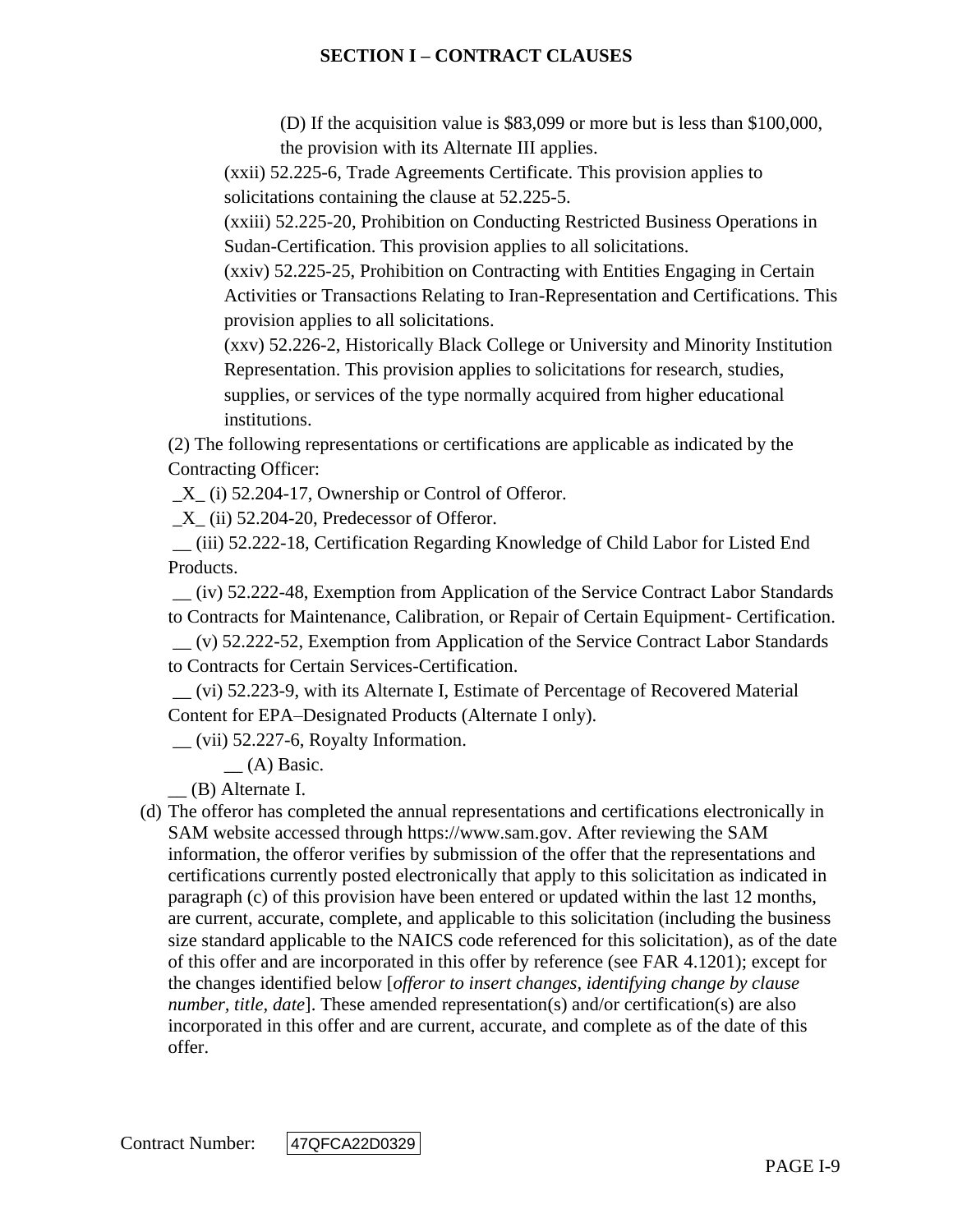FAR Clause # Title Date Change

\_\_\_\_\_\_\_\_\_\_\_\_\_

Any changes provided by the offeror are applicable to this solicitation only, and do not result in an update to the representations and certifications posted on SAM.

(End of Provision)

## **I.2.5.2 FAR 52.216-18 ORDERING (OCT 1995)**

- (a) Any supplies and services to be furnished under this contract shall be ordered by issuance of delivery orders or task orders by the individuals or activities designated in the Schedule. Such orders may be issued from the Master Contract's Notice-to-Proceed (November 15, 2021) through five years and one (five-year) option that may extend the cumulative ordering period to ten years.
- (b) All delivery orders or task orders are subject to the terms and conditions of this contract. In the event of conflict between a delivery order or task order and this contract, the contract shall control.
- (c) If mailed, a delivery order or task order is considered "issued" when the Government deposits the order in the mail. Orders may be issued orally, by facsimile, or by electronic commerce methods only if authorized in the Schedule.

(End of clause)

## **I.2.5.3 FAR 52.216-19 ORDER LIMITATIONS (OCT 1995)**

- (a) *Minimum order*. When the Government requires supplies or services covered by this contract in an amount of less than the simplified acquisition threshold, as amended, the Government is not obligated to purchase, nor is the Contractor obligated to furnish, those supplies or services under the contract.
- (b) *Maximum order*. The Contractor is not obligated to honor—
	- (1) Any order for a single item in excess of: **Not Applicable**
	- (2) Any order for a combination of items in excess of: **Not Applicable**
	- (3) A series of orders from the same ordering office within 365 days that together call for quantities exceeding the limitation in paragraph  $(b)(1)$  or  $(2)$  of this section.
- (c) If this is a requirements contract (i.e., includes the Requirements clause at subsection [52.216-21](https://www.acquisition.gov/far/current/html/52_216.html#wp1115057) of the Federal Acquisition Regulation (FAR)), the Government is not required to order a part of any one requirement from the Contractor if that requirement exceeds the maximum-order limitations in paragraph (b) of this section.
- (d) Notwithstanding paragraphs (b) and (c) of this section, the Contractor shall honor any order exceeding the maximum order limitations in paragraph (b), unless that order (or orders) is returned to the ordering office within five days after issuance, with written notice stating the Contractor's intent not to ship the item (or items) called for and the reasons. Upon receiving this notice, the Government may acquire the supplies or services from another source.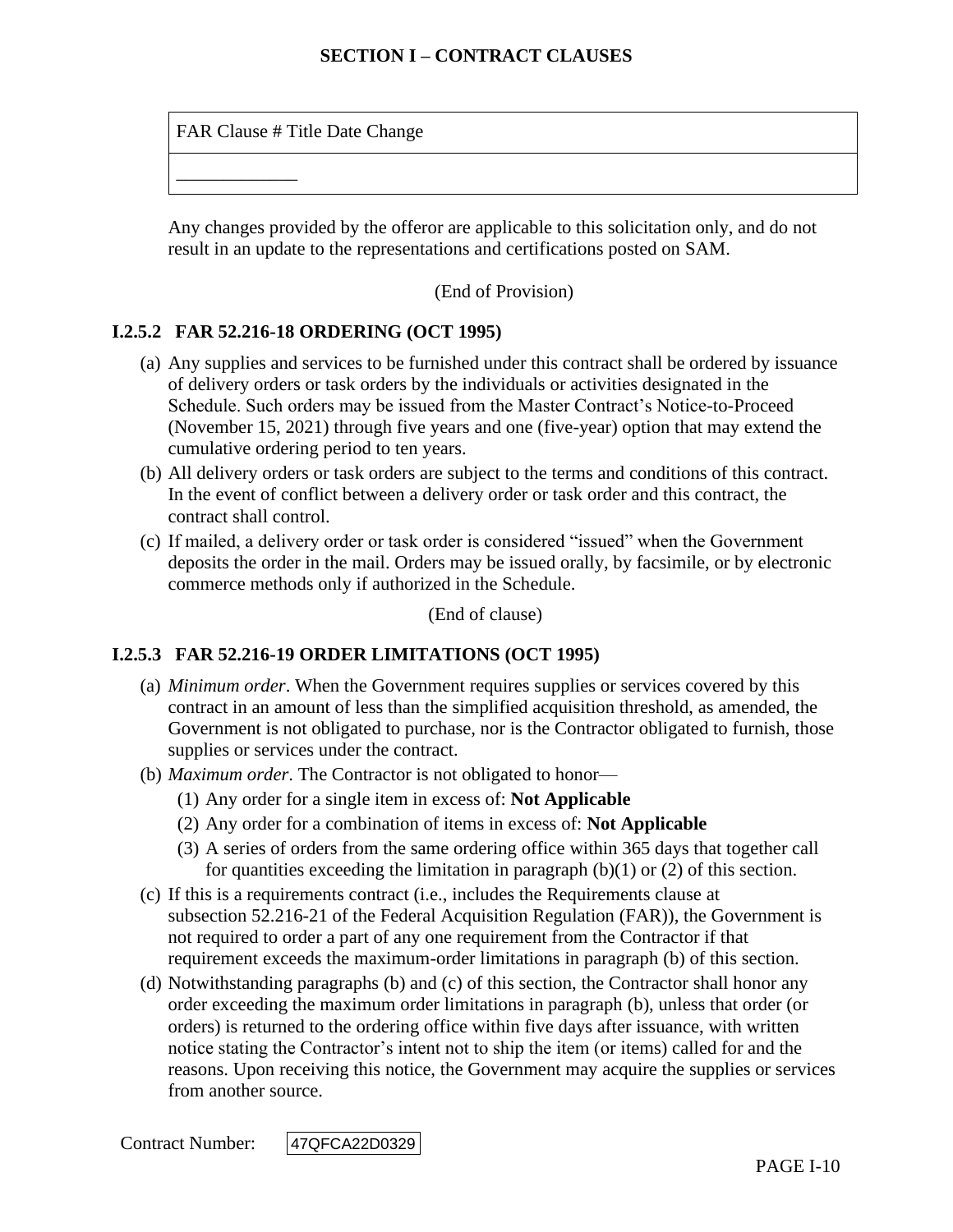(End of clause)

### **I.2.5.4 FAR 52.216-22 INDEFINITE QUANTITY (OCT 1995)**

- (a) This is an indefinite-quantity contract for the supplies or services specified and effective for the period stated, in the Schedule. The quantities of supplies and services specified in the Schedule are estimates only and are not purchased by this contract.
- (b) Delivery or performance shall be made only as authorized by orders issued in accordance with the Ordering clause. The Contractor shall furnish to the Government, when and if ordered, the supplies or services specified in the Schedule up to and including the quantity designated in the Schedule as the "maximum." The Government shall order at least the quantity of supplies or services designated in the Schedule as the "minimum."
- (c) Except for any limitations on quantities in the Order Limitations clause or in the Schedule, there is no limit on the number of orders that may be issued. The Government may issue orders requiring delivery to multiple destinations or performance at multiple locations.
- (d) Any order issued during the effective period of this contract and not completed within that period shall be completed by the Contractor within the time specified in the order. The contract shall govern the Contractor's and Government's rights and obligations with respect to that order to the same extent as if the order were completed during the contract's effective period; provided, that the Contractor shall not be required to make any deliveries under this contract after five years after the Master Contract's ten-year ordering period expires.

(End of clause)

#### **I.2.5.5 FAR 52.217-8 OPTION TO EXTEND SERVICES (NOV 1999)**

The Government may require continued performance of any services within the limits and at the rates specified in the contract. These rates may be adjusted only as a result of revisions to prevailing labor rates provided by the Secretary of Labor. The option provision may be exercised more than once, but the total extension of performance hereunder shall not exceed six months. The Contracting Officer may exercise the option by written notice to the Contractor within 30 days.

(End of clause)

### **I.2.5.6 FAR 52.217-9 OPTION TO EXTEND THE TERM OF THE CONTRACT (MAR 2000)**

- (a) The Government may extend the term of this contract by written notice to the Contractor within 30 days provided that the Government gives the Contractor a preliminary written notice of its intent to extend at least 60 days before the contract expires. The preliminary notice does not commit the Government to an extension.
- (b) If the Government exercises this option, the extended contract shall be considered to include this option clause.
- (c) The total duration of this contract, including the exercise of any options under this clause, shall not exceed the ordering period of ten years for task orders issued under the Master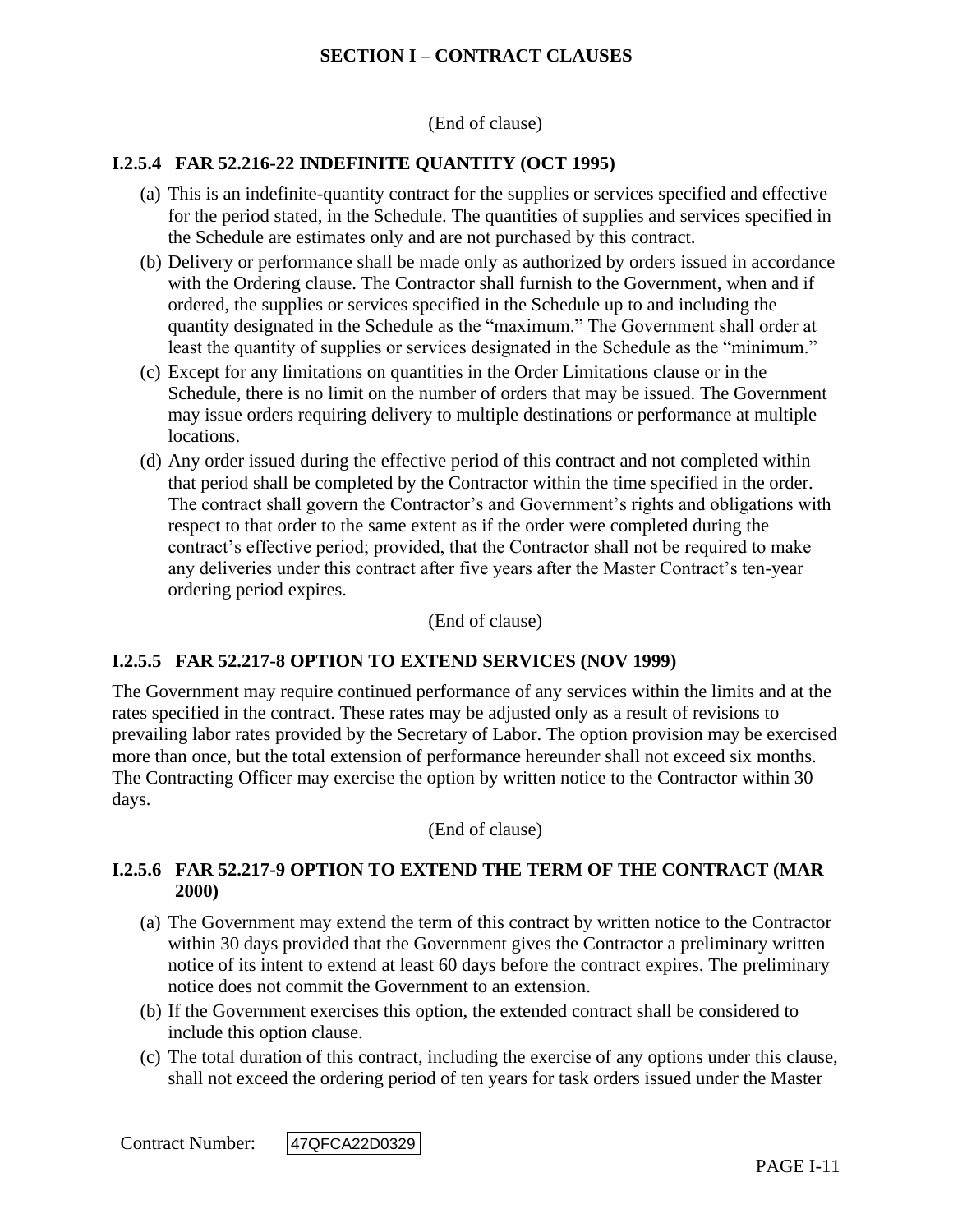Contract plus five years after the Master Contract's ordering period expires for task order performance.

### **I.2.5.7 GSAR 552.216-74 TASK-ORDER AND DELIVERY-ORDER OMBUDSMAN (JAN 2016)**

- (a) GSA has designated a Task-Order and Delivery-Order Ombudsman who will review complaints from contractors and ensure that they are afforded a fair opportunity for consideration in the award of task or delivery orders under Indefinite Delivery/Indefinite Quantity (ID/IQ) contracts, consistent with the procedures in the contract. Written complaints shall be submitted to the Ombudsman, with a copy to the Contracting Officer.
- (b) In the case that the contractor is not satisfied with the resolution of the complaint by the GSA Task-Order and Delivery-Order Ombudsman, the contractor may follow the procedures outlined in subpart 33.1.
- (c) The GSA Ombudsman is located at the GSA, Office of Government-wide Policy (OGP), Office of Acquisition Policy (MV). Contact information for the GSA Ombudsman can be found at: [http://www.gsa.gov/ombudsman.](http://www.gsa.gov/ombudsman)

(End of Clause)

## **I.2.6 DFARS PROVISIONS AND CLAUSES INCORPORATED BY REFERENCE**

252.223-7999 Ensuring Adequate COVID-19 Safety Protocols for Federal Contractors (Deviation 2021-O0009) (FOR DOD TASK ORDERS ONLY)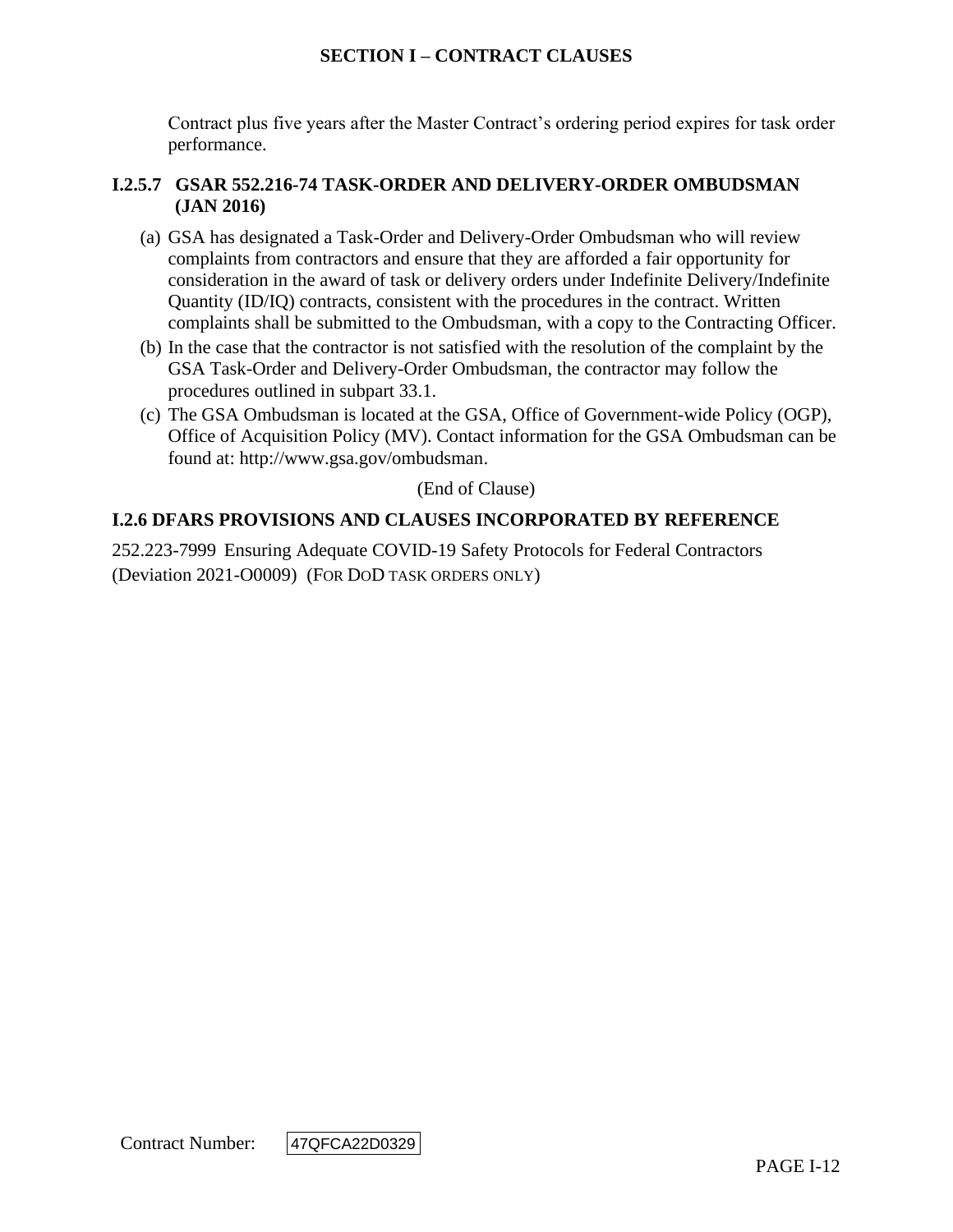# **J.1 LABOR CATEGORIES AND DEFINITIONS – ATTACHMENT A**

## **ASTRO LABOR CATEGORIES and BUREAU OF LABOR STATISTICS SERVICE OCCUPATIONAL CLASSIFICATIONS**

### **BACKGROUND:**

ASTRO labor categories utilize the Office of Management and Budget's (OMB) Standard Occupational Classification (SOC) for which the Bureau of Labor Statistics (BLS) maintains compensation data. Each labor category is further defined as Junior, Journeyman, Senior, or Subject Matter Expert (SME) as follows:

- a. **JUNIOR**: Applies fundamental concepts, processes, practices, and procedures on technical assignments. Performs work that requires practical experience and training. Work is performed under supervision.
- b. **JOURNEYMAN**: Possesses and applies expertise on multiple complex work assignments. Assignments may be broad in nature, requiring originality and innovation in determining how to accomplish tasks. Operates with appreciable latitude in developing methodology and presenting solutions to problems. Contributes to deliverables and performance metrics where applicable.
- c. **SENIOR**: Possesses and applies a comprehensive knowledge across key tasks and high impact assignments. Plans and leads major technology assignments. Evaluates performance results and recommends major changes affecting short-term project growth and success. Functions as a technical expert across multiple project assignments. May supervise others.
- d. **SME**: Provides technical/management leadership on major tasks or technology assignments. Establishes goals and plans that meet project objectives. Has domain and expert technical knowledge. Directs and controls activities for a client, having overall responsibility for financial management, methods, and staffing to ensure that technical requirements are met. Interactions involve client negotiations and interfacing with senior management. Decision-making and domain knowledge may have a critical impact on overall project implementation. May supervise others.

## **INDIVIDUAL LABOR CATEGORIES**

Except as noted, the following individual labor categories correspond to a single SOC Number, Title, and Functional Description. Functional Descriptions of the labor categories can be found at the SOC website:

[https://www.bls.gov/soc/2018/major\\_groups.htm#11-0000](https://www.bls.gov/soc/2018/major_groups.htm#11-0000)

In accordance with Section B.4.1, the contractor shall identify both Prime and Subcontractor labor using the ASTRO Labor Categories, as well as the corresponding SOC number and title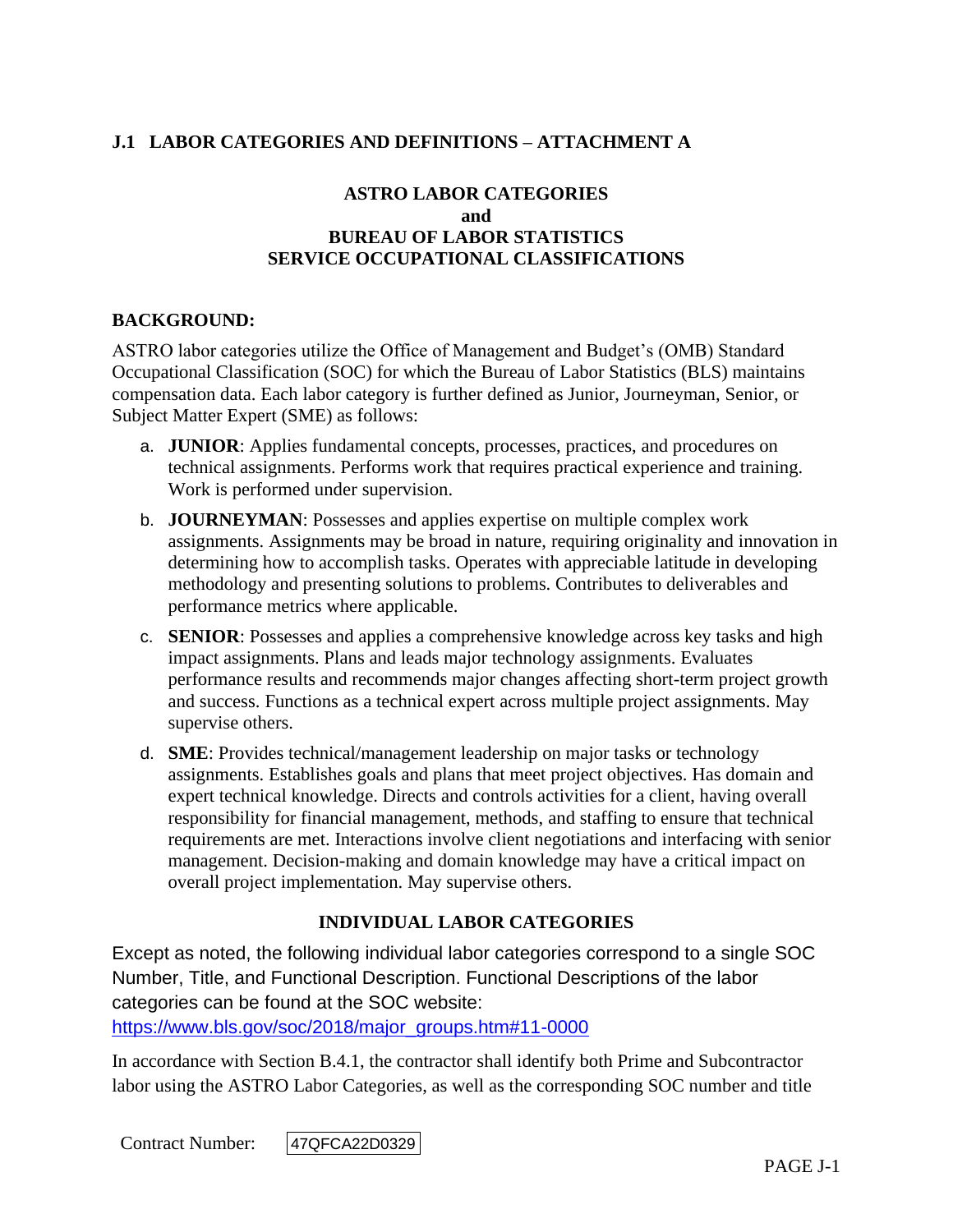that applies. The Labor ID# must have a G or C designator to represent Government or Contractor site.

| <b>Major</b> | <b>SOC Number</b> | <b>Labor Category Title</b>                                    |
|--------------|-------------------|----------------------------------------------------------------|
| <b>Group</b> |                   |                                                                |
| 11-0000      |                   | <b>Management Occupations</b>                                  |
|              | 11-1021           | <b>General and Operations Managers</b>                         |
|              | 11-3013           | <b>Facilities Managers</b>                                     |
|              | 11-3021           | <b>Computer and Information Systems Managers</b>               |
|              | 11-3031           | <b>Financial Managers</b>                                      |
|              | 11-3051           | <b>Industrial Production Managers</b>                          |
|              | 11-3061           | <b>Purchasing Managers</b>                                     |
|              | 11-3071           | Transportation, Storage, and Distribution Managers             |
|              | 11-3131           | <b>Training and Development Managers</b>                       |
|              | 11-9039           | <b>Education Administrators, All Other</b>                     |
|              | 11-9041           | Architectural and Engineering Managers                         |
|              | 11-9121           | Natural Sciences Managers                                      |
|              | 11-9161           | <b>Emergency Management Directors</b>                          |
|              | 11-9199           | Managers, All Other                                            |
| 13-0000      |                   | <b>Business and Financial Operations Occupations</b>           |
|              | 13-1022           | Wholesale and Retail Buyers, Except Farm Products              |
|              | 13-1023           | Purchasing Agents, Except Wholesale, Retail, and Farm Products |
|              | 13-1031           | Claims Adjusters, Examiners, and Investigators                 |
|              | 13-1041           | <b>Compliance Officers</b>                                     |
|              | 13-1051           | <b>Cost Estimators</b>                                         |
|              | 13-1071           | <b>Human Resources Specialists</b>                             |
|              | 13-1075           | <b>Labor Relations Specialists</b>                             |
|              | 13-1081           | Logisticians                                                   |
|              | 13-1082           | <b>Project Management Specialists</b>                          |
|              | 13-1111           | <b>Management Analysts</b>                                     |
|              | 13-1121           | Meeting, Convention, and Event Planners                        |
|              | 13-1141           | Compensation, Benefits, and Job Analysis Specialists           |
|              | 13-1151           | <b>Training and Development Specialists</b>                    |
|              | 13-1199           | <b>Business Operations Specialists, All Other</b>              |
|              | 13-2011           | <b>Accountants and Auditors</b>                                |
|              | 13-2031           | <b>Budget Analysts</b>                                         |
|              | 13-2051           | <b>Financial and Investment Analysts</b>                       |
|              | 13-2054           | <b>Financial Risk Specialists</b>                              |
|              | 13-2061           | <b>Financial Examiners</b>                                     |
|              | 13-2099           | Financial Specialists, All Other                               |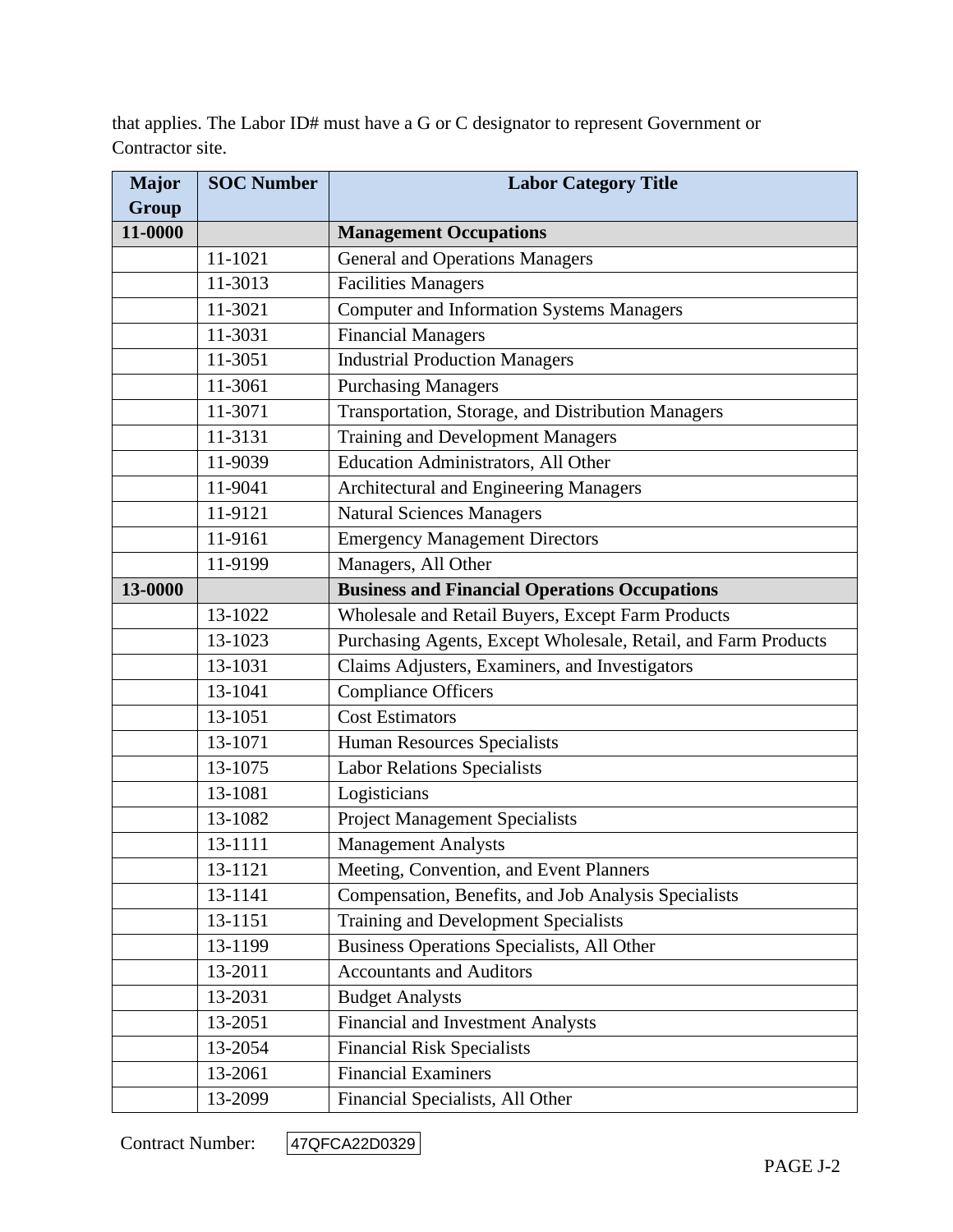| 15-0000 |         | <b>Computer and Mathematical Occupations</b>                    |
|---------|---------|-----------------------------------------------------------------|
|         | 15-1211 | <b>Computer Systems Analysts</b>                                |
|         | 15-1212 | <b>Information Security Analysts</b>                            |
|         | 15-1221 | <b>Computer and Information Research Scientists</b>             |
|         | 15-1231 | <b>Computer Network Support Specialists</b>                     |
|         | 15-1232 | <b>Computer User Support Specialists</b>                        |
|         | 15-1241 | <b>Computer Network Architects</b>                              |
|         | 15-1242 | <b>Database Administrators</b>                                  |
|         | 15-1243 | <b>Database Architects</b>                                      |
|         | 15-1244 | Network and Computer Systems Administrators                     |
|         | 15-1251 | <b>Computer Programmers</b>                                     |
|         | 15-1252 | <b>Software Developers</b>                                      |
|         | 15-1253 | Software Quality Assurance Analysts and Testers                 |
|         | 15-1254 | Web Developers                                                  |
|         | 15-1255 | Web and Digital Interface Designers                             |
|         | 15-1299 | Computer Occupations, All Other                                 |
|         | 15-2021 | Mathematicians                                                  |
|         | 15-2031 | <b>Operations Research Analysts</b>                             |
|         | 15-2041 | Statisticians                                                   |
|         | 15-2051 | Data Scientists                                                 |
|         | 15-2099 | Mathematical Science Occupations, All Other                     |
| 17-0000 |         | <b>Architecture and Engineering Occupations</b>                 |
|         | 17-1011 | Architects, Except Landscape and Naval                          |
|         | 17-1021 | Cartographers and Photogrammetrists                             |
|         | 17-1022 | Surveyors                                                       |
|         | 17-2011 | <b>Aerospace Engineers</b>                                      |
|         | 17-2021 | <b>Agricultural Engineers</b>                                   |
|         | 17-2031 | <b>Bioengineers and Biomedical Engineers</b>                    |
|         | 17-2041 | <b>Chemical Engineers</b>                                       |
|         | 17-2051 | Civil Engineers                                                 |
|         | 17-2061 | <b>Computer Hardware Engineers</b>                              |
|         | 17-2071 | <b>Electrical Engineers</b>                                     |
|         | 17-2072 | Electronics Engineers, Except Computer                          |
|         | 17-2081 | <b>Environmental Engineers</b>                                  |
|         | 17-2111 | Health and Safety Engineers, Except Mining Safety Engineers and |
|         |         | Inspectors                                                      |
|         | 17-2112 | <b>Industrial Engineers</b>                                     |
|         | 17-2121 | Marine Engineers and Naval Architects                           |
|         | 17-2131 | <b>Materials Engineers</b>                                      |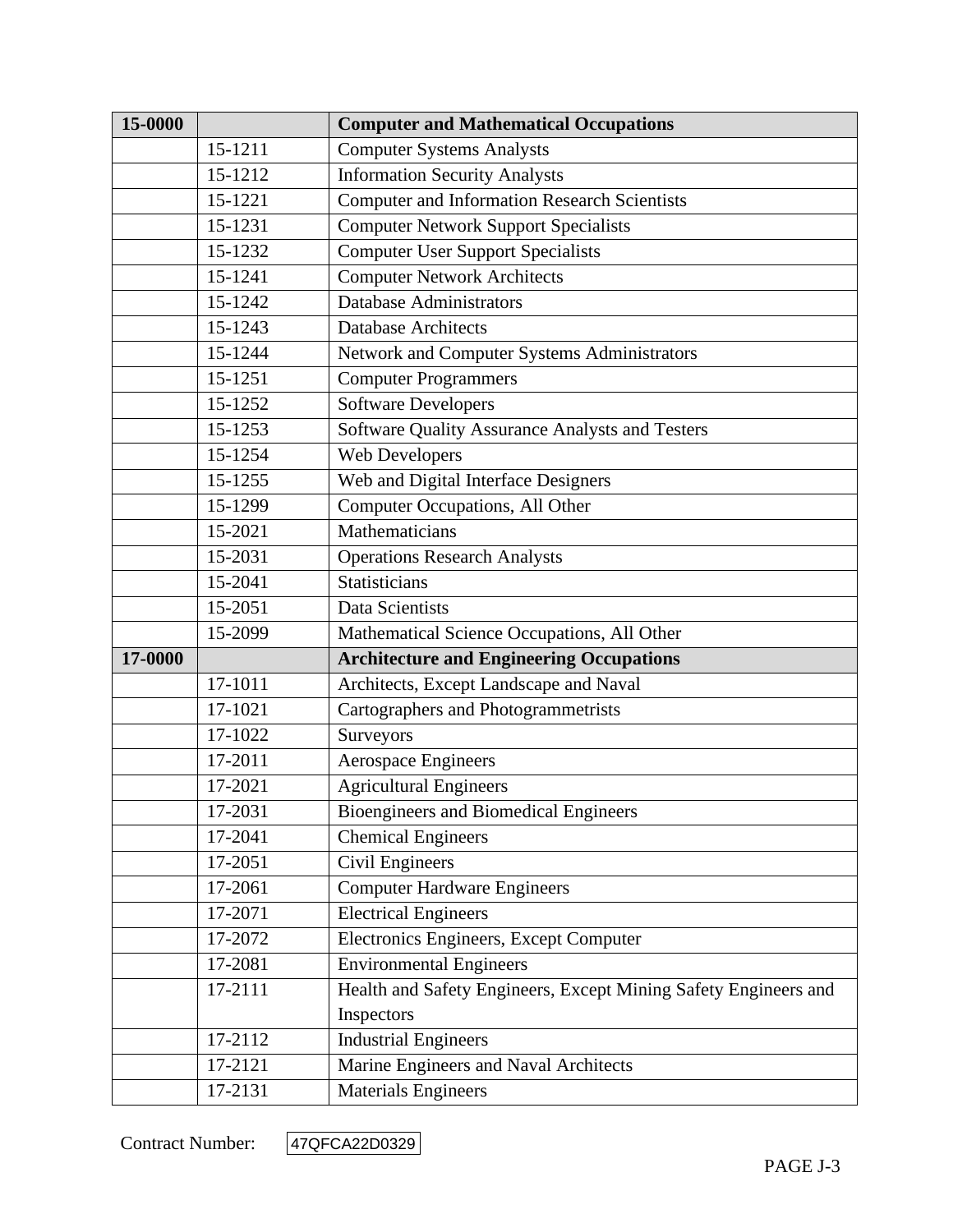|         | 17-2141 | <b>Mechanical Engineers</b>                                     |
|---------|---------|-----------------------------------------------------------------|
|         | 17-2151 | Mining and Geological Engineers, Including Mining Safety        |
|         |         | Engineers                                                       |
|         | 17-2161 | <b>Nuclear Engineers</b>                                        |
|         | 17-2171 | Petroleum Engineers                                             |
|         | 17-2199 | Engineers, All Other                                            |
|         | 17-3011 | <b>Architectural and Civil Drafters</b>                         |
|         | 17-3012 | <b>Electrical and Electronics Drafters</b>                      |
|         | 17-3013 | <b>Mechanical Drafters</b>                                      |
|         | 17-3019 | Drafters, All Other                                             |
|         | 17-3021 | Aerospace Engineering and Operations Technologists and          |
|         |         | Technicians                                                     |
|         | 17-3022 | Civil Engineering Technologists and Technicians                 |
|         | 17-3023 | Electrical and Electronic Engineering Technologists and         |
|         |         | Technicians                                                     |
|         | 17-3024 | Electro-Mechanical and Mechatronics Technologists and           |
|         |         | Technicians                                                     |
|         | 17-3025 | Environmental Engineering Technologists and Technicians         |
|         | 17-3026 | Industrial Engineering Technologists and Technicians            |
|         | 17-3027 | Mechanical Engineering Technologists and Technicians            |
|         | 17-3028 | <b>Calibration Technologists and Technicians</b>                |
|         | 17-3029 | Engineering Technologists and Technicians, Except Drafters, All |
|         |         | Other                                                           |
|         | 17-3031 | Surveying and Mapping Technicians                               |
| 19-0000 |         | Life, Physical, and Social Science Occupations                  |
|         | 19-1011 | <b>Animal Scientists</b>                                        |
|         | 19-1012 | Food Scientists and Technologists                               |
|         | 19-1013 | Soil and Plant Scientists                                       |
|         | 19-1021 | <b>Biochemists and Biophysicists</b>                            |
|         | 19-1022 | Microbiologists                                                 |
|         | 19-1023 | Zoologists and Wildlife Biologists                              |
|         | 19-1029 | Biological Scientists, All Other                                |
|         | 19-1031 | <b>Conservation Scientists</b>                                  |
|         | 19-1032 | Foresters                                                       |
|         | 19-1041 | Epidemiologists                                                 |
|         | 19-1099 | Life Scientists, All Other                                      |
|         | 19-2011 | <b>Astronomers</b>                                              |
|         | 19-2012 | Physicists                                                      |
|         | 19-2021 | Atmospheric and Space Scientists                                |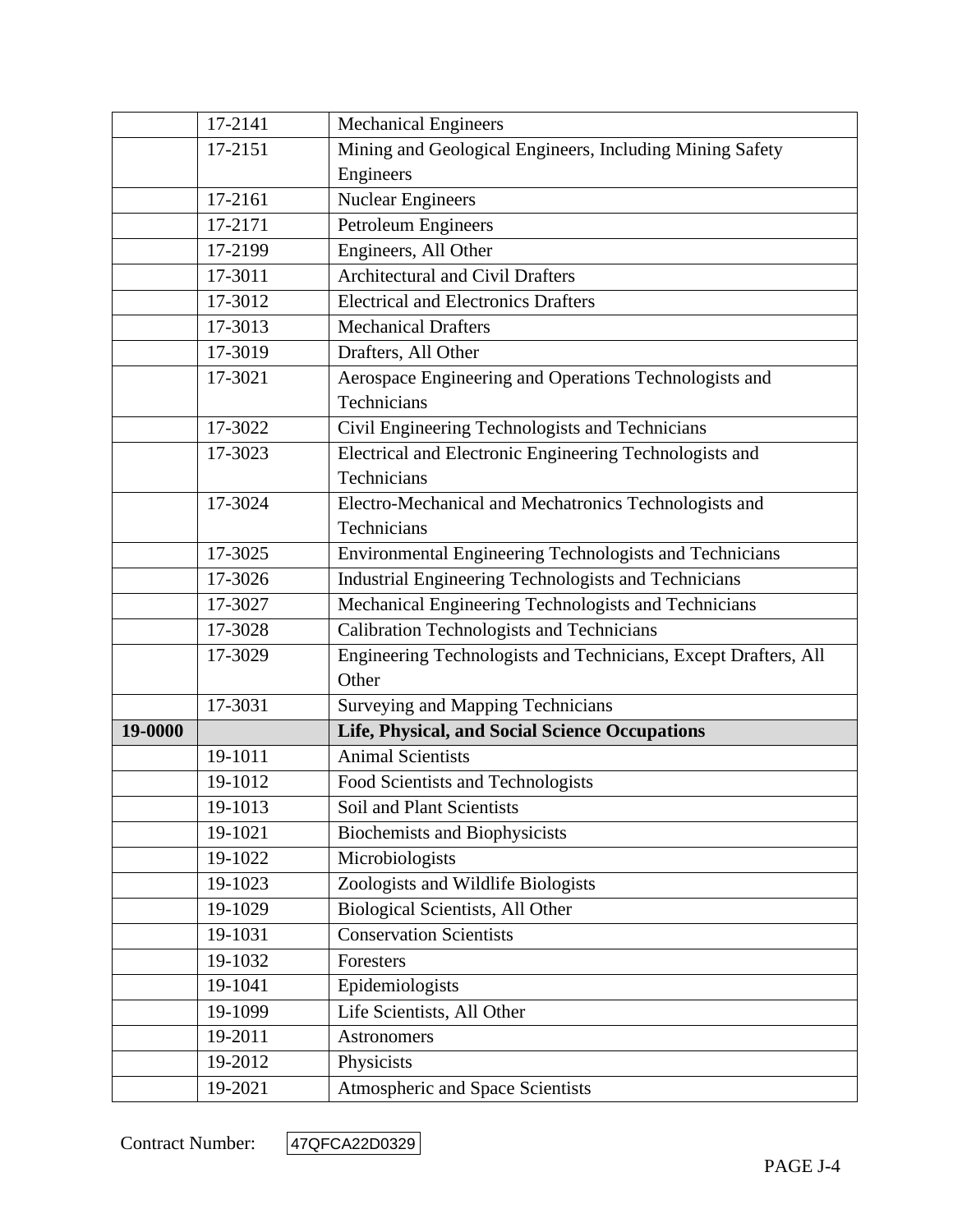|         | 19-2031 | Chemists                                                      |
|---------|---------|---------------------------------------------------------------|
|         | 19-2032 | <b>Materials Scientists</b>                                   |
|         | 19-2041 | Environmental Scientists and Specialists, Including Health    |
|         | 19-2042 | Geoscientists, Except Hydrologists and Geographers            |
|         | 19-2043 | Hydrologists                                                  |
|         | 19-2099 | Physical Scientists, All Other                                |
|         | 19-3011 | Economists                                                    |
|         | 19-3051 | <b>Urban and Regional Planners</b>                            |
|         | 19-3092 | Geographers                                                   |
|         | 19-3099 | Social Scientists and Related Workers, All Other              |
|         | 19-4012 | <b>Agricultural Technicians</b>                               |
|         | 19-4021 | <b>Biological Technicians</b>                                 |
|         | 19-4031 | <b>Chemical Technicians</b>                                   |
|         | 19-4042 | Environmental Science and Protection Technicians, Including   |
|         |         | Health                                                        |
|         | 19-4043 | Geological Technicians, Except Hydrologic Technicians         |
|         | 19-4044 | Hydrologic Technicians                                        |
|         | 19-4051 | <b>Nuclear Technicians</b>                                    |
|         | 19-4071 | <b>Forest and Conservation Technicians</b>                    |
|         | 19-4092 | <b>Forensic Science Technicians</b>                           |
|         | 19-4099 | Life, Physical, and Social Science Technicians, All Other     |
|         | 19-5011 | Occupational Health and Safety Specialists                    |
|         | 19-5012 | Occupational Health and Safety Technicians                    |
| 21-0000 |         | <b>Community and Social Service Occupations</b>               |
|         | 23-1011 | Lawyers                                                       |
|         | 23-1012 | <b>Judicial Law Clerks</b>                                    |
|         | 23-1021 | Administrative Law Judges, Adjudicators, and Hearing Officers |
|         | 23-1022 | Arbitrators, Mediators, and Conciliators                      |
|         | 23-1023 | Judges, Magistrate Judges, and Magistrates                    |
|         | 23-2011 | Paralegals and Legal Assistants                               |
|         | 23-2093 | Title Examiners, Abstractors, and Searchers                   |
|         | 23-2099 | Legal Support Workers, All Other                              |
| 25-0000 |         | <b>Educational Instruction and Library Occupations</b>        |
|         | 25-3099 | Teachers and Instructors, All Other                           |
|         | 25-9031 | <b>Instructional Coordinators</b>                             |
|         | 25-9049 | Teaching Assistants, All Other                                |
|         | 25-9099 | Educational Instruction and Library Workers, All Other        |
|         | 27-3031 | <b>Public Relations Specialists</b>                           |
|         | 27-3041 | Editors                                                       |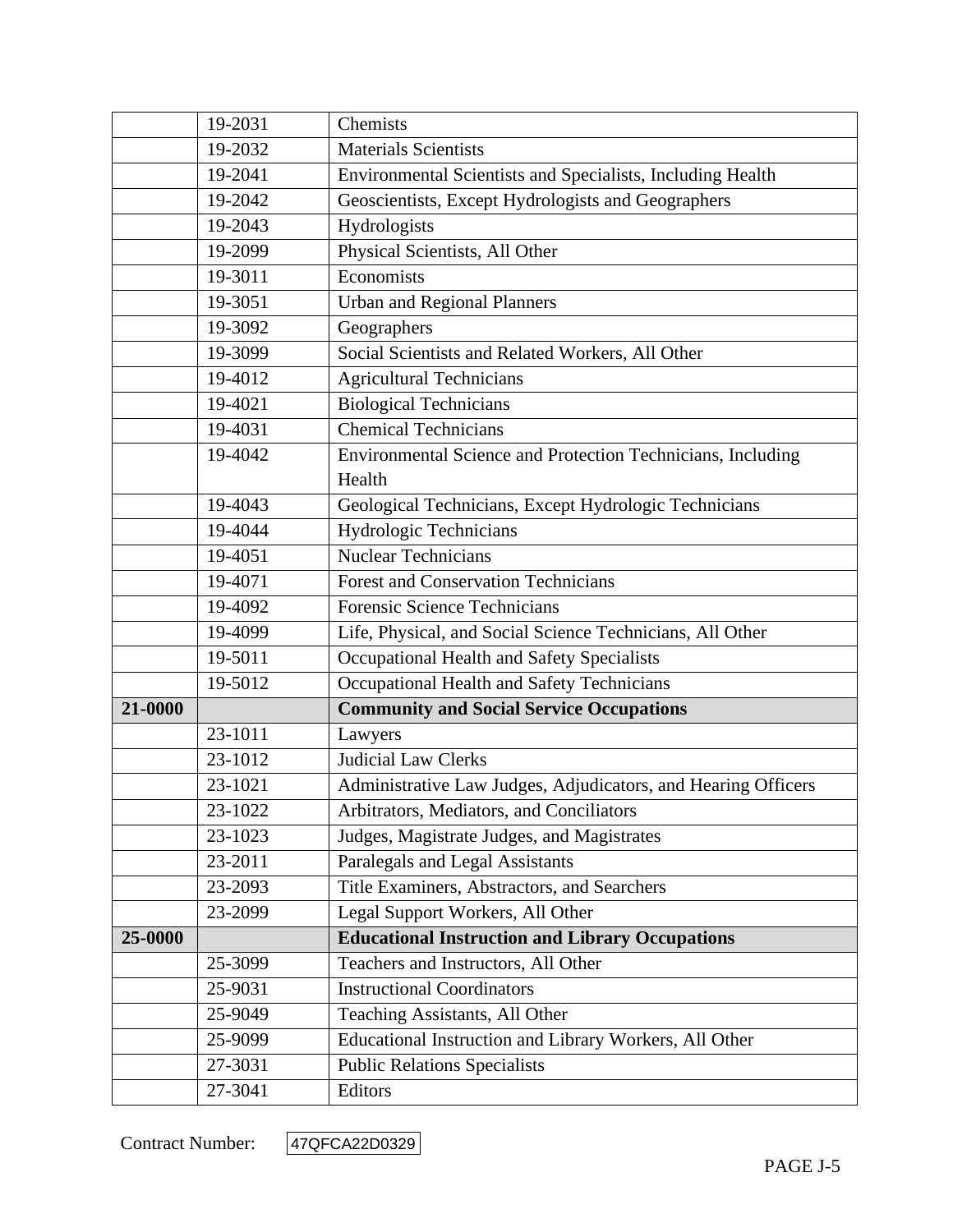|         | 27-3042 | <b>Technical Writers</b>                                             |
|---------|---------|----------------------------------------------------------------------|
|         | 27-3043 | <b>Writers and Authors</b>                                           |
|         | 27-3091 | <b>Interpreters and Translators</b>                                  |
|         | 27-3092 | <b>Court Reporters and Simultaneous Captioners</b>                   |
|         | 27-3099 | Media and Communication Workers, All Other                           |
|         | 27-4011 | Audio and Video Technicians                                          |
|         | 27-4012 | <b>Broadcast Technicians</b>                                         |
|         | 27-4014 | Sound Engineering Technicians                                        |
|         | 27-4015 | <b>Lighting Technicians</b>                                          |
|         | 27-4021 | Photographers                                                        |
|         | 27-4031 | Camera Operators, Television, Video, and Film                        |
|         | 27-4032 | Film and Video Editors                                               |
|         | 27-4099 | Media and Communication Equipment Workers, All Other                 |
| 33-0000 |         | <b>Protective Service Occupations</b>                                |
|         | 33-1021 | First-Line Supervisors of Firefighting and Prevention Workers        |
|         | 33-2011 | Firefighters                                                         |
|         | 33-2021 | Fire Inspectors and Investigators                                    |
|         | 33-2022 | Forest Fire Inspectors and Prevention Specialists                    |
|         | 33-9021 | Private Detectives and Investigators                                 |
|         | 33-9032 | <b>Security Guards</b>                                               |
|         | 33-9099 | Protective Service Workers, All Other                                |
| 43-0000 |         | <b>Office and Administrative Support Occupations</b>                 |
|         | 43-2099 | Communications Equipment Operators, All Other                        |
|         | 43-3061 | <b>Procurement Clerks</b>                                            |
|         | 43-3099 | Financial Clerks, All Other                                          |
|         | 43-5011 | Cargo and Freight Agents                                             |
|         | 43-5032 | Dispatchers, Except Police, Fire, and Ambulance                      |
|         | 43-5061 | Production, Planning, and Expediting Clerks                          |
|         | 43-5071 | Shipping, Receiving, and Inventory Clerks                            |
|         | 43-5111 | Weighers, Measurers, Checkers, and Samplers, Recordkeeping           |
|         | 43-6011 | <b>Executive Secretaries and Executive Administrative Assistants</b> |
|         | 43-6012 | Legal Secretaries and Administrative Assistants                      |
|         | 43-6014 | Secretaries and Administrative Assistants, Except Legal, Medical,    |
|         |         | and Executive                                                        |
|         | 43-9061 | Office Clerks, General                                               |
|         | 43-9081 | Proofreaders and Copy Markers                                        |
|         | 43-9111 | <b>Statistical Assistants</b>                                        |
|         | 43-9199 | Office and Administrative Support Workers, All Other                 |

Contract Number: 47QFCA22D0329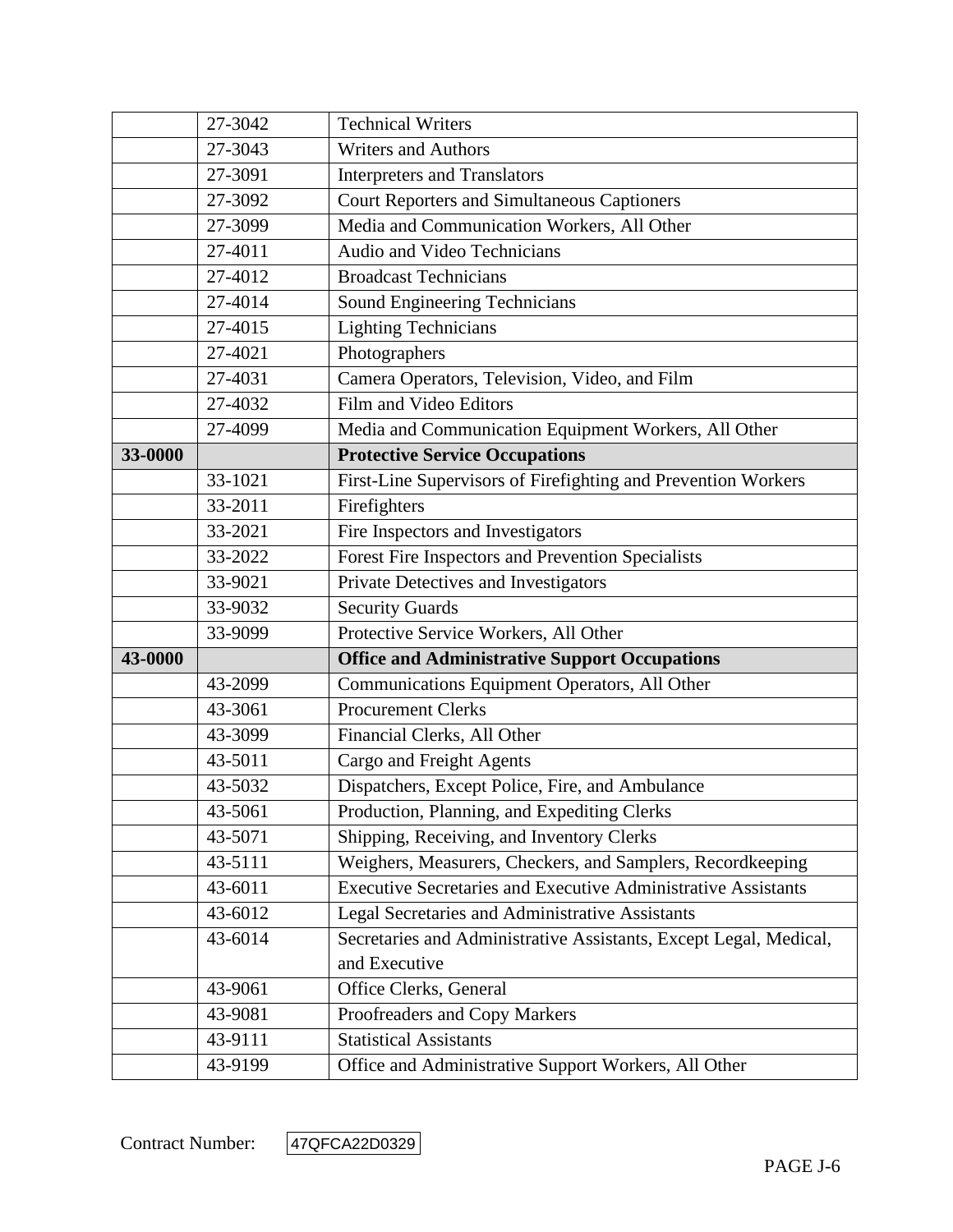| 49-0000 |         | <b>Installation, Maintenance, and Repair Occupations</b>            |
|---------|---------|---------------------------------------------------------------------|
|         | 49-1011 | First-Line Supervisors of Mechanics, Installers, and Repairers      |
|         | 49-2021 | Radio, Cellular, and Tower Equipment Installers and Repairers       |
|         | 49-2022 | Telecommunications Equipment Installers and Repairers, Except       |
|         |         | <b>Line Installers</b>                                              |
|         | 49-2091 | <b>Avionics Technicians</b>                                         |
|         | 49-2092 | Electric Motor, Power Tool, and Related Repairers                   |
|         | 49-2093 | Electrical and Electronics Installers and Repairers, Transportation |
|         |         | Equipment                                                           |
|         | 49-2094 | Electrical and Electronics Repairers, Commercial and Industrial     |
|         |         | Equipment                                                           |
|         | 49-2095 | Electrical and Electronics Repairers, Powerhouse, Substation, and   |
|         |         | Relay                                                               |
|         | 49-2096 | Electronic Equipment Installers and Repairers, Motor Vehicles       |
|         | 49-2097 | Audiovisual Equipment Installers and Repairers                      |
|         | 49-3011 | <b>Aircraft Mechanics and Service Technicians</b>                   |
|         | 49-3023 | <b>Automotive Service Technicians and Mechanics</b>                 |
|         | 49-3031 | Bus and Truck Mechanics and Diesel Engine Specialists               |
|         | 49-3042 | Mobile Heavy Equipment Mechanics, Except Engines                    |
|         | 49-3051 | Motorboat Mechanics and Service Technicians                         |
|         | 49-9011 | <b>Mechanical Door Repairers</b>                                    |
|         | 49-9012 | Control and Valve Installers and Repairers, Except Mechanical       |
|         |         | Door                                                                |
|         | 49-9041 | <b>Industrial Machinery Mechanics</b>                               |
|         | 49-9043 | Maintenance Workers, Machinery                                      |
|         | 49-9051 | <b>Electrical Power-Line Installers and Repairers</b>               |
|         | 49-9052 | Telecommunications Line Installers and Repairers                    |
|         | 49-9061 | Camera and Photographic Equipment Repairers                         |
|         | 49-9069 | Precision Instrument and Equipment Repairers, All Other             |
|         | 49-9071 | Maintenance and Repair Workers, General                             |
|         | 49-9081 | <b>Wind Turbine Service Technicians</b>                             |
|         | 49-9092 | <b>Commercial Divers</b>                                            |
|         | 49-9098 | Helpers--Installation, Maintenance, and Repair Workers              |
|         | 49-9099 | Installation, Maintenance, and Repair Workers, All Other            |
| 51-0000 |         | <b>Production Occupations</b>                                       |
|         | 51-1011 | First-Line Supervisors of Production and Operating Workers          |
|         | 51-2011 | Aircraft Structure, Surfaces, Rigging, and Systems Assemblers       |
|         | 51-2022 | <b>Electrical and Electronic Equipment Assemblers</b>               |
|         | 51-2023 | <b>Electromechanical Equipment Assemblers</b>                       |

Contract Number: 47QFCA22D0329